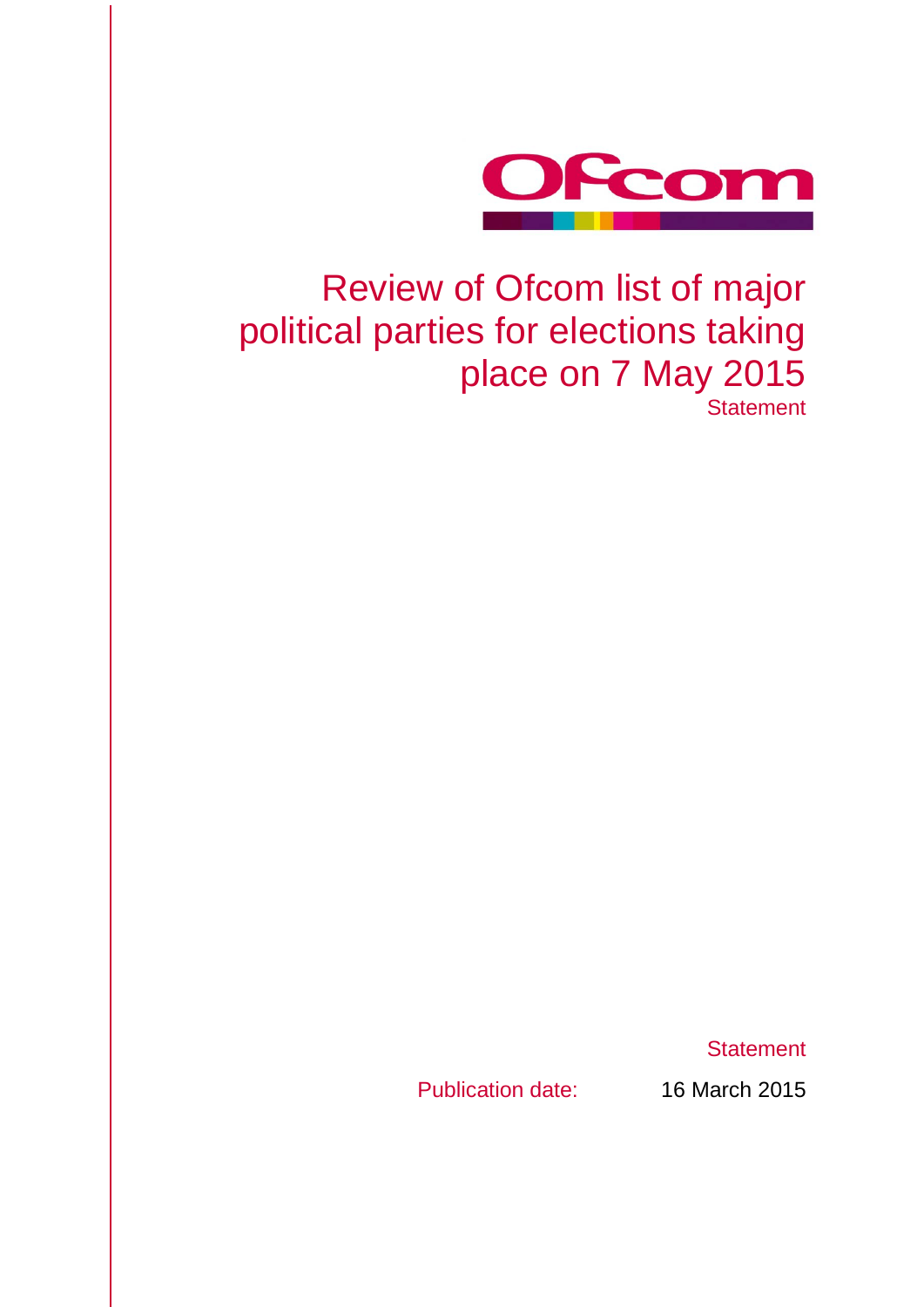# About this document

This document sets out Ofcom's decision on the so called list of "major parties" for the purposes of the General Election and other elections being held in May 2015.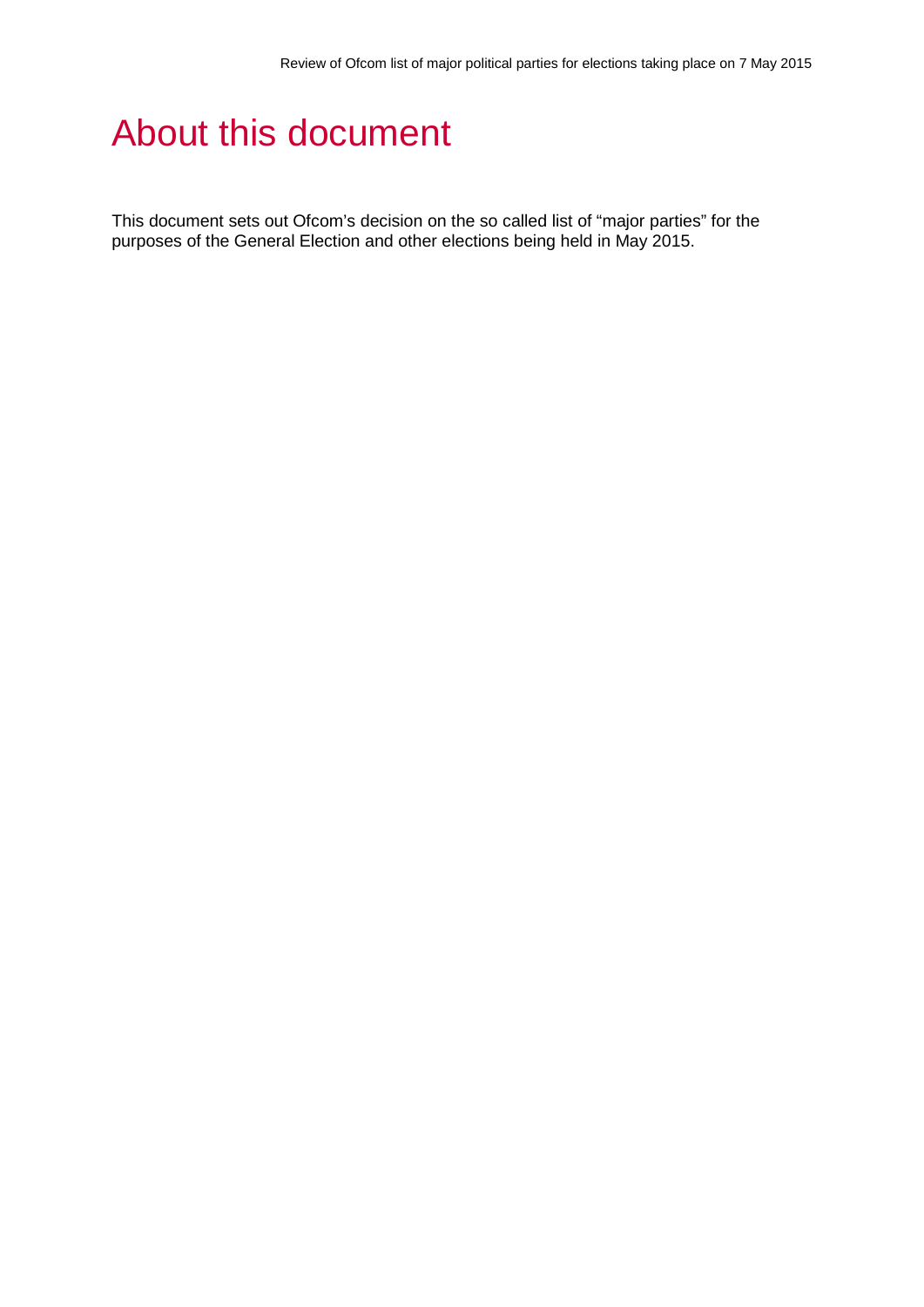# **Contents**

| <b>Section</b> |                                                                                                                              | Page |
|----------------|------------------------------------------------------------------------------------------------------------------------------|------|
| 1              | <b>Executive Summary</b>                                                                                                     |      |
| $\overline{2}$ | Introduction                                                                                                                 | 4    |
| 3              | Relevant evidence relied upon by Ofcom                                                                                       | 12   |
| 4              | Our assessment of the evidence and decision                                                                                  | 28   |
| 5              | Ofcom's procedures for determination of disputes under<br>Ofcom's rules on Party Political and Referendum Broadcasts         | 38   |
| Annex          |                                                                                                                              | Page |
| 1              | Finalised Ofcom list of major parties                                                                                        | 42   |
| $\overline{2}$ | Evidence of past electoral support and updated evidence of<br>current support                                                | 43   |
| 3              | Finalised Ofcom procedures for determination of disputes under<br>Ofcom's rules on Party Political and Referendum Broadcasts | 61   |
| 4              | Respondents' views on our Consultation proposals                                                                             | 64   |
|                |                                                                                                                              |      |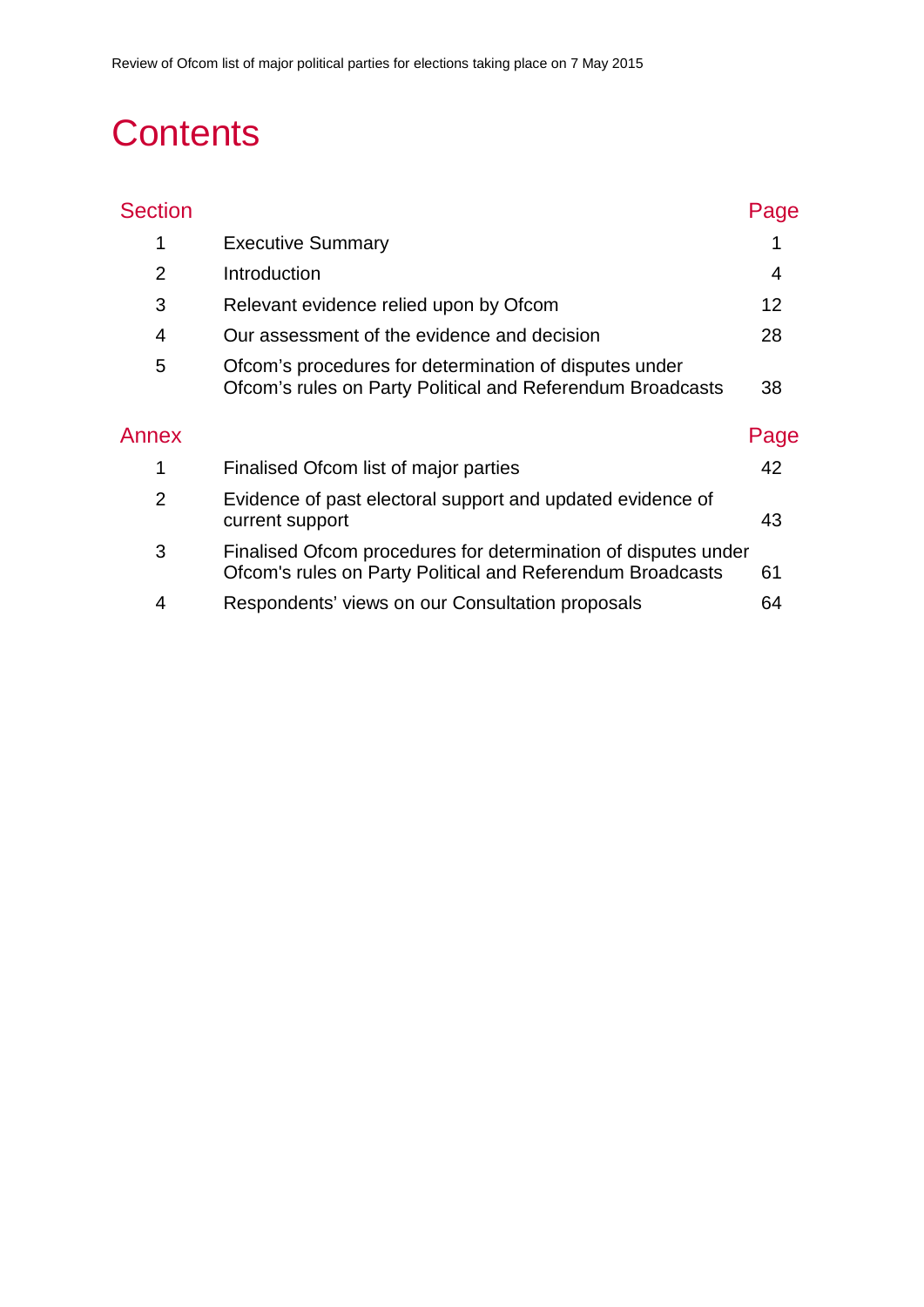## **Section 1**

## <span id="page-3-0"></span>**Executive Summary**

1.1 This document sets out our decision on the composition of the so called "major parties" list in advance of the General Election, English local government elections (in some parts of England) and English mayoral elections (in five areas)<sup>[1](#page-3-1)</sup> being held on 7 May 2015.

## **What is our role?**

- 1.2 There is a long-standing ban on advertisements of a political nature on television or radio in the UK. It has been argued that allowing political advertising in the broadcast media would give an advantage to the best financed candidates or parties.
- 1.3 Party election broadcasts ("PEBs") are, therefore, designed to offset the differential ability of parties to attract campaign funds. This free airtime is provided prior to elections (and also on a seasonal basis outside election campaigns) and allows qualifying parties an opportunity to deliver their messages directly to the electorate through the broadcast media.
- 1.4 To help maintain the effectiveness of this system, Parliament, though the Communications Act 2003 has charged Ofcom with the duty of making rules regarding the allocation, length and frequency of PEBs and identifying the broadcasters that are required to transmit PEBs. Ofcom discharges this duty through our rules on Party Political and Referendum Broadcasts ("the PPRB Rules").
- 1.5 Separately, Parliament requires Ofcom to develop rules with respect to broadcasters' wider editorial coverage of elections. Ofcom discharges this duty through the Ofcom Broadcasting Code ("the Code").

## **What is the effect of our decision?**

- 1.6 The major parties list is important because the PPRB Rules and the Broadcasting Code impose certain obligations on broadcasters by reference to the political parties on this list.
- 1.7 The PPRB Rules prescribe the *minimum* number of party election broadcasts ("PEBs") that must be afforded to certain parties by public service broadcasters<sup>[2](#page-3-2)</sup>. This is an exceptional example of Ofcom imposing pre-broadcast requirements in relation to material to be broadcast. Parties with a minimum number of candidates standing in the General Election will receive at least one PEB, whereas the major parties must be offered at least two PEBs. Beyond these minimum requirements, the broadcasters are free to make their own judgements as to the number or PEBs offered to each party.

<span id="page-3-1"></span>Due to take place in: Bedford; Leicester; Mansfield; Middlesbrough; and Torbay. These are a form of English local election. In this Statement we treat the 2015 English local elections and 2015 English mayoral elections together when reviewing the list of major parties for the purposes of the 'English local elections'.<br>
<sup>2</sup> Bogianal Channel 2 services: Channel 4 Channel 2 services: Channel 4 Channel 4 Channel 2 services:  $\overline{a}$ 

<span id="page-3-2"></span>Regional Channel 3 services: Channel 4; Channel 5, Classic FM; Talksport; and, Absolute Radio AM have to carry PEBs for the General Election. In addition, PEBs must be broadcast by regional Channel 3 services for the English local government elections (Also see footnote 11).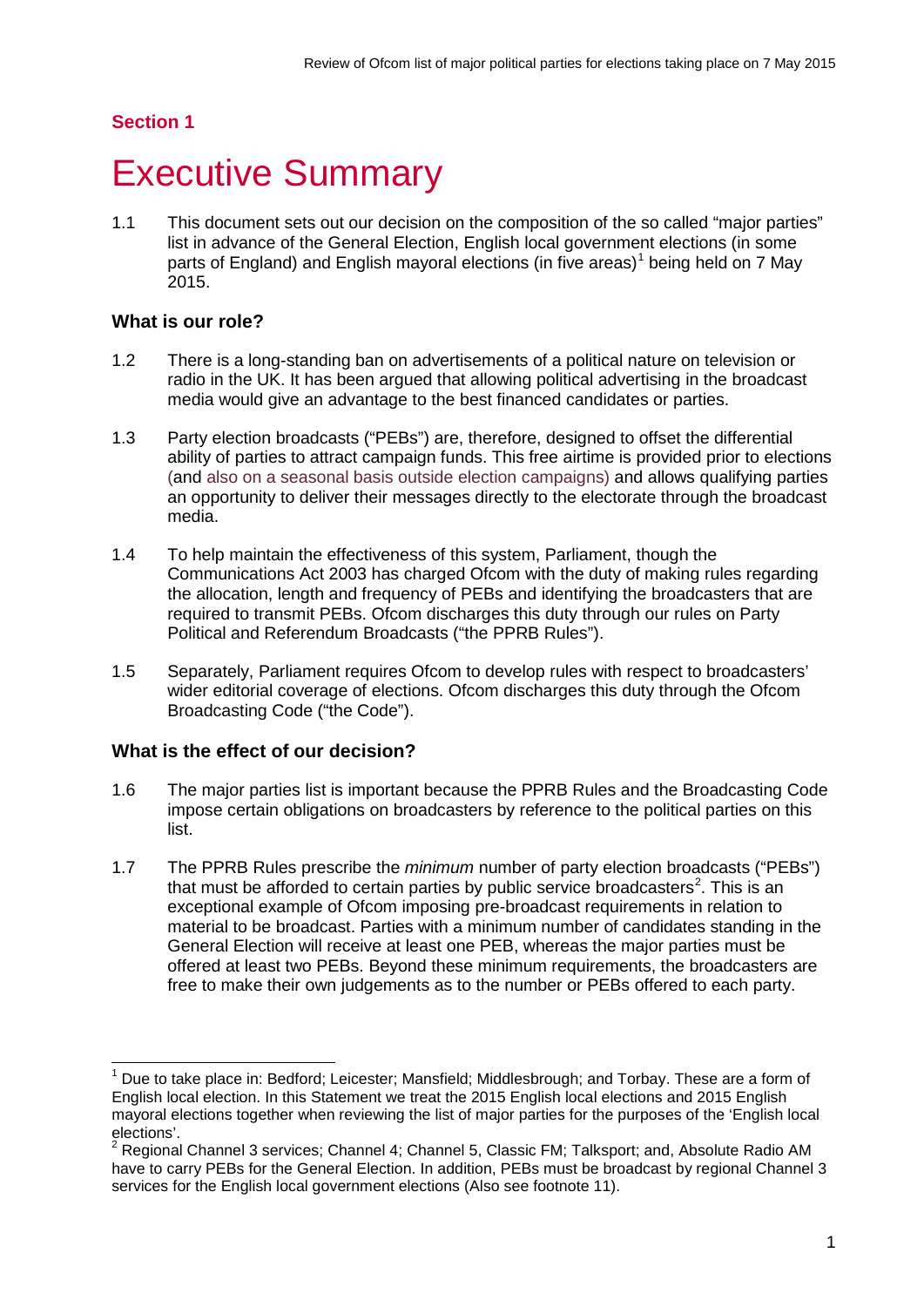- 1.8 Separately, Section Six of the Code imposes an obligation on broadcasters to give "due weight" in their editorial coverage during the election period to coverage of the major parties. Broadcasters must also consider giving "appropriate coverage" to parties and candidates not on the major parties list. The Code therefore influences, but does not determine, the balance in a broadcaster's editorial coverage of the elections. Ofcom assesses compliance with the Code on a post-broadcast basis.
- 1.9 However, it is important to make clear that this decision does not determine who should be invited to participate in any party leaders' debates ahead of the General Election. This is a matter for the relevant broadcasters, in conjunction with the political parties concerned. Ofcom has no role in, and has not been involved in, determining the parties invited, structure, format or style of any broadcast leaders' debates that might take place.
- 1.10 Also, this decision does not dictate the exact number of PEBs nor the exact level of editorial coverage that that each political party will receive. The fact a party is on the major parties list does not mean it automatically receives the same number of PEBs, or exactly the same amount of editorial coverage, during an election campaign as other major parties. During the last General Election the number of PEBs allocated by the broadcasters to parties on the list ranged from two to five.
- 1.11 In addition, if a party is not on the list of major parties, this does not mean it is prevented from receiving PEBs during an election campaign, as parties that are not on the list can automatically qualify for at least one PEB if they are contesting one sixth or more of the seats in a nation in a General Election. In addition, such parties can receive additional PEBs, but this is primarily a matter for the relevant broadcasters to determine at their discretion.

## **Our Decision**

- 1.12 Having undertaken an assessment of the relevant evidence, and following consideration of responses to our consultation proposals, we have decided that:
	- the existing major parties across Great Britain and in each of Scotland, Wales and Northern Ireland, should remain on the list;
	- in addition, we have added the UK Independence Party to the list of major parties in England and Wales for the purposes of the General Election and English local (and mayoral) elections being held on 7 May 2015; and
	- we have decided that the Green Party (including the Scottish Green Party) and Traditional Unionist Voice should not be added to the list of major parties on this occasion.
- 1.13 In making this decision, we have sought to balance the freedom of expression of political parties and candidates and the importance of access to broadcast time in the context of the election with the freedom of expression of the broadcasters, which means our intervention should go no further than is necessary.
- 1.14 We have therefore based our decision on objective and verifiable evidence consisting of:
	- Evidence of political parties' actual performance in significant forms of election.

Evidence of actual performance in previous elections is an important factor in our assessment as this is actual evidence of how citizens have exercised their vote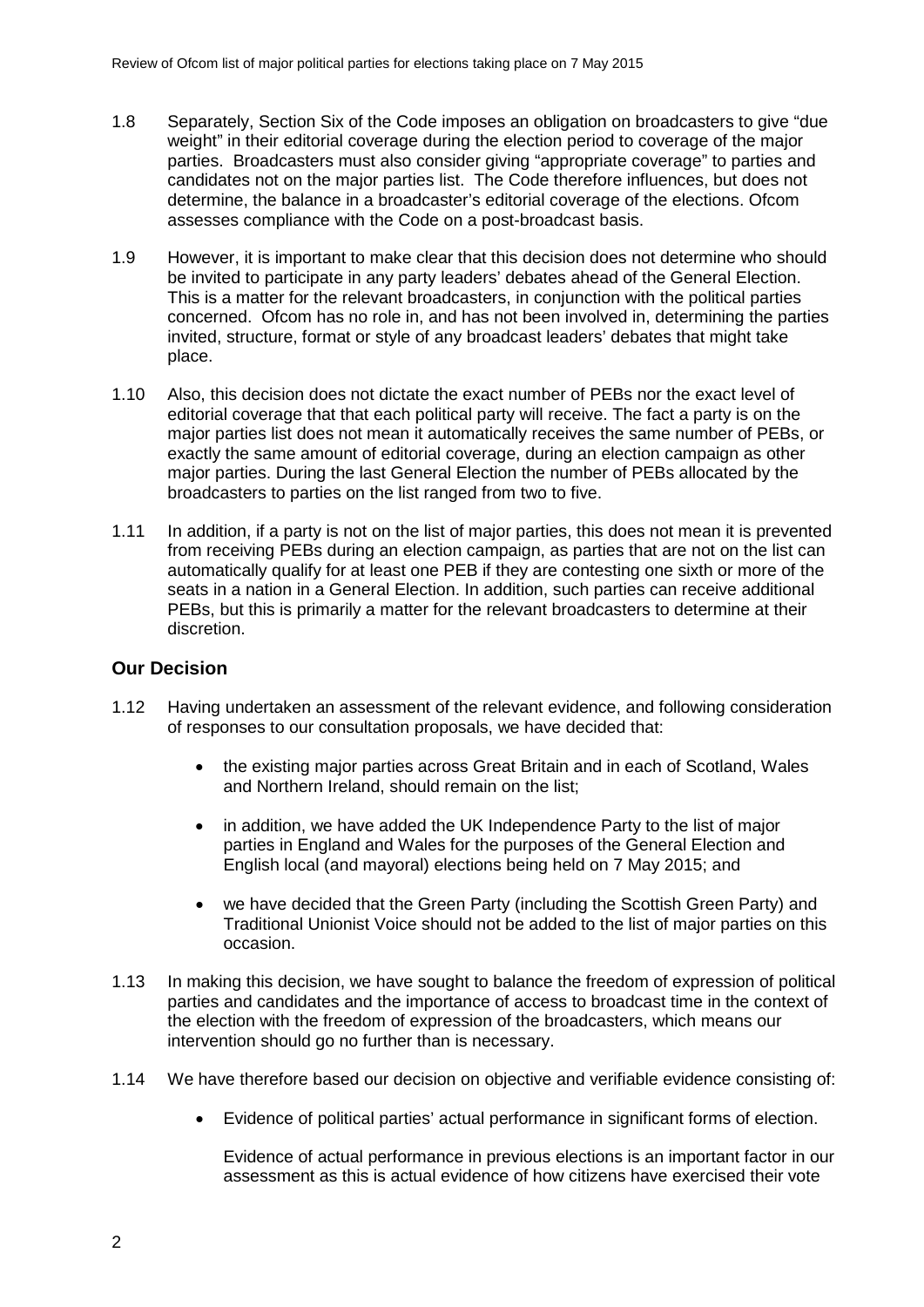and it avoids any differences between how people say they will vote and how they do vote. We have placed less weight on the more historical data from two elections ago and, consequently, we have placed more weight on the evidence of performance at the last General Election in 2010 (which reflects each party's current standing in Parliament) and other important forms of election since that time.

• Evidence of current support for political parties, as indicated by opinion poll data.

Evidence of current support over a period of time up to and including February 2015 ensures that our approach is sufficiently flexible to accommodate the emergence of popular support for other political parties that have not previously been on the list. There are many opinion polls available, but to avoid picking between opinion polls that may have different underlying methodologies and therefore results, we have relied on the BBC's Poll of Polls and also information produced by the Polling Observatory Project, both of which aggregate results from a number of polling organisations.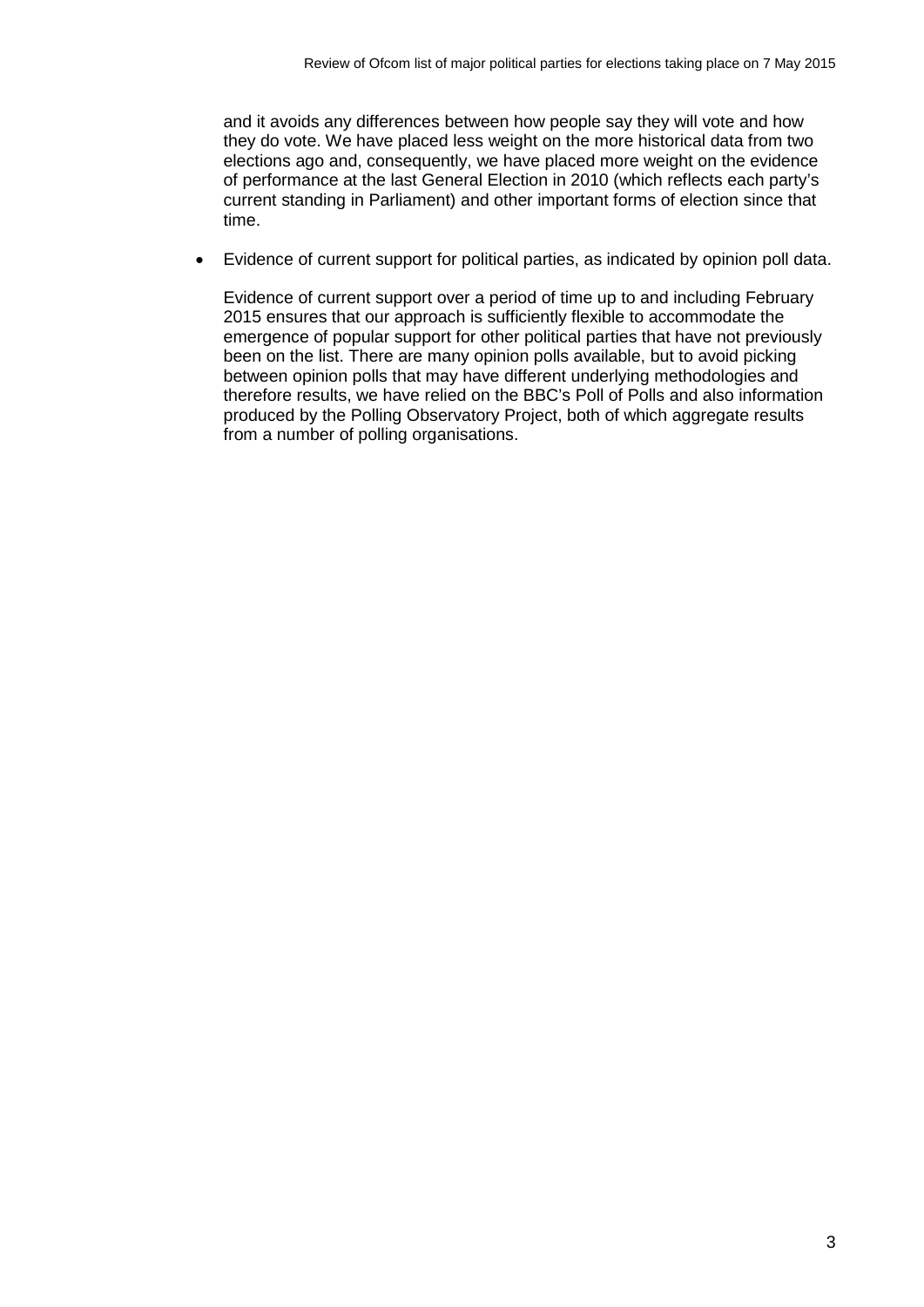## **Section 2**

# <span id="page-6-0"></span>**Introduction**

- 2.1 We published a consultation on our proposals for the major parties list on 8 January 2015 ("the Consultation")<sup>[3](#page-6-1)</sup>. We received responses from several political parties, broadcasters and academics as well as over 7,400 responses from individuals.
- 2.2 Before setting out the reasoning for our decision in Sections 3 and 4, we explain further below:
	- our statutory duties in this context;
	- our role in relation to any televised party leaders debates;
	- the rules relating to election coverage and their relationship with the list of major parties; and
	- the principles by which we have undertaken our assessment.

#### **Our statutory duties**

- 2.3 Many respondents to our consultation questioned our role in maintaining a major parties list, querying whether an independent regulator like Ofcom should have a role in such political matters. We therefore set out the nature of our statutory duties below, which have been set by Parliament.
- 2.4 Our principal duty in carrying out our functions, as set by section 3 of the Communications Act 2003 ("the Act"), is to further the interests of citizens in relation to communications matters (namely, in this context broadcast coverage of elections). In performing our functions we are required to have regard to the principles under which regulatory activities should be transparent, accountable, proportionate, consistent, and targeted only at cases in which action is needed.
- 2.5 There is a long-standing ban on advertisements of a political nature on television or radio in the UK. It has been argued that allowing political advertising in the broadcast media would give an advantage to the best financed candidates or parties.
- 2.6 Party election broadcasts ("PEBs") are, therefore, designed to offset the differential ability of parties to attract campaign funds. This free airtime is provided prior to elections (and also on a seasonal basis outside election campaigns) and allows qualifying parties an opportunity to deliver their messages directly to the electorate through the broadcast media.
- 2.7 To help maintain the effectiveness of this system, we have specific functions in this area. Parliament has charged Ofcom with the duty of making rules regarding the allocation, length and frequency of PEBs and identifying the broadcasters that are required to transmit PEBs. Specifically, section 333 of the Act provides that the regulatory regime for every licensed public service television channel and national radio service is to include conditions requiring the inclusion on that channel or service of party political broadcasts and conditions requiring the adherence to rules made by Ofcom with

<span id="page-6-1"></span><sup>&</sup>lt;sup>3</sup> See [http://stakeholders.ofcom.org.uk/binaries/consultations/major-parties-](http://stakeholders.ofcom.org.uk/binaries/consultations/major-parties-15/summary/Major_parties.pdf)[15/summary/Major\\_parties.pdf](http://stakeholders.ofcom.org.uk/binaries/consultations/major-parties-15/summary/Major_parties.pdf)  $\overline{a}$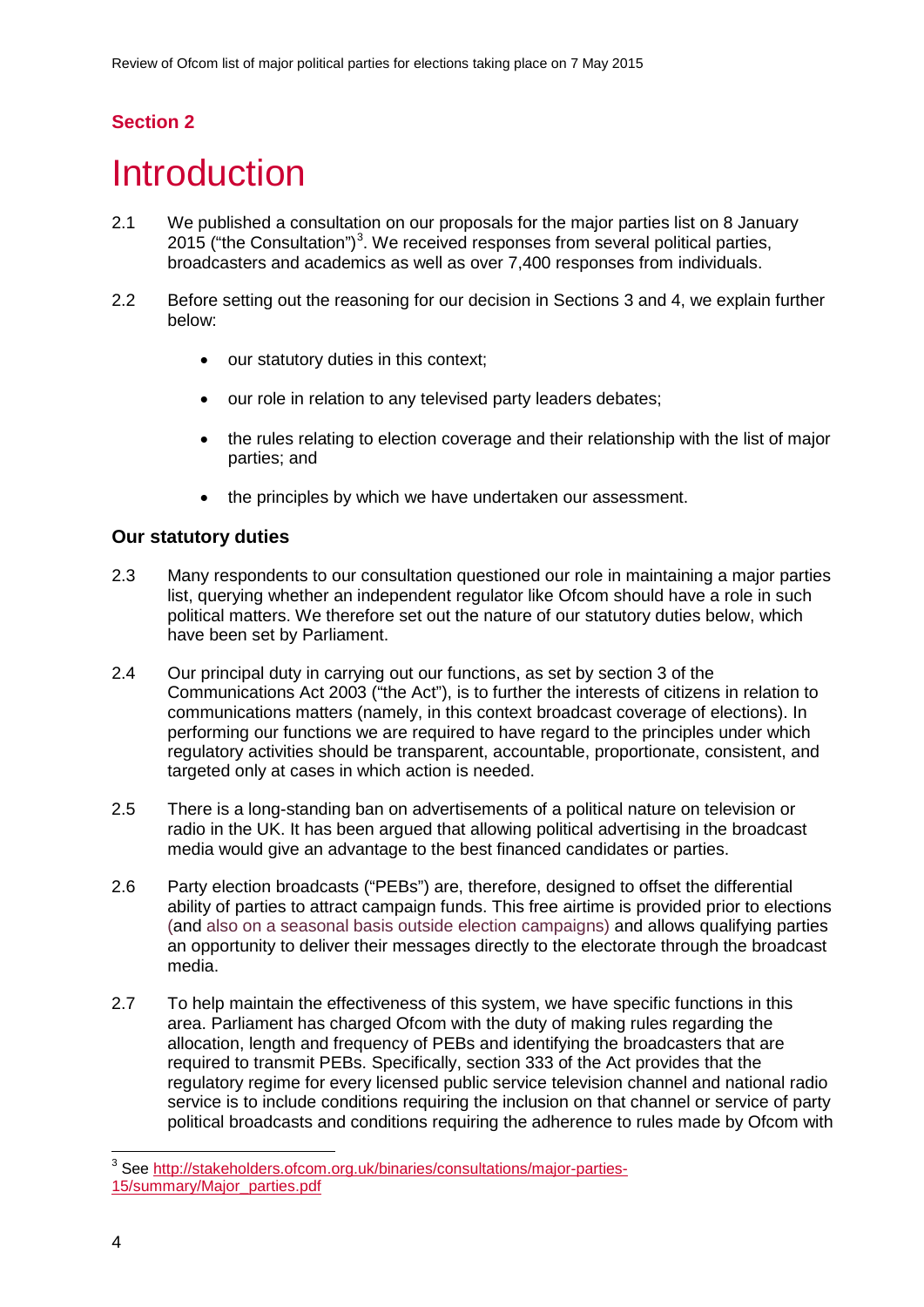respect to those broadcasts. We have discharged this duty by including the necessary conditions in the relevant television and radio broadcast licences and by publishing rules ("the PPRB Rules") $4$ .

- 2.8 In addition, under section 93 of the Representation of the People Act 1983 (as amended), Ofcom is required to adopt a code of practice with respect to the participation of candidates at a parliamentary or local government election in broadcast items about the constituency or electoral area in question. This obligation is reflected in a number of statutory instruments with respect to broadcast items covering elections to the Scottish Parliament, the Welsh Assembly, the Northern Ireland Assembly, the European Parliament and the post of Police and Crime Commissioner<sup>[5](#page-7-1)</sup>. In each case, before drawing up such a code of practice, we must have regard to any views expressed by the Electoral Commission. We have discharged this duty by preparing rules in Sections Five and Six of the Broadcasting Code ("the Code") (and in particular Rules 6.8 to 6.13 on constituency coverage and electoral area coverage in elections) and associated Guidance<sup>[6](#page-7-2)</sup>.
- 2.9 The PPRB Rules and Section Six of the Code impose obligations on broadcasters by reference to a so called list of major parties<sup>[7](#page-7-3)</sup>. Further details on the PPRB Rules and the Code can be found in Annex 1 of the Consultation.
- 2.10 In performing our duties in this context, we are mindful of the need to strike an appropriate balance between both the broadcasters' and political candidates' right to freedom of expression, consistent with Article 10 of the European Convention on Human Rights.

## **Ofcom's role in relation to televised party leaders' debates**

- 2.11 Many of the responses to our Consultation referred to the distinct issue of the parties invited to participate in any televised party leaders' debates in advance of the 2015 General Election. Many respondents expressed their objections to, in their view, Ofcom determining which parties might take part.
- 2.12 It is important to note that Ofcom has no role<sup>[8](#page-7-4)</sup> in, and has not been involved in, determining the parties invited, structure, format or style of any broadcast leaders' debates that might take place.

<sup>&</sup>lt;sup>4</sup> See http://stakeholders.ofcom.org.uk/binaries/broadcast/guidance/ppbrules.pdf

<span id="page-7-1"></span><span id="page-7-0"></span><sup>&</sup>lt;sup>5</sup> See SI 2007/236 National Assembly for Wales (Representation of the People) Order 2007 regulation 67; SI 2010/2999 Scottish Parliament (Elections etc) Order 2010 regulation 64; SI 2004/1267 European Parliamentary Elections (Northern Ireland) Regulations 2004 regulation 60; SI 2004/293 European Parliamentary Elections Regulations 2004 regulation 65; Northern Ireland Assembly (Elections) (Amendment) Order 2009 regulation 3.

<span id="page-7-2"></span><sup>6</sup> On 21 March 2013, as a result of the PPRB Statement, we published revised Guidance relating to: Section Five of the Code (see

[http://stakeholders.ofcom.org.uk/binaries/broadcast/guidance/831193/section5.pdf\)](http://stakeholders.ofcom.org.uk/binaries/broadcast/guidance/831193/section5.pdf); and Section Six of the Code (see http://stakeholders.ofcom.org.uk/binaries/broadcast/guidance/831193/section6.pdf

<span id="page-7-4"></span><span id="page-7-3"></span><sup>&</sup>lt;sup>7</sup> See [http://stakeholders.ofcom.org.uk/binaries/broadcast/guidance/major-parties.pdf\)](http://stakeholders.ofcom.org.uk/binaries/broadcast/guidance/major-parties.pdf).<br><sup>8</sup> Ofcom's role in relation to any broadcast leaders' debates would be to consider any complaints made after broadcast that any such debate did not comply with the Broadcasting Code. For example, in the 2010 General Election, Ofcom's Election Committee (see paragraph 2.18 below) considered complaints from Plaid Cymru and the Scottish National Party concerning the first leaders' broadcast debate in that campaign. See [http://licensing.ofcom.org.uk/binaries/tv/updates/election10\\_pc.pdf](http://licensing.ofcom.org.uk/binaries/tv/updates/election10_pc.pdf) and [http://licensing.ofcom.org.uk/binaries/tv/updates/election10\\_snp.pdf](http://licensing.ofcom.org.uk/binaries/tv/updates/election10_snp.pdf)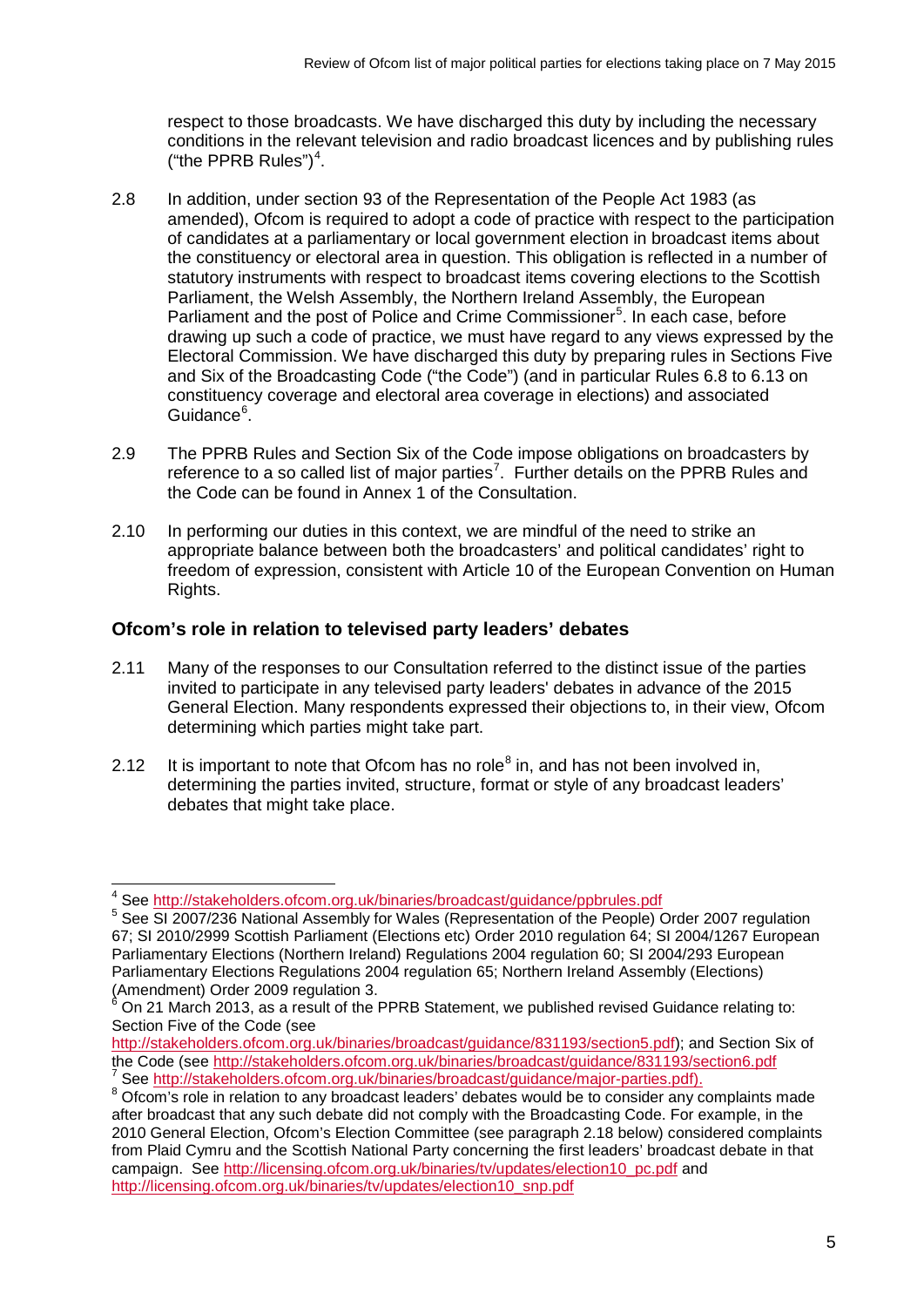2.13 We are aware that discussions are currently underway between the broadcasters and political parties regarding the form and composition of those debates. It is an editorial matter for the broadcasters, following agreement with the parties, as to the structure, format and style of any leaders' debates. Whilst the composition of the list of major parties may influence those discussions, it is open to broadcasters to invite non-major parties to participate in such debates. Since the publication of our Consultation, the proposed form and composition of the debates has changed significantly, and now at least one party not designated as a major party has been invited to participate $^9$  $^9$ .

#### **Broadcasting relating to the elections and the major parties list**

- 2.14 During the election campaign, there will be two types of broadcast content relevant to the elections $10$ :
	- **PEBs:** These broadcasts are offered by relevant broadcasters to registered political parties under the PPRB Rules. In summary, in the May 2015 elections PEBs for the General Election must be broadcast by: regional Channel 3 services; Channel 4; Channel 5, Classic FM; Talksport; and, Absolute Radio AM. In addition, PEBs must be broadcast by regional Channel 3 services for the English local government elections<sup>11</sup>; and
	- **broadcasters' own editorial coverage of the elections:** Broadcasters' news and current affairs coverage (as well as other programming relevant to the elections) must comply with Section Five (due impartiality)<sup>[12](#page-8-3)</sup> and Section Six (elections and referendums)[13](#page-8-4) of the Broadcasting Code. This includes any party leaders' debates that might take place.
- 2.15 The list of major parties is important for Ofcom's regulation of election coverage because certain obligations in the PPRB Rules and Section Six of the Code apply by reference to the parties on that list. In summary, the list of major parties reflects the fact that some political parties have a significant level of electoral support, and number of elected representatives, across a range of elections within the UK or the devolved nations. Ofcom's normal role in relation to broadcasting content is to review *postbroadcast* whether programming has complied with the Code: for instance, whether it has caused harm and offence, or whether there are fairness and privacy considerations. We make in breach findings and impose financial penalties where appropriate. We do not review programmes before they are broadcast to determine whether they are or are not compliant with the rules.

<span id="page-8-2"></span>[http://downloads.bbc.co.uk/rmhttp/guidelines/editorialguidelines/pdfs/2015\\_Election\\_Guidelines.pdf\)](http://downloads.bbc.co.uk/rmhttp/guidelines/editorialguidelines/pdfs/2015_Election_Guidelines.pdf). [11](http://downloads.bbc.co.uk/rmhttp/guidelines/editorialguidelines/pdfs/2015_Election_Guidelines.pdf) In addition, under the PPRB Rules, local digital television programme service licensees must carry local election broadcasts for the local government elections. These licensees fulfil this obligation by carrying the same PEB as broadcast by the relevant Channel 3 licensee. In past years when there have been General Elections, we understand that no PEBs have been offered by relevant Channel 3 licensees solely for the purposes of any local elections that were taking place at the same time. If this situation were repeated in 2015 (i.e. if no PEBs were to be offered by relevant Channel 3 licensees solely for the purposes of the 2015 English local elections) we consider that there would be no obligation on relevant

 $\overline{a}$ 

<span id="page-8-0"></span> $9$  Ofcom understands that at the time of writing, certain leading broadcasters have invited the following parties to take part in proposed broadcast leaders' debates; the Conservative Party; the Green Party; the Labour Party; the Liberal Democrats; Plaid Cymru; the Scottish National Party ("SNP"); and the UK Independence Party ("UKIP").

<span id="page-8-1"></span> $10$  The BBC has its own Editorial Guidelines in relation to the coverage of elections which, for example, state which parties are "larger" and "smaller" parties across Great Britain (see:

local television broadcasters to carry PEBs.<br><sup>12</sup> See http://stakeholders.ofcom.org.uk/binaries/broadcast/831190/section5.pdf

<span id="page-8-4"></span><span id="page-8-3"></span><sup>12</sup> See<http://stakeholders.ofcom.org.uk/binaries/broadcast/831190/section5.pdf> <sup>13</sup> See<http://stakeholders.ofcom.org.uk/binaries/broadcast/831190/section6.pdf>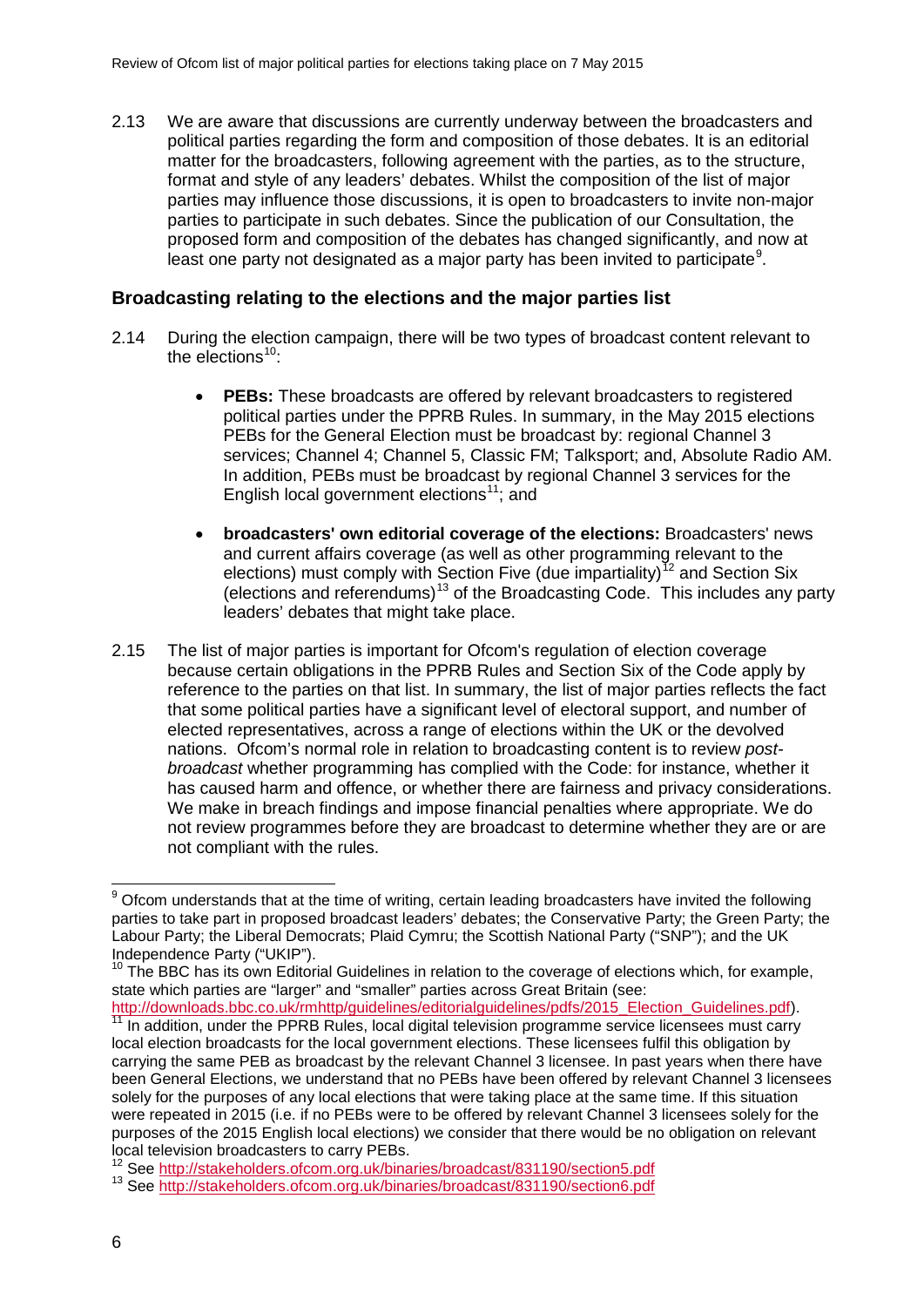- 2.16 The PPRB Rules are an exception to our normal post-broadcast approach because they set out criteria prescribing, pre-broadcast, the basis on which *a minimum number* of PEBs must be offered to certain parties by the public service broadcasters. By way of summary:
	- 2.16.1 Under Rule 13, each major party should be offered *at least* two PEBs, with the actual number of PEBs being a matter for the broadcasters having regard to the circumstances of the election and evidence of a party's past electoral support and/or current support.
	- 2.16.2 Under Rule 14, non-major parties can automatically qualify for at least one PEB if they if they are contesting one sixth or more of the seats in a nation in a General Election<sup>[14](#page-9-0)</sup>.
	- 2.16.3 Under Rule 15, the broadcasters are required to consider offering further PEBs if evidence of a party's past electoral support and/or current support at a particular election or in a relevant nation/electoral area means it would be appropriate to do so.
- 2.17 It is important to note, therefore, that the fact a party is not on the list of major parties does not mean it is prevented from receiving PEBs during an election campaign and if a party is on the major party list it does not automatically receive the same number of PEBs, or exactly the same amount of editorial coverage, during an election campaign as other major parties. This is primarily a matter for the relevant broadcasters to determine at their discretion.
- 2.18 In addition, we have a dispute resolution role in relation to the allocation, where there are unresolved disputes between broadcasters and political parties<sup>[15](#page-9-1)</sup> concerning allocations of PEBs in accordance with the PPRB Rules<sup>16</sup>. Such disputes are dealt with under the Procedures for determination of disputes under Ofcom's rules on Party Political and Referendum Broadcasts ("the PPRB Rules Procedures")<sup>[17](#page-9-3)</sup> by Ofcom's Election Committee[18.](#page-9-4)
- 2.19 Separately, we have a role in relation to editorial coverage. In this regard, Ofcom's role is to review compliance with the Code on a post-broadcast basis. Of particular note in this context, Rule 6.2 of the Code requires that:

<span id="page-9-0"></span><sup>&</sup>lt;sup>14</sup> There are more specific rules for other forms of election, such as proportional representation systems of election.  $\overline{a}$ 

<sup>&</sup>lt;sup>15</sup> And designated organisations in referendums in relation to the allocation of Referendum Campaign

<span id="page-9-2"></span><span id="page-9-1"></span>Broadcasts.<br><sup>16</sup> See <u>http://stakeholders.ofcom.org.uk/binaries/broadcast/guidance/ppbrules.pdf</u> Section 333 of the Act 2003 empowers Ofcom to make rules which may include provision for determining the political parties on whose behalf party political broadcasts, including PEBs, may be made. The PPRB Rules contain minimum requirements set by Ofcom which Licensees must abide by in deciding the allocation, length, frequency and scheduling of PEBs and broadcasts outside of elections, known as party political broadcasts ("PPBs").

<span id="page-9-3"></span><sup>&</sup>lt;sup>17</sup> See<http://stakeholders.ofcom.org.uk/binaries/broadcast/guidance/disputes.pdf> (and reproduced in Annex 3). In Section 5 we discuss the responses we received to the amendment to the PPRB Rules Procedures that we proposed in the Consultation.

<span id="page-9-4"></span><sup>&</sup>lt;sup>18</sup> See<http://www.ofcom.org.uk/about/how-ofcom-is-run/committees/election-committee/> The Election Committee is a delegated committee of the Ofcom Board whose role is (a) to consider and adjudicate on complaints received with regard to: the allocation by Ofcom licensed broadcasters of PEBs; the scheduling of PEBs, or their duration; and, (b) to consider and adjudicate on complaints received in relation to due impartiality in programmes transmitted by Ofcom licensed broadcasters where Ofcom considers that a substantive issue is raised and where the complaint, if upheld, might require redress before the election.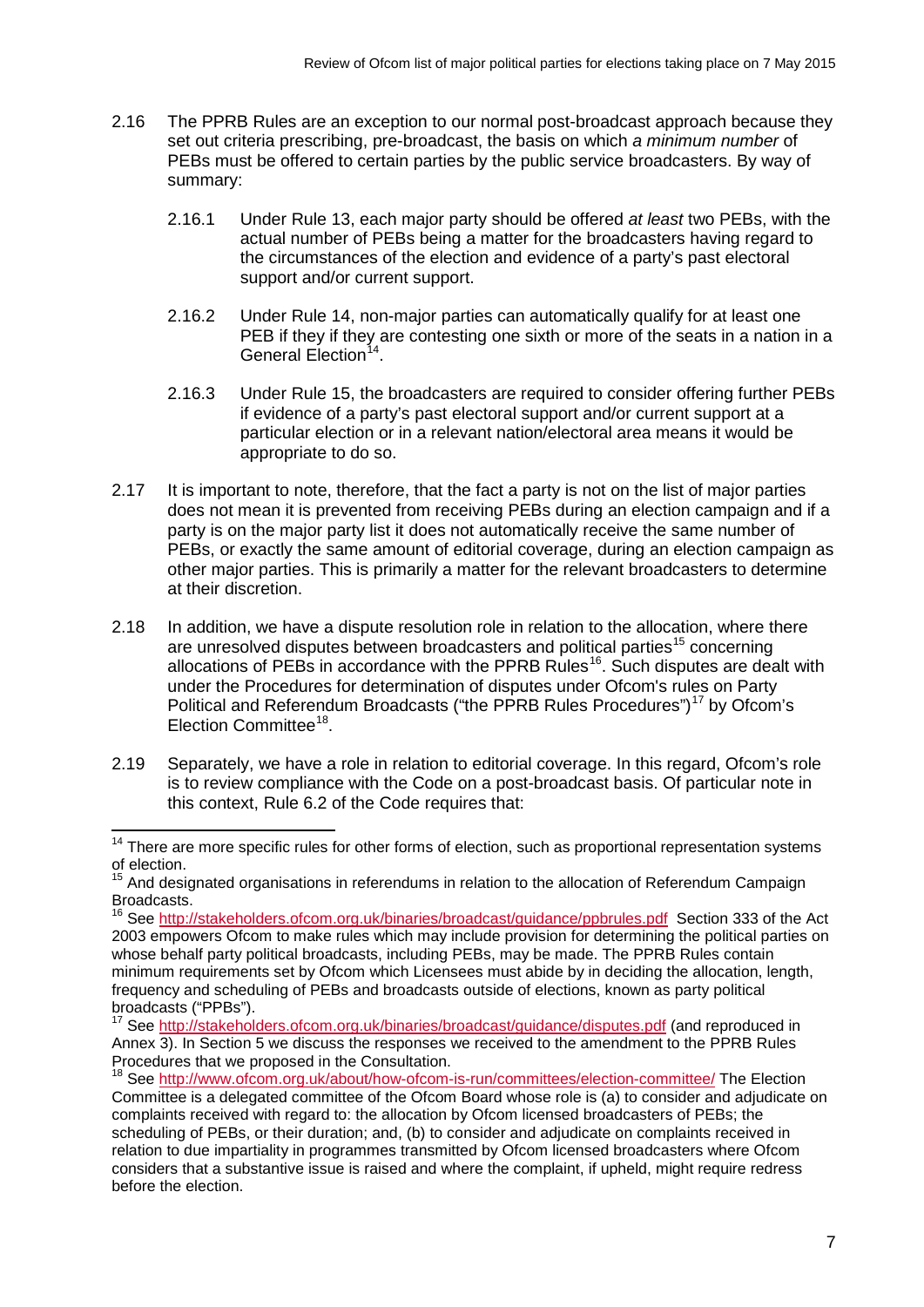*"Due weight must be given to the coverage of major parties during the election period".* 

2.20 Ofcom's published Guidance to Section Six makes clear that:

*"The concept of giving 'due weight' to the major parties, as required by Rule 6.2, is flexible. Its application depends on the electoral context"[19.](#page-10-0)* 

2.21 Rule 6.2 therefore does not require broadcasters to give equal coverage to all the major parties in any given election campaign. Nor does the Code prevent broadcasters from covering non-major parties during election campaigns. This is a matter for their editorial judgement, which Ofcom may scrutinise post-broadcast. In this context, Rule 6.2 of the Code requires that:

*"Broadcasters must also consider giving appropriate coverage to other parties and independent candidates with significant views and perspectives".*

- 2.22 We would therefore expect broadcasters to give appropriate editorial coverage to nonmajor parties, especially in situations where there are likely to be a greater range of potential voices competing for coverage. There may be particular reasons for this in the context of the forthcoming General Election: notably, the possibility that no party may win an overall majority; and that a number of parties (including those from the different nations of the UK) may have some role in forming the next government.
- 2.23 Whilst it is primarily for the broadcasters to determine the nature of their editorial coverage of the elections, in applying the Code we would expect broadcasters to reflect a range of viewpoints from parties across the UK in their editorial coverage.

#### **The principles by which we have undertaken our assessment**

- 2.24 In our Statement ("the PPRB Statement") of March [20](#page-10-1)13 $^{20}$  we made the decision to make the list of major parties a self-standing document and we said we would review it in accordance with the following principles:
	- we would consider whether it is appropriate to review the list on a periodic basis i.e. we would only review the list if there were cogent reasons for doing so;
	- mindful of the need for continuity and certainty in this area so that both political parties and broadcasters can plan ahead for elections, we would commence any reviews in the autumn preceding the relevant election(s) happening in the following May/June;
	- in any review of the list we might carry out, we would take into account factors such as the electoral performance of parties (including the numbers of elected candidates and overall percentage of vote received) over a range of elections $^{21}$  $^{21}$  $^{21}$ over at least two electoral cycles (including elections prior to the PPRB Consultation) for the different types of elections, and levels of current support;

<span id="page-10-0"></span><sup>&</sup>lt;sup>19</sup> See <u>http://stakeholders.ofcom.org.uk/binaries/broadcast/guidance/831193/section6.pdf), paragraph</u> 1.20.  $\overline{a}$ 

<span id="page-10-2"></span><span id="page-10-1"></span><sup>&</sup>lt;sup>20</sup> See<http://stakeholders.ofcom.org.uk/binaries/consultations/ppbs/statement/statement.pdf> The PPRB Statement was published following the related consultation ("the PPRB Consultation"), <http://stakeholders.ofcom.org.uk/binaries/consultations/ppbs/summary/condoc.pdf> <sup>21</sup> Including Westminster Parliamentary by-elections.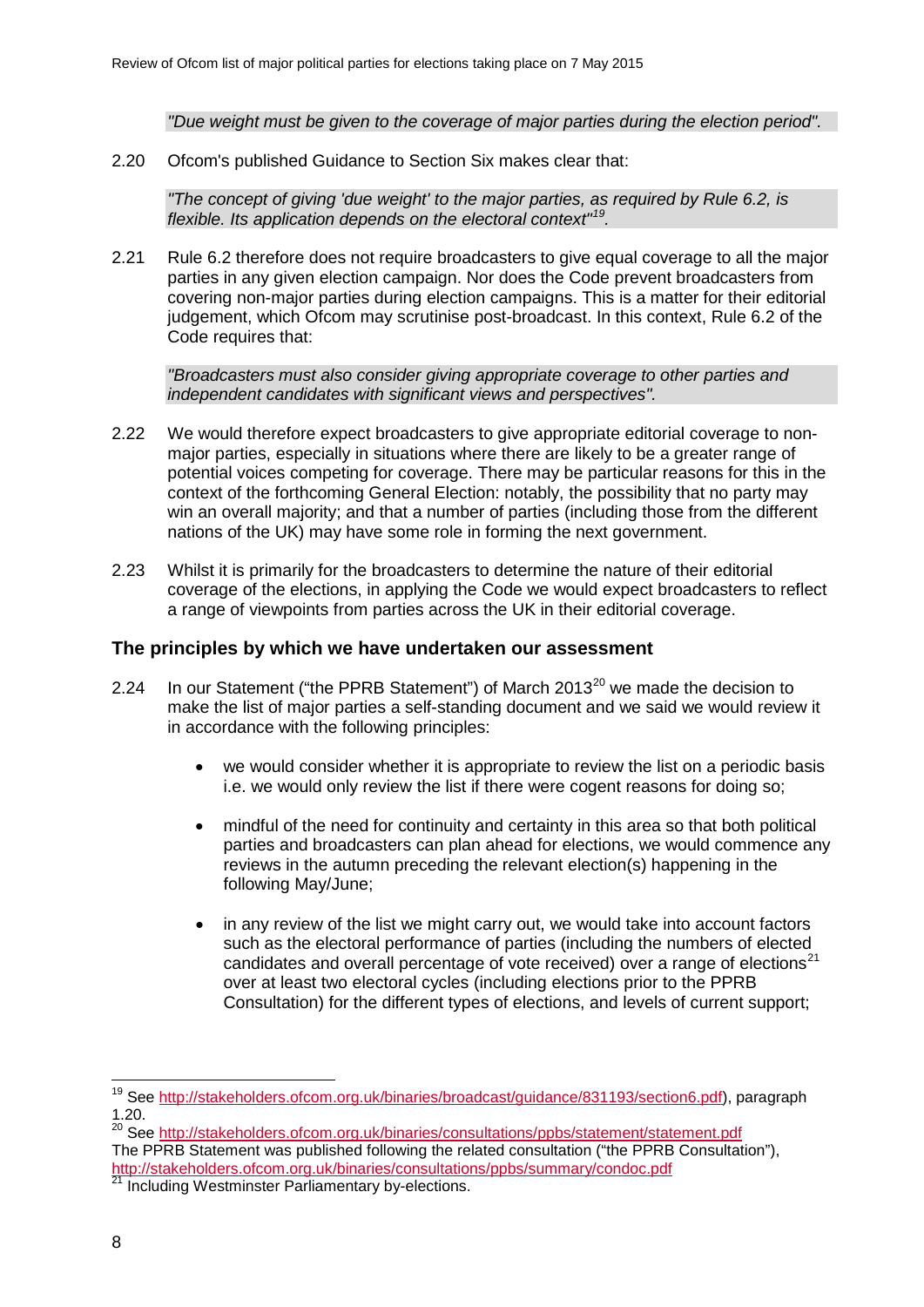- if a party's performance over several elections of the same type was significant but not reflected in other types of election, we would consider drawing up a specific list of major parties for that specific type of election;
- whenever we decide to review the list, we would publicly consult on any proposed changes, including obtaining input from the Electoral Commission on any proposed changes; and
- as appropriate, we would publicly consult only in relation to the relevant election or particular elections, rather than all possible types of elections.
- 2.25 We undertook our first review ("the 2014 Review") of the list of major parties ahead of the 2014 European Parliamentary elections and English local (and mayoral) elections in 2014 $^{22}$ . For the purposes of this review ("the 2015 Review"), we have broadly adopted the same analytical framework as for the 2014 Review, namely we have assessed the available electoral evidence based on each party's past electoral performance and current support separately in each of England, Wales, Scotland and Northern Ireland.
- 2.26 In our view this approach reflects two interlocking features:
	- firstly, the list recognises that certain political parties field candidates principally across England, Wales and Scotland, while other parties field candidates in just one of those nations or Northern Ireland. Therefore, in news and current affairs election programming that, for example, focuses on elections across Great Britain, the list of major parties requires broadcasters to give appropriate coverage to those major parties that field candidates principally across England, Wales and Scotland in UK-wide elections (i.e. General Elections and European Parliamentary elections). Conversely, in news and current affairs election programming that focuses on the elections across Great Britain in just one nation of the UK, the list of major parties requires broadcasters to give appropriate coverage to those major parties that field candidates in that one nation; and
	- second, the list implicitly reflects the UK/Great Britain's broadcasting architecture<sup>23</sup>. This is because the list of major parties ensures that broadcasters broadcasting on either a UK/Great Britain-wide basis (such as Channel 4 or Channel 5) or on a devolved nation basis (such as STV in Scotland) allocate PEBs to parties in a manner appropriate to that broadcaster's broadcast footprint. The current list of major parties, although a single list, also reflects separate lists for the UK/Great Britain, England, Wales, Scotland, and Northern Ireland
- 2.27 This approach has a number of advantages:

 $\overline{a}$ 

<span id="page-11-0"></span> $22$  On 3 March 2014, we confirmed that the UK Independence Party would be added to the Ofcom list of major parties for England and Wales for the specific purposes of the European Parliamentary elections in May 2014 only. This means that as of 22 May 2014 UKIP was no longer included on the list of major parties (see

[http://stakeholders.ofcom.org.uk/binaries/consultations/parties2014/statement/Major\\_Parties\\_Statement.](http://stakeholders.ofcom.org.uk/binaries/consultations/parties2014/statement/Major_Parties_Statement.pdf) [pdf\)](http://stakeholders.ofcom.org.uk/binaries/consultations/parties2014/statement/Major_Parties_Statement.pdf).<br><sup>23</sup> Some broadcasters (such as Channel 4, Channel 5 and the national radio services i.e. Absolute Radio

<span id="page-11-1"></span>AM, Classic FM, and Talksport) transmit their programming across the UK/Great Britain, whilst some broadcasters, such as Channel 3 licensees broadcast to devolved, or parts of, devolved nations.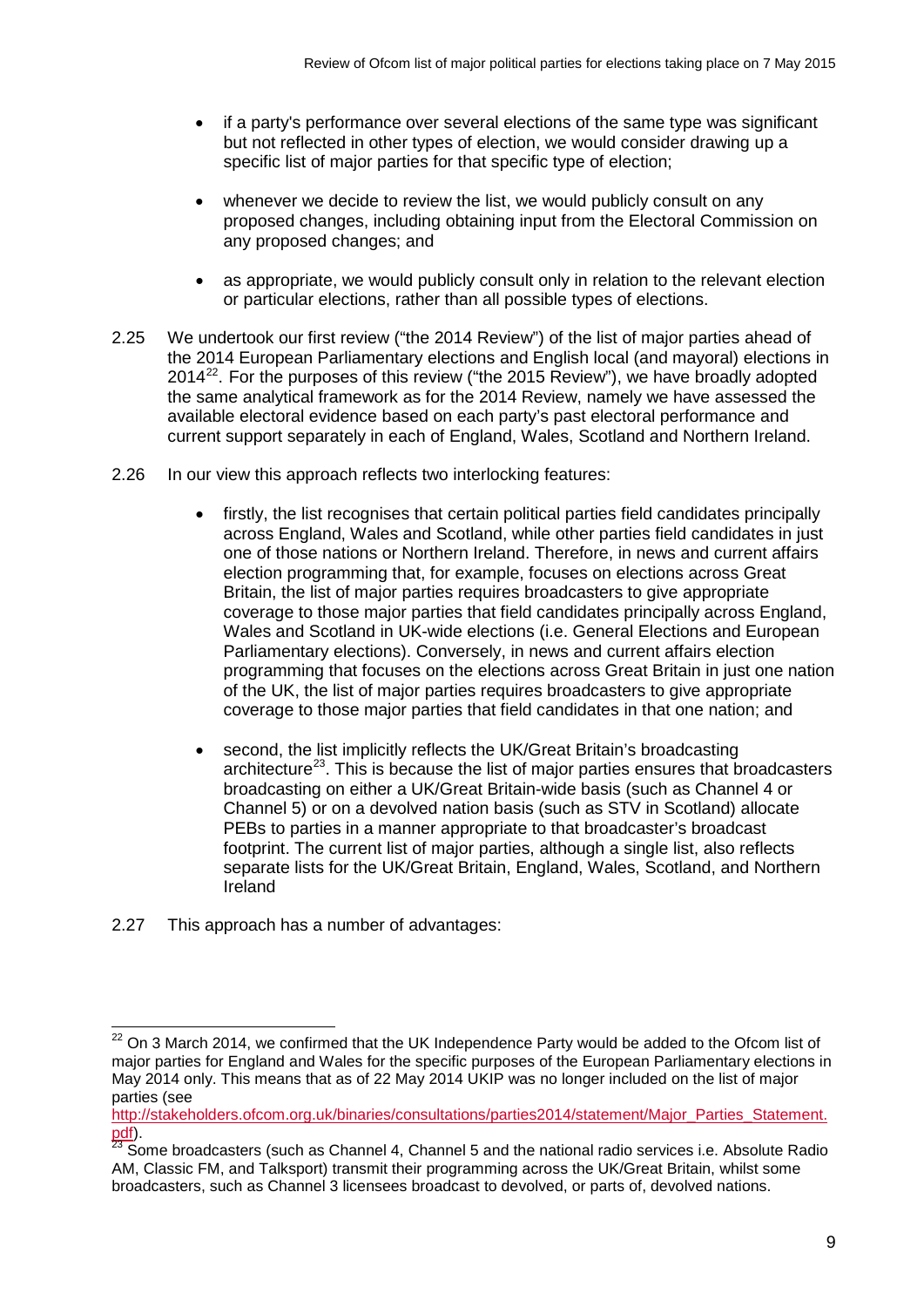- it enables the list to reflect variations in support for political parties in the nations of the UK, yet also reflects the fact that certain major parties demonstrate significant support across England, Wales and Scotland in aggregate<sup>24</sup>;
- it ensures that the framework for allocating PEBs on channels transmitted only within a devolved nation (such as STV, ITV Wales and UTV), or for determining coverage on election programmes (which focus on UK-wide elections (such as General Elections) within specific devolved nations), accurately reflects the different parties' individual electoral strengths within each devolved nation; and
- it ensures consistency in the approach to assessing the list of major parties for both UK-wide elections and elections taking place in individual devolved nations.

### **General summary of consultation responses**

- 2.28 We received responses to the consultation from the Electoral Commission; the English Democrats; the Green Party; the Liberal Democrats; Mebyon Kernow; Plaid Cymru; the Scottish Green Party; the Scottish National Party ("SNP"); Jonathan Edwards MP<sup>25</sup> Molly Scott Cato MEP<sup>[26](#page-12-2)</sup>; Bristol for Democracy<sup>27</sup>; a confidential response from a Welsh political organisation; and a combined response from Channel 4, Channel 5, ITV Plc and UTV Television ("the Combined Broadcaster Response"). We also received two responses from different academics: Nick Anstead of the London School of Economics and Political Science; and Chris Hanretty, Ben Lauderdale and Nick Vivyan of the University of East Anglia (the "UEA academics").
- 2.29 In addition, we received 7,420 responses from individuals. By way of summary:
	- 284 objected to the existing major parties being so designated with a minority of these specifically objecting to the Liberal Democrats being designated as a major party. 811 supported these parties' designation as major parties;
	- 192 objected to Traditional Unionist Voice ("TUV") not being a major party, with 271 supporting their non-designation as a major party;
	- 6,386 objected to the Green Party (including the Scottish Green Party) not being a major party, with 36 supporting their non-designation as a major party;
	- 954 objected to UKIP being designated as a major party, with 696 supporting their designation as a major party; and
	- 325 objected to the SNP, not being a major party across all of Great Britain (as opposed to just Scotland), with 17 taking the contrary view.

<span id="page-12-0"></span><sup>&</sup>lt;sup>24</sup> Therefore, in news and current affairs election programming that, for example, focuses on elections across Great Britain, the list of major parties requires broadcasters to give appropriate coverage to those major parties that field candidates principally, and have significant aggregate support, across England, Wales and Scotland. In addition, broadcasters broadcasting on a UK/Great Britain-wide basis (such as Channel 4 or Channel 5) would have to allocate PEBs to those major parties that fielded candidates principally, and had significant aggregate support, across England, Wales and Scotland as a whole;  $\overline{a}$ 

<span id="page-12-2"></span><span id="page-12-1"></span><sup>&</sup>lt;sup>25</sup> Plaid Cymru MP for Carmarthen East and Dinefwr.<br><sup>26</sup> Green Party MEP for South West England.

<span id="page-12-3"></span><sup>&</sup>lt;sup>27</sup> Bristol for Democracy described itself as "one of Britain's foremost campaign groups for democratic reform".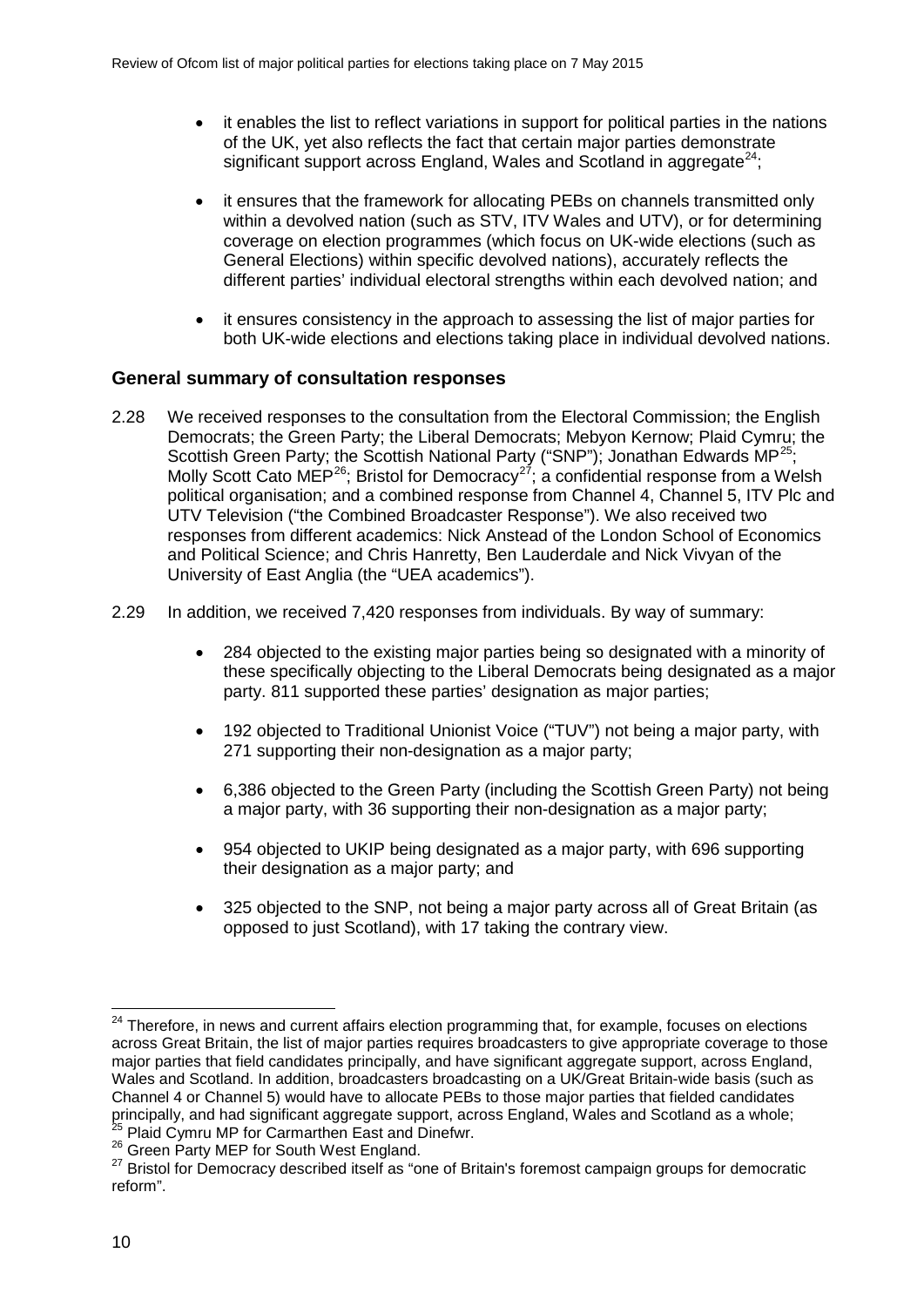2.30 The non-confidential responses to the Consultation from the respondents named above have been published on our website<sup>[28](#page-13-0)</sup>. In addition, a summary of the responses from individuals has been published on our website<sup>29</sup>. A detailed summary of all of the consultation responses is set out in Annex 4.

 $\overline{a}$ 

<span id="page-13-1"></span><span id="page-13-0"></span><sup>&</sup>lt;sup>28</sup> See <u>http://stakeholders.ofcom.org.uk/consultations/major-parties-15/?showResponses=true<br><sup>29</sup> Ibid.</u>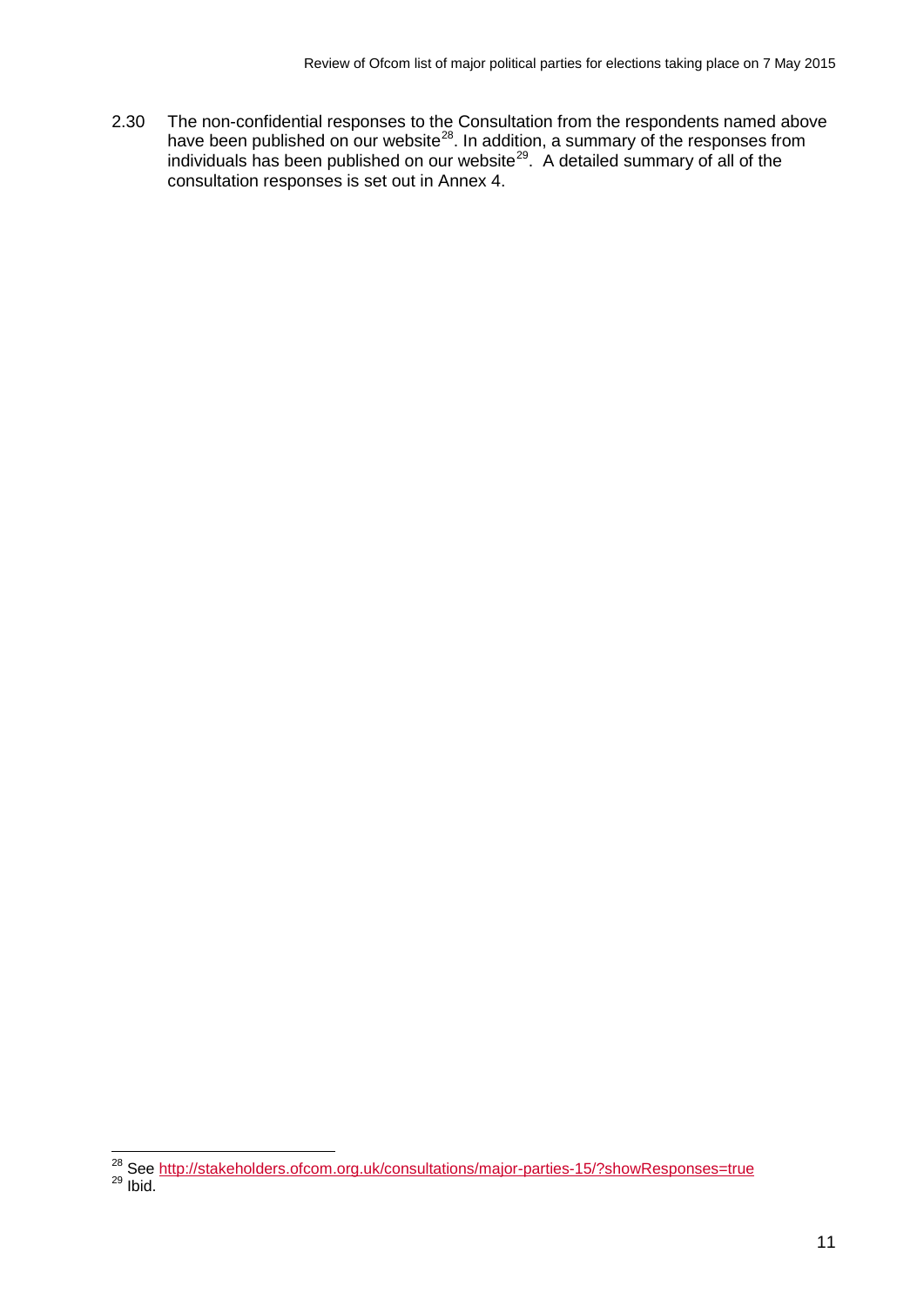## **Section 3**

# <span id="page-14-0"></span>Relevant evidence relied upon by Ofcom

### **Introduction**

3.1 In this section, we set out:

- the nature of the evidence of electoral performance and current support that we have relied upon to make our decision (including consideration of submissions from respondents to our Consultation); and
- a summary of the evidence<sup>[30](#page-14-1)</sup> available to Ofcom of electoral performance and the updated evidence of current support for the various political parties specific to the elections due to take place on 7 May 2015.

### **Our consultation proposals**

3.2 In the Consultation, we set out the evidence of past electoral support and current support that we proposed to use to determine the list of major parties for the 2015 elections. We asked stakeholders for their views on that evidence. Specifically, we asked whether there was any other relevant evidence which respondents considered Ofcom should take into account.

### **Ofcom's views on respondents' submissions**

- 3.3 In considering the appropriate evidence that we should use for the 2015 Review, we have noted that the Combined Broadcaster Response<sup>[31](#page-14-2)</sup> and a number of individual respondents said that Ofcom had taken into account the relevant evidence of current and past electoral support for the purposes of the 2015 Review. In addition, we note that the Electoral Commission, the specialist regulator whom we have a statutory duty to consult in these matters, stated that Ofcom had identified "the relevant factors that need to be taken into account".
- 3.4 Various respondents suggested that Ofcom should take account of other forms of evidence as a means of assessing current support for political parties. A detailed summary of respondents' submissions on this aspect of our Consultation is set out at Annex 4, paragraphs A4.2 to A4.14. Our views on those submissions are set out below.

#### Party membership

- 3.5 The Green Party and the Scottish National Party ("SNP"), supported by other respondents, suggested that party membership should be used a factor in gauging current support. In this regard the Green Party said that: "The decision to join a political party represents a significant commitment".
- 3.6 However, we note that even allowing for the reported growth in membership of the Green Party, the Scottish Green Party and the Scottish National Party ("SNP"), total party membership of all UK political parties remains a very small proportion of the total

<span id="page-14-1"></span> $30$  In this Statement we have updated the evidence of current support we relied upon in the Consultation and which was laid out in Annex 2 of that document, to encompass relevant opinion poll data since December 2014  $\overline{1}$ 

<span id="page-14-2"></span> $31$  A combined response from Channel 4, Channel 5, ITV Plc and UTV Television.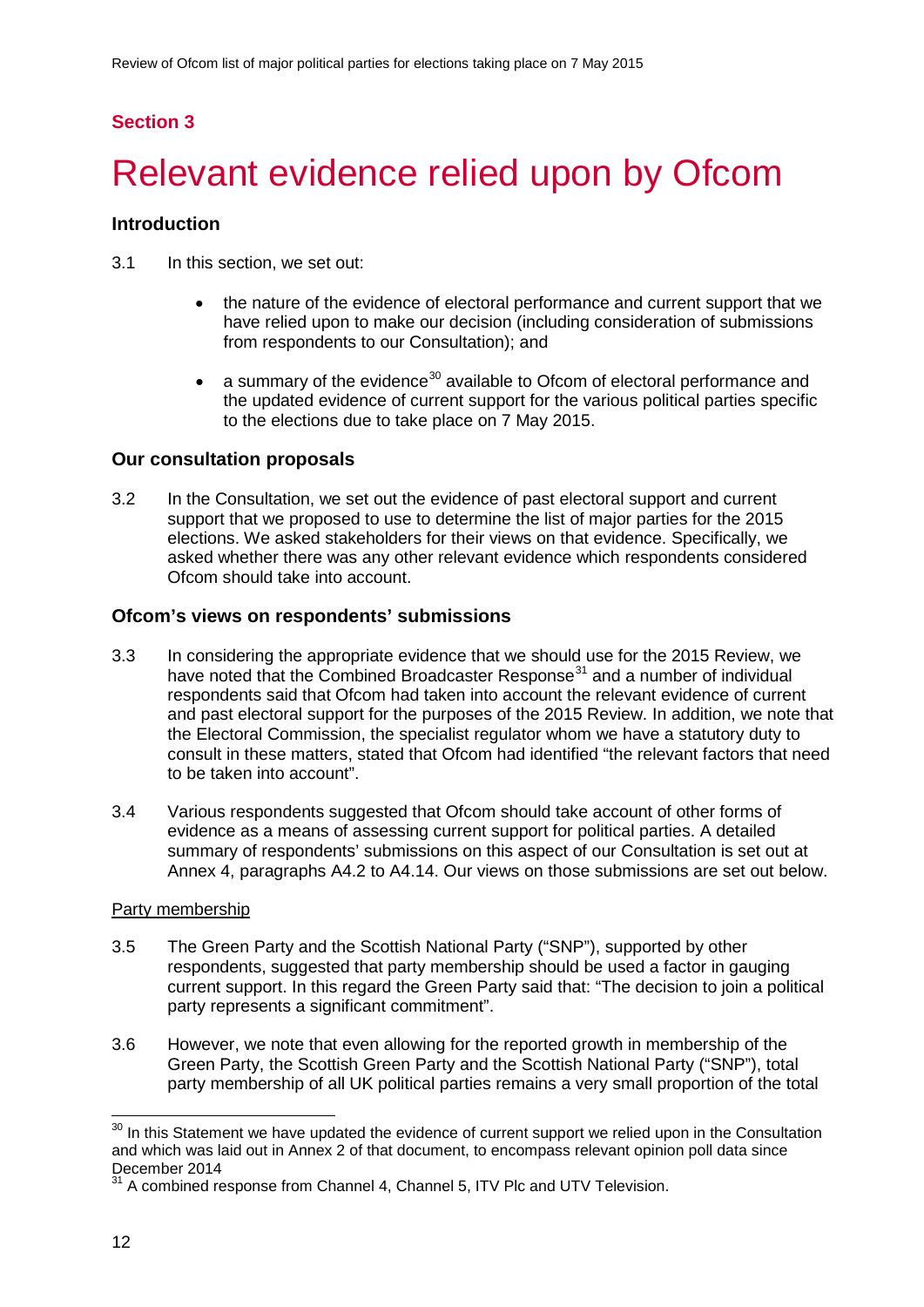electorate<sup>32</sup>. As such, we do not consider that party membership totals would be a robust indicator of wider support for the various parties across the electorate at large.

#### Evidence of public support for particular policies

- 3.7 The Green Party, supported by other respondents, also cited support for the Green Party based on results from policy-related polling such as that carried out by [www.voteforpolicies.org.uk](http://www.voteforpolicies.org.uk/) and YouGov. In both cases rates of support for particular policies rather than parties had been measured.
- 3.8 However, we do not consider that this form of analysis is a sufficiently robust means of measuring current support for our purposes. Firstly, the respondents to the survey cited by the Green Party were self-selecting and were not subject to any statistical weighting (unlike established opinion polls). Second, we note that the overall support (27.36%) that the Green Party said it had received in this survey was not a measure of individuals opting for Green Party policies as a whole, but was an aggregation of different individuals opting for single Green Party policies in isolation. Third, the YouGov poll cited by the Green Party only considered respondents' views on three distinct policies, whereas party preferences in conventional opinion polls reflect the fact that voters are choosing the one party that best reflects their preference across a very large number of policy areas. Such opinion polls implicitly reflect individuals' policy preferences over a range of areas. In any event, the relationship between support for specific policies and the party or parties espousing these policies is open to a wide range of interpretation.

#### Evidence of public interest in a party receiving public exposure

3.9 The Green Party and a large number of individual respondents pointed to an ICM poll and a petition that they considered showed a high level of support from members of the public for the inclusion of the Green Party in any broadcast leaders' debates that might take place before the 2015 General Election. However, as we state in paragraph 2.13 above, the composition of any such debates and whether particular parties should take part, is a matter for the relevant broadcasters in agreement with the parties. It is a separate matter from whether or not a party is designated as a major party. By way of background, we note that the Green Party has now been invited to participate in proposed party leaders' debates.

#### Young voters

- 3.10 The Green Party and a number of other respondents said that Ofcom should also take account of young voters' (e.g. 18 to 24 year-olds) preferences in gauging current support. Reasons for this included: the fact a large number of young voters would not have voted for the Green Party in the 2010 General Election, so accounting for the party's low level of support in that election; and the need, in some respondents' views, to encourage political engagement amongst young voters.
- 3.11 In response to these points, we note that all political parties draw support from different age cohorts and that the various polling organisations ensure their survey samples are weighted to reflect the distribution of the different age-groups across the population. As such, if a particular party's support increases in any different age group, this will be reflected in an increase in its overall polling figure. We therefore consider it would be inappropriate to place any extra weighting on the amount of support parties may receive

<span id="page-15-0"></span> $32$  For example, House of Commons research found that in 2013 the combined membership of the Conservative Party, Labour Party and the Liberal Democrats represented 0.8% of the total UK electorate. See<http://www.parliament.uk/briefing-papers/SN05125/membership-of-uk-political-parties>  $\overline{a}$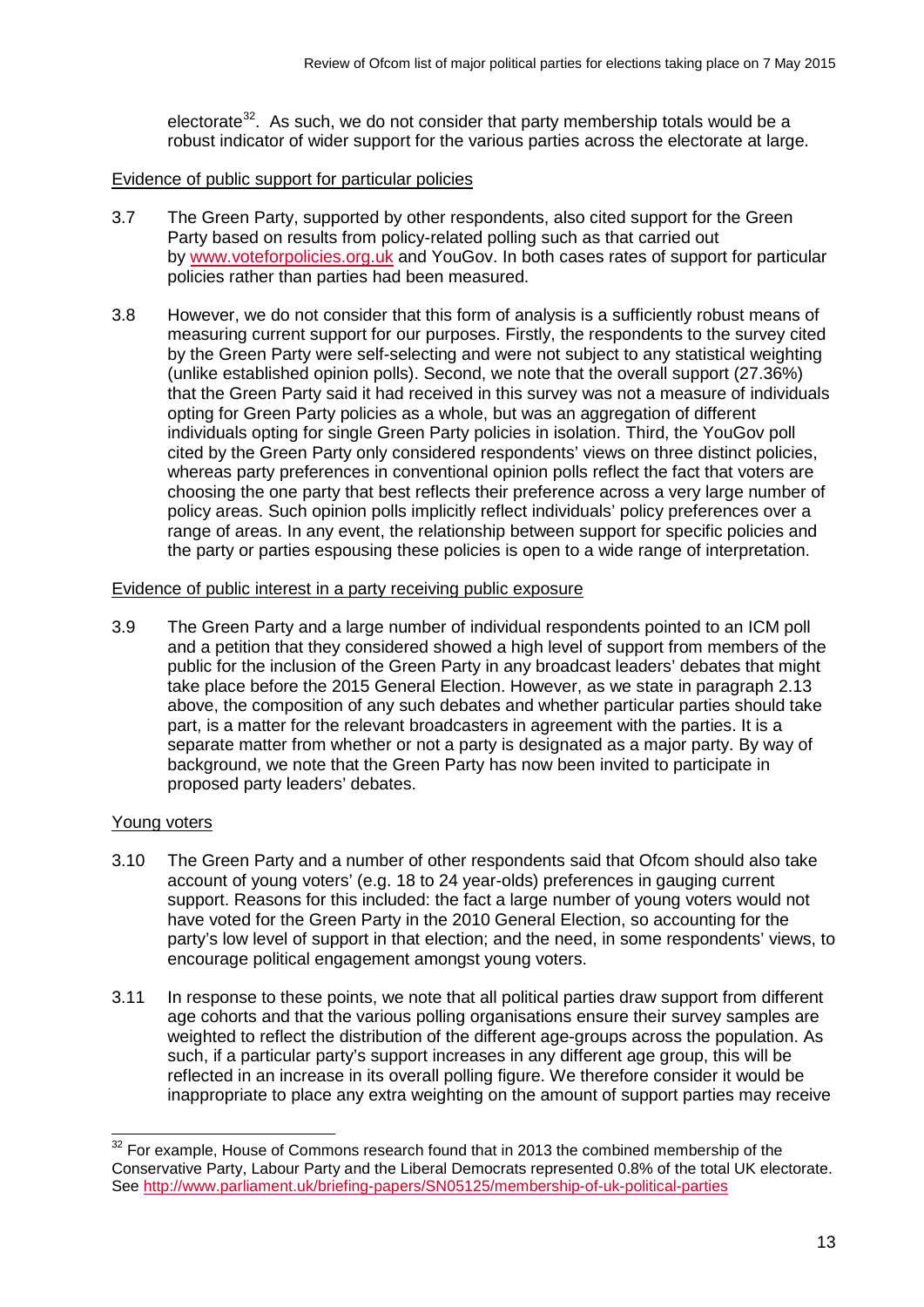from 18 to 24 year-olds. In addition, in reaching our decision we have taken into account more recent significant elections when younger voters who were not able to vote in the 2005 and 2010 General Elections would have had the opportunity to cast their vote.

#### Other opinion poll data

- 3.12 The English Democrats objected to Ofcom using Great Britain-wide opinion poll data as a proxy for gauging support in England only. However, in this regard we note that estimates produced by the UEA academics suggest that "the same parties identified by [Ofcom] as major parties in Great Britain are also the four largest parties in England". In addition, Ofcom is not aware of any recent aggregated figures of different polling organisations' opinion polls, showing support for the political parties in England only. We have therefore used the Great Britain-wide polls in the BBC Poll of Polls and the Polling Observatory figures as a proxy for gauging levels of current support in England only.
- 3.13 On a related point, we note the request from the Green Party that we take into account three opinion polls<sup>[33](#page-16-0)</sup> from January 2015, which showed the party up to 11% in individual Great Britain-wide polls. We note these polls but consider a more statistically robust approach is to use comprehensive aggregated averages of polls produced by a large range of polling organisations, and not the small selection of polls identified by the Green Party. Therefore, we favour the BBC Poll of Polls and the Polling Observatory figures as a more reliable measure of current support than using a narrower range of polls.
- 3.14 We also note the concern expressed by the Green Party that opinion poll support for that party in Great Britain-wide opinion polls was displayed separately to the data for the other parties. However, this was because the aggregated figures of opinion polls of support for the political parties (contained in the BBC Poll of Polls and Polling Observatory data) did not separately include figures for the Green Party. We therefore welcome the fact that since the start of 2015 both the BBC Poll of Polls and Polling Observatory data now include separate figures for the Green Party, including historical data. Therefore, in Annex 2 of this document figures 30 and 31, which set out the data for the BBC Poll of Polls and Polling Observatory respectively include figures for the Green Party since May 2012. We consider that is now possible to make robust comparisons between the Green Party and other parties.
- 3.15 In addition, we have updated all the opinion polling data relating to the four nations of the UK until the end of February 2015.
- 3.16 A separate opinion poll-related point raised by some individual respondents was that Ofcom should take account of the trajectory of increases in opinion poll ratings. We do not agree that it would be appropriate to take such information into account for the purposes of this decision. It would be wrong for Ofcom to attempt to predict trends in popular support for the various parties, and we consider it would not be a credible basis on which to take our decision. The absolute level of support for particular parties within separate nations of the UK is, in our view, more relevant when gauging evidence of current support, rather than whether a party has seen a large relative increase in its polling support while its absolute level of support still remains relatively modest.

<span id="page-16-0"></span> $^{33}$  The Green Party cited: a Lord Ashcroft national poll, showing Green Party support at 11%; a Guardian/ICM poll showing Green Party support at 9%; and a YouGov poll showing: Green Party support at 8% "ahead of the Liberal Democrats who are on 7% and in tied second place at 22% among 18-24 year olds".  $\overline{1}$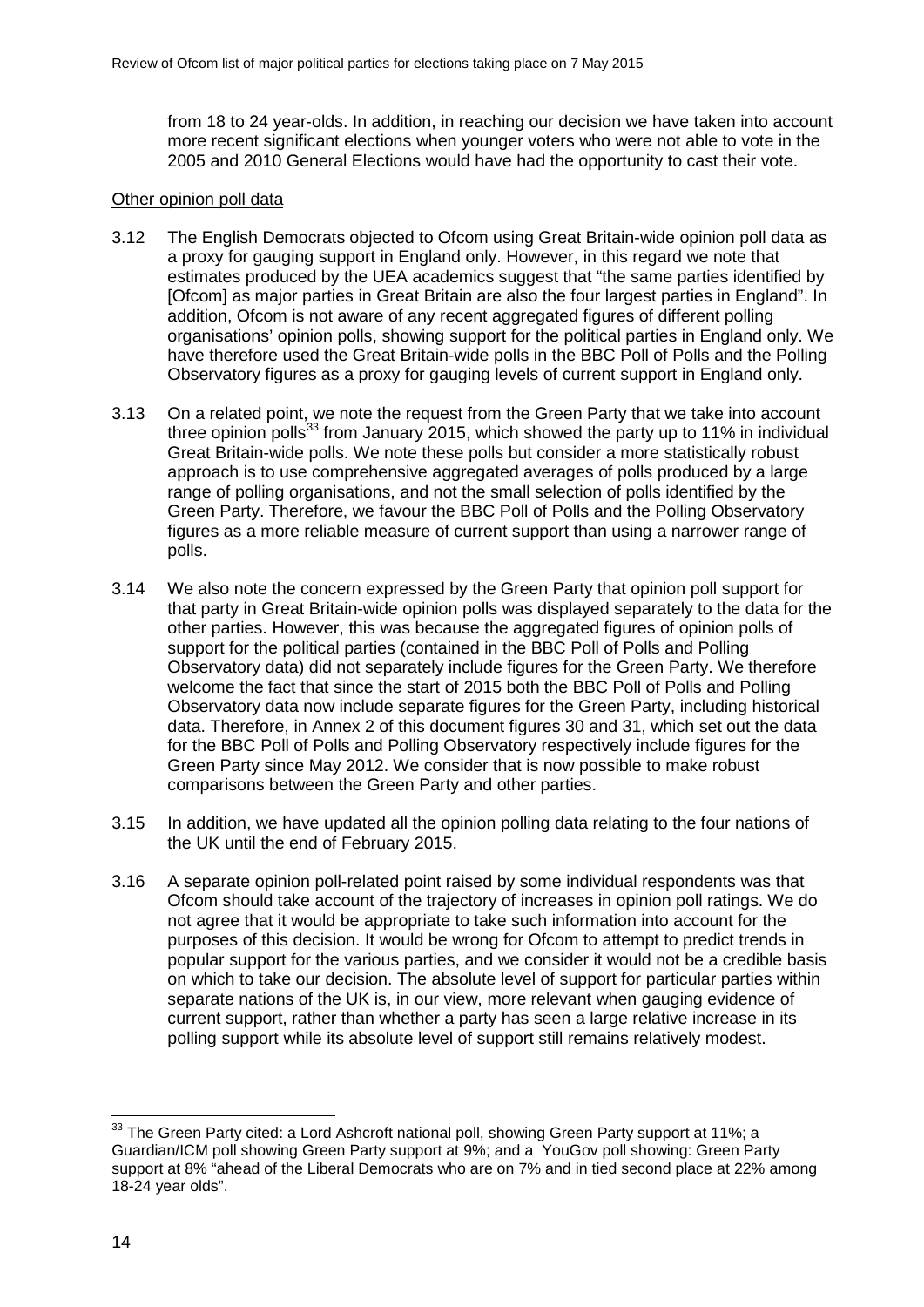#### Evidence relating to Wales

3.17 We have taken into account the Welsh Assembly by-election cited by Plaid Cymru. In addition, we note the comments about Wales-only opinion polls made by the confidential respondent and confirm that our current decision has not solely been determined by reference to evidence of current support.

#### Other criteria

 $\overline{a}$ 

- 3.18 Respondents also suggested that Ofcom should take into account a range of other factors when reviewing the list of major parties. However, we are not persuaded that any of these criteria would be appropriate for use in the 2015 Review. For example:
	- 3.18.1 We note the argument put by Bristol for Democracy and a number of individual respondents about "split voting", whereby the First Past the Post ("FPTP") electoral system, in their view, means that "people who might like to vote for one of the smaller parties often feel compelled to vote for a larger party in order for their vote to make a difference". It is the fact that FPTP is the electoral system in use for UK General Elections, and respondents to opinion polls are asked their voting intention on that basis. We therefore consider it would be inappropriate for us to rely on opinion polling based on the hypothetical existence of a more proportional electoral system for General Elections.
	- 3.18.2 We note the argument raised by some respondents that the structure of questioning in opinion polls underestimates the support of minor parties, such as the Green Party. In this regard, we note there is some debate about the effect of questioning methodology (and the 'prompting' of particular parties' names in initial poll questions) on measuring party preferences. However, we are not aware of any clear evidence that this has had a material effect on measuring the performance of smaller parties, such as the Green Party<sup>[34](#page-17-0)</sup>.
	- 3.18.3 We also note the argument that Ofcom should take account of the number of candidates being fielded by parties to gauge whether a party should be a major party. We consider that the number of candidates being fielded by a party does not readily correlate to wider support within the electorate, and that a range of parties in elections are able to field a large number of candidates without demonstrating significant support electorally. The number of candidates will be important under Rule 14 of the PPRB Rules, as this may qualify the party for a least one  $PEB<sup>35</sup>$ .
	- 3.18.4 We also consider that levels of social media activity on behalf of parties would not be appropriate as a means of measuring current support. We consider such an approach would not be sufficiently objective or measurable because, for example, the number of Twitter followers attributed to a party, unlike opinion polls, could not be statistically weighted to reflect the electorate as a whole, and will not necessarily denote an accurate number of unique individuals expressing support for a party at any particular time.

<span id="page-17-0"></span><sup>&</sup>lt;sup>34</sup> See the UK Polling Report [\(http://ukpollingreport.co.uk/blog/archives/category/methodology\)](http://ukpollingreport.co.uk/blog/archives/category/methodology) for a discussion on the effect of 'prompting' in opinion poll questions on stated support for UKIP. The UK Polling Report states that a number of polling organisations had introduced prompting for UKIP in their polls, but with "no significant effect upon the level of UKIP support".

<span id="page-17-1"></span><sup>&</sup>lt;sup>35</sup> Under Rule 14, non-major parties can automatically qualify for at least one PEB if they are contesting one-sixth or more of the seats in a nation in a General Election.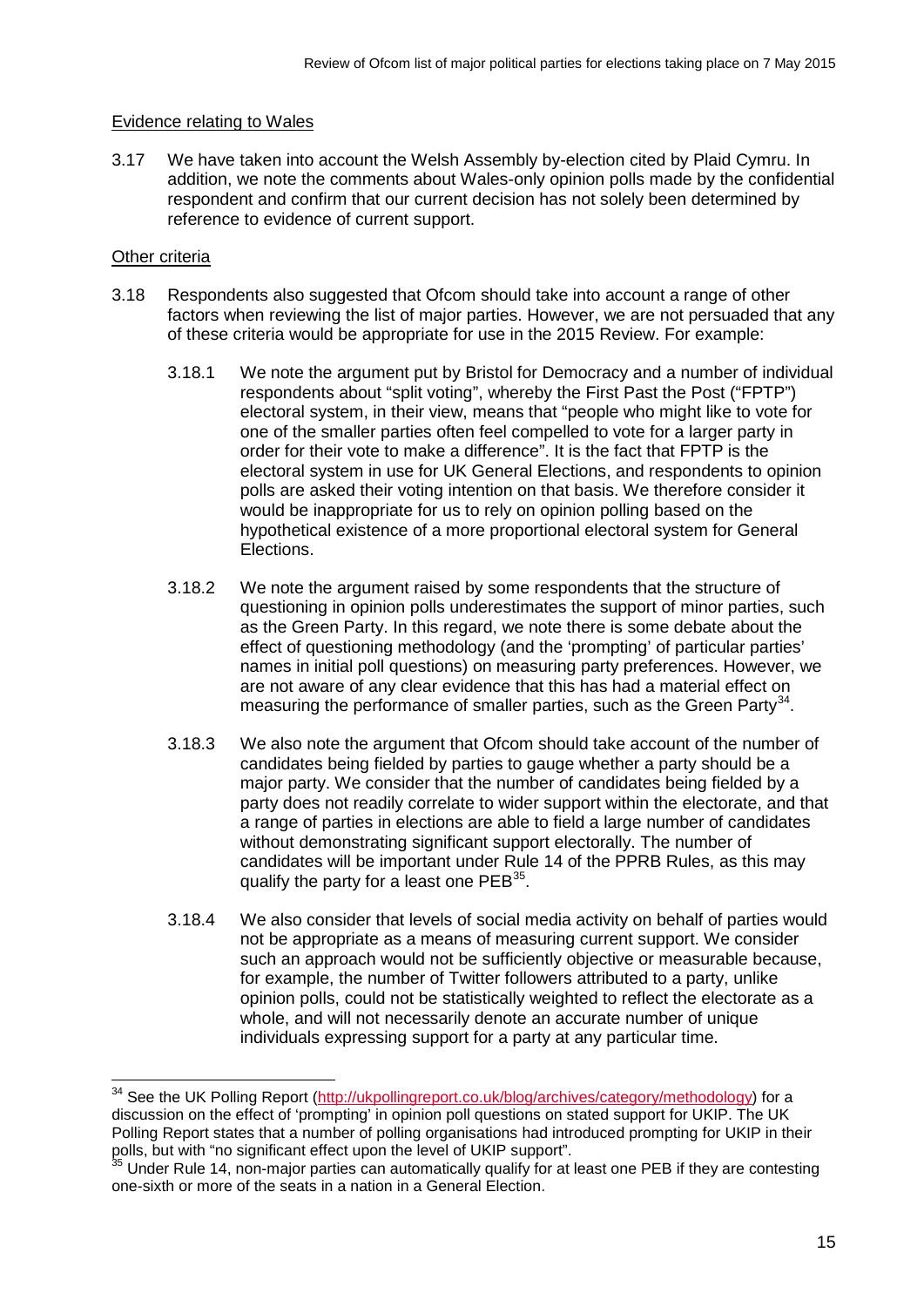3.18.5 Finally, we also consider that it would be inappropriate to take account, as some respondents argued, of the lower levels of media coverage received by some parties. In our view, levels of media coverage would not be a straightforward variable to quantify and it is debatable the extent to which coverage across all forms of media would easily correlate with levels of support with the different parties.

## **Conclusions on relevant evidence**

- 3.19 For the purposes of this decision we have relied on the following relevant evidence, which is set out in full in in Annex 2:
	- a) evidence of past electoral support: This consists of relevant data of *actual electoral performance* in previous General Elections<sup>[36](#page-18-0)</sup> and English local (and mayoral) elections over a number of years. In addition, we set out relevant data for electoral performance in other significant types of election<sup>[37](#page-18-1)</sup> which have taken place since the 2010 General Election, and which are not being contested in May 2015; and
	- b) evidence of current support: This consists of evidence of current support over a period of time up to and including February 2015 in relation to England<sup>[38](#page-18-2)</sup>, Wales, Scotland and Northern Ireland *as demonstrated by opinion poll data*. In summary, this evidence is comprised of the following:
		- England: we have used the Great Britain-wide polls as a proxy for gauging levels of current support in England only. The figures we used are contained in: the BBC Poll of Polls (of Great Britain-wide polls); and the monthly polling reports produced by the Polling Observatory project<sup>[39](#page-18-3)</sup>: and
		- Wales, Scotland and Northern Ireland: we note that few opinion polls relate individually to Wales, Scotland<sup>[40](#page-18-4)</sup> or Northern Ireland. Nevertheless, we present the limited information that is available in Annex 2.
- 3.20 We have updated the relevant evidence of current support since the publication of our Consultation to include the latest available data until the end of February 2015.
- 3.21 As explained further at paragraph 4.9, following consideration of submissions from respondents to our Consultation we have placed less weight on the evidence of electoral

<span id="page-18-0"></span> $36$  Consistent with our methodology for assessing the data, as laid out in paragraph 2.25 above, the General Election data has been listed separately for the four nations of the UK.  $\overline{a}$ 

<span id="page-18-1"></span>Such as Westminster Parliamentary by-elections and elections to: the European Parliament; the Scottish Parliament; the National Assembly for Wales; the Northern Ireland Assembly; the London Assembly; Police and Crime Commissioner elections; and local elections in Wales, Scotland and Northern Ireland.

<span id="page-18-2"></span> $38$  Ofcom is not aware of any recent aggregated figures of different polling organisations' opinion polls, showing support for the political parties in England only. We have therefore used the Great Britain-wide polls in the BBC Poll of Polls and the Polling Observatory figures as a proxy for gauging levels of current support in England only.

<span id="page-18-3"></span><sup>&</sup>lt;sup>39</sup> See [http://blog.policy.manchester.ac.uk/posts/2014/12/polling-observatory-43-stability-returns-with](http://blog.policy.manchester.ac.uk/posts/2014/12/polling-observatory-43-stability-returns-with-race-close-to-dead-heat/)[race-close-to-dead-heat/](http://blog.policy.manchester.ac.uk/posts/2014/12/polling-observatory-43-stability-returns-with-race-close-to-dead-heat/)

<span id="page-18-4"></span><sup>&</sup>lt;sup>40</sup> We have included the two opinion polls cited by the SNP relating to the whole of Scotland (see footnote 111). We have not included the third poll cited by the SNP, because this related only to 16 of the 59 seats in Scotland.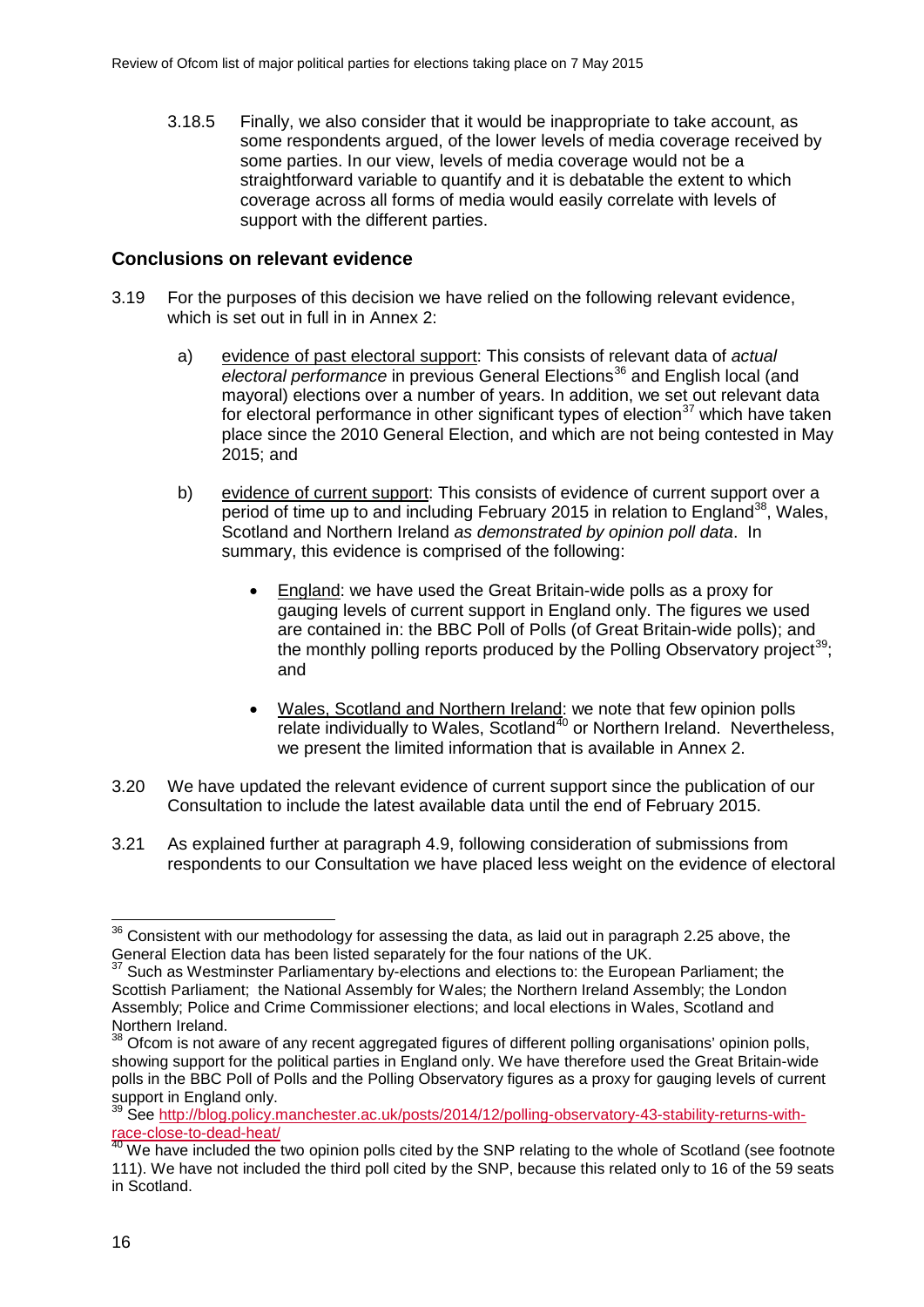performance two electoral cycles ago and greater weight on evidence of electoral support in more recent elections as well as evidence of current support in opinion polls.

## **Summary of the relevant electoral evidence**

3.22 Figures 1 to 6 below provide details of electoral performance in the 2010 General Election and the 2013 and 2014 English local elections (being the type of elections being held on 7 May 2015). Figures 7 to 11 shows levels of current support for parties in: Great Britain-wide opinion polls, as demonstrated by the BBC Poll of Polls and the Polling Observatory; and opinion polls in relation to Wales, Scotland and Northern Ireland.

#### **Figure 1: Number of seats and share of vote at the 2010 General Election (England, Wales and Scotland)**

|                       | Cons. | Lab.  | Lib-<br>Dem. | <b>SNP</b> | <b>Plaid</b><br>Cymru | <b>UKIP</b> | Green<br>Party <sup>41</sup> | <b>BNP</b> | <b>Others</b> |
|-----------------------|-------|-------|--------------|------------|-----------------------|-------------|------------------------------|------------|---------------|
| 2010 General Election |       |       |              |            |                       |             |                              |            |               |
| England               | 297   | 191   | 43           | N/A        | N/A                   |             |                              |            |               |
|                       | 39.5% | 28.1% | 24.2%        |            |                       | 3.5%        | 1.0%                         | 2.1%       | 1.6%          |
| Wales                 | 8     | 26    | 3            | N/A        | 3                     |             |                              |            |               |
|                       | 26.1% | 36.3% | 20.1%        |            | 11.3%                 | 2.4%        | 0.4%                         | 1.6%       | 1.8%          |
| Scotland              |       | 41    | 11           | 6          | N/A                   | O           |                              |            |               |
|                       | 16.8% | 42.0% | 18.9%        | 19.9%      |                       | 0.7%        | 0.7%                         | 0.4%       | 0.6%          |

**Source: BBC and House of Commons Library**



## **Figure 2: Share of vote at the 2010 General Election (England, Wales and Scotland)**

<span id="page-19-0"></span><sup>&</sup>lt;sup>41</sup> And Scottish Green Party.  $\overline{\phantom{a}}$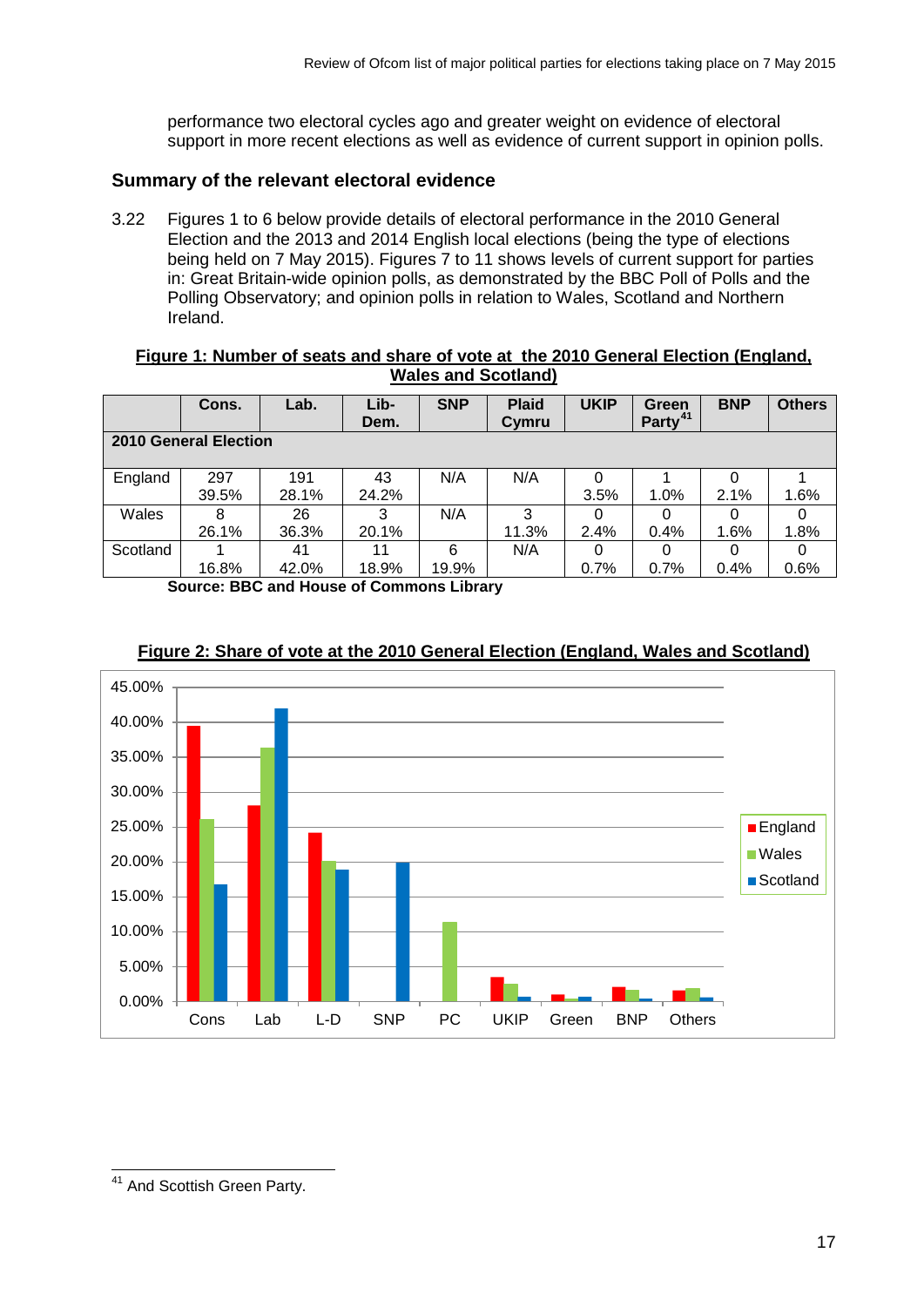| Ireland)                                   |                  |             |            |                          |            |                       |               |  |  |
|--------------------------------------------|------------------|-------------|------------|--------------------------|------------|-----------------------|---------------|--|--|
| <b>DUP</b>                                 | <b>Sinn Fein</b> | <b>SDLP</b> | <b>UUP</b> | <b>Alliance</b><br>Party | <b>TUV</b> | Green<br><b>Party</b> | <b>Others</b> |  |  |
| <b>2010 General Election</b>               |                  |             |            |                          |            |                       |               |  |  |
|                                            |                  |             |            |                          |            |                       |               |  |  |
| 25.0%                                      | 25.5%            | 16.5%       | 15.2%      | 6.3%                     | 3.9%       | 0.5%                  | 7.1%          |  |  |
| Course, BBC and Harris of Commons Hillson, |                  |             |            |                          |            |                       |               |  |  |

**Figure 3: Number of seats and share of vote at the 2010 General Election (Northern** 

**Source: BBC and House of Commons Library**

**Figure 4: Share of vote at the 2010 General Election (Northern Ireland)**



|  | Figure 5: Number of seats and share of vote at the 2013 and 2014 English local elections |
|--|------------------------------------------------------------------------------------------|
|  |                                                                                          |

| Year | Cons. | Lab.  | Lib-Dem. | <b>UKIP</b> | Green<br>Party | <b>BNP</b> | <b>Others</b> |
|------|-------|-------|----------|-------------|----------------|------------|---------------|
| 2014 | 2.124 | 1,366 | 429      | $163^{42}$  | 38             |            | 145           |
|      | 25.9% | 35.8% | 11.1%    | 15.7%       | 6.6%           | 0.3%       | 4.8%          |
| 2013 | 1,117 | 538   | 352      | 147         | 22             |            | 186           |
|      | 34.6% | 21.2% | 13.9%    | 19.9%       | 3.6%           | 0.2%       | 6.6%          |

**Source: The Elections Centre, Plymouth University**

<span id="page-20-0"></span> $42$  Due to a typographic error in the Consultation it was wrongly stated that UKIP had won "16" seats in the 2014 English local elections rather than the 163 seats they actually won.  $\overline{a}$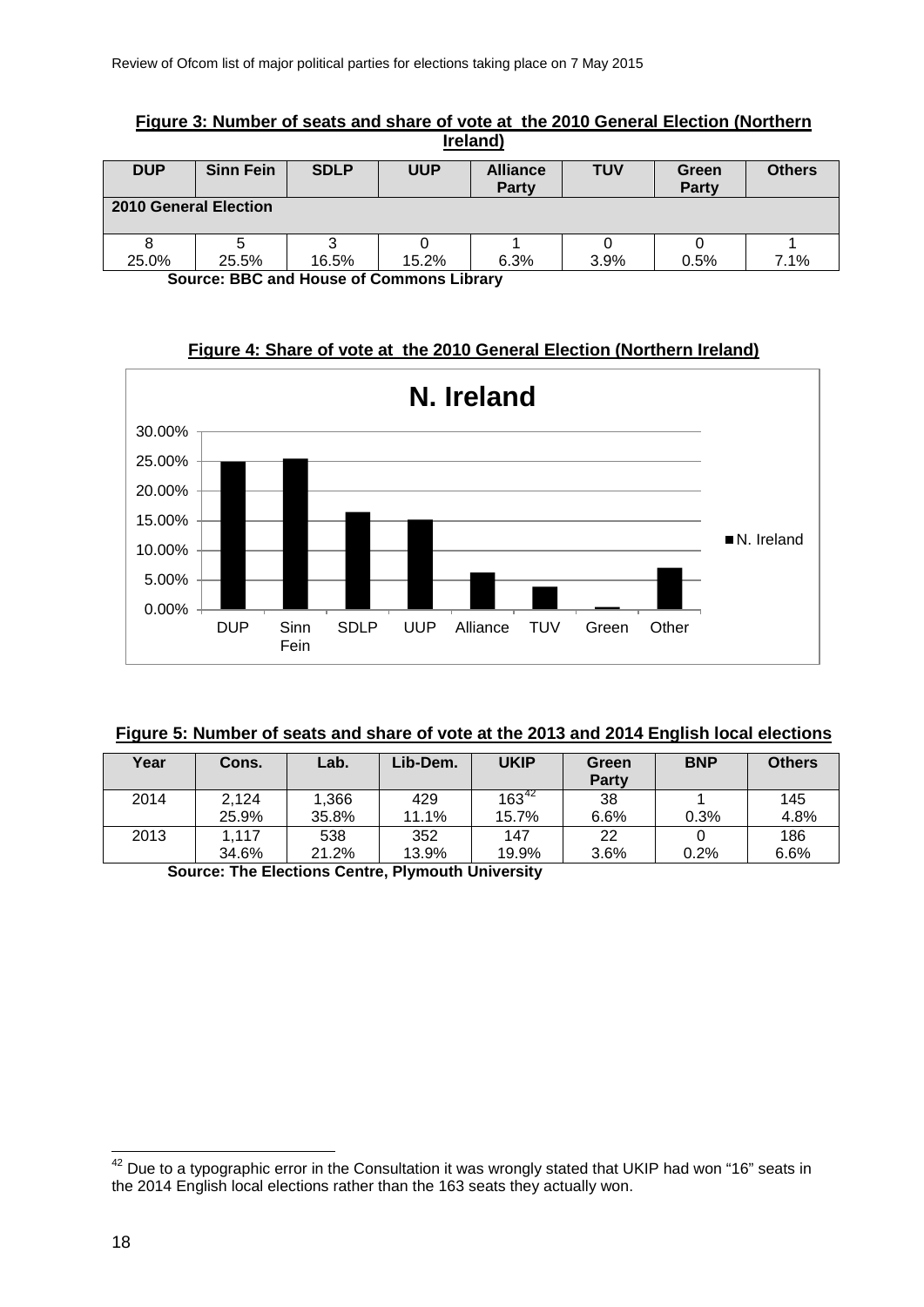

**Figure 6: Share of vote at the 2013 and 2014 English local elections**





19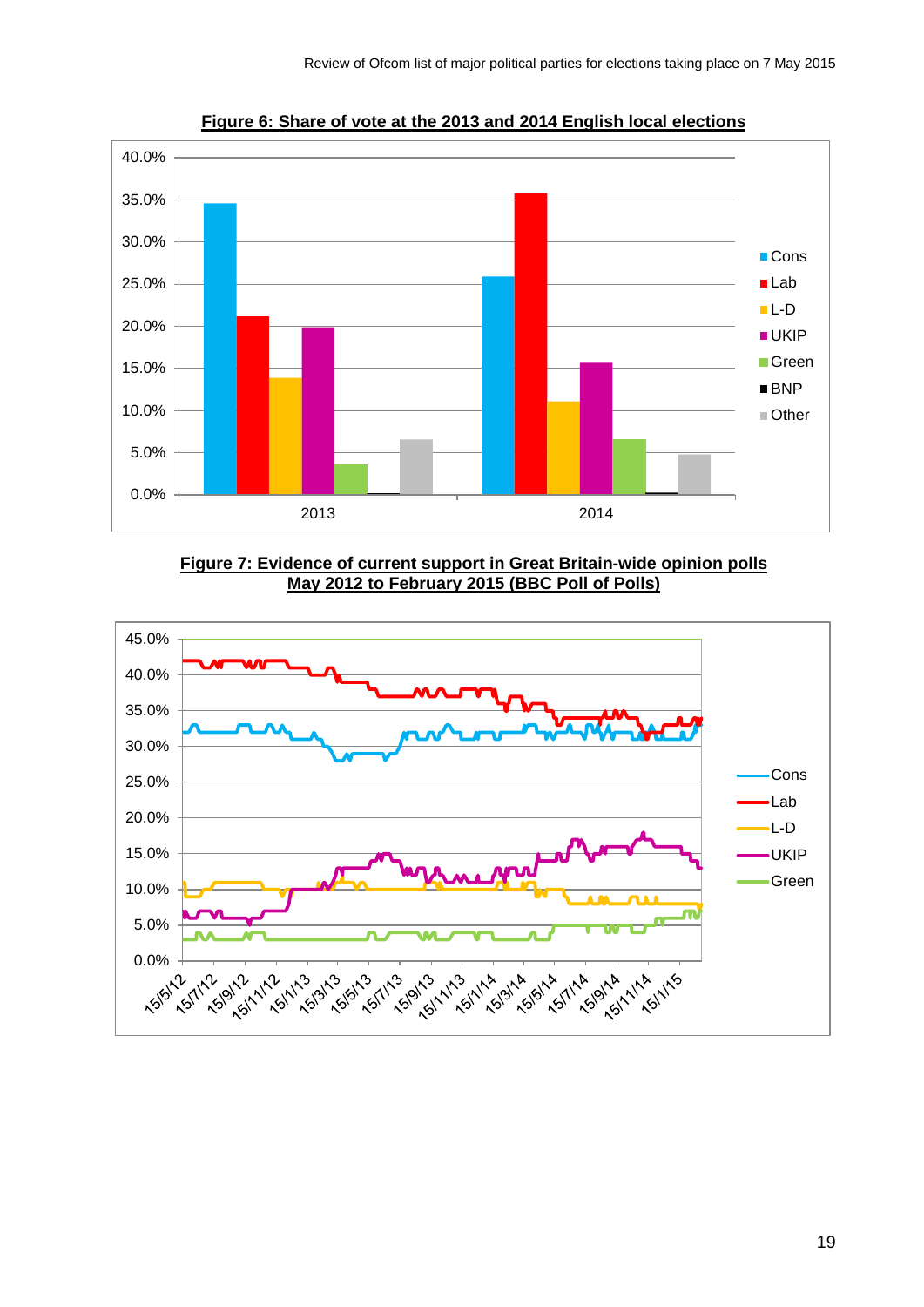

**Figure 8: Evidence of current support in Great Britain-wide opinion polls May 2012 to February 2015 (Polling Observatory)**

**Figure 9: Evidence of current support in Wales-only opinion polls May 2012 to February 2015**

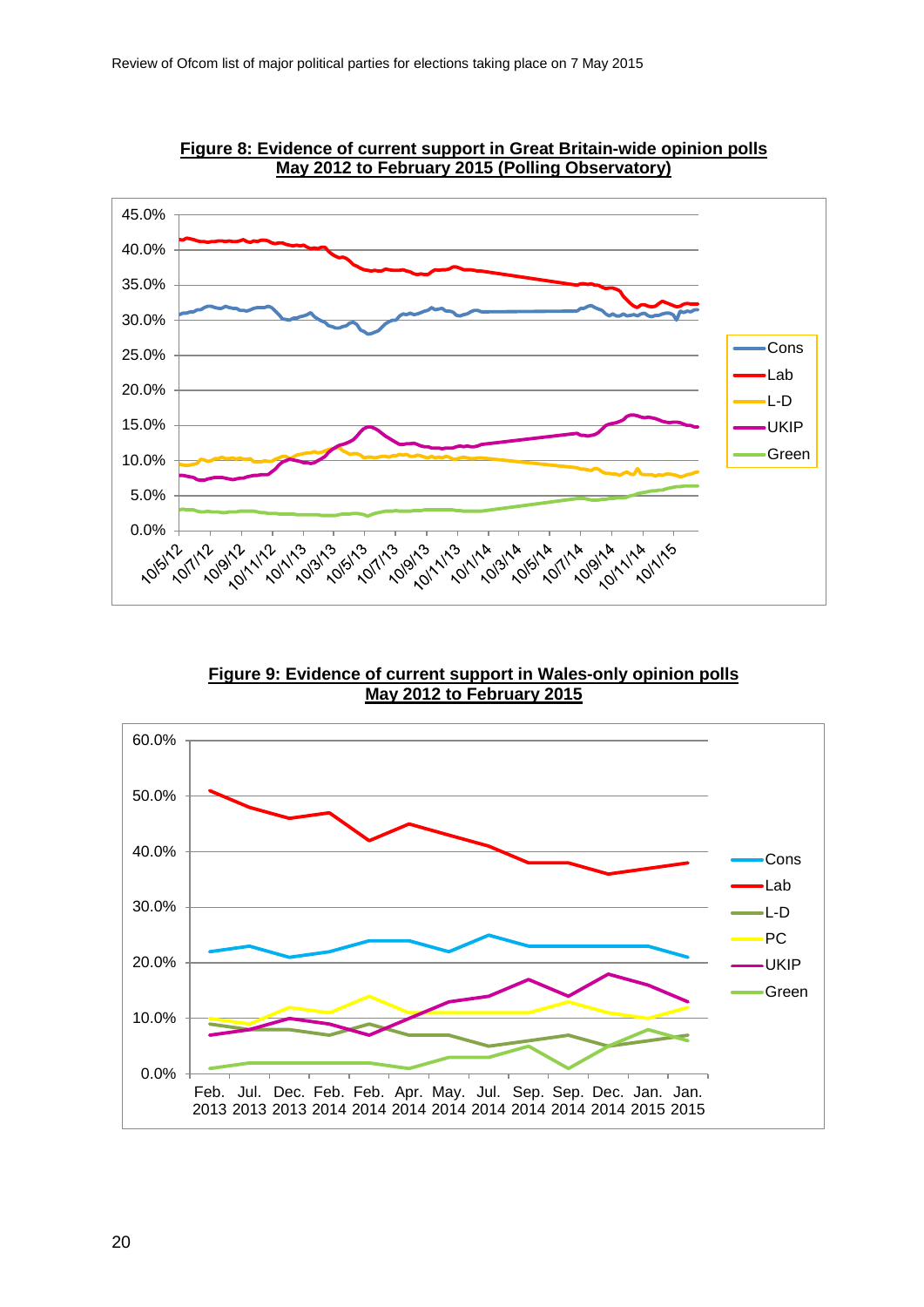

**Figure 10: Evidence of current support in Scotland-only opinion polls May 2012 to February 2015** 

**Figure 11: Evidence of current support in Northern Ireland-only opinion polls May 2012 to February 2015** 

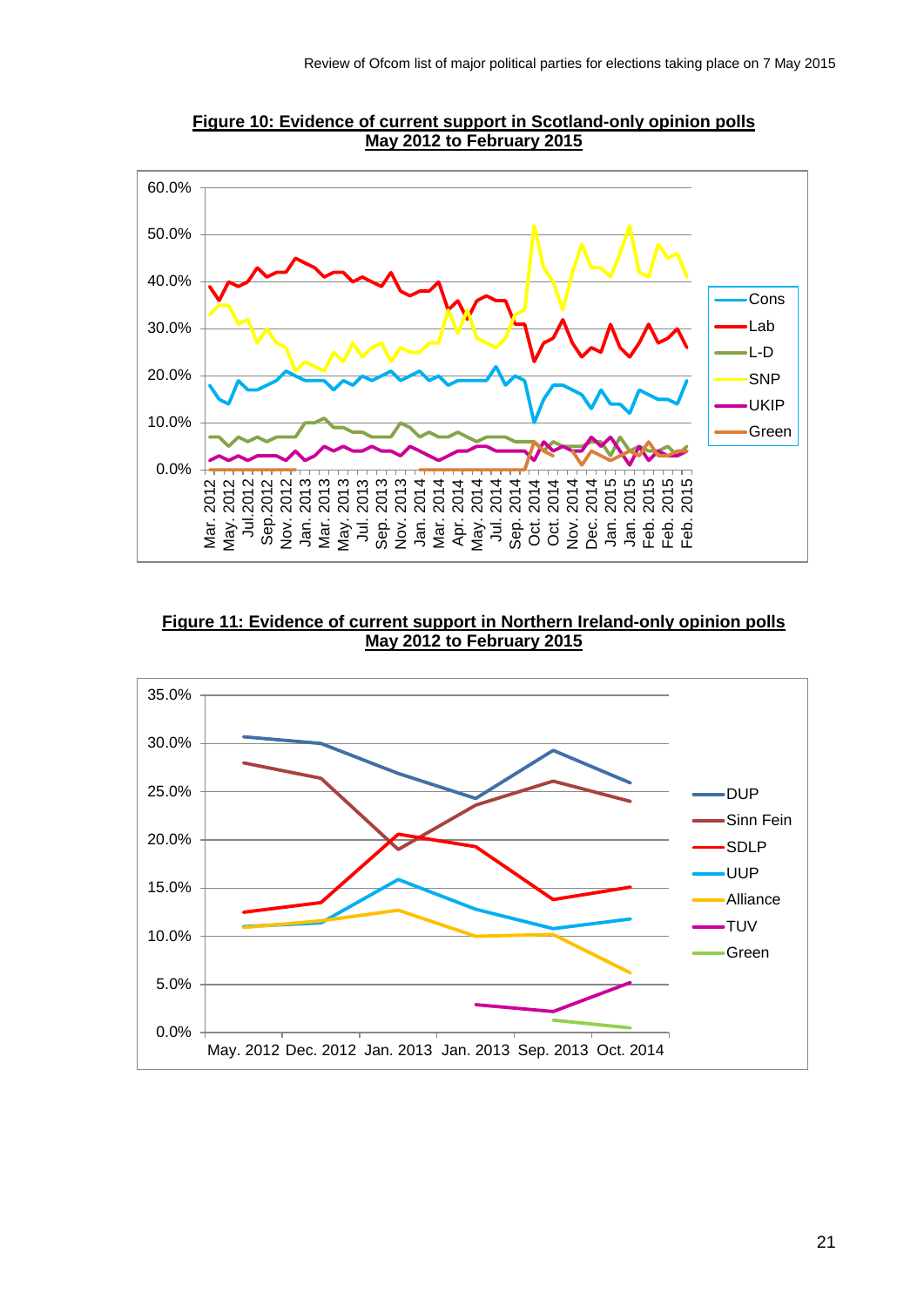3.23 By way of summary, our analysis of the relevant electoral evidence<sup>[43](#page-24-0)</sup> in each of England, Wales, Scotland and Northern Ireland is as follows:

#### England:

- in relation to the three existing major parties (the Conservative Party, the Labour Party and the Liberal Democrats), they have each demonstrated:
	- o electoral support in the 2010 General Election in England of 24.2% of the vote $44$  and above:
	- o electoral support in local elections in England, with their lowest share of the popular vote since 2010 being, respectively: the Conservative Party (25.9%); the Labour Party (21.2%) and the Liberal Democrats (11.1%). In addition, in relation to the relevant mayoral elections being contested in 2015 these three parties' average share of the vote in previous elections for these posts has been: the Conservative Party (18.6%); the Labour Party (17.3%) and the Liberal Democrats (17.5%); and
	- o in relation to the Conservative Party and the Labour Party, electoral support in a range of other elections in England<sup>[45](#page-24-2)</sup>, with the lowest share of the vote being 19.7%; and
	- o the Liberal Democrats have demonstrated lower levels of electoral support in other significant elections in England since 2010, of between 4.2% and 9.5%;
- in terms of evidence of current support on the basis of the Great Britain-wide polls, these polls indicated support for (figures below are from the BBC Poll of Polls/Polling Observatory<sup>[46](#page-24-3)</sup>):
	- o the Conservative Party of 31.2%/31.1% on average in 2015 to date (31.8%/31% on average for July to December 2014);
	- o the Labour Party 33.3%/32.2% on average in 2015 to date (33.4%/33.6% on average for July to December 2014);
- the relevant polls indicated a lower level of support for the Liberal Democrats of 8.0% on average in 2015 to date (8.2%/8.3% on average for July to December 2014);
- in relation to UKIP:
	- o in the 2010 General Election in England this party achieved 3.5% of the vote;

<span id="page-24-0"></span> $43$  See paragraph 2.23.

<span id="page-24-1"></span><sup>44</sup> The number of General Election seats won by these three parties in England in 2010 were: Conservative Party, 297 seats; Labour Party, 191 seats; and Liberal Democrats, 43 seats.

<span id="page-24-2"></span><sup>45</sup> European Parliamentary elections 2014, Police and Crime Commissioner elections 2012, London Mayoral and Assembly elections 2012, and Westminster Parliamentary by-elections since the 2010 General Election.

<span id="page-24-3"></span><sup>46</sup> See footnote 38. We use both the BBC Poll of Polls data and the Polling Observatory data (see Annex 2).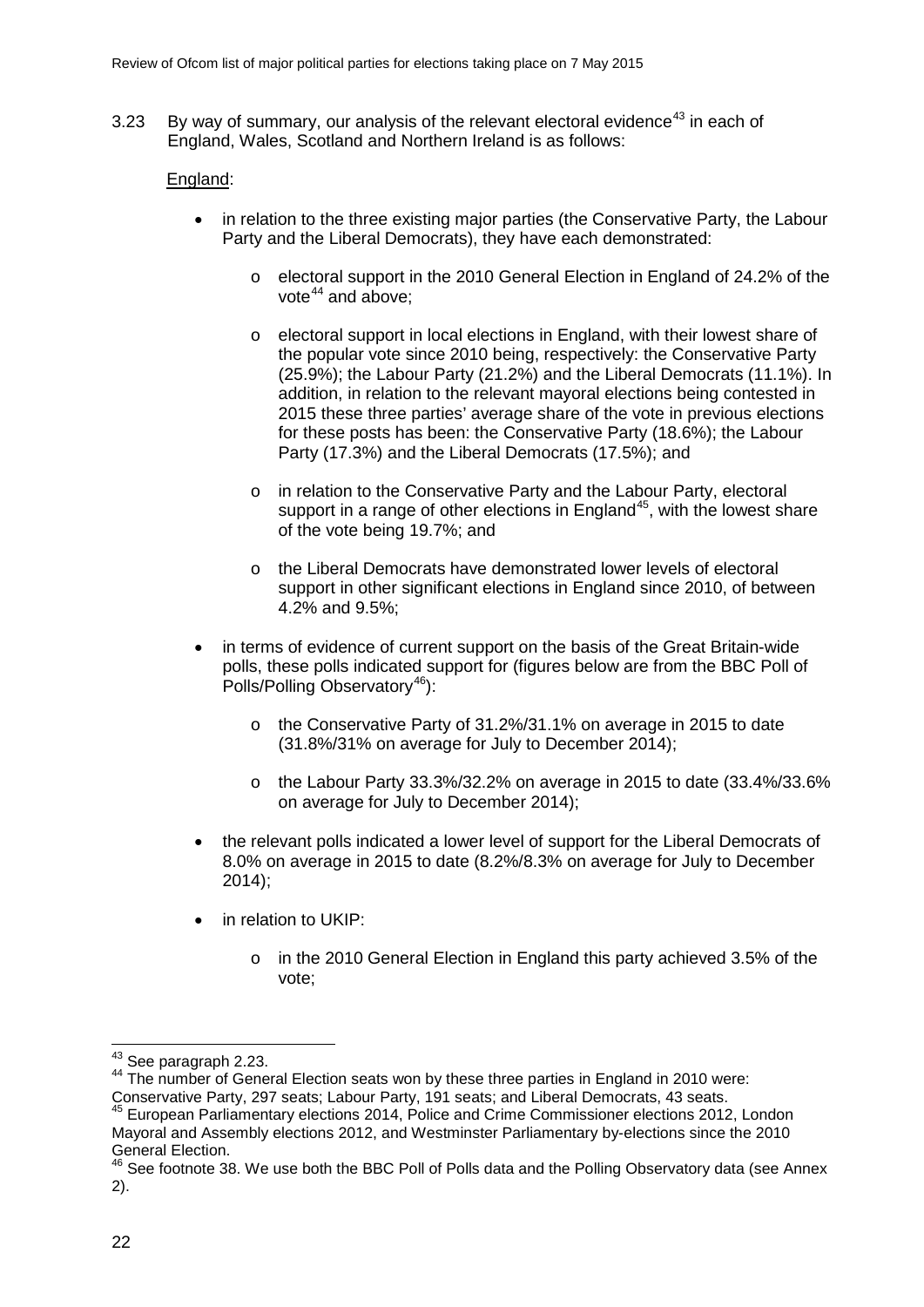- o in the last two sets of English local elections, in 2013 and 2014, UKIP obtained 19.9% and 15.7% of the vote, respectively;
- o in the two relevant mayoral elections it contested, UKIP obtained 5.4% share of the vote on average;
- o in the 2014 European Parliamentary elections, UKIP obtained the largest share of the vote of any party in England, with 29.2% of the vote;
- $\circ$  in other significant elections in England<sup>[47](#page-25-0)</sup> since 2010 its share of the vote has been between 2.0% and 20.7%. In addition, UKIP won its first two Westminster Parliamentary seats in by-elections in 2014<sup>48</sup>; and
- $\circ$  in terms of current support, Great Britain-wide<sup>[49](#page-25-2)</sup> opinion polls demonstrate current support for UKIP of  $15.5\%$ <sup>50</sup>/15.2%<sup>[51](#page-25-4)</sup>on average in 2015 to date (15.9% $<sup>52</sup>/15.2\%$ <sup>[53](#page-25-6)</sup> on average for July to December 2014);</sup>
- in relation to the Green Party:
	- o in the 2010 General Election this party achieved 1.0% of the vote, and won one Westminster seat;
	- o in English local elections since 2010, the Green Party has obtained between 3.4% and 6.6% of votes. The Green Party's average share of the vote in previous elections for mayoral posts has been 4.0%;
	- o the Green Party achieved 8.0% of the vote in the 2014 European Parliamentary elections in England;
	- $\circ$  in other significant elections in England<sup>[54](#page-25-7)</sup> since 2010 its share of the vote has varied between 0.2% and 8.5%; and
	- $\circ$  in terms of current support, Great Britain-wide<sup>[55](#page-25-8)</sup> opinion polls demonstrate current support the Green Party of  $6.3\%$ <sup>[56](#page-25-9)</sup> average in 2015 to date  $(4.9\%^{57}/5\%^{58}$  $(4.9\%^{57}/5\%^{58}$  $(4.9\%^{57}/5\%^{58}$  $(4.9\%^{57}/5\%^{58}$  $(4.9\%^{57}/5\%^{58}$  average in July to December 2014);

#### and

• no other parties have demonstrated significant levels of support in previous elections and nor are there any other parties for which there is evidence of significant current support in England<sup>59</sup>.

<span id="page-25-0"></span><sup>&</sup>lt;sup>47</sup> Police and Crime Commissioner elections 2012, London Mayoral and Assembly elections 2012, and Westminster Parliamentary by-elections since the 2010 General Election..  $\overline{\phantom{a}}$ 

<sup>48</sup> Clacton on 9 October 2014 and Rochester and Strood on 20 November 2014.

<span id="page-25-2"></span><span id="page-25-1"></span><sup>49</sup> See footnote 38.

<span id="page-25-3"></span><sup>50</sup> BBC Poll of Polls.<br>
<sup>51</sup> Polling Observatory.

<span id="page-25-5"></span><span id="page-25-4"></span> $52$  BBC Poll of Polls.

<span id="page-25-6"></span> $53$  Polling Observatory.<br> $54$  See footnote 45.

<span id="page-25-8"></span><span id="page-25-7"></span><sup>&</sup>lt;sup>55</sup> See footnote 38.

<span id="page-25-9"></span><sup>56</sup> In both the BBC Poll of Polls and Polling Observatory figures.<br>57 BBC Poll of Polls.

<span id="page-25-10"></span>

<span id="page-25-11"></span><sup>58</sup> Polling Observatory.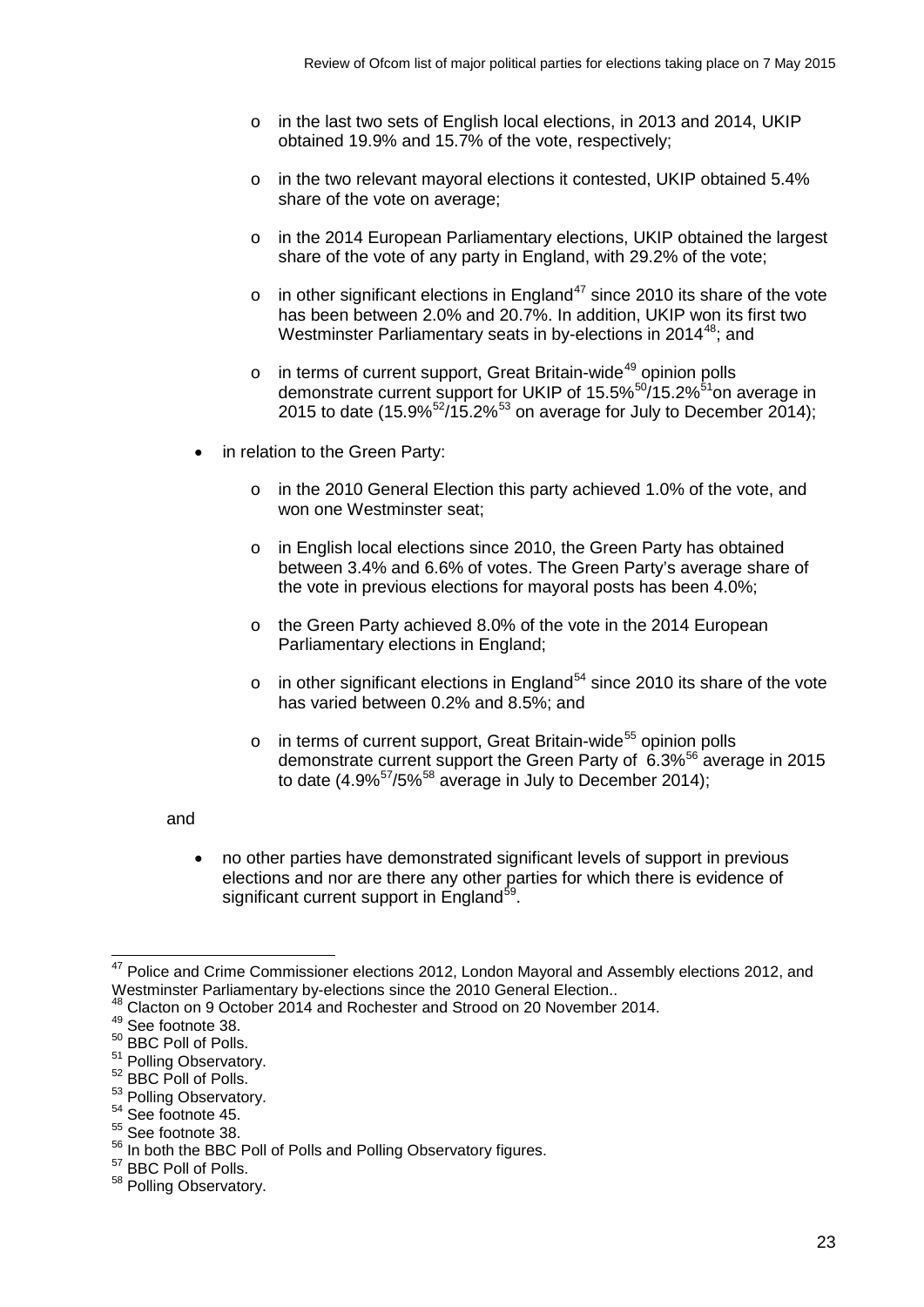#### Wales:

- in relation to the four existing major parties (the Conservative Party, the Labour Party, the Liberal Democrats and Plaid Cymru):
	- o in the 2010 General Election, all achieved 11.3% $^{60}$  $^{60}$  $^{60}$  of the vote or above:
	- $\circ$  in relation to performance in other significant elections in Wales<sup>[61](#page-26-1)</sup> since 2010, the Conservative Party, the Labour Party and Plaid Cymru have demonstrated electoral support in a range of elections with the lowest share of the vote being 9.6%;
	- o the Liberal Democrats have demonstrated lower levels of electoral support, obtaining between 3.9% and 10.9% of the vote in other significant elections in Wales $62$ ;
	- o in terms of evidence of current support, the limited data available in terms of Wales-only opinion polls shows the following levels of current support: for the Conservative Party, 22% in 2015 (year to date average) and 23.3% in 2014 (yearly average); for the Labour Party, 37.5% in 2015 (year to date average) and 41.3% in 2014 (yearly average); and for Plaid Cymru, 11% in 2015 (year to date average) and 11.6% in 2014 (yearly average); and
	- $\circ$  the relevant polls indicate a lower level of support for the Liberal Democrats of 6.5% in 2015 (year to date average) and 6.6% in 2014 (yearly average);
- in relation to UKIP:
	- o in the 2010 General Election in Wales, this party obtained 2.4% of the vote;
	- o in the 2014 European Parliamentary elections in Wales, UKIP obtained 27.6% of the vote;
	- $\circ$  in other significant elections in Wales<sup>[63](#page-26-3)</sup> since 2010 it has obtained between 1.7% and 6.1% of the vote; and
	- o in terms of evidence of current support, Wales-only opinion polls in 2014 indicate current support for UKIP of 14.5% in 2015 (year to date average) and 12.8% in 2014 (yearly average);

 $59$  In relation to General Elections in England the BNP achieved 2.1% of the vote in 2010. This party achieved between 0.2% and 2.5% in English local elections since 2010. The BNP has polled between 1.2% and 2.1% in other significant elections in England since the 2010 General Election. In addition, the BNP has not demonstrated significant levels of current support in Great Britain-wide opinion polls (see footnote 38).  $\overline{a}$ 

<span id="page-26-1"></span><span id="page-26-0"></span> $60$  The number of General Election seats won by these four parties in Wales in 2010 were: Conservative Party: eight seats; Labour Party: 26 seats; Liberal Democrats: three seats; and Plaid Cymru: three seats.  $61$  European Parliamentary elections 2014, Police and Crime Commissioner elections 2012, Welsh local elections 2012, Welsh assembly elections 2011 and Westminster Parliamentary by-elections since the 2010 General Election.

<span id="page-26-2"></span> $\overline{62}$  Ibid.

<span id="page-26-3"></span><sup>&</sup>lt;sup>63</sup> Police and Crime Commissioner elections 2012, Welsh local elections 2012, Welsh Assembly elections 2011 and Westminster Parliamentary by-elections since the 2010 General Election.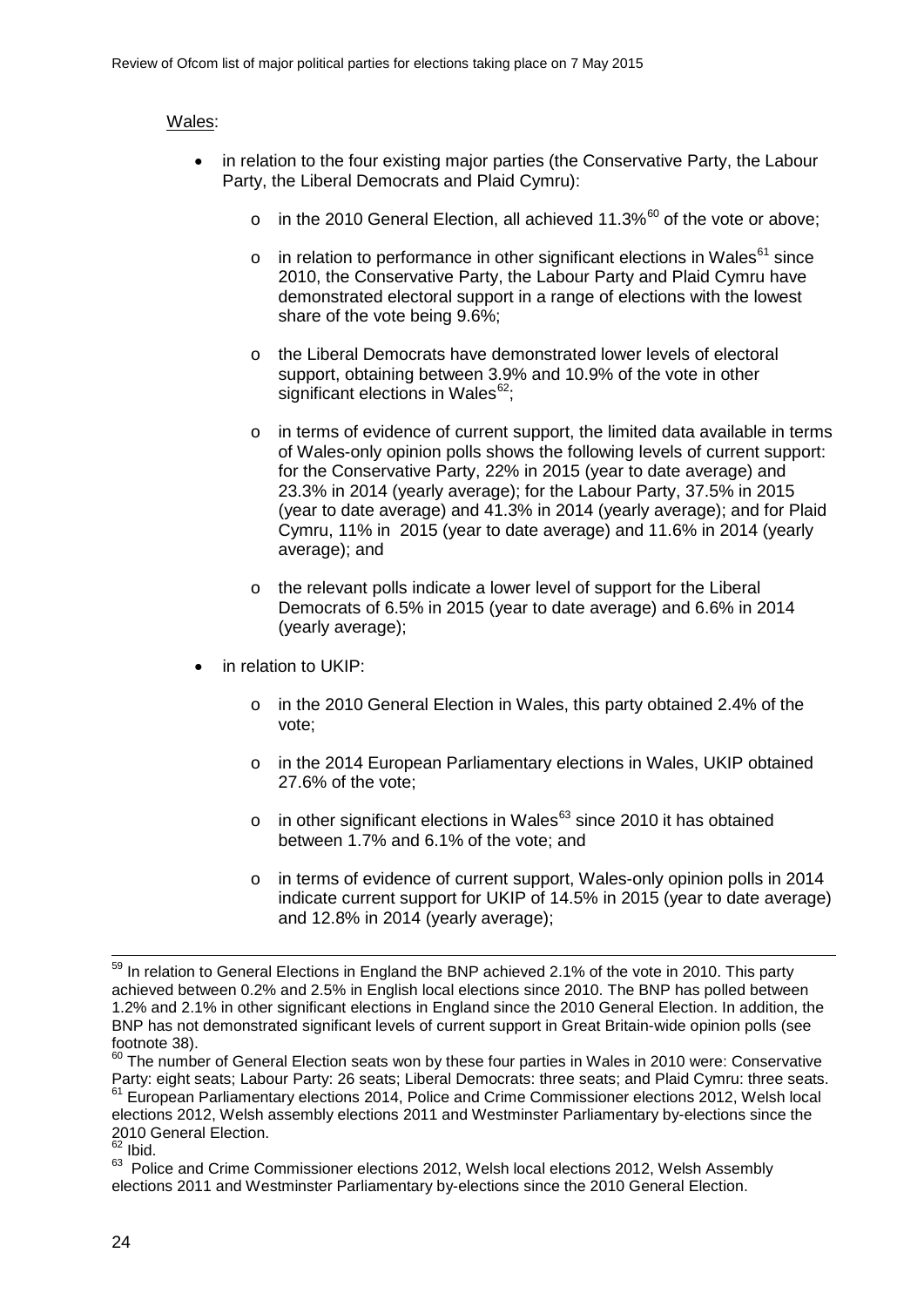#### and

• no other parties have demonstrated significant levels of support in previous elections in Wales and nor are there any other parties for which there is evidence of significant current support in Wales<sup>[64](#page-27-0)</sup>.

#### Scotland:

- in relation to the four existing major parties (the Conservative Party, the Labour Party, the Liberal Democrats and the Scottish National Party ("SNP")):
	- o in the 2010 General Election in Scotland, all achieved 16.8%<sup>[65](#page-27-1)</sup> or more of the vote;
	- $\circ$  in relation to performance in other significant elections in Scotland<sup>[66](#page-27-2)</sup> since 2010, the Conservative Party, the Labour Party and SNP have demonstrated electoral support in a range of elections with the lowest share of the vote being 9.9%;
	- o the Liberal Democrats have demonstrated lower levels of electoral support in a range of significant election of between  $5.2\%$ <sup>[67](#page-27-3)</sup> and  $7.9\%$ ; and
	- o in terms of evidence of current support, the limited data available in terms of Scotland-only opinion polls in 2014 shows the following levels of support:
		- for the Conservative Party, 15.1% in 2015 (year to date average) and 17.9% in 2014 (yearly average);
		- for the Labour Party, 27.8% in 2015 (year to date average) and 31.9% in 2014 (yearly average);
		- for the SNP, 44.7% in 2015 (year to date average) and 34.9% in 2014 (yearly average);
		- the relevant polls indicate a lower level of support for the Liberal Democrats of 4.4% in 2015 (year to date average) and 6.3% in 2014 (yearly average);
- in relation to UKIP:

<span id="page-27-0"></span> $64$  In relation to General Elections in Wales: the Green Party achieved 0.4% of the vote in 2010; and the BNP achieved 1.6% of the vote in 2010. The Green Party has polled between 0.2% and 4.5% in other significant elections in Wales since the 2010 General Election whilst the BNP has polled between 0.7% and 2.4%. In addition the BNP has not demonstrated significant levels of current support in the few Wales-only opinion polls that are available, whilst the Green Party has polled 2.8% in 2014 (yearly average). In the two Wales-only opinion polls during 2015, the Green Party averaged 7% (year to date average).  $\overline{a}$ 

<sup>&</sup>lt;sup>65</sup> The number of General Election seats won by these four parties in Scotland in 2010 were:

<span id="page-27-2"></span><span id="page-27-1"></span>Conservative Party: one seat; Labour Party: 41 seats; Liberal Democrats: 11 seats; and SNP: six seats. <sup>66</sup> European Parliamentary elections 2014, Scottish local elections 2012, Scottish Parliamentary elections 2011 and Westminster Parliamentary by-elections since the 2010 General Election.

<span id="page-27-3"></span> $\frac{67}{67}$  However. in the one Westminster Parliamentary by-election that has taken place in Scotland since 2010, the Liberal Democrats achieved 2.2% of the vote.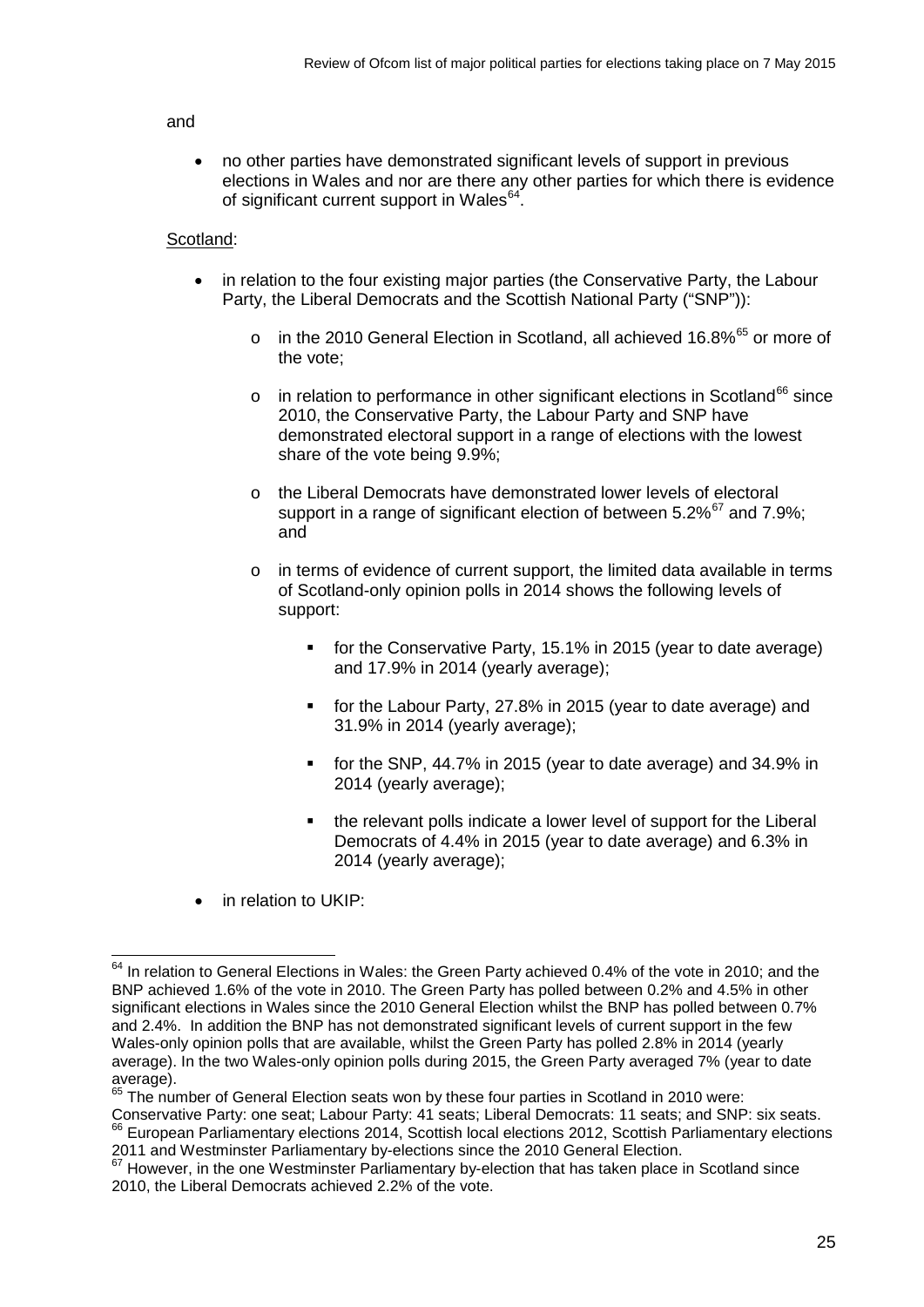- o in the 2010 General Election in Scotland this party achieved 0.7% of the vote $^{68}$  $^{68}$  $^{68}$
- o in the 2014 European Parliamentary elections in Scotland, UKIP obtained 10.5% of the vote;
- $\circ$  in other significant elections in Scotland since 2010<sup>[69](#page-28-1)</sup> it achieved between 0.1% and 1.0% of the vote; and
- o in terms of evidence of current support, Scotland-only opinion polls in 2014 indicate current support for UKIP of 3.7% in 2015 (year to date average) and 4.2% in 2014 (yearly average);
- in relation to the Scottish Green Party:
	- o In the 2010 General Election in Scotland this party achieved 0.7% of the vote $70$ .
	- o the Scottish Green Party received 8.1% of the vote in the 2014 European Parliamentary elections in Scotland; and
	- o in terms of evidence of current support, Scotland-only opinion polls in 2014 indicated current support for the Scottish Green Party of 3.6% in both 2014 (October to December average) and 2015 (year to date average);

#### and

• no other parties have demonstrated significant levels of support in previous elections in Scotland and nor are there any other parties for which there is evidence of significant current support in Scotland.

#### Northern Ireland:

- in relation to the five existing major parties (the Democratic Unionist Party ("DUP"), Sinn Fein, the Social Democratic and Labour Party ("SDLP"); the Ulster Unionist Party ("UUP") and the Alliance Party:
	- o in the 2010 General Election in Northern Ireland, for the DUP, Sinn Fein, the SDLP and the UUP all achieved  $15.2\%$ <sup>[71](#page-28-3)</sup> of the vote and above. The Alliance Party achieved 6.3% of the vote<sup>[72](#page-28-4)</sup> in the 2010 General Election;
	- o in relation to performance in other significant elections in Northern Ireland<sup>[73](#page-28-5)</sup> since 2010, the DUP, Sinn Fein, the SDLP and the UUP

<span id="page-28-0"></span><sup>68</sup> UKIP has not won any Westminster seats in past General Elections in Scotland.

<span id="page-28-1"></span><sup>69</sup> Scottish local elections 2012, Scottish parliamentary elections 2011 and Westminster Parliamentary by-elections since the 2010 General Election.<br><sup>70</sup> UKIP has not won any Westminster seats in past General Elections in Scotland.

<span id="page-28-3"></span><span id="page-28-2"></span> $71$  The number of General Election seats won by these four parties in Northern Ireland in 2010 were: DUP: eight seats; Sinn Fein: five seats; SDLP: three seats; and the UUP: zero seats.

<span id="page-28-5"></span><span id="page-28-4"></span>The Alliance Party did win one Westminster seat in Northern Ireland in the 2010 General Election. <sup>73</sup> European Parliamentary elections 2014, Northern Ireland local elections 2011 and 2014, Northern

Ireland Assembly elections 2011, and Westminster Parliamentary by-elections since the 2010 General Election.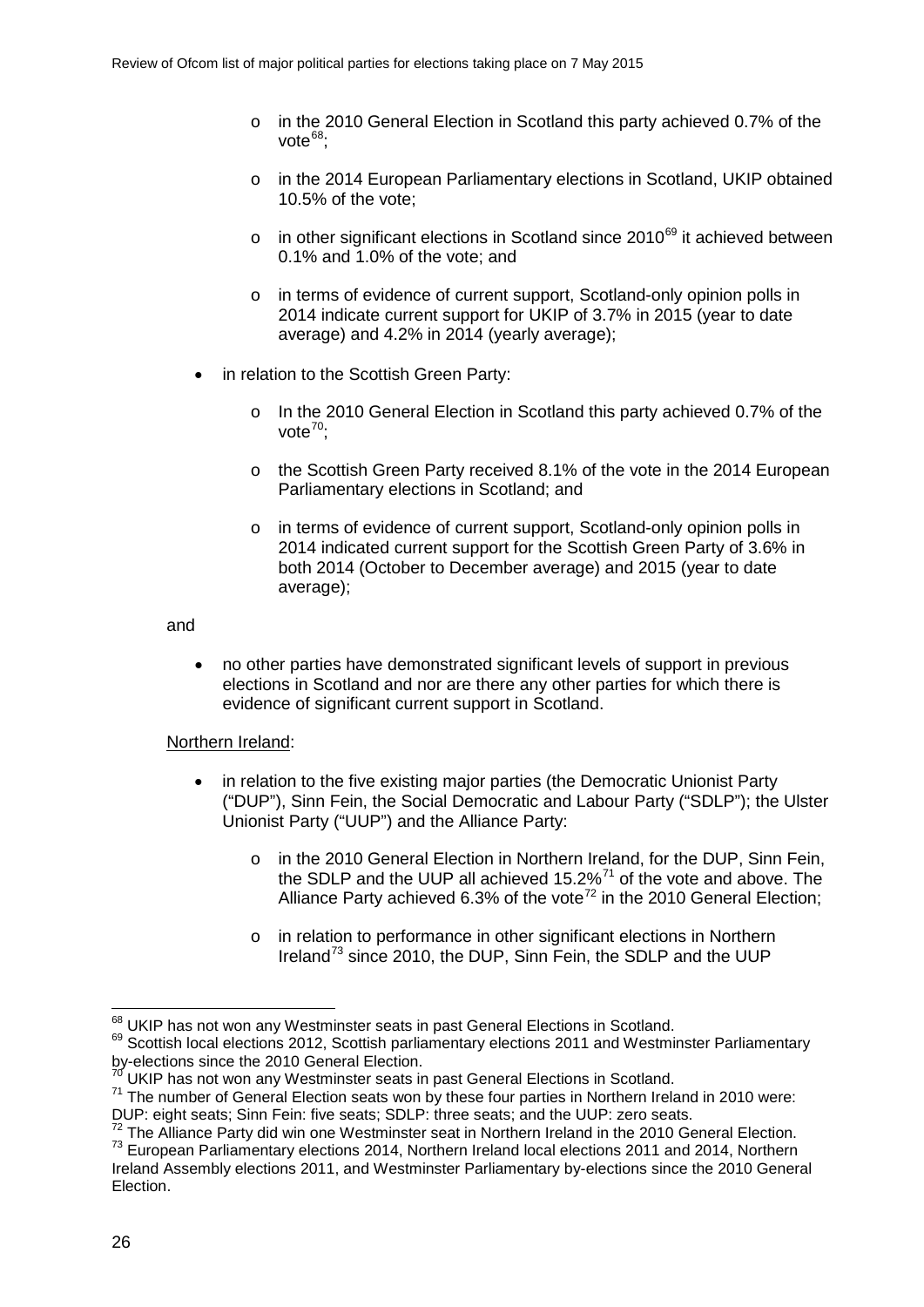demonstrated electoral support in a range of significant elections with the lowest share of the vote being  $13.0\%^{74}$  $13.0\%^{74}$  $13.0\%^{74}$ .

- o the Alliance Party has demonstrated lower levels of electoral support in a range of significant elections of between 6.7% and  $7.7\%$ <sup>[75](#page-29-1)</sup>; and
- o in terms of evidence of current support, the limited data available in terms of Northern Ireland-only opinion polls from 2012 to 2015[76,](#page-29-2) showed average levels of current support in the period May 2012 to October 2014 for the DUP (27.9%), Sinn Fein (24.5%), the SDLP (15.8%), the UUP (12.3%) and the Alliance Party (10.3%);
- in relation to Traditional Unionist Voice ("TUV"):
	- o in the 2010 General Election in Northern Ireland this party achieved 3.9% of the vote<sup> $77$ </sup>:
	- o TUV obtained 12.1.% of the vote in the 2014 European Parliamentary elections in Northern Ireland;
	- o in other significant elections in Northern Ireland<sup>[78](#page-29-4)</sup> since 2010 it has achieved between 2.0% and 4.5% of the vote; and
	- o in terms of evidence of current support, Northern Ireland-only opinion polls in 2012 and 2013 indicate c.2.9% support for TUV;

and

• no other parties have demonstrated significant levels of electoral support in previous elections or current support in Northern Ireland<sup>79</sup>.

<span id="page-29-0"></span><sup>&</sup>lt;sup>74</sup> However, in the two Westminster Parliamentary by-elections that have taken place in Northern Ireland since 2010, the DUP has achieved 2.3% of the vote and the UUP has achieved 0.6% of the vote.  $\overline{a}$ 

<span id="page-29-1"></span><sup>&</sup>lt;sup>75</sup> However, in the two Westminster Parliamentary by-elections that have taken place in Northern Ireland since 2010, the Alliance Party has achieved 1.0% of the vote.<br><sup>76</sup> No Northern Ireland-only opinion polls have been published in 2015 of which Ofcom is aware.

<span id="page-29-3"></span><span id="page-29-2"></span><sup>77</sup> TUV did not win any Westminster seats in the 2010 General Election in Northern Ireland.

<span id="page-29-4"></span> $78$  Northern Ireland local elections 2014 and 2011, Northern Ireland assembly elections 2011, and Westminster Parliamentary by-elections since the 2010 General Election.

<span id="page-29-5"></span><sup>&</sup>lt;sup>79</sup> In relation to General Elections in Northern Ireland, the Green Party achieved 0.5% of the vote in 2010. The Green Party has also polled between 0.9% and 1.7% in other significant elections in Northern Ireland since 2010. In addition, this party has not demonstrated a significant level of current support in the very few Northern Ireland-only opinion polls that are available.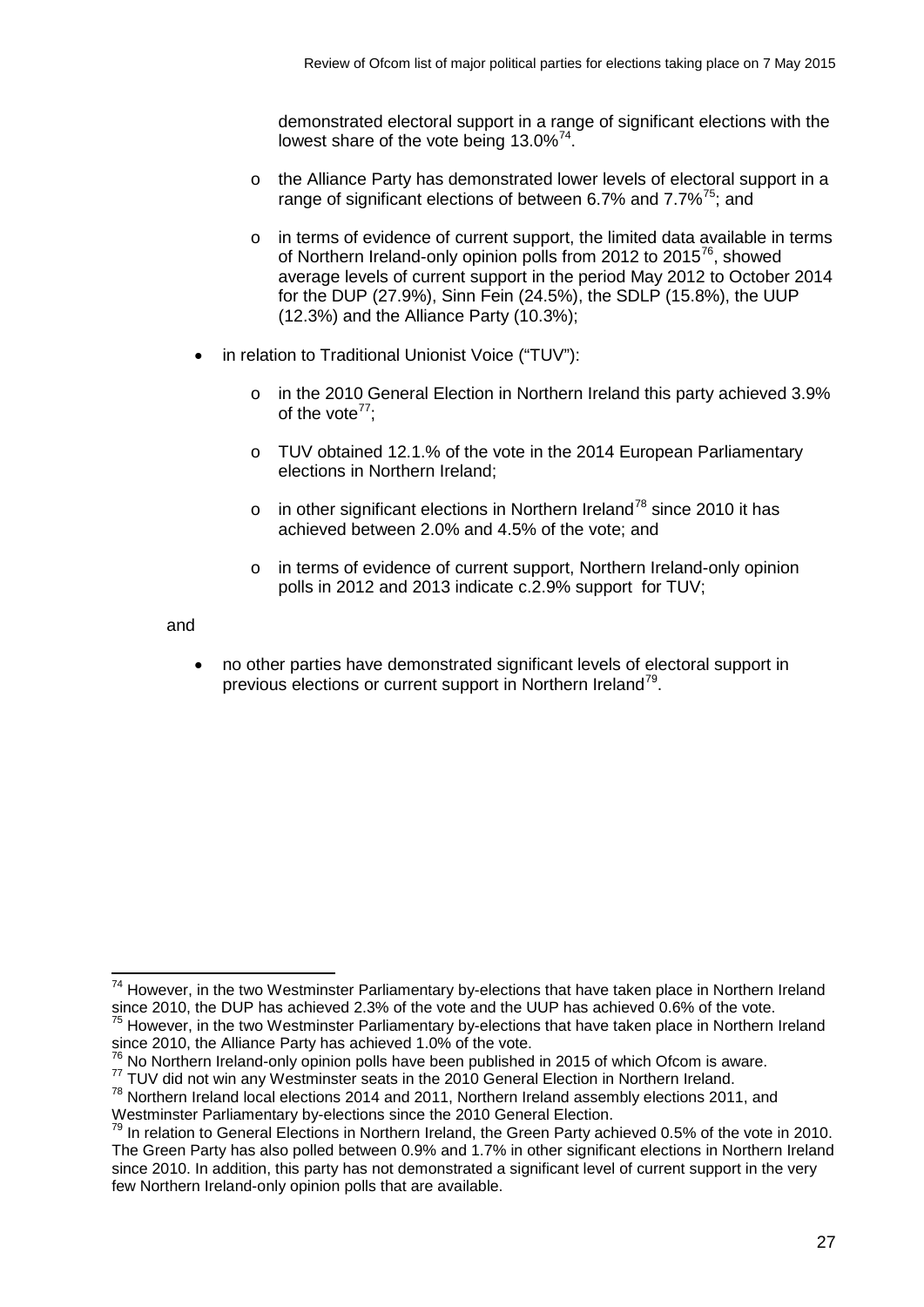## **Section 4**

# <span id="page-30-0"></span>Our assessment of the evidence and decision

### **Introduction**

- 4.1 In this section, we set out:
	- our assessment of the evidence in order to determine the list of major parties for the relevant elections taking place on 7 May 2015 (including consideration of submissions from respondents to our Consultation); and
	- our decision on the composition of the list of major parties specific to the elections due to take place on 7 May 2015.

#### **Our consultation proposals**

- 4.2 Our proposals, on which we sought respondents' views, were as follows:
	- there were no strong arguments to remove any of the existing major parties from the Ofcom list of major parties in advance of the May 2015 elections (paragraph 2.14 of the Consultation);
	- the criteria suggest that Traditional Unionist Voice ("TUV") had not sufficiently demonstrated evidence of past electoral support and current support to qualify for major party status in Northern Ireland (paragraph 2.16 of the Consultation);
	- the criteria suggest that the Green Party (including the Scottish Green Party) had not sufficiently demonstrated evidence of past electoral support and current support to qualify for major party status in England, Wales, Scotland or Northern Ireland (paragraph 2.17 of the Consultation); and
	- the criteria suggest that the UK Independence Party ("UKIP") had sufficiently demonstrated evidence of past electoral support and current support to qualify for major party status in England and Wales for the purposes of the General Election and English local (and mayoral) elections in May 2015 (paragraph 2.19 of the Consultation).

## **Ofcom's views on respondents' submissions and our assessment**

#### **General points**

4.3 Before setting out our assessment of the evidence and our decision, we address two general points, namely: our approach to balancing the available evidence and the Scottish National Party ("SNP")'s argument that it should be designated as a major party across Great Britain, not just Scotland. A detailed summary of respondents' submissions regarding our assessment of evidence is set out at Annex 4, paragraphs A4.15 to A4.38.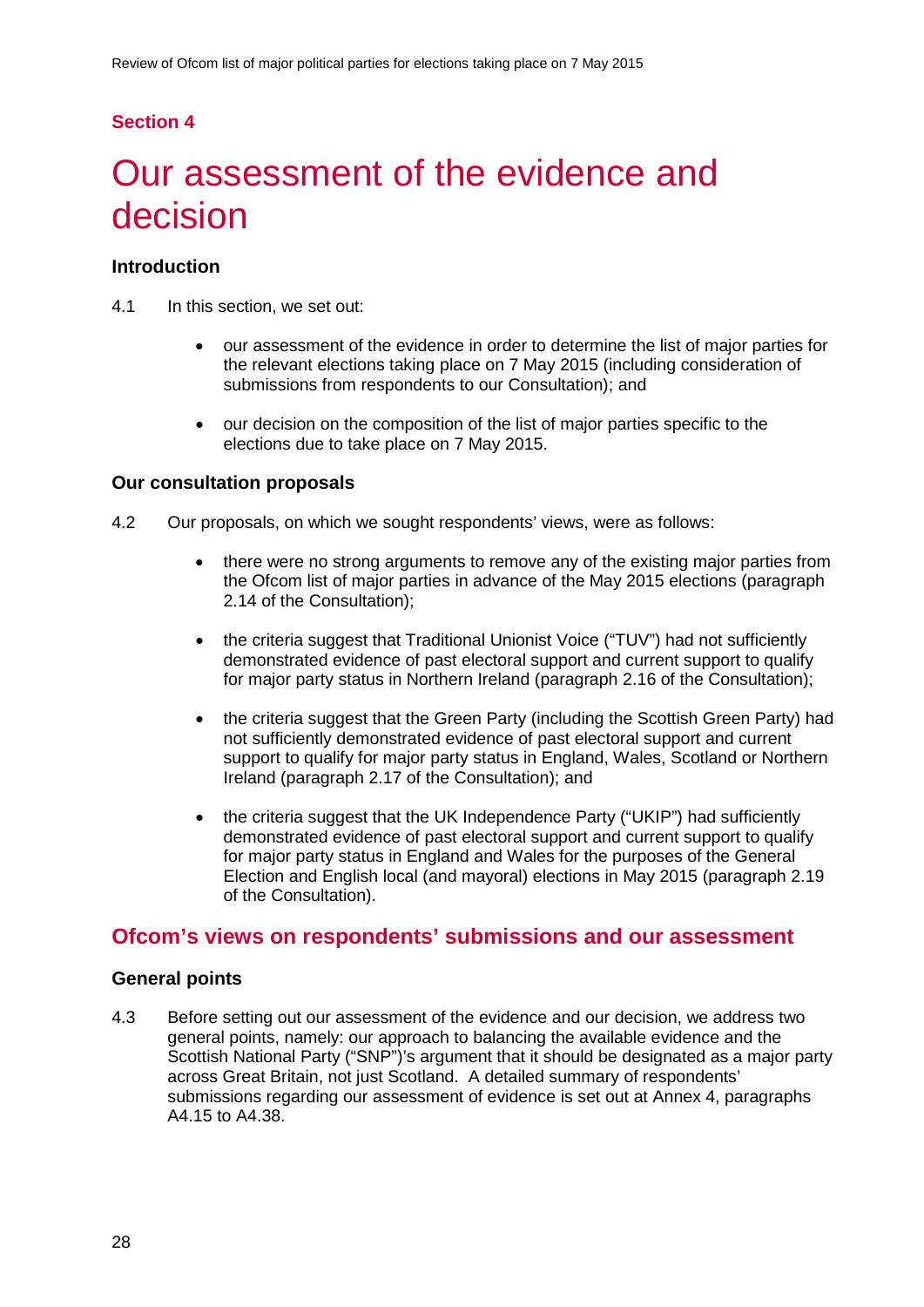#### Balancing past performance and current support

- 4.4 In our Consultation, we signalled that in carrying out our assessment for the 2015 Review, we had taken into account:
	- all relevant evidence of such support including, for example, electoral results in a given category of elections over two election cycles, as well as evidence of other electoral support such as results in other elections, and current opinion polling; and
	- our preference to place greater weight on the performance of a given political party in the same type of election over two election cycles, or other significant elections rather than on opinion poll data. We said this reflects the fact that past electoral performance is a measure of how voters have actually exercised their democratic choice. This compares with the greater uncertainty associated with opinion poll evidence, which may not translate into votes or seats at an election.
- 4.5 This is consistent with our previous practice in our 2014 Review and how we signalled we would undertake such reviews in our PPRB Statement.
- 4.6 Several respondents, particularly the Green Party, argued that this approach placed undue weight on levels of historical support and that Ofcom should place greater weight on evidence of more recent support in the period two to three years before the elections in question. Other respondents suggested that a more mechanistic approach might be appropriate, for instance including all parties with opinion poll ratings of over 5%.
- 4.7 We continue to consider that the best approach is to undertake an assessment taking into account both evidence of actual electoral performance and evidence of current support as indicated by opinion polls. This ensures that the list of major parties is capable of reflecting the long standing support that some parties have experienced over time whilst being sufficiently flexible to accommodate the emergence of popular support for other political parties that have not previously been on the list. We do not consider that such an assessment is amenable to a mechanistic threshold based on a single factor like opinion polls.
- 4.8 Evidence of actual performance in previous elections is an important factor in our assessment. This is actual evidence of how citizens have exercised their vote. It avoids any differences between how people say they will vote and how they do vote. We do not think that it would be appropriate to base our assessment entirely or predominantly on data from two to three years prior to a General Election because this would then ignore or underemphasise this important evidence. We recognise, however, that placing greater weight on past performance over two electoral cycles could result in evidence of support relating to the 2005 General Election being given greater importance than evidence of current support or of evidence of more recent actual voting patterns in other forms of election. This is not our intention, which is to undertake a balanced assessment having regard to the totality of relevant evidence.
- 4.9 In light of the consultation responses we have amended our approach for the purposes of this decision. We have undertaken our assessment taking into account all of the evidence presented in Annex 2. This does incorporate evidence of past performance in relevant elections over two cycles. However, we have placed less weight on the more historical data from two elections ago. Consequently, we have placed more weight on the evidence of performance at the last General Election in 2010 (which reflects each party's current standing in Parliament) and other important forms of election since that time, as well as placing weight on the opinion polling data.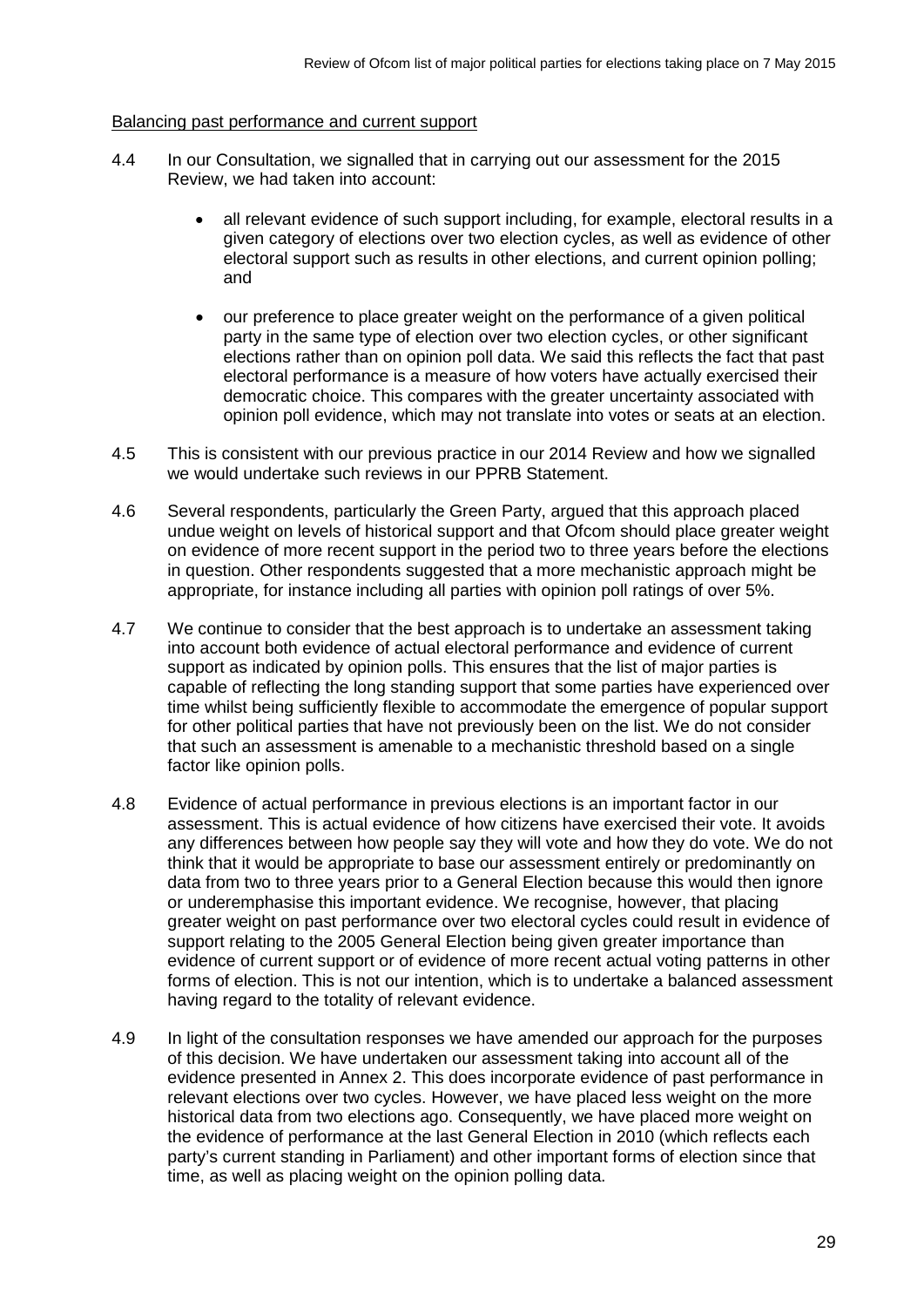#### The SNP's argument that it should be a major party across Great Britain

- 4.10 We also note that the SNP and a number of individual respondents argued that the SNP should be designated as a major party across Great Britain<sup>80</sup>, rather than just in Scotland. In support of this argument, the SNP cited the fact that it was: "the third largest political party" in the UK; "the only political party in the UK to hold a majority government"; polling evidence "all indicating the significance of the SNP and our potential vote on a UK-wide basis"; and that it had now been invited by broadcasters to participate in planned broadcast leaders' debates. In addition, some respondents cited the SNP having the third largest number of party members of a UK party, and the predictions by some that it might have the third highest number of MPs after the 2015 General Election, and might have a role in any UK Government following the 2015 General Election.
- 4.11 We do not consider that it would be appropriate to add the SNP to the list of major parties across Great-Britain. The SNP exclusively fields candidates in Scotland, not England and Wales. The fundamental purpose of a PEB is to allow people who may vote for that party to hear its views. Viewers in England and Wales will not be able to vote for SNP candidates.
- 4.12 Furthermore, Rule 6.2 of the Code is, in our view, sufficiently flexible to ensure that broadcasters across the UK can provide appropriate coverage of the SNP and its polices during an election campaign. In this context, as we mention in paragraph 2.22 above, in the forthcoming General Election, there may be reasons for broadcasters to give particular editorial coverage to the SNP and other parties that stand candidates in only one country of the UK.

#### **Our assessment**

#### The existing major parties

- 4.13 We note that of the responses we received relating to the existing major parties, the large majority of these, including the Combined Broadcaster Response<sup>[81](#page-32-1)</sup>, the Liberal Democrats and Plaid Cymru agreed with our proposal to retain all existing parties on the list of major parties. The one key exception was our proposal in relation to the Liberal Democrats, with certain respondents citing that party's recent lower opinion poll ratings and performance in some recent elections as reasons for removing the Liberal Democrats from the list of major parties.
- 4.14 Having regard to our assessment of the evidence and responses to the Consultation, our assessment in relation to the existing major parties is that none of them should be removed from the list of major parties. We note that:
	- the **Conservative Party** and the **Labour Party** have each demonstrated significant levels of electoral performance, in particular in the 2010 General Election, as well as the English local (and mayoral) elections, but also in a range of other significant elections (in England, Wales and Scotland);
	- reflecting that electoral performance, the Conservative Party currently has 303 MPs within Parliament and is the majority party in the Coalition Government. The

<span id="page-32-0"></span><sup>&</sup>lt;sup>80</sup> This argument was also made by a very small number of individual respondents in relation to Plaid Cymru.  $\overline{a}$ 

<span id="page-32-1"></span>A combined response from Channel 4, Channel 5, ITV Plc and UTV Television.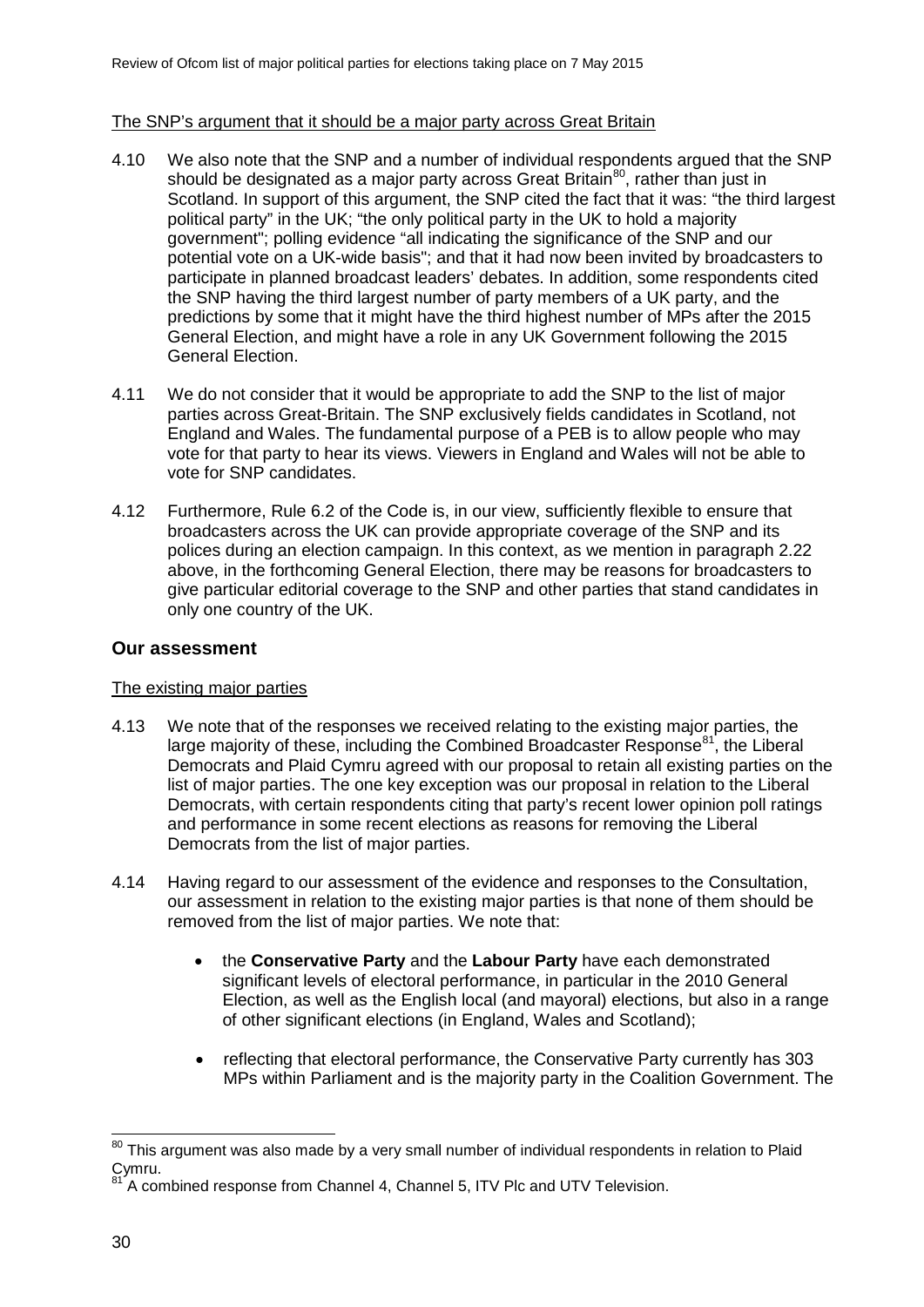Labour Party has 257 MPs and is the official opposition within Parliament. The Labour Party is also the governing party in the National Assembly for Wales;

- relevant<sup>[82](#page-33-0)</sup> opinion polls indicate significant levels of current support for the Conservative Party and the Labour Party in each of England, Wales and Scotland;
- in relation to the **Liberal Democrats** we note that those respondents advocating this party's removal from the list placed little or no weight on the strong performance of the Liberal Democrats in the previous General Election in England, Wales and Scotland. The evidence shows that the Liberal Democrats achieved significant electoral support in the 2010 General Election and has done so in subsequent English local (and mayoral) elections. Consequently, they have 56 MPs in Parliament and are part of the Coalition Government at UK level. Current<sup>[83](#page-33-1)</sup> opinion polls indicate lower levels of support when compared with other parties, including the Conservative Party, Labour Party and now UKIP. However, taking together all the relevant evidence our decision is that the Liberal Democrats should remain on the list of major parties;
- **Plaid Cymru** demonstrated significant electoral performance in the 2010 General Election and in other recent significant elections in Wales. Similarly, Wales-only opinion polls indicate significant levels of current support for this party;
- **the SNP** demonstrated significant electoral performance in the 2010 General Election and in other recent significant elections in Scotland. The party is the governing party in the Scottish Parliament. Similarly, Scotland-only opinion polls indicate significant levels of support for this party. We have not added the SNP to the list of major parties in England and Wales for the reasons set out above;
- the **Democratic Unionist Party**, **Sinn Fein**, the **Social Democratic and Labour Party** and the **Ulster Unionist Party** each demonstrated significant electoral performance in the 2010 General Election in Northern Ireland and have done so in a range of other significant elections in Northern Ireland that have taken place since the last General Election. All these parties have Departmental Ministerial posts within the Northern Ireland Executive. Similarly, Northern Ireland-only opinion polls indicate significant levels of support for these parties; and
- the **Alliance Party** demonstrated lower levels of electoral performance in the 2010 General Election in Northern Ireland as well as in other significant elections in Northern Ireland, compared with the other major parties. However, this party is part of the Northern Ireland Executive, holding two of the 11 Departmental Ministerial posts within that administration. It holds one of the eighteen Northern Ireland Westminster Parliamentary seats. Furthermore, Northern Ireland-only opinion polls indicate significant levels of support for this party. We consider that all the relevant evidence taken together suggests that the Alliance Party should remain on the list of major parties for Northern Ireland.

<span id="page-33-1"></span><span id="page-33-0"></span> $82$  Great Britain-wide opinion polls for England (see footnote 38), and Wales-only and Scotland-only opinion polls as appropriate.  $\overline{a}$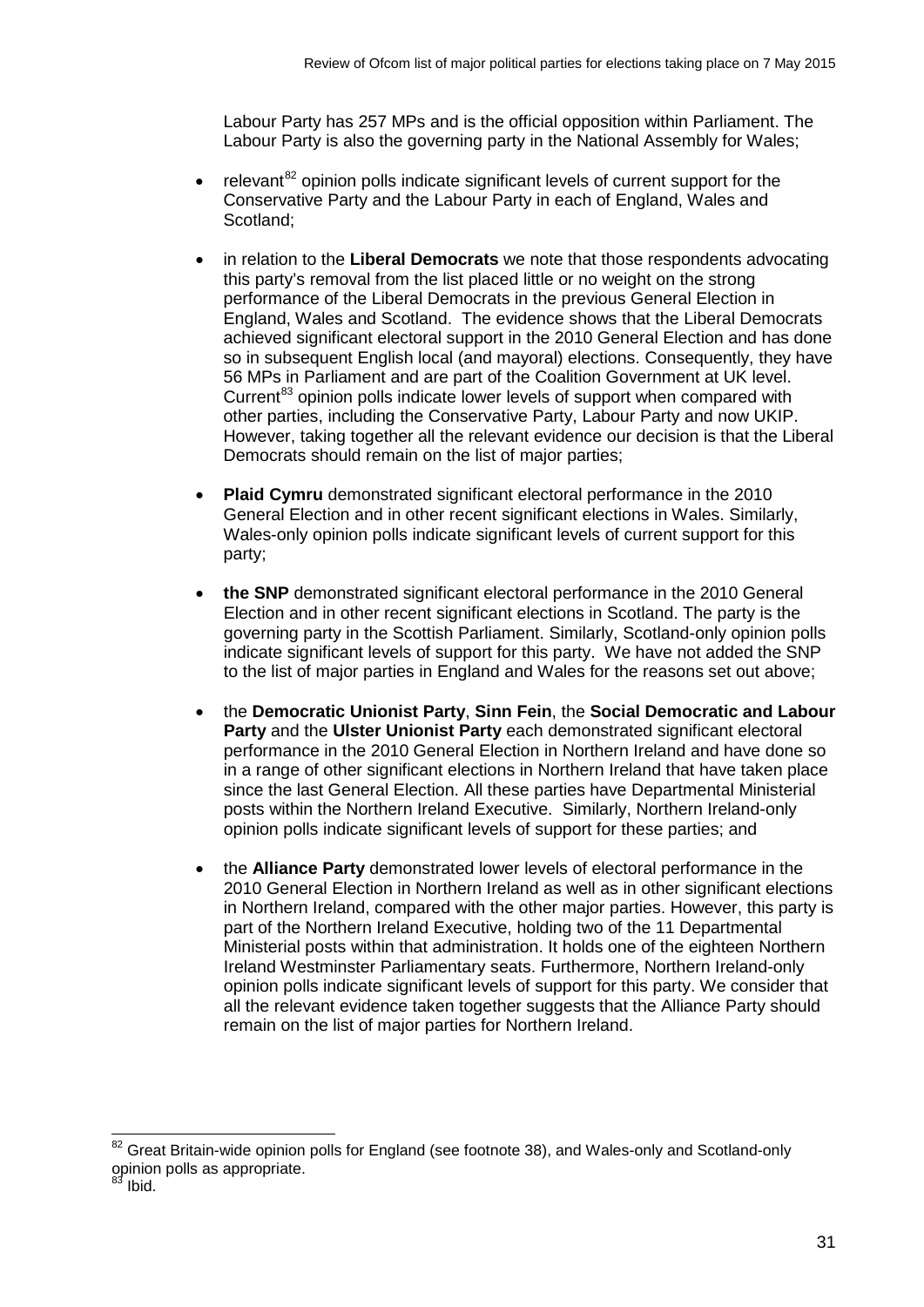### Traditional Unionist Voice ("TUV")

- 4.15 Concerning Ofcom's proposal not to designate TUV as a major party in Northern Ireland, a clear majority of the small number of responses we received on this matter supported Ofcom's proposal. However a number of respondents who favoured TUV's designation as a major party noted TUV's relatively strong performance in the 2014 European Parliamentary elections.
- 4.16 Having reviewed the latest evidence, we continue to consider that the evidence does not justify the addition of TUV to the list of major parties for Northern Ireland. This is because this party did not demonstrate significant electoral performance in Northern Ireland in the previous General Election. It performed better in the 2014 European Parliamentary elections, obtaining 12.1% of the vote in Northern Ireland. However, it has not received significant support in other forms of election and nor does this party have significant current support in opinion polls.

#### UK Independence Party ("UKIP")

- 4.17 Many respondents who opposed our proposal to designate UKIP as a major party in England and Wales did so based on the perceived nature of this party and its policies, and a perception that UKIP had received a disproportionate amount of media coverage. We do not consider these to be relevant considerations for the purposes of our decision.
- 4.18 The confidential response from a Welsh political organisation said that UKIP should not be designated as a major party in Wales, citing: UKIP's performance in the only Westminster by-election<sup>[84](#page-34-0)</sup> to have taken place in Wales since 2010; and the fact that although UKIP had demonstrated significant support at previous European Parliamentary elections in 2004 and 2009, the party had not followed this up with a strong electoral performance at the General Elections which followed in 2005 and 2010. However, we note that this respondent did not make reference to UKIP's continuing significant level of support in Wales-only opinion polls (which is 14.5% in 2015 (year to date average) and 12.8% in 2014(yearly average)) which in our view, is an important factor to take into account.
- 4.19 One individual respondent, Mr Shadrack, questioned Ofcom's decision not to designate UKIP as a major party in Scotland compared with the Liberal Democrats when looking at both parties' performance in the 2014 European Parliamentary elections. However, this respondent appears to put no or little weight on the Liberal Democrats' significant performance in the 2010 General Election, which is reflected in its current status in Parliament.
- 4.20 Having assessed the evidence and the views of respondents to our Consultation, we have decided that that UKIP should be added to the list of major parties for the General Election and English local (and mayoral) elections for the purposes of the May 2015 elections in England and Wales only (not Scotland). This is because of the following:
	- UKIP did not demonstrate significant electoral support in the 2010 General Election (achieving between 0.7% and 3.5% of the vote in England, Wales and Scotland). The party has never won a Parliamentary seat at a General Election;
	- UKIP's performance in a number of other significant forms of election has, however, been stronger. Notably, since the 2010 General Election:

<span id="page-34-0"></span> $84$  Cardiff South and Penarth, where UKIP achieved 6.1% of the vote and finished in fifth place.  $\overline{a}$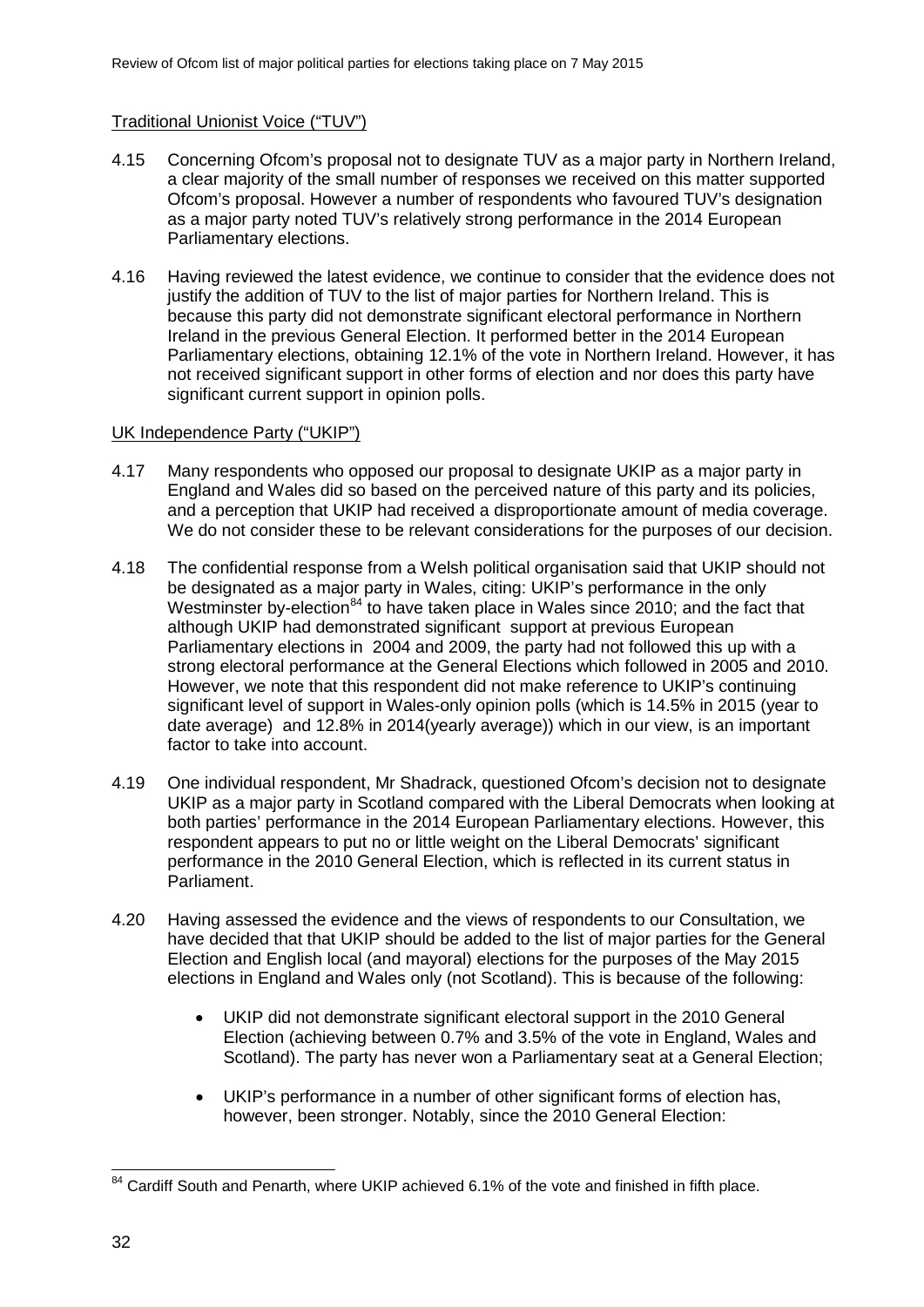- o UKIP has won two seats in Parliament at recent by-elections. UKIP obtained 59.7% of the vote in Clacton on 9 October 2014 and 42.1% in Rochester and Strood on 20 November 2014. We recognise, however, that levels of support indicated by by-election outcomes may reflect specific circumstances that do not necessarily apply to a General Election;
- o UKIP demonstrated a significant level of support in England and Wales in the European Parliament elections in 2014 (29.2% in England and 27.6% in Wales). UKIP's share of the vote was lower in Scotland (10.5%). We recognise, however, that levels of support indicated by European Parliamentary election outcomes may reflect specific circumstances relating to the European debate that do not necessarily apply to a General Election or local elections; and
- UKIP has received significant levels of support in the English local elections (15.7% in 2014 and 19.9% in 2013);
- the opinion poll data indicates that UKIP currently has significant levels of support in England and Wales to the extent that it has the third highest rating in those polls after the Conservative and Labour parties. Opinion poll data in Scotland shows lower levels of current support; and
- the level of support for UKIP exhibited in the opinion poll data for England and Wales has been growing steadily for a number of years in the period since the 2010 General Election (from an average of 6.8% in 2012 to an average 15.5% in 2015, in the BBC Poll of Polls, and from an average of 8.1% in 2012 to an average of 15.2% in 2015 in the Polling Observatory figures; and from an average of 8.3% in 2012 to an average of 14.5% in Wales-only opinion polls).

#### The Green Party (including the Scottish Green Party)

 $\overline{a}$ 

- 4.21 The large majority of responses we received to the Consultation from individuals expressed disagreement with our proposal not to designate the Green Party (including the Scottish Green Party) as a major party in any of the four nations of the UK. Most of these respondents argued that the Green Party merited being designated as a major party based on comparisons with the Liberal Democrats and/or UKIP.<sup>[85](#page-35-0)</sup>
- 4.22 In relation to making comparisons with other parties, it is important to stress that as a matter of consistency we have adopted the same framework for assessment and looked at the same categories of evidence for all of the political parties considered in this document.
- 4.23 As regards the comparisons with the Liberal Democrats, we note that a number of respondents,<sup>[86](#page-35-1)</sup> cited the Green Party (and Scottish Green Party) as outperforming the Liberal Democrats in, for example, the 2014 European Parliamentary elections and the 2012 London Mayoral and Assembly elections. In a similar vein, many respondents made reference to the fact that the Green Party had either matched or exceeded the

<span id="page-35-0"></span><sup>&</sup>lt;sup>85</sup> For example, an individual respondent compared the better performance of the Green Party in Northern Ireland to the Conservative Party. But in Ofcom's view both these parties have not demonstrated significant evidence of past electoral or current support to be designated as a major party in Northern Ireland.

<span id="page-35-1"></span><sup>86</sup> Including the Green Party, Scottish Green Party, Molly Scott Cato MEP and an individual respondent, Mr. Shadrack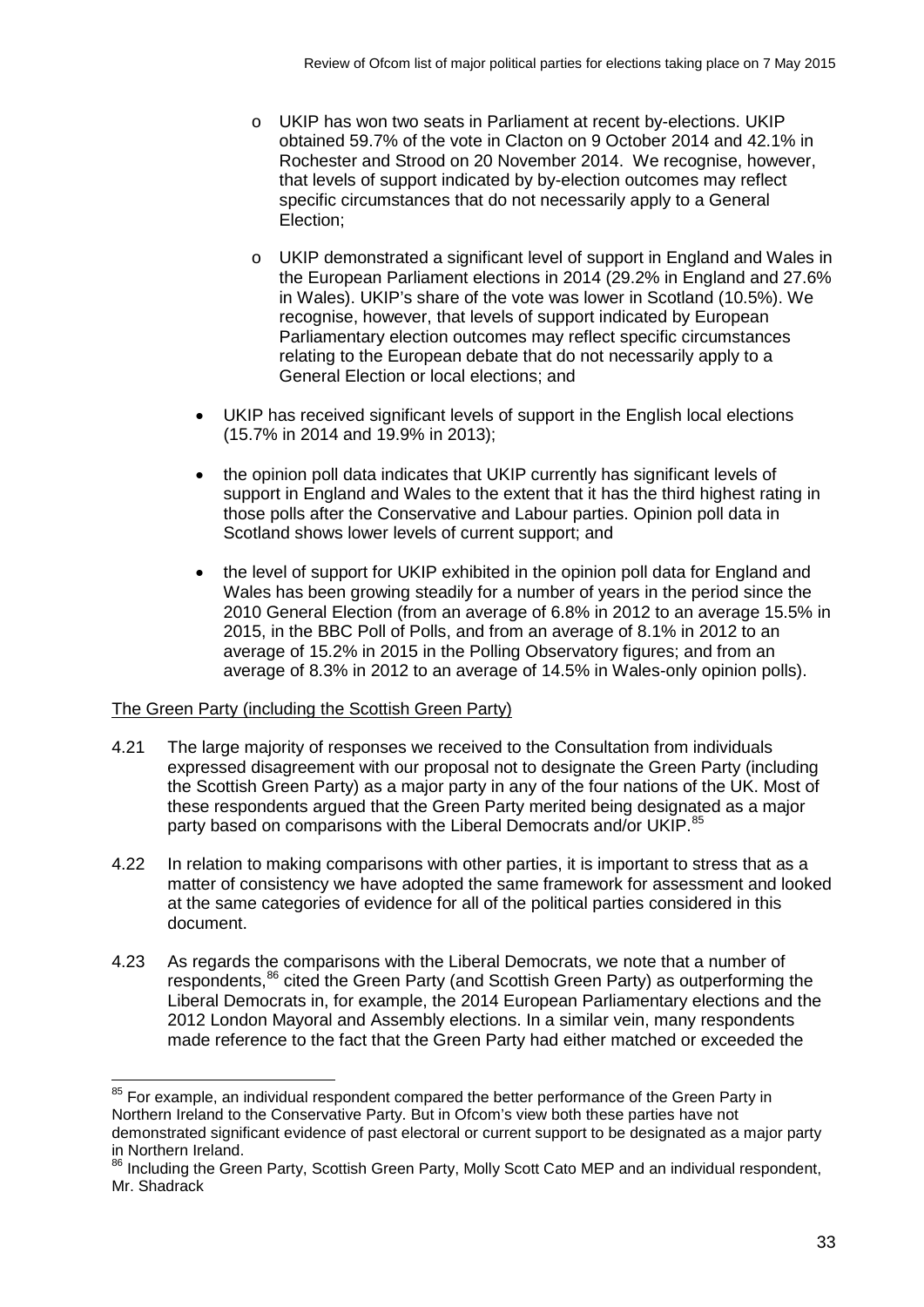opinion poll rating of the Liberal Democrats in some polls. We have taken into account these parties' performance in all the elections cited by respondents.

- 4.24 The above facts in isolation are not, in our view, determinative of whether these parties should be designated as major parties. More particularly, the above respondents appeared to put little or no weight on the strong performance of the Liberal Democrats in the previous General Election, and the correspondingly lower performance of the Green Party (and Scottish Green Party) in that General Election. In addition, when considering opinion poll data, we do not consider it appropriate to consider certain opinion polls in isolation as, due to methodological differences between the various polling organisations, there will be slight variances between various opinion polls. We therefore consider it appropriate to use the average opinion poll figures for the different parties in all the relevant polls.
- 4.25 In relation to the comparison with UKIP, some respondents expressed their views that that the Green Party should be designated as a major party if UKIP was to be so designated, taking account of various facts such as the Green Party outperforming UKIP in the 2012 London Mayoral and Assembly elections. Our decision to designate UKIP as a major party in England and Wales took into account: the evidence of significant current support as demonstrated by its high opinion poll ratings $87$ ; the evidence of support in English local elections in 2013 (19.9%) and 2014 (15.7%); and its very significant performance in the 2014 European Parliamentary elections<sup>88</sup>. These are significant points of distinction between UKIP and the Green Party for the purposes for this assessment.<sup>89</sup>
- 4.26 On a related point, we note the Green Party, and a large number of individual respondents argued that Ofcom should take account of the fact that the Green Party has had an MP since 2010 whereas UKIP had won its two Westminster seats in late 2014 through defections from the Conservative Party. As argued by the Green Party those "victories are as likely to reflect confidence in these individuals as an endorsement of the UKIP platform". In response to this point, we did take account of the Green Party having an MP, and this was a seat won at a General Election, when drawing up our proposals and have done so in reaching our decision. We have also had regard to the fact that the Green Party has three MEPs and a number of elected councillors at a local level. Having reviewed the latest evidence, we have had regard to the following factors in our assessment:
	- the Green Party and Scottish Green Party did not demonstrate significant electoral support in the 2010 General Election (achieving between 0.4% and 1% of the vote in England, Wales, Scotland and Northern Ireland);
	- the Green Party does have one MP in Parliament (Brighton Pavilion) and this seat was won at the General Election in 2010;

 $\overline{a}$ 

<span id="page-36-0"></span> $87$  In the Consultation, in relation to England we noted UKIP was polling an average of 13.5% to 13.9% in Great Britain-wide opinion polls in 2014, compared with an average of 4% for the Green Party (rising to 5.9% in December 2014). In addition, in relation to Wales we noted UKIP was polling an average of 12.8% in 2014 compared with an average of 2.3% for the Green Party.

<span id="page-36-1"></span><sup>88</sup> In the 2014 European Parliamentary elections UKIP obtained 29.2% of the vote in England and 27.6% in Wales. This compares with corresponding figures of 8% and 4.5% for the Green Party in those two countries.

<span id="page-36-2"></span><sup>&</sup>lt;sup>89</sup> Similarly, although an individual respondent, Mr Shadrack, submitted that the Scottish Green Party should be designated as a major party in Scotland since that party and UKIP are "currently polling at roughly the same level", we did not propose designating either of these parties as a major party in Scotland, in part because of their relatively low opinion poll ratings.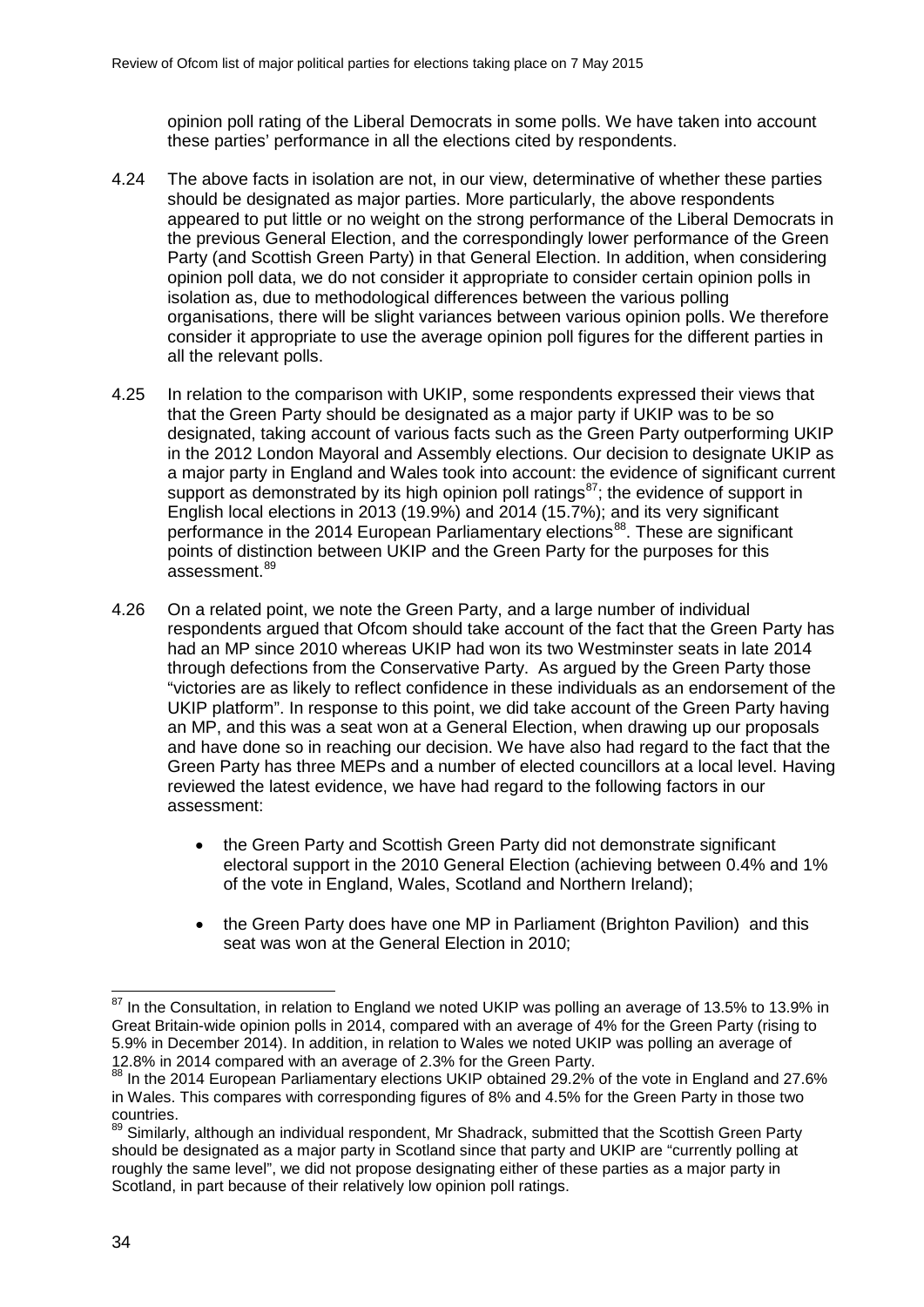- these parties have performed more strongly in some other significant elections (such as the 2014 European Parliamentary elections, obtaining 8.0% and 8.1% of the vote in England and Scotland respectively resulting in three MEPs) The Green Party also achieved 8.5% in the 2012 London Assembly elections;
- the Green Party and Scottish Green Party have not demonstrated significant levels of support in other forms of election:
	- o in England, although the Green Party's performance has increased in English local elections, it has not exceeded 6.6%, and this party has achieved: 4.5% in the 2012 London Mayoral election; 0.2% in the 2012 Police and Crime Commissioner elections; and 1.7% in Westminster byelections;
	- o in Wales, the Green Party achieved: 4.5% in the 2014 European Parliamentary elections; 1.2% in the 2012 Welsh local elections; 3.4% in the 2011 Welsh Assembly elections; and 4.1% in the only Westminster by-election to have taken place in Wales;
	- o in Scotland, the Scottish Green Party achieved: 2.3% in the 2012 Scottish local elections and 4.4% in the 2011 Scottish Parliamentary elections; and
	- o in Northern Ireland, the Green Party achieved: 0.9% in the 2014 Northern Ireland local elections; 0.9% in the 2011 Northern Ireland Assembly elections; and 1% in the 2011 Northern Ireland local elections.
- In terms of evidence of current support, the Green Party's opinion poll rating has increased over the last 2-3 years from an average of 3% in May 2012 to an average high of 7% in February 2015 in Great-Britain wide opinion polls<sup>[90](#page-37-0)</sup>. This is a steady level of support that clearly distinguishes the Green Party from the "tail" of other parties;
- In terms of evidence of current support for the Scottish Green Party, opinion polls in Scotland indicate average support of under 4%.
- 4.27 We have undertaken our assessment taking together all the evidence referred to above, noting that the Green Party are the largest party that would not be included on the list of major parties. In doing so we have had particular regard to our duty to further the interests of citizens, noting the large number of individual respondents to our consultation who supported the inclusion of the Green Party on the major parties list $91$ .
- 4.28 We have considered the relevant evidence in light of our duty to further the interests of citizens and in this context the freedom of expression of political parties to present their policies to voters in advance of the General Election and the implications for democratic participation. We have also taken into account the freedom of the expression of the broadcasters, recognising that the mandatory requirement to carry PEBs is an exceptional example of Ofcom imposing pre-broadcast requirements in relation to the material broadcast.

 $\frac{90}{10}$  BBC Poll of Polls.  $\overline{\phantom{a}}$ 

<span id="page-37-1"></span><span id="page-37-0"></span><sup>91</sup> The Green Party made reference to Ofcom's statutory duty to further the interests of the citizens stating there was "strong public desire"<sup>91</sup> for it "to be given equal opportunity to that given UKIP to present its policies and commitments publically through broadcast media".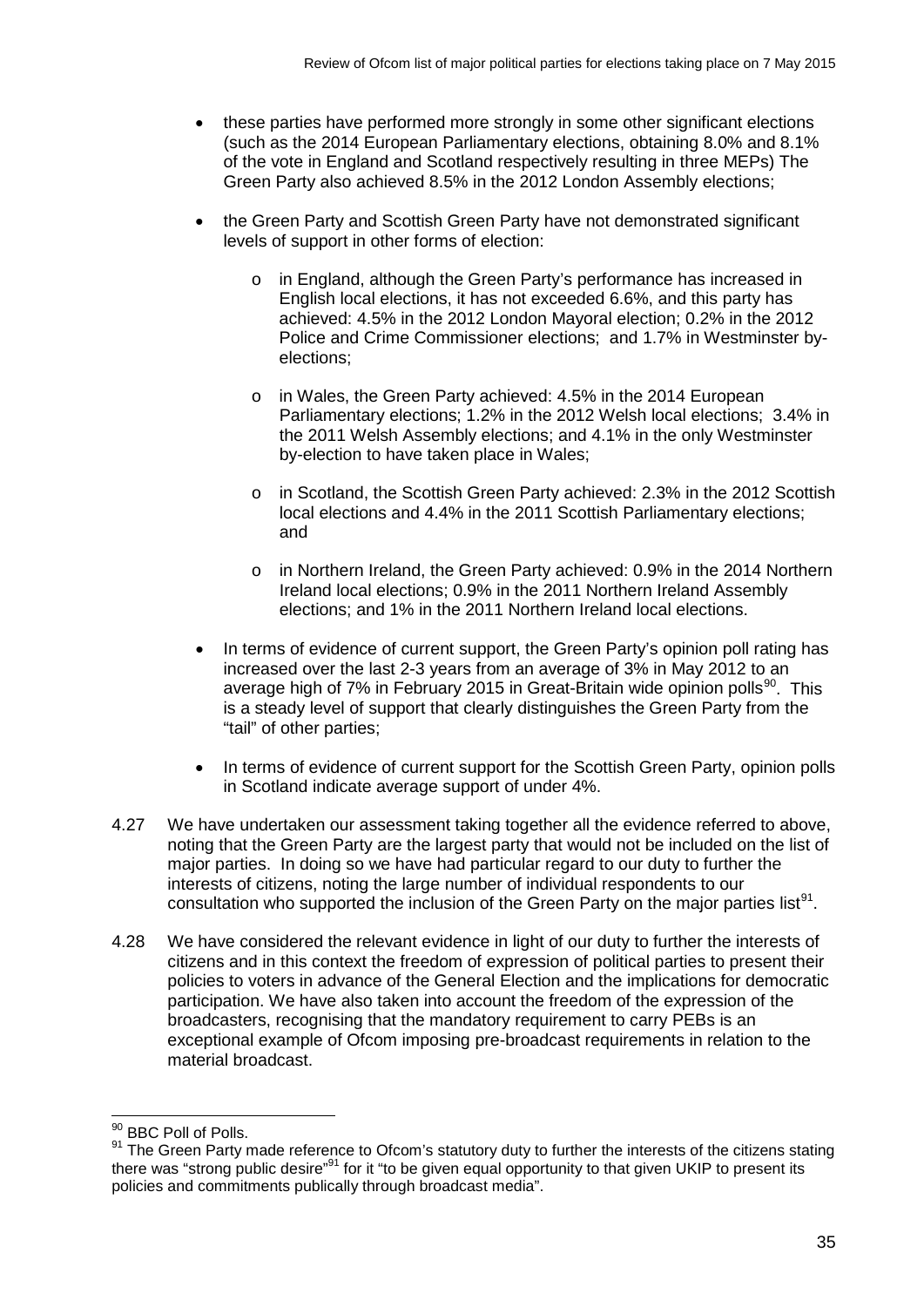- 4.29 The relevant rules, in totality, seek to strike an appropriate balance between these interests. The PPRB Rules impose mandatory minimum requirements in relation to PEBs (which the broadcasters' may increase at their discretion) and Rule Six of the Code is designed to be suitably flexible to ensure that all political parties can gain appropriate broadcast coverage, without placing unreasonably intrusive burdens on broadcasters.
- 4.30 Whilst the Green Party has an MP in Parliament (a seat won at the 2010 General Election), the evidence shows that the party did not perform strongly as a whole in the 2010 election (this is in contrast, for example, to the Liberal Democrats). In other forms of election, the Green Party has performed more strongly, although not as strongly in some instances as the Liberal Democrats or UKIP. In terms of evidence of current support, the opinion polls do not indicate significant levels of support for the Scottish Green Party. For the Green Party in England and Wales the opinion polls indicate a level of support that has grown recently, which clearly distinguishes the Green Party from the "tail" of other parties. However, the level of support is materially lower than that indicated for UKIP (which is the party with the most comparable evidence of previous electoral performance). Current polls suggest a level of average support of approximately 15% for UKIP compared to average support of 6.3% for the Green Party in Great Britain-wide opinion polls<sup>[92](#page-38-0)</sup>. Having regard to all the relevant evidence, we have decided that it would not be appropriate to add the Green Party to the list of major parties on this occasion. In addition, we have decided that it would not be appropriate to add the Scottish Green Party to the list of major parties in Scotland.

#### Other submissions related to the Green Party

- 4.31 Respondents made a range of other submissions regarding our assessment in relation to the Green Party. We address these below:
	- the fact that the Green Party had been invited to take part in an online five party debate by The Daily Telegraph, The Guardian and YouTube has no bearing on Ofcom's decisions concerning the list of major parties, as it is a matter for these organisations alone, in agreement with the parties, as to any debates that might wish to host during an election campaign;
	- we do not agree that we should take account of: the Green Party being "part of a global movement of green parties", as argued by Molly Scott Cato MEP; or to the performance of sister parties to the Green Party or Liberal Democrats overseas, as suggested by one individual respondent, Mr Shadrack. In our view these issues have no relevant bearing on whether the UK-based Green Party has significant current support;
	- several respondents argued that the policy position of the Green Party, which was a distinctive, or 'left-wing', alternative to the other parties, should be taken into account in our assessment. On a related matter, the Scottish Green Party pointed to the "prominent role" that the Scottish Green Party had placed in the Scottish Independence Referendum campaign. Similarly, an individual respondent, Mr Shadrack, said that given that Ofcom had made reference in the Consultation to "the relationship between the Liberal Democrats and the Conservatives in Westminster", Ofcom should take account of the "relationships"

<span id="page-38-0"></span> $92$  The 2015 year to date average for UKIP in the BBC Poll of Polls is 15.5% and in the Polling Observatory figures it is 15.2%. The Green Party 2015 average year to date figure is 6.3% in both sources. In Wales-only opinion polls average support for UKIP is currently at 14.5% in 2015 compared with 7% for the Green Party.  $\overline{\phantom{a}}$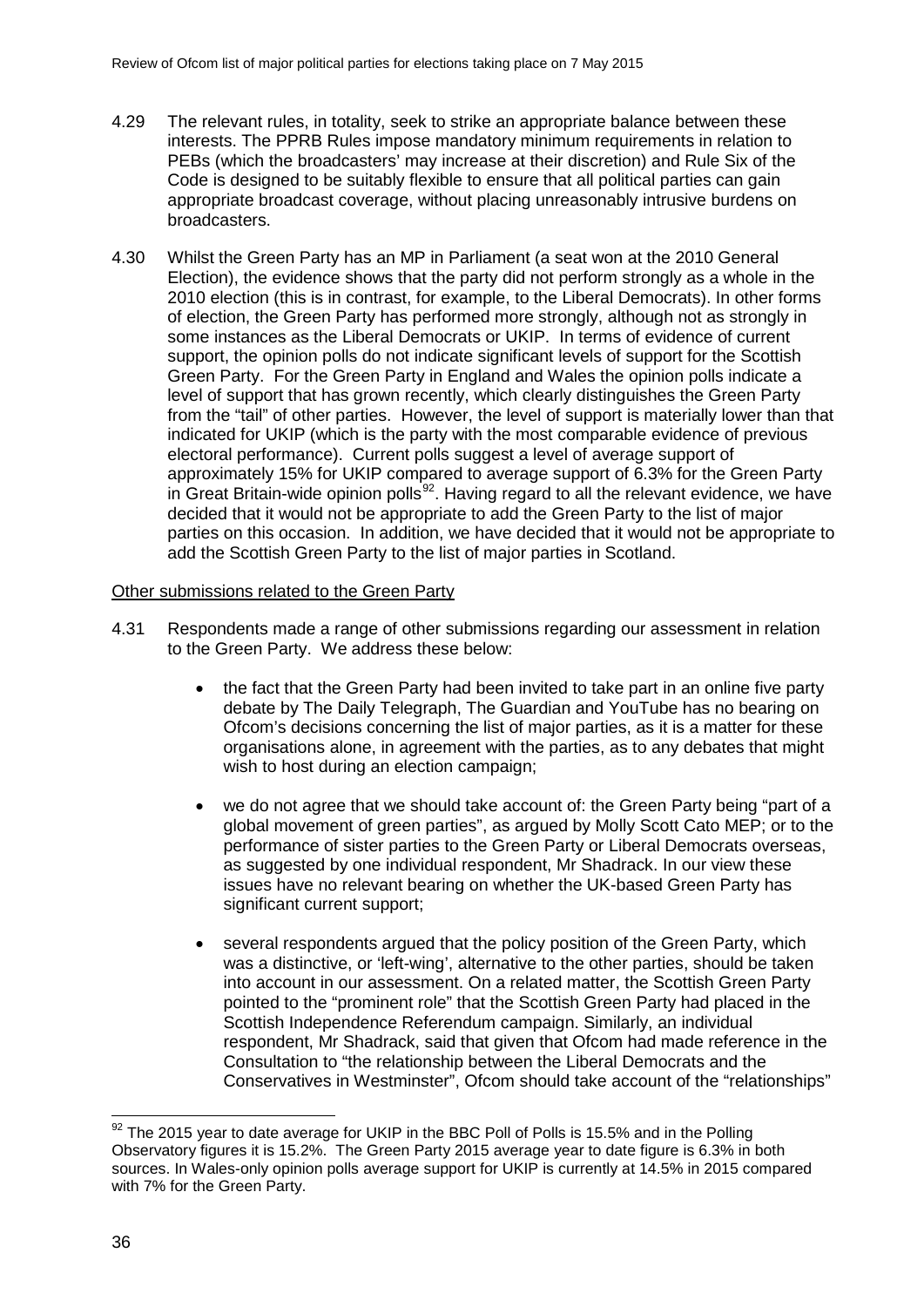that exist between the Scottish Green Party and the SNP in the Scottish Parliament, and "Scottish and Welsh Nationalists and the Green Party representatives in the European Parliament". We disagree with these arguments. The nature of a party's policy platform, or whether particular policy viewpoints are reflected amongst parties on the list of major parties do not in our view relate to the levels of parties' current support. In addition, in paragraph 2.14 of the Consultation, we made reference to the Liberal Democrats as being part of the UK Coalition Government as just one factor in determining that party's continued major party status, particularly because it relates to that party's performance in the 2010 General Election. We do not consider that the relationships between the Scottish Green Party, Green Party, the SNP and Plaid Cymru are of the same order of magnitude;

# **Decision**

- 4.32 For the reasons set out above, we have decided that the existing major parties should remain on the list. These are:
	- In Great Britain, the Conservative Party; the Labour Party; and the Liberal Democrats.
	- In Scotland, the Scottish National Party.
	- In Wales, Plaid Cymru.
	- In Northern Ireland, the Alliance Party; the Democratic Unionist Party; Sinn Fein; the Social Democratic and Labour Party; and the Ulster Unionist Party.
- 4.33 In addition, we have added the UK Independence Party to the list of major parties in England and Wales for the purposes of the General Election and English local (and mayoral) elections being held on 7 May 2015.
- 4.34 A full version of the updated list of major parties is at Annex 1.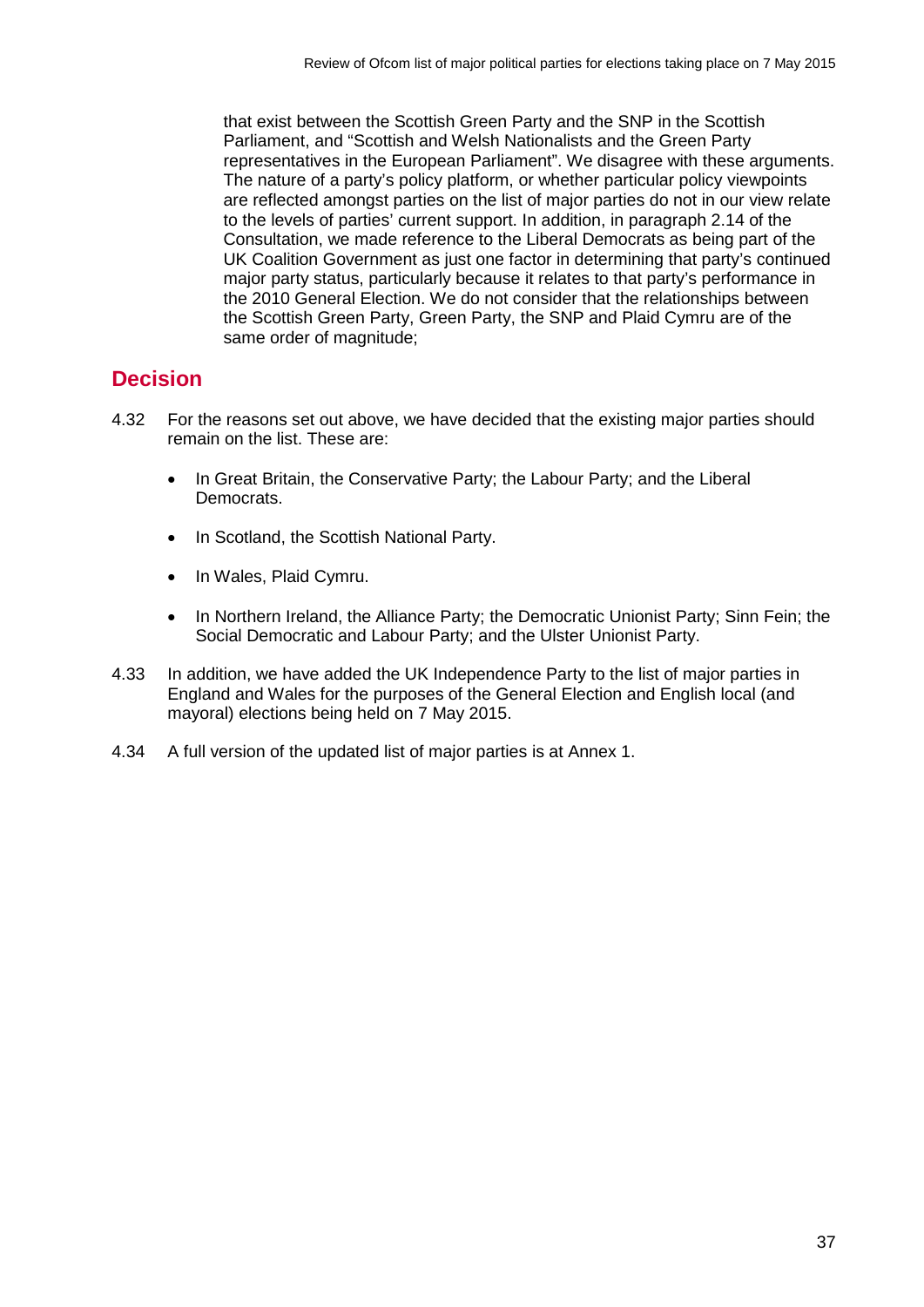# **Section 5**

# 5 Ofcom's procedures for determination of disputes under Ofcom's rules on Party Political and Referendum Broadcasts

## **Introduction**

5.1 In this section we set out our decision in relation to an amendment to Ofcom's procedures for the determination of disputes under Ofcom's rules on Party Political and Referendum Broadcasts ("the PPRB Rules").

## **Consultation proposals**

- 5.2 In paragraphs 3.1 to 3.7 of the Consultation we set out the background to a proposed amendment to our Procedures for determination of disputes under Ofcom's rules on Party Political and Referendum Broadcasts ("the PPRB Rules Procedures")<sup>[93](#page-40-0)</sup>. These are the procedures that Ofcom follows to determine disputes between broadcasters and political parties<sup>[94](#page-40-1)</sup> in relation to allocations of PEBs in accordance with the PPRB Rules<sup>95</sup>. Such disputes are considered by Ofcom's Election Committee<sup>96</sup>.
- 5.3 Disputes concerning allocation of PEBs normally occur shortly before or during an election period. As referred to in Rule 9<sup>[97](#page-40-4)</sup> of the PPRB Rules, such disputes require the relevant broadcasters to provide<sup>[98](#page-40-5)</sup> up to two sets of representations, often according to

<span id="page-40-3"></span><sup>96</sup> See<http://www.ofcom.org.uk/about/how-ofcom-is-run/committees/election-committee/> The Election Committee is a delegated committee of the Ofcom Board whose role is (a) to consider and adjudicate on complaints received with regard to: the allocation by Ofcom licensed broadcasters of PEBs; the scheduling of PEBs, or their duration; and, (b) to consider and adjudicate on complaints received in relation to due impartiality in programmes transmitted by Ofcom licensed broadcasters where Ofcom considers that a substantive issue is raised and where the complaint, if upheld, might require redress before the election.

<span id="page-40-0"></span><sup>&</sup>lt;sup>93</sup> See<http://stakeholders.ofcom.org.uk/binaries/broadcast/guidance/disputes.pdf> (and reproduced in Annex 3).  $\overline{\phantom{a}}$ 

<span id="page-40-1"></span><sup>&</sup>lt;sup>94</sup> And designated organisations in referendums in relation to the allocation of Referendum Campaign Broadcasts.

<span id="page-40-2"></span><sup>95</sup> See<http://stakeholders.ofcom.org.uk/binaries/broadcast/guidance/ppbrules.pdf>Section 333 of the Communications Act 2003 empowers Ofcom to make rules which may include provision for determining the political parties on whose behalf party political broadcasts, including PEBs, may be made. The PPRB Rules contain minimum requirements set by Ofcom which Licensees must abide by in deciding the allocation, length, frequency and scheduling of PEBs and broadcasts outside of elections, party political broadcasts ("PPBs").

<span id="page-40-4"></span>Rule 9 states: "On receipt of a Party's Referral Letter, the Committee will write to the Party confirming whether it has accepted the dispute and, where applicable, requesting any relevant further information ("the Acceptance Letter"). The Acceptance Letter will set out an appropriate timetable under which the dispute will be determined (including the date when the Committee intends to meet), having regard to the need to determine disputes promptly and fairly. For practical reasons, to enable Licensees to schedule all PEBs before polling day, both the Party and the Licensee must be prepared to respond very rapidly to requests from Ofcom in furtherance of its considerations of a dispute, and all correspondence will be expected by email".

<span id="page-40-5"></span><sup>88</sup> Rules 10 and 11 of the PPRB Rules Procedures require the Election Committee to forward details of the party's dispute to the relevant broadcaster, giving the broadcaster an opportunity to respond to the dispute with any comments, representations and additional evidence. On receiving the broadcaster's response, the Election Committee will write to the party again, giving it a final opportunity to reply to the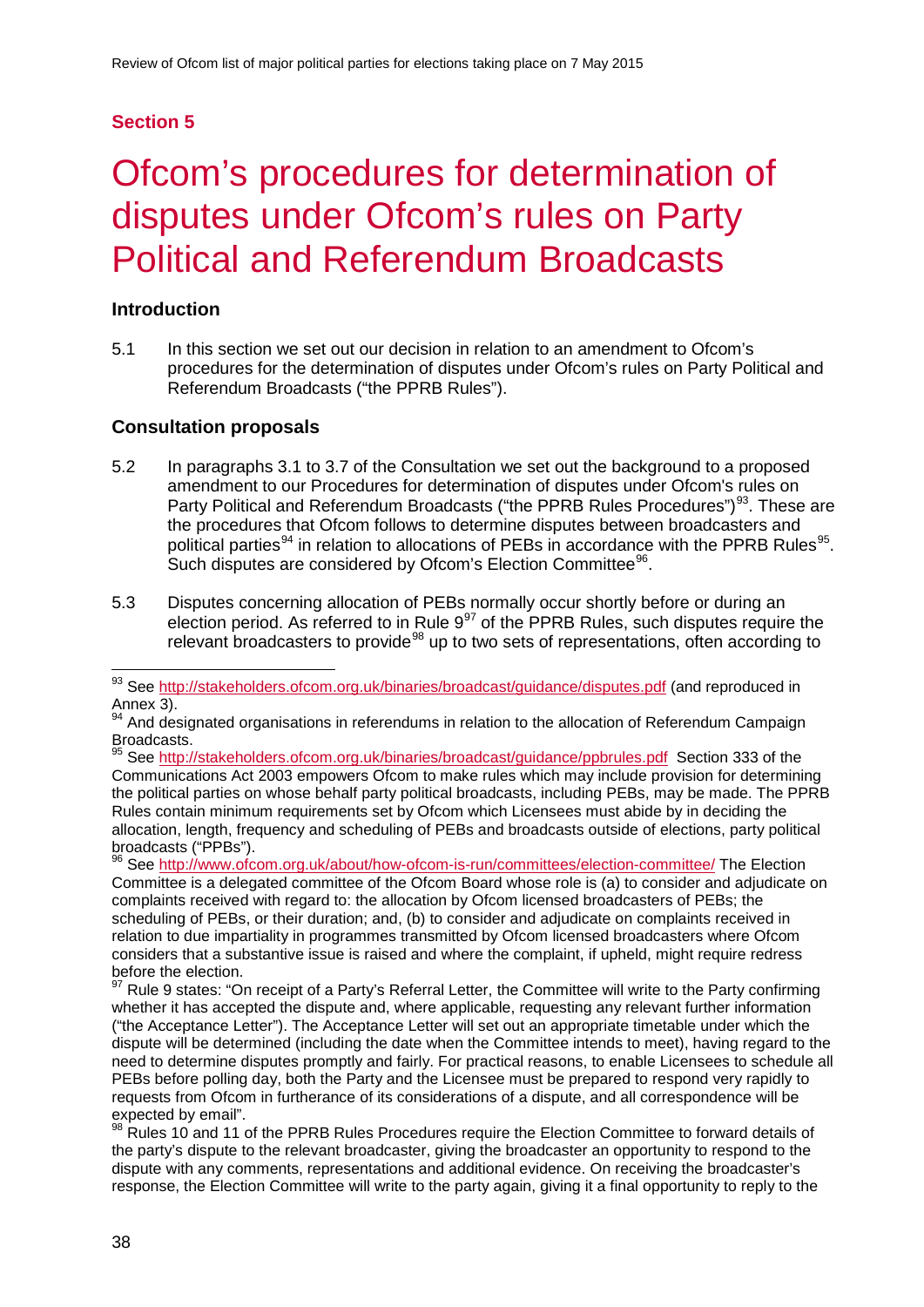very tight deadlines. As such, we recognise the administrative burden such disputes can place on parties to these disputes. As currently drafted we consider that (assuming that a party is registered with the Electoral Commission and has provided all relevant evidence or background information), Rule 9 envisages that the Election Committee would automatically consider any PEB allocation dispute referred to it by a political party.

- 5.4 In paragraph 3.6 of the Consultation, we said that that some PEB allocation disputes referred by political parties to the Election Committee might be based on unsustainable arguments or, for some other reason, they may be clearly an unsustainable case. Without discretion not to entertain such disputes, the Election Committee is presently obliged to proceed in all cases to a full investigation and to issue a comprehensive written decision according to the PPRB Rules Procedures. This has the potential to place a considerable burden in terms of time and costs not only on the parties in dispute, but also on Ofcom. In the period prior to an election, we consider that it is important that the Election Committee (and broadcasters) are able to deploy their resources most effectively.
- 5.5 In light of the above, we therefore proposed that Ofcom be given the discretion, in appropriate cases, to decide that a dispute over  $PEBs<sup>99</sup>$  $PEBs<sup>99</sup>$  $PEBs<sup>99</sup>$  does not merit referral to the Election Committee. We therefore proposed that the current wording of Rule 9 of the PPRB Rules Procedures to be amended as follows (proposed amendments are shown in bold):

"On receipt of a Party's Referral Letter, **Ofcom will assess the Referral Letter and, if**  appropriate, write to the Party requesting any relevant further information. If**, after consulting the Chair of the Committee, in Ofcom's view:**

- **the Party wishing to refer a dispute to the Committee has not set out a sustainable case for the Committee to determine that dispute;**
- **there has been undue delay in the Party sending the Referral Letter to the Committee; and/or**
- **for any other reason, it is inappropriate for the Committee to proceed to decide the dispute set out in the Referral Letter,**

**Ofcom will write to the Party stating that the Committee will take no further action and providing an explanation of that decision. Otherwise,** the Committee will write to the Party confirming **that** it has accepted the dispute ("the Acceptance Letter"). The Acceptance Letter will set out an appropriate timetable under which the dispute will be determined (including the date when the Committee intends to meet), having regard to the need to determine disputes promptly and fairly. For practical reasons, to enable Licensees to schedule all PEBs before polling day, both the Party and the Licensee must be prepared to respond very rapidly to requests from Ofcom in furtherance of its considerations of a dispute, and all correspondence will be expected by email".

5.6 In Question 3 of the Consultation, we asked stakeholders for their views on the proposed amendment. A summary of the responses to our proposals is at Annex 4, paragraphs A4.39 to A4.42.

-

contents of the broadcaster's response. Any further response from the party will be forwarded to the broadcaster to give it a final opportunity to respond.

<span id="page-41-0"></span><sup>99</sup> Or a complaint about an alleged lack of due impartiality during an election or referendum period (see footnote 96 above)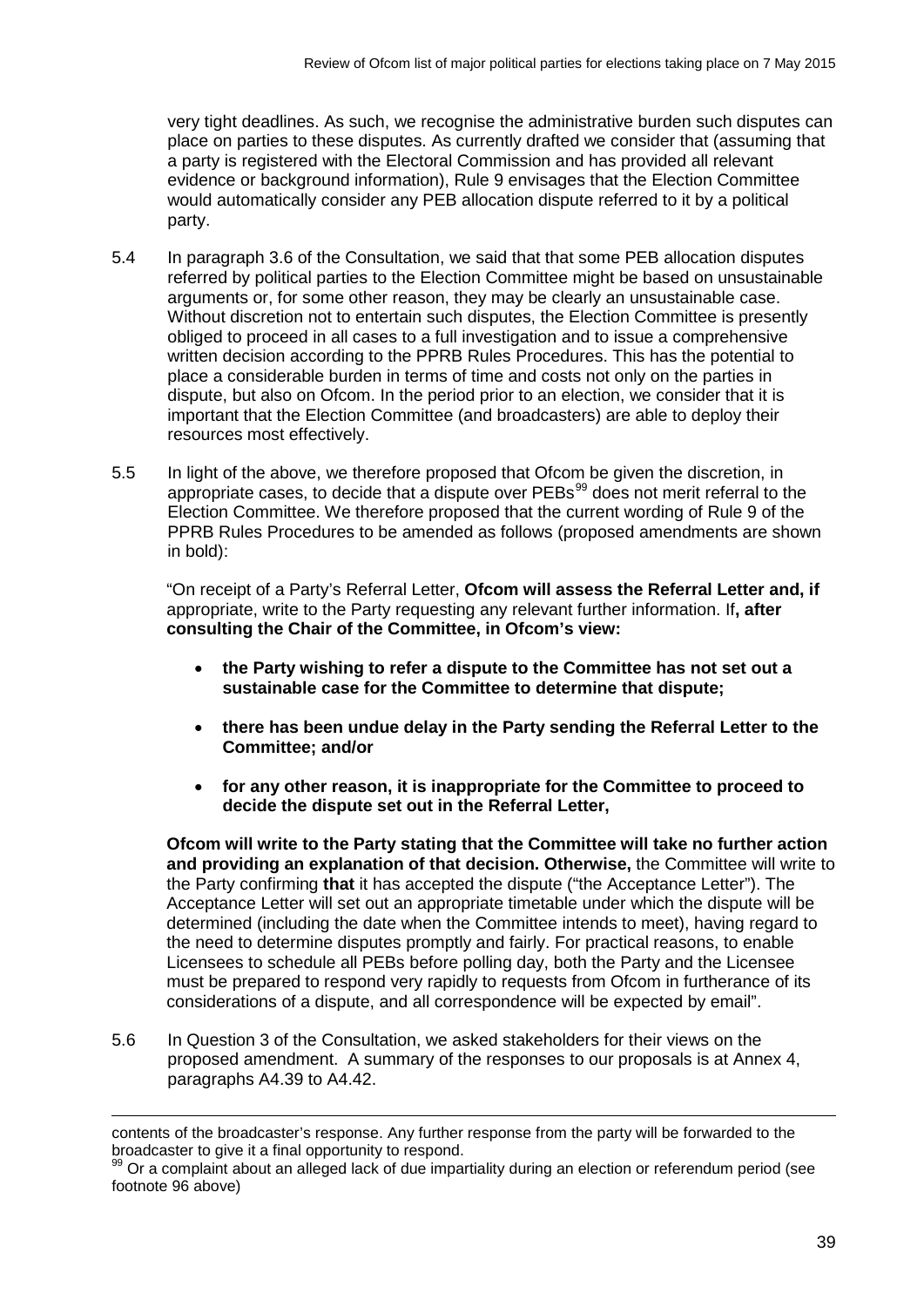### **Ofcom's response and decision on the proposed amendment to the PPRB Procedures**

- 5.7 In reaching our decision in this area, we note the various concerns expressed by some respondents about the degree of discretion that the proposed amendment might give to the Ofcom Executive and/or the Chairman of the Election Committee. We also note the view expressed that Ofcom had not provided sufficient evidence to justify the introduction of the proposed amendment. In addition, we took into consideration the argument that given the importance of the democratic process, there should be no amendment to the existing PPRB Rules Procedures.
- 5.8 Against this, we note the strong support for the proposed amendment, as expressed by the Combined Broadcaster Response, which made reference to the significant administrative burden imposed on broadcasters under the PPRB Rules Procedures when the Election Committee considers a complaint "whether or not there is any clear merit in a party's representations".
- 5.9 Taking into account the various representations we received in this area, we consider that there are strong arguments to amend the PPRB Rules Procedures to ensure that the Election Committee does not have to consider disputes without merit. However, we acknowledge the importance of the issues being referred to the Election Committee to the democratic process. Therefore, we consider that any change to the procedures should only be what is necessary to ensure the Election Committee is not required to deal with unsustainable cases. We have therefore amended our proposal set out in the Consultation and limited the scope of grounds for disputes to the Election Committee as follows (changes from the Consultation are shown in italics):

"On receipt of a Party's Referral Letter, **Ofcom will assess the Referral Letter and, if**  appropriate, write to the Party requesting any relevant further information. If**, after consulting the Chair of the Committee, in Ofcom's view:**

- **the Party wishing to refer a dispute to the Committee has not set out a sustainable case for the Committee to determine that dispute;** *and/or*
- **there has been undue delay in the Party sending the Referral Letter to the Committee***,* **and/or**
- **for any other reason, it is inappropriate for the Committee to proceed to decide the dispute set out in the Referral Letter,**

**Ofcom will write to the Party stating that the Committee will take no further action and providing an explanation of that decision. Otherwise,** the Committee will write to the Party confirming **that** it has accepted the dispute ("the Acceptance Letter"). The Acceptance Letter will set out an appropriate timetable under which the dispute will be determined (including the date when the Committee intends to meet), having regard to the need to determine disputes promptly and fairly. For practical reasons, to enable Licensees to schedule all PEBs before polling day, both the Party and the Licensee must be prepared to respond very rapidly to requests from Ofcom in furtherance of its considerations of a dispute, and all correspondence will be expected by email".

5.10 We also note the concerns expressed that the proposed amendment lacked an appeal mechanism. However, there has never been an internal appeal mechanism in the PPRB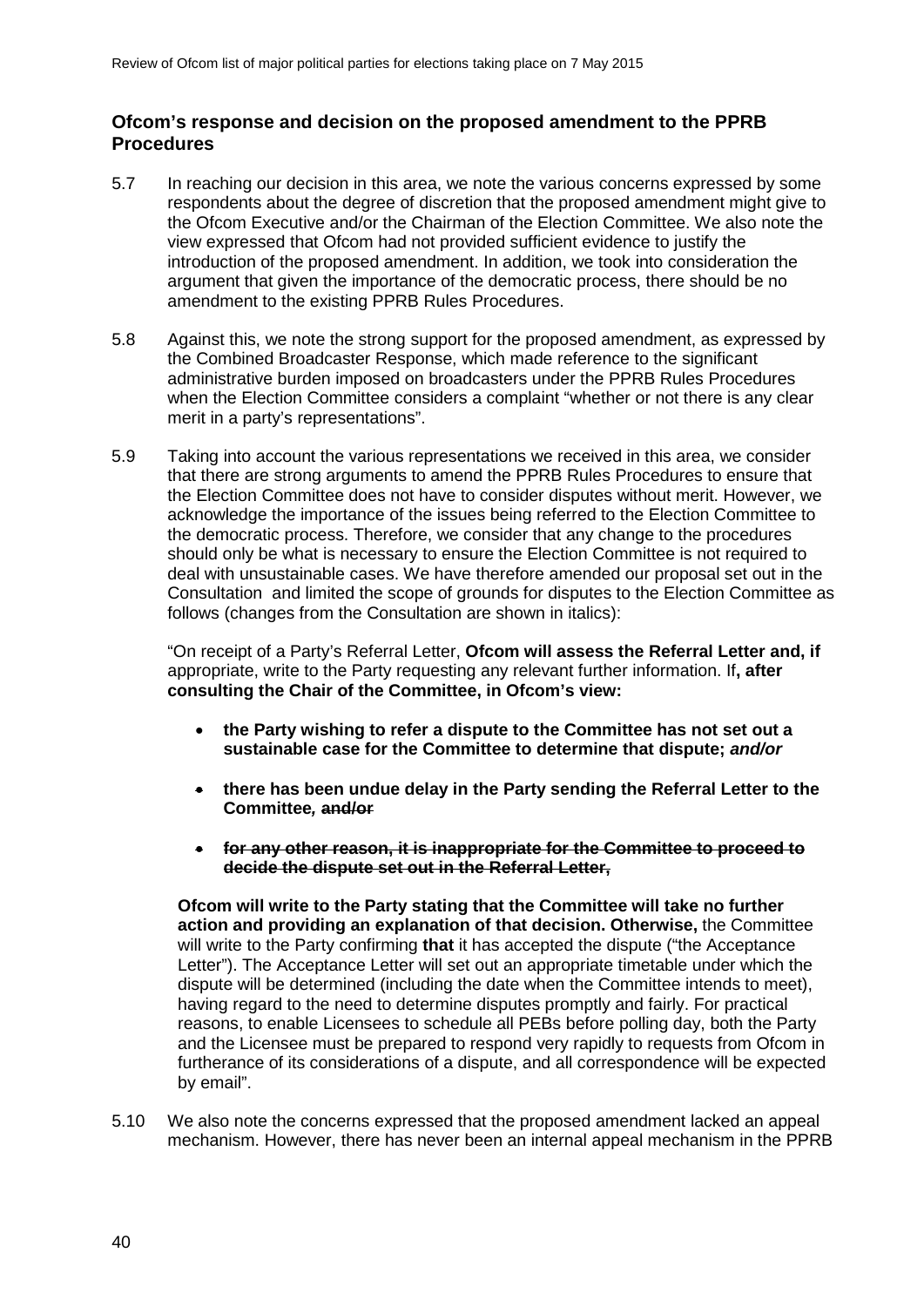Rules Procedures, and when we originally introduced<sup>[100](#page-43-0)</sup> these procedures, we stated that we did not consider it necessary for the PPRB Rules Procedures to provide for a decision of the Election Committee to be the subject of an internal appeal. Both the Party and the Licensee may appeal a decision of the Election Committee to the High Court by way of an application for judicial review. We consider that no evidence has been provided to persuade us to change our position on this point.

5.11 A full version of the PPRB Rules Procedures is at Annex 3.

<span id="page-43-0"></span><sup>&</sup>lt;sup>100</sup> See [http://stakeholders.ofcom.org.uk/binaries/consultations/pprb/statement/Statement.pdf,](http://stakeholders.ofcom.org.uk/binaries/consultations/pprb/statement/Statement.pdf) paragraph 3.18.  $\overline{a}$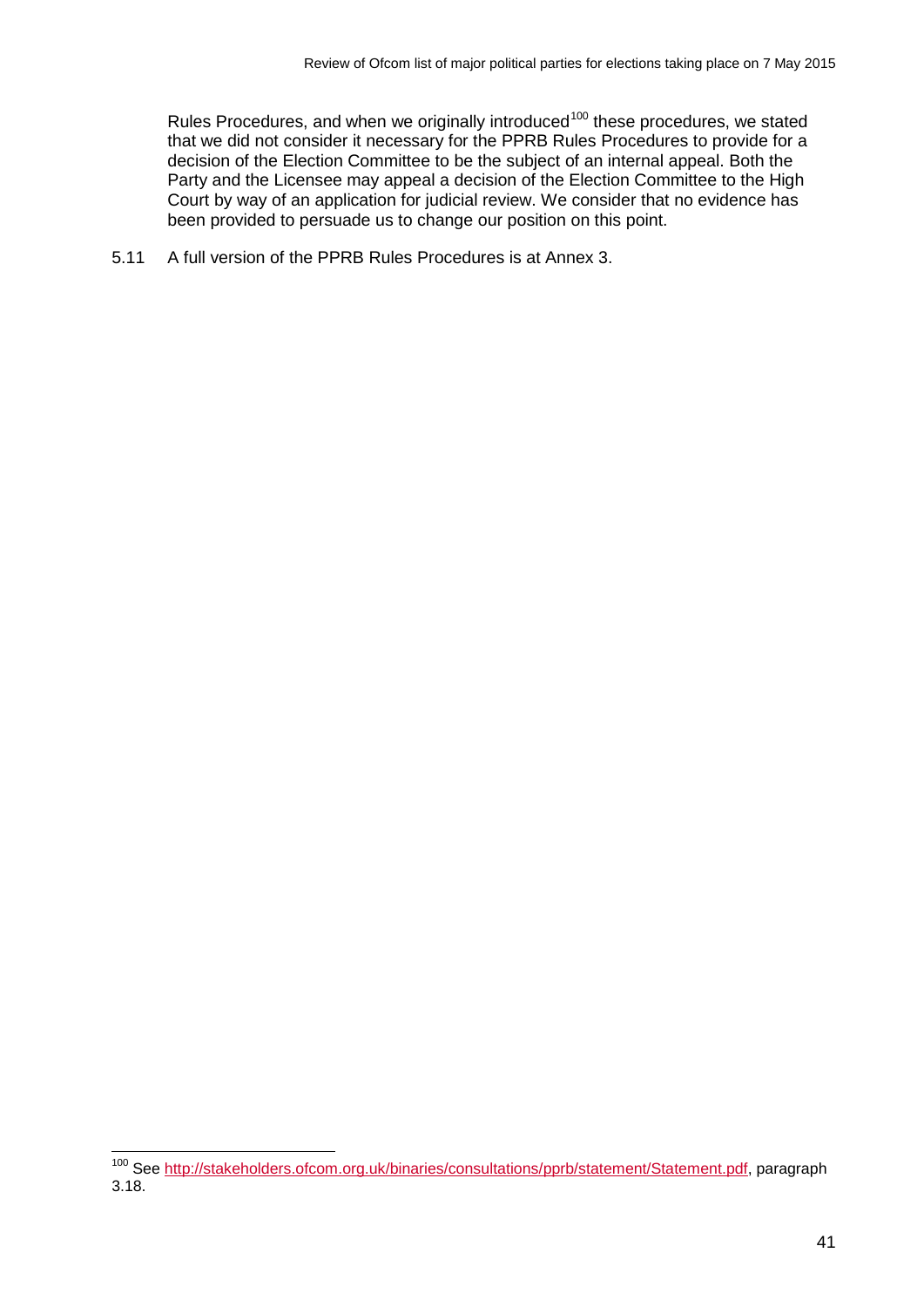# **Annex 1**

# **Finalised Ofcom list of major parties**

- A1.1 This document sets out the definition of "major parties" as applies to Section Six of the Ofcom Broadcasting Code169 and the Ofcom rules on Party Political and Referendum Broadcast.
- A1.2 Ofcom will periodically review the definition of "major parties", taking account of relevant evidence, such as changes in the electoral landscape, across a range of elections.
- A1.3 At present in Great Britain, major parties are defined as: the Conservative Party; the Labour Party; and the Liberal Democrats.
- A1.4 In addition, major parties in Scotland and Wales respectively are the Scottish National Party and Plaid Cymru.
- A1.5 The major parties in Northern Ireland are: the Alliance Party; the Democratic Unionist Party; Sinn Fein; the Social Democratic and Labour Party; and the Ulster Unionist Party.
- A1.6 In addition to the above, in England and Wales the major parties for the purposes of the Parliamentary General Election and the English local (and mayoral) elections taking place on 7 May 2015 include the UK Independence Party.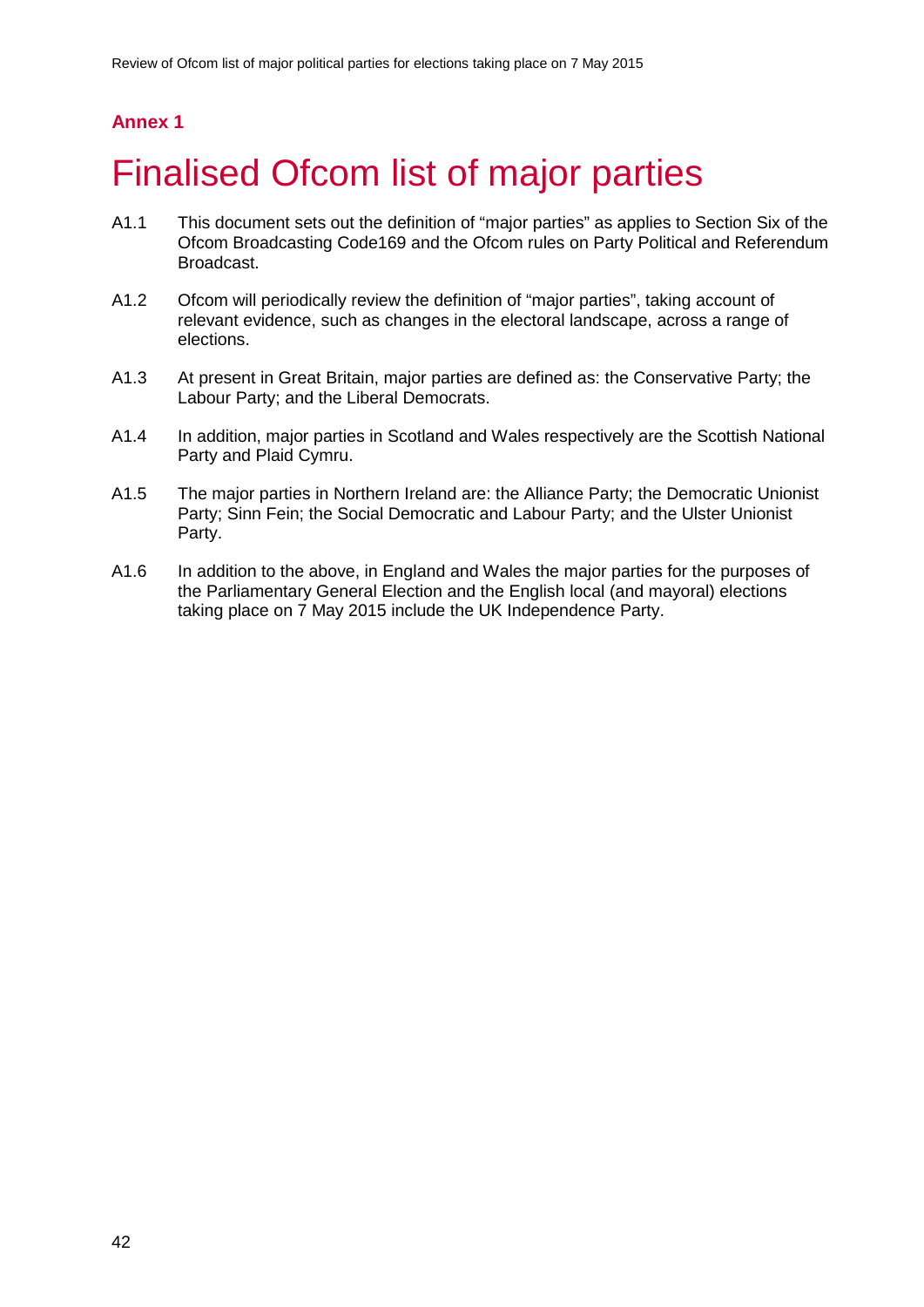# **Annex 2**

# Evidence of past electoral support and updated evidence of current support

- A2.1 In this annex we reproduce Annex 2 of the Consultation, but updating evidence of current support as appropriate. We lay out:
	- relevant evidence of past electoral support for General Elections, English local (including English mayoral) elections, and also other significant elections that have taken place since the 2010 General Election; and
	- relevant updated evidence of current support across Great Britain and within Wales, Scotland and Northern Ireland.

# **Evidence of past electoral support**

## **General Elections**

A2.2 Figure 12 lays out the numbers of seats won and share of the popular vote achieved by the various political parties for the last two General Elections in England, Wales and Scotland (2005 and 2010).

#### **Figure 12: Number of seats and share of vote at General Elections (England, Wales and Scotland)**

|                              | Cons. | Lab.  | Lib-<br>Dem. | <b>SNP</b> | <b>Plaid</b><br>Cymru | <b>UKIP</b> | Green<br>Party <sup>101</sup> | <b>BNP</b> | <b>Others</b> |  |
|------------------------------|-------|-------|--------------|------------|-----------------------|-------------|-------------------------------|------------|---------------|--|
| <b>2010 General Election</b> |       |       |              |            |                       |             |                               |            |               |  |
| England                      | 297   | 191   | 43           | N/A        | N/A                   | 0           |                               | 0          | 1             |  |
|                              | 39.5% | 28.1% | 24.2%        |            |                       | 3.5%        | 1.0%                          | 2.1%       | 1.6%          |  |
| Wales                        | 8     | 26    | 3            | N/A        | 3                     | 0           | O                             | 0          | 0             |  |
|                              | 26.1% | 36.3% | 20.1%        |            | 11.3%                 | 2.4%        | 0.4%                          | 1.6%       | 1.8%          |  |
| Scotland                     |       | 41    | 11           | 6          | N/A                   | 0           | O                             | 0          | 0             |  |
|                              | 16.8% | 42.0% | 18.9%        | 19.9%      |                       | 0.7%        | 0.7%                          | 0.4%       | 0.6%          |  |
| 2005 General Election        |       |       |              |            |                       |             |                               |            |               |  |
| England                      | 194   | 286   | 47           | N/A        | N/A                   | 0           | 0                             | 0          | 2             |  |
|                              | 35.7% | 35.5% | 22.9%        |            |                       | 2.5%        | 1.1%                          | 0.8%       | 3.5%          |  |
| Wales                        | 3     | 29    | 4            | N/A        | 3                     | 0           | 0                             | 0          |               |  |
|                              | 21.4% | 42.7% | 18.4%        |            | 12.6%                 | 1.5%        | 0.5%                          | 0.1%       | 2.8%          |  |
| Scotland                     |       | 40    | 11           | 6          | N/A                   | 0           | 0                             | 0          |               |  |
|                              | 15.8% | 38.9% | 22.6%        | 17.7%      |                       | 0.4%        | 1.1%                          | 0.1%       | 3.4%          |  |

**Source: BBC and House of Commons Library**

A2.3 Figure 13 sets out the numbers of seats won and share of the popular vote achieved by the various political parties for the last two General Elections in Northern Ireland (2005 and 2010).

<span id="page-45-0"></span><sup>&</sup>lt;sup>101</sup> And Scottish Green Party.  $\overline{a}$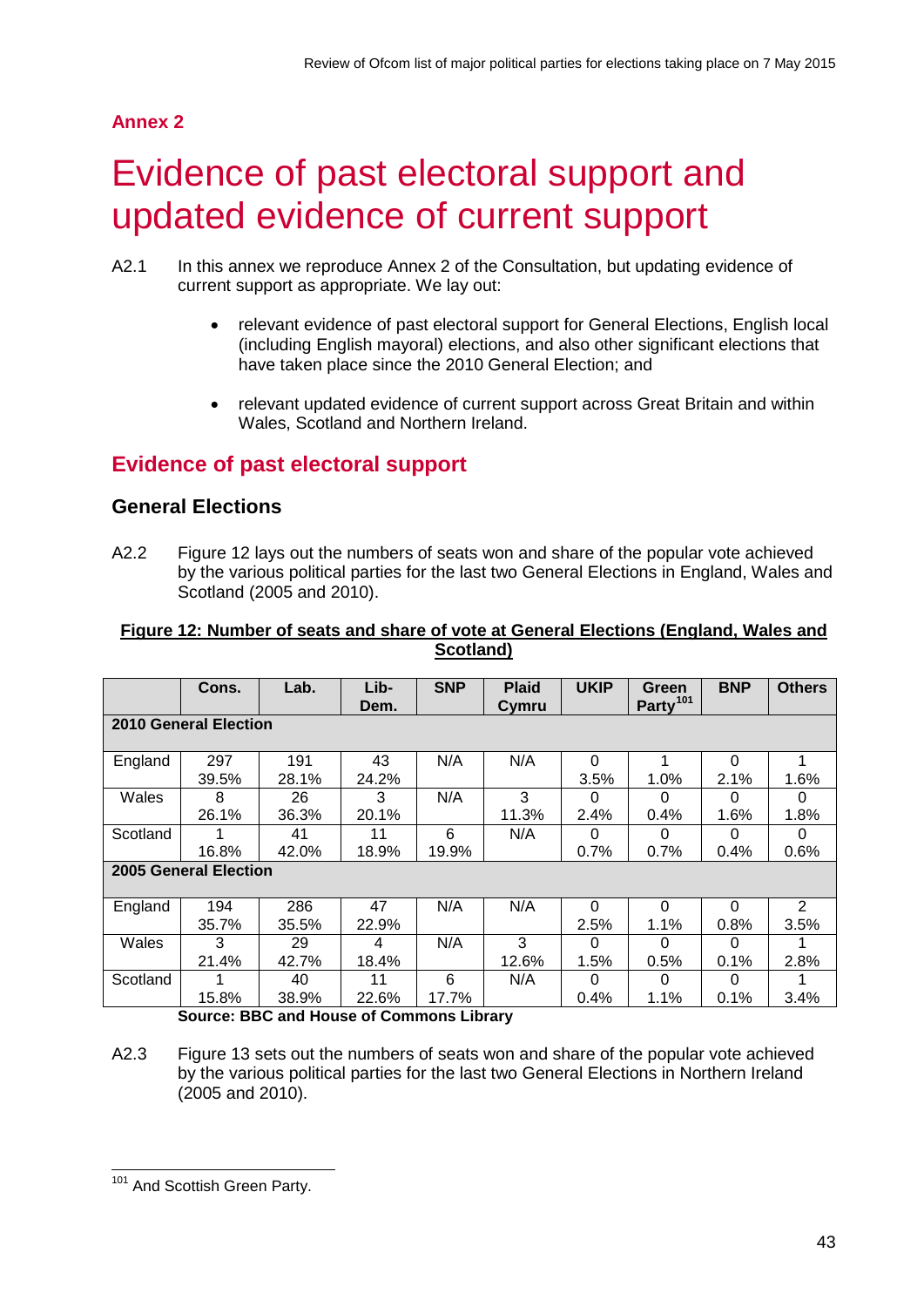## **Figure 13: Number of seats and share of vote at General Elections (Northern Ireland)**

| <b>DUP</b>                   | <b>Sinn Fein</b> | <b>SDLP</b> | <b>UUP</b> | <b>Alliance</b><br><b>Party</b> | <b>TUV</b> | Green<br>Party | <b>Others</b> |
|------------------------------|------------------|-------------|------------|---------------------------------|------------|----------------|---------------|
| <b>2010 General Election</b> |                  |             |            |                                 |            |                |               |
| 8                            | 5                |             |            |                                 |            |                |               |
| 25.0%                        | 25.5%            | 16.5%       | 15.2%      | 6.3%                            | 3.9%       | 0.5%           | 7.1%          |
| 2005 General Election        |                  |             |            |                                 |            |                |               |
| 9                            | 5                | ว           |            | 0                               | N/A        | N/A            | 0             |
| 33.7%                        | 24.3%            | 17.5%       | 17.8%      | 3.9%                            |            |                | 2.8%          |

**Source: BBC and House of Commons Library**

#### **Figure 14: Seats won and aggregate share of vote in the 20 Westminster by-elections (England, Wales and Scotland) since the 2010 General Election to 9 October 2014**

|          | Cons. | Lab.  | Lib-<br>Dem. | <b>SNP</b> | <b>Plaid</b><br>Cymru | <b>UKIP</b> | Green<br>Party | <b>BNP</b> | <b>Others</b> |
|----------|-------|-------|--------------|------------|-----------------------|-------------|----------------|------------|---------------|
| England  |       | 12    |              | N/A        | N/A                   |             |                |            |               |
|          | 19.7% | 39.0% | 9.5%         |            |                       | 20.7%       | 1.7%           | 1.7%       | 7.7%          |
| Wales    |       |       |              | N/A        |                       |             |                | N/A        |               |
|          | 19.9% | 47.5% | 10.9%        |            | 9.6%                  | 6.1%        | 4.1%           |            | .1.9%         |
| Scotland |       |       |              |            | N/A                   |             | N/A            | N/A        | N/A           |
|          | 9.9%  | 53.8% | 2.2%         | 33.0%      |                       | $1.0\%$     |                |            |               |

**Source: BBC**

## **Figure 15: Seats won and aggregate share of vote in Westminster by-elections (Northern Ireland)**

|      |       |       |      | Party  |     | Party |       |
|------|-------|-------|------|--------|-----|-------|-------|
| 2.3% | 56.0% | 15.9% | 0.6% | $.0\%$ | N/A | N/A   | 24.2% |

**Source: BBC**

## **English local elections**

A2.5 Figure 16 shows figures collated by the Elections Centre, Plymouth University, of the numbers of seats won and share of the popular vote achieved by the various political parties for English local elections for the period 2009 to 2014.

A2.4 Figures 14 and 15 lay out the numbers of seats and the aggregate share of the popular vote in the 20 Westminster Parliamentary by-elections that have taken place to date since the 2010 General Election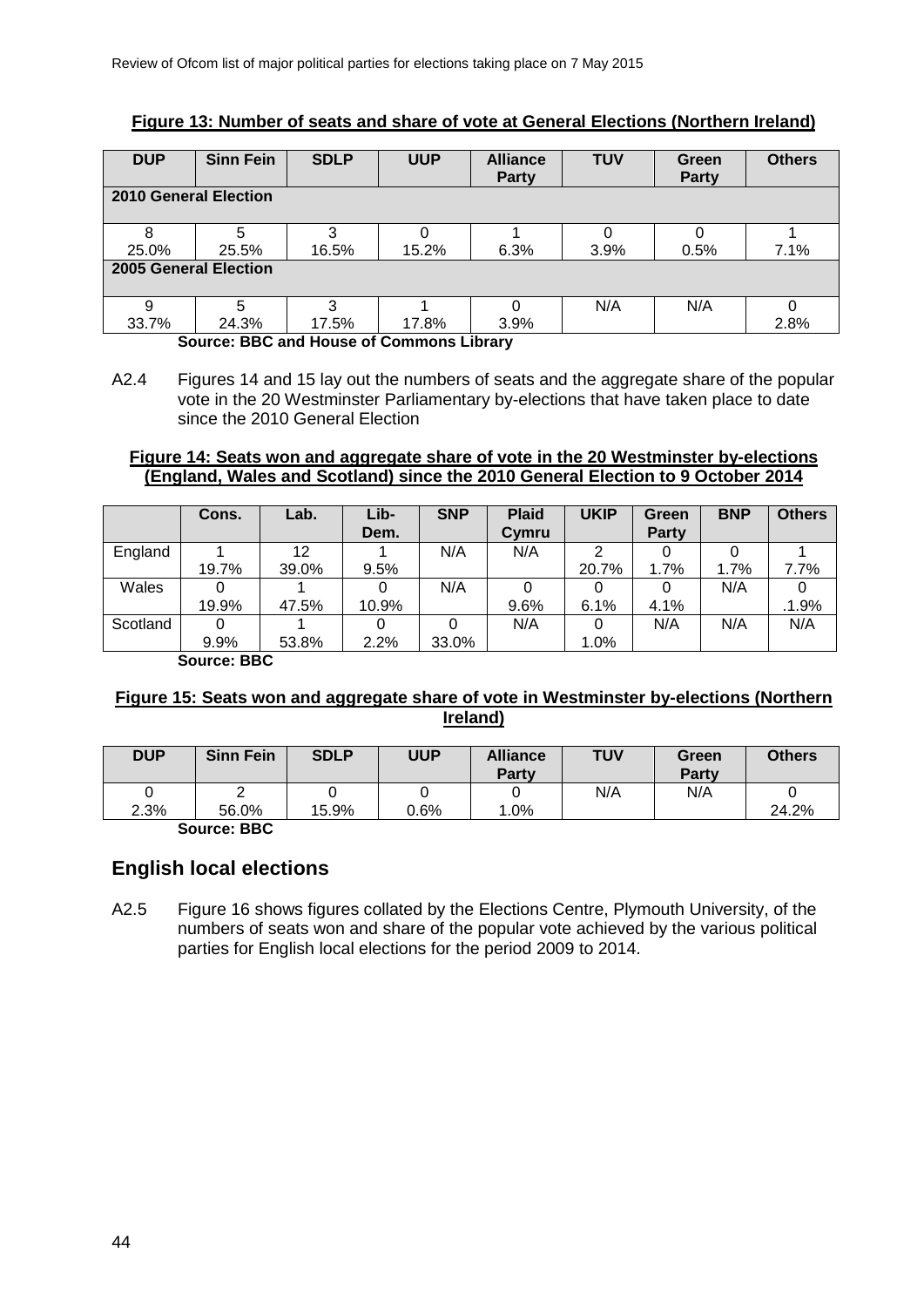| Year   | Cons. | Lab.                              | Lib-Dem. | <b>UKIP</b>                               | Green | <b>BNP</b>    | <b>Others</b> |
|--------|-------|-----------------------------------|----------|-------------------------------------------|-------|---------------|---------------|
|        |       |                                   |          |                                           | Party |               |               |
| 2014   | 2,124 | 1,366                             | 429      | $163^{102}$                               | 38    |               | 145           |
|        | 25.9% | 35.8%                             | 11.1%    | 15.7%                                     | 6.6%  | 0.3%          | 4.8%          |
| 2013   | 1,117 | 538                               | 352      | 147                                       | 22    | $\Omega$      | 186           |
|        | 34.6% | 21.2%                             | 13.9%    | 19.9%                                     | 3.6%  | 0.2%          | 6.6%          |
| 2012   | 786   | 1.189                             | 288      |                                           | 26    | 0             | 116           |
|        | 27.5% | 43.1%                             | 14.1%    | 4.4%                                      | 4.2%  | 0.5%          | 6.2%          |
| 2011   | 5,113 | 2,461                             | 1,099    | 8                                         | 79    | 2             | 698           |
|        | 37.8% | 31.6%                             | 16.1%    | 2.4%                                      | 3.6%  | 0.5%          | 8.0%          |
| 2010   | 1,611 | 1,778                             | 728      |                                           | 13    | $\mathcal{P}$ | 93            |
|        | 32.5% | 31.9%                             | 23.8%    | 1.6%                                      | 3.4%  | 2.5%          | 4.3%          |
| 2009   | 1,520 | 167                               | 463      | 8                                         | 17    | 3             | 140           |
|        | 44.4% | 12.7%                             | 24.8%    | 4.6%                                      | 4.6%  | 2.5%          | 6.4%          |
| $\sim$ |       | - 天明 - 天明 - - 45 - - - - ヘー・4 - - |          | Police and a set of the following the set |       |               |               |

**Figure 16: Numbers of seats and share of vote at English local elections**

**Source: The Elections Centre, Plymouth University**

A2.6 Mayoral elections are due to take place in May 2015 in: Bedford; Leicester; Mansfield; Middlesbrough; and Torbay. Figure 17 lays out for each of the parties the number of mayoralties won and the aggregate share of the vote when these mayoral elections have taken place in the past.

| Year               | Cons.    | Lab.     | Lib-Dem. | <b>UKIP</b> | Green<br>Party | <b>Others</b>  |
|--------------------|----------|----------|----------|-------------|----------------|----------------|
| 2011               |          | 1        |          | $\Omega$    | 0              | $\overline{2}$ |
| (5 contests)       | 17.2%    | 31.7%    | 15.4%    | 5.4%        | 3.7%           | 33.4%          |
| 2009               | $\Omega$ | $\Omega$ |          | N/A         | $\Omega$       | $\Omega$       |
| (1 contest)        | 25.9%    | 9.9%     | 26.8%    |             | 3.4%           | 34.0%          |
| 2007               | $\Omega$ | $\Omega$ | $\Omega$ | N/A         | $\Omega$       | 3              |
| (3 contests)       | 13.7%    | 17.9%    | 18.4%    |             | 4.6%           | 44.0%          |
| 2005               |          | $\Omega$ | $\Omega$ | N/A         | N/A            | $\Omega$       |
| (1 contest)        | 21.9%    | 3.2%     | 15.8%    |             |                | 59.1%          |
| 2002               | $\Omega$ | $\Omega$ | $\Omega$ | N/A         | $\Omega$       | 3              |
| (3 contests)       | 14.5%    | 23.6%    | 10.9%    |             | 4.2%           | 48.5%          |
| Overall<br>Average | 18.6%    | 17.3%    | 17.5%    | 5.4%        | 4.0%           | 43.8%          |

## **Figure 17: Number of mayoralties and average share of vote**

**Source: Local authority websites**

## **Other significant elections since the 2010 General Election**

A2.7 Figures 18 to 29 set out the numbers of seats won and share of the popular vote achieved by the various political parties in a range of significant elections that have taken place since the 2010 General Election.

<span id="page-47-0"></span><sup>&</sup>lt;sup>102</sup> Due to a typographic error in the Consultation it was wrongly stated that UKIP had won "16" seats in the 2014 English local elections rather than the 163 seats they actually won.  $\overline{a}$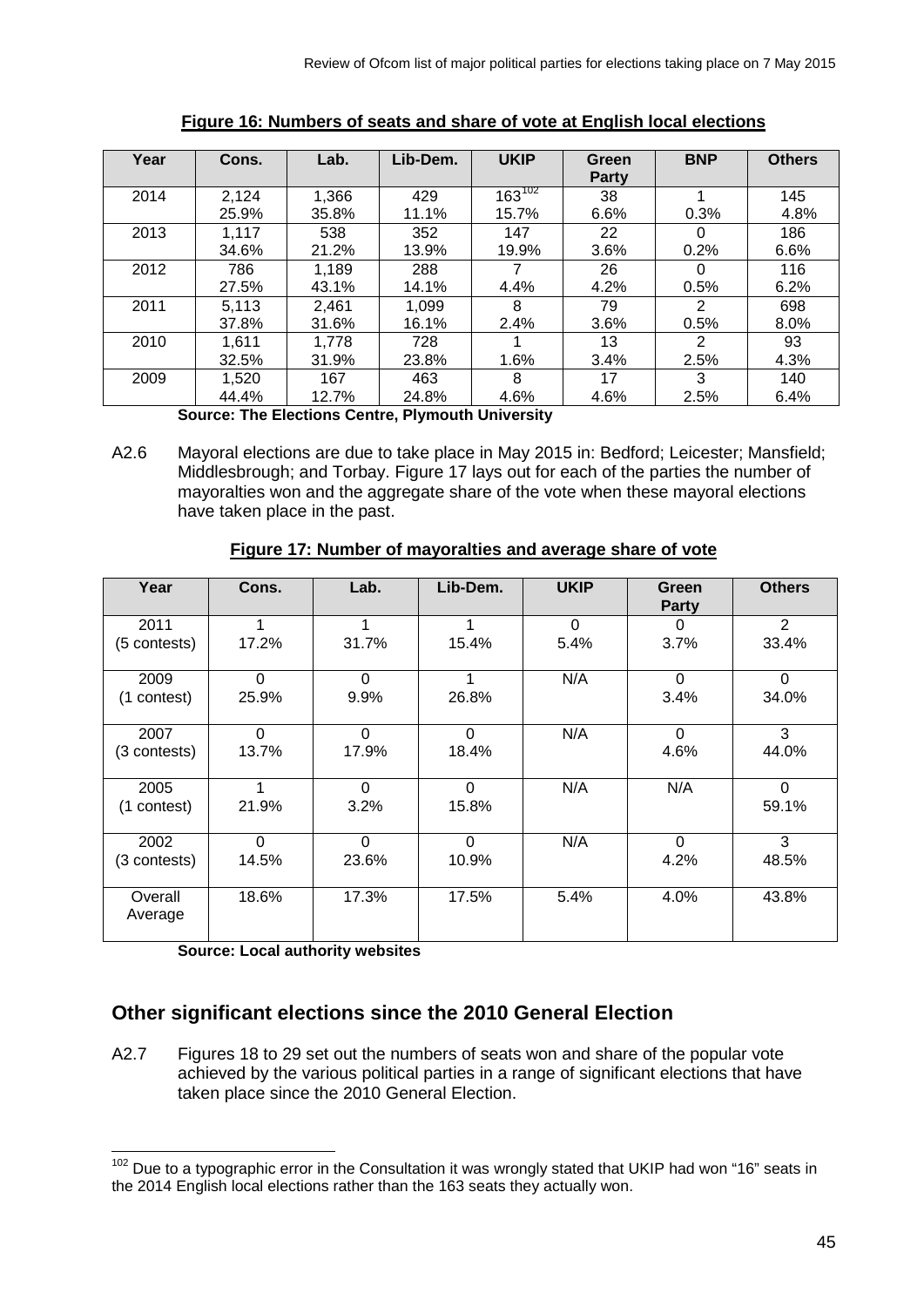## **Elections taking place across different nations of the UK (numbers of seats and share of vote)**

|          | Cons.        | Lab.       | Lib-<br>Dem. | <b>SNP</b> | <b>Plaid</b><br>Cymru | <b>UKIP</b> | Green<br>Party <sup>103</sup> | <b>BNP</b> | <b>Others</b> |
|----------|--------------|------------|--------------|------------|-----------------------|-------------|-------------------------------|------------|---------------|
| England  |              |            |              | N/A        | N/A                   | 22          |                               |            |               |
|          | 24.9%        | 25.2%      | 7.0%         |            |                       | 29.2%       | 8.0%                          | 1.2%       | 4.5%          |
| Wales    |              |            |              | N/A        |                       |             |                               |            |               |
|          | 17.4%        | 28.1%      | 3.9%         |            | 15.3%                 | 27.6%       | 4.5%                          | 1.0%       | 2.1%          |
| Scotland |              |            |              |            | N/A                   |             |                               |            |               |
|          | 17.2%<br>--- | 25.9%<br>. | 7.1%<br>- -  | 29.0%<br>. |                       | 10.5%       | 8.1%                          | 0.8%       | 1.5%          |

**Figure 18:** *2014 European Parliamentary elections – England, Wales and Scotland*

**Source: BBC and House of Commons Library**

### **Figure 19:** *2014 European Parliamentary elections – Northern Ireland*

| <b>DUP</b> | <b>Sinn Fein</b> | <b>SDLP</b> | <b>UUP</b> | <b>Alliance</b><br><b>Party</b> | TUV   | Green<br><b>Party</b> | <b>Others</b> |
|------------|------------------|-------------|------------|---------------------------------|-------|-----------------------|---------------|
| 20.9%      | 25.5%            | 13.0%       | 13.3%      | 7.1%                            | 12.1% | $.7\%$                | 6.4%          |
|            |                  |             |            |                                 |       |                       |               |

**Source: BBC and House of Commons Library**

### **Figure 20:** *2012 Police and Crime Commissioner elections*

|         | Cons. | Lab.  | Lib-Dem. | <b>UKIP</b> | Green<br><b>Party</b> | <b>Others</b> |
|---------|-------|-------|----------|-------------|-----------------------|---------------|
| England | 15    | 12    |          |             |                       | 10            |
|         | 28.2% | 31.4% | 7.7%     | 7.4%        | 0.2%                  | 25.1%         |
| Wales   |       |       | N/A      |             | N/A                   |               |
|         | 20.8% | 41.8% |          | 1.7%        |                       | 35.7%         |

**Source: BBC**

## **Elections taking place in England only (numbers of seats and share of vote)**

#### **Figure 21:** *2012 London Mayoral election*

| Cons. | ∟ab.         | Lib-Dem. | UKIP | Green<br>Party | <b>BNP</b> | Ind. |
|-------|--------------|----------|------|----------------|------------|------|
| 44.0% | 40.3%        | 4.2%     | 2.0% | 4.5%           | 1.3%       | 3.8% |
|       | $\mathbf{a}$ |          |      |                |            |      |

**Source: BBC**

|  | Figure 22: 2012 London Assembly elections |
|--|-------------------------------------------|
|--|-------------------------------------------|

| Cons. | Lab.  | Lib-Dem. | <b>UKIP</b> | Green<br><b>Party</b> | <b>BNP</b> | <b>Others</b> |
|-------|-------|----------|-------------|-----------------------|------------|---------------|
| 6     |       |          |             |                       |            |               |
| 32.7% | 42.3% | 8.8%     | 4.3%        | 8.5%                  | 1.4%       | 2.0%          |
|       |       |          |             |                       |            |               |
| ว     |       | ົ        |             |                       |            |               |
| 32.0% | 41.1% | 6.8%     | 4.5%        | 8.5%                  | 2.1%       | 5.0%          |
|       | ---   |          |             |                       |            |               |

**Source: BBC**

<span id="page-48-0"></span><sup>&</sup>lt;sup>103</sup> And the Scottish Green Party  $\overline{a}$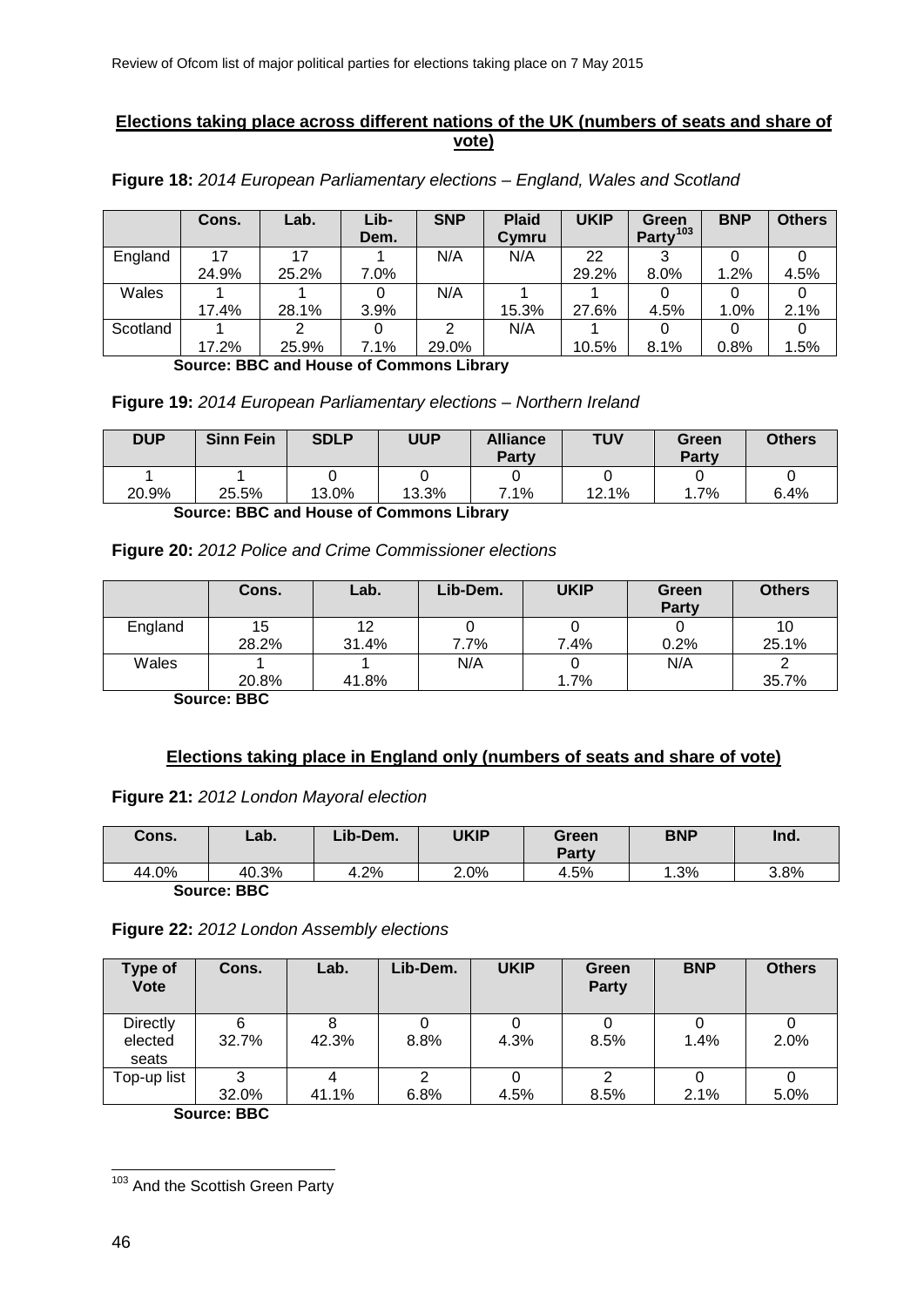## **Elections taking place in Wales only (numbers of seats and share of vote)**

| Cons.        | Lab.         | Lib-Dem.           | <b>Plaid Cymru</b> | Green<br>Party | <b>Others</b> |
|--------------|--------------|--------------------|--------------------|----------------|---------------|
| 105<br>12.7% | 576<br>35.6% | 70<br>∼<br>$8.0\%$ | 158<br>15.7%       | 1.2%           | 313<br>26.8%  |

#### **Figure 23:** *2012 Welsh local elections*

**Source: BBC and Electoral Commission**

#### **Figure 24:** *2011 Welsh Assembly elections*

| Type of<br><b>Vote</b>              | Cons.      | Lab.        | Lib-<br>Dem. | <b>Plaid</b><br>Cymru | <b>UKIP</b> | Green<br>Party | <b>BNP</b> | <b>Others</b> |
|-------------------------------------|------------|-------------|--------------|-----------------------|-------------|----------------|------------|---------------|
| <b>Directly</b><br>elected<br>seats | 6<br>25.0% | 28<br>42.3% | 10.6%        | 19.3%                 | N/A         | 0.2%           | 0.7%       |               |
| Regional<br>lists                   | 8<br>22.5% | C<br>36.9%  | $8.0\%$      | 6<br>17.9%            | 4.6%        | 3.4%           | 2.4%       | 4.3%          |

**Source: BBC and Electoral Commission**

### **Elections taking place in Scotland only (numbers of seats and share of vote)**

#### **Figure 25:** *2012 Scottish local elections*

| Cons. | Lab.  | Lib-Dem. | <b>SNP</b> | UKIP | <b>Scottish</b><br>Green<br><b>Party</b> | <b>Others</b> |
|-------|-------|----------|------------|------|------------------------------------------|---------------|
| 115   | 394   | 71       | 425        |      | $14^{104}$                               | $204^{105}$   |
| 13.3% | 31.4% | 6.6%     | 32.3%      | 0.3% | 2.3%                                     | 13.8%         |

**Source: Electoral Commission**

| Figure 26: 2011 Scottish Parliamentary elections |  |
|--------------------------------------------------|--|
|--------------------------------------------------|--|

| <b>Type of</b><br><b>Vote</b> | Cons.       | Lab.        | Lib-<br>Dem. | <b>SNP</b>  | <b>UKIP</b> | <b>Scottish</b><br>Green<br>Party | <b>BNP</b> | <b>Others</b> |
|-------------------------------|-------------|-------------|--------------|-------------|-------------|-----------------------------------|------------|---------------|
| Directly<br>elected<br>seats  | 3<br>13.9%  | 15<br>31.7% | 2<br>7.9%    | 53<br>45.4% | 0.1%        | N/A                               | N/A        | 1.0%          |
| Regional<br>lists             | 12<br>12.4% | 22<br>26.3% | 3<br>5.2%    | 16<br>44.0% | 0.9%        | 2<br>4.4%                         | 0.8%       | 4.0%          |

**Source: Electoral Commission**

<span id="page-49-0"></span><sup>&</sup>lt;sup>104</sup> Due to a typographic error in the Consultation it was wrongly stated that the Scottish Green Party had won "8" seats in the 2012 Scottish local elections rather than the 14 seats they actually won.  $\overline{a}$ 

<span id="page-49-1"></span><sup>105</sup> Due to a typographic error in the Consultation it was wrongly stated that 'Others' had won "0" seats in the 2012 Scottish local elections rather than the 204 seats they actually won.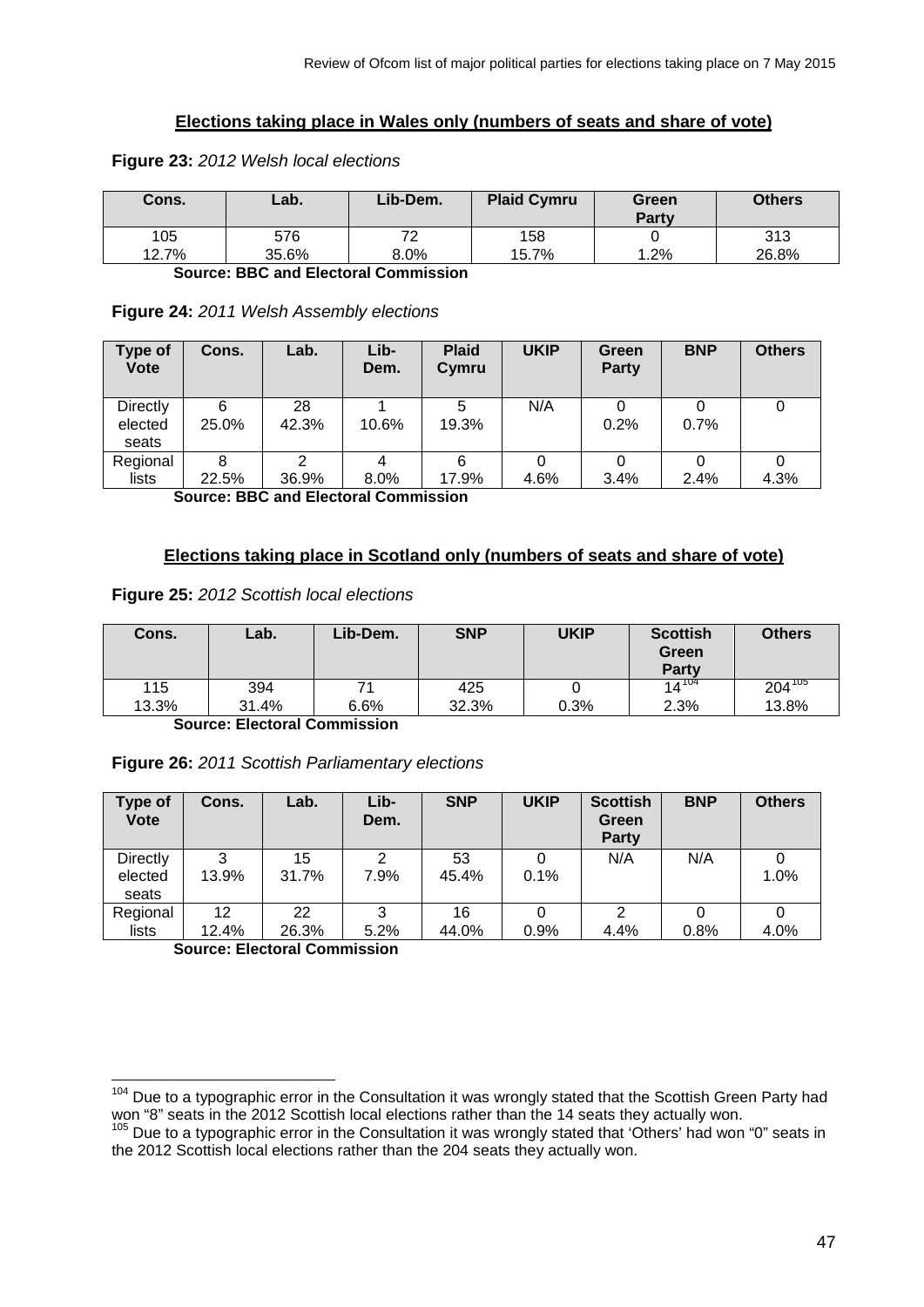### **Elections taking place in Northern Ireland only (numbers of seats and share of vote)**

**Figure 27:** *2014 Northern Ireland local elections*

| <b>DUP</b> | <b>Sinn Fein</b> | <b>SDLP</b> | <b>UUP</b> | <b>Alliance</b><br>Party | TUV  | Green<br>Party | <b>Others</b> |
|------------|------------------|-------------|------------|--------------------------|------|----------------|---------------|
| 130        | 105              | 66          | 88         | 32                       | 13   | 4              | 9             |
| 23.1%      | 24.1%            | 13.6%       | 16.2%      | 6.7%                     | 4.5% | 0.9%           | 10.9%         |
|            |                  |             |            |                          |      |                |               |

**Source: BBC**

#### **Figure 28:** *2011 Northern Ireland Assembly elections*

| <b>DUP</b> | <b>Sinn Fein</b> | <b>SDLP</b> | <b>UUP</b> | <b>Alliance</b><br><b>Party</b> | <b>TUV</b> | Green<br>Party | <b>Others</b> |
|------------|------------------|-------------|------------|---------------------------------|------------|----------------|---------------|
| 38         | 29               | 14          | 16         | 8                               |            |                |               |
| 30.0%      | 26.9%            | 14.2%       | 13.2%      | 7.7%                            | 2.5%       | 0.9%           | 4.6%          |
|            | $P_{\text{All}}$ |             |            |                                 |            |                |               |

**Source: BBC**

| <b>DUP</b> | <b>Sinn Fein</b> | <b>SDLP</b> | <b>UUP</b> | <b>Alliance</b><br>Party | <b>TUV</b> | Green<br>Party | <b>Others</b> |
|------------|------------------|-------------|------------|--------------------------|------------|----------------|---------------|
| 175        | 138              | 87          | 99         | 44                       | 6          |                | 30            |
| 27.2%      | 24.8%<br>---     | 15.0%       | 15.2%      | 7.4%                     | $2.0\%$    | 1.0%           | 7.4%          |

**Source: BBC**

# **Evidence of current support**

A2.8 We lay out below evidence of current support, as indicated by opinion polls, in respect of the four separate nations of the UK.

#### *England*

- A2.9 We are not aware of any recent aggregated figures of different polling organisations' opinion polls, showing support for the political parties in England only. In the 2014 Review, we used the Great Britain-wide polls as a proxy for gauging levels of current support in England only. The figures we used were contained in the BBC Poll of Polls (of Great Britain-wide polls). We have used this data for the 2015 Review. Figure 21 in the Consultation showed the BBC Poll of Polls since it started in May 2012 to December 2014. This poll looked at the five most recent polls and took the middle value for each party i.e. the value that means there are two figures higher and two figures lower.
- A2.10 In January 2015, the BBC Poll of Polls was recalibrated as an interactive poll so as to include the figure for the Green Party as a separate category, and give the combined opinion poll rating for each party based on the combined poll ratings for a range of opinion poll companies on any given date (i.e. a rolling average). The updated version of Figure 21 (see figure 30 below) therefore provides the recalibrated BBC Poll of Polls figures from May 2012 to February 2015. (The polls of the following companies are included in the BBC Poll of Polls: ComRes; ICM; Ipsos-Mori; Populus; Survation; TNS-BMRB; and YouGov). There is a slight variation in the annual average figures between Figure 21 in the Consultation and figure 30 below. This is because in the former the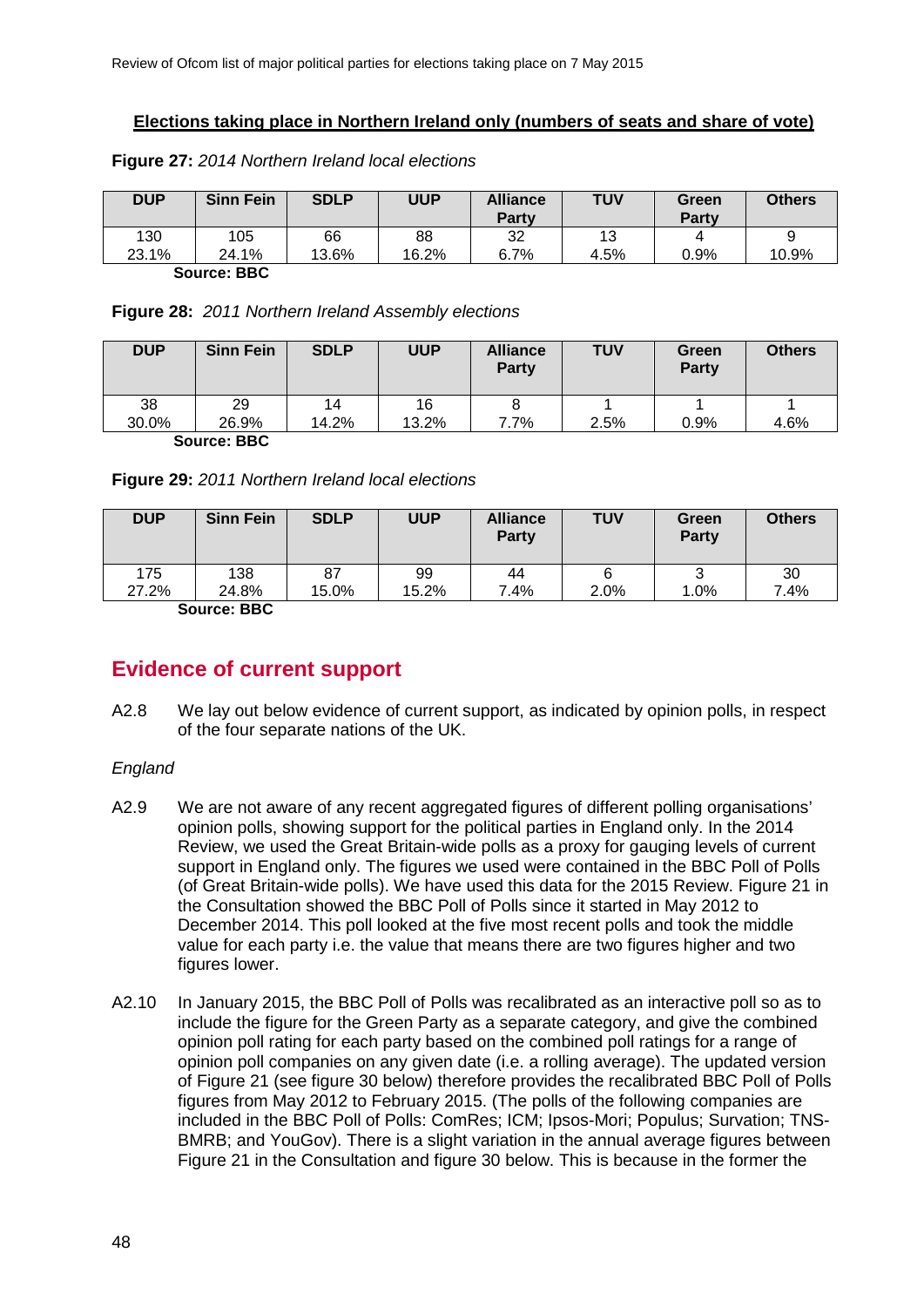BBC Poll of Poll figures listed were rolling median values whereas in the latter, the BBC Poll of Poll figures listed were rolling average figures.

- A2.11 To obtain the most comprehensive range of data possible, in addition to the BBC Poll of Polls, we have also considered information produced by the Polling Observatory project<sup>106</sup>. This project has produced estimates of current support by pooling all the currently available polling data, while taking into account the estimated biases of the individual pollsters ("house effects"), the effects of sample size on the likely accuracy of polls, and the effects of the sampling decisions pollsters make, which mean their samples are not truly random ("design effects"). The model uses the 2010 General Election result as a reference point for judging the accuracy of pollsters, and adjusts the poll figures to reflect the estimated biases in the pollsters figures based on this reference point. Figure 22 in the Consultation showed the monthly Polling Observatory data<sup>[107](#page-51-1)</sup> since it started including UKIP in November 2012 to December 2014.
- A2.12 Since the beginning of 2015, the Polling Observatory started to include the figure for the Green Party as a separate category. Ofcom has also managed to obtain the weekly breakdown data for the Polling Observatory. Therefore, the updated version of Figure 22 (see figure 31) below therefore provides the Polling Observatory figures broken down to weekly figures to give a greater level of detail. There is a slight variation in the annual average figures between Figure 22 in the Consultation and figure 31 below. This is because in the former monthly figures were used and some monthly periods were of five weeks whilst other monthly figures actually covered a period of less than a month.
- A2.13 In order to more accurately recent trends in opinion poll data, the half yearly averages for 2014 have also been included in figures 30 and 31.

| <b>Date</b> | Cons. | Lab.  | Lib-Dem. | <b>UKIP</b> | Green<br><b>Party</b> | <b>Others</b> |
|-------------|-------|-------|----------|-------------|-----------------------|---------------|
|             |       |       |          |             |                       |               |
| 27/2/15     | 33.0% | 34.0% | 8.0%     | 13.0%       | 7.0%                  | 6.0%          |
| 23/2/15     | 33.0% | 33.0% | 7.0%     | 13.0%       | 7.0%                  | 6.0%          |
| 20/2/15     | 34.0% | 33.0% | 8.0%     | 13.0%       | 6.0%                  | 6.0%          |
| 19/2/15     | 33.0% | 33.0% | 8.0%     | 14.0%       | 6.0%                  | 6.0%          |
| 16/2/15     | 32.0% | 34.0% | 8.0%     | 14.0%       | 6.0%                  | 6.0%          |
| 15/2/15     | 33.0% | 34.0% | 8.0%     | 14.0%       | 6.0%                  | 6.0%          |
| 13/2/15     | 32.0% | 34.0% | 8.0%     | 14.0%       | 7.0%                  | 6.0%          |
| 12/2/15     | 32.0% | 34.0% | 8.0%     | 14.0%       | 7.0%                  | 5.0%          |
| 6/2/15      | 31.0% | 33.0% | 8.0%     | 14.0%       | 7.0%                  | 7.0%          |
| 5/2/15      | 31.0% | 33.0% | 8.0%     | 15.0%       | 6.0%                  | 6.0%          |
| 4/2/15      | 31.0% | 33.0% | 8.0%     | 15.0%       | 7.0%                  | 6.0%          |
| 30/1/15     | 31.0% | 33.0% | 8.0%     | 15.0%       | 7.0%                  | 6.0%          |
| 29/1/15     | 31.0% | 33.0% | 8.0%     | 15.0%       | 7.0%                  | 6.0%          |
| 25/1/15     | 31.0% | 33.0% | 8.0%     | 15.0%       | 7.0%                  | 6.0%          |
| 23/1/15     | 32.0% | 33.0% | 8.0%     | 15.0%       | 6.0%                  | 6.0%          |

#### **Figure 30: BBC Poll of Polls opinion poll data (Great Britain-wide May 2012 to February 2015)**

<span id="page-51-0"></span><sup>106</sup> See [http://blog.policy.manchester.ac.uk/posts/2014/12/polling-observatory-43-stability-returns-with](http://blog.policy.manchester.ac.uk/posts/2014/12/polling-observatory-43-stability-returns-with-race-close-to-dead-heat/)[race-close-to-dead-heat/](http://blog.policy.manchester.ac.uk/posts/2014/12/polling-observatory-43-stability-returns-with-race-close-to-dead-heat/)<br>107 F  $\overline{a}$ 

<span id="page-51-1"></span>From 1 June 2014 onwards the Polling Observatory model was adjusted due to concerns that: Liberal Democrat support was being underestimated; disagreement between pollsters as to what the level of UKIP support has been; and changes to methodology by individual pollsters. The polling Observatory now makes adjustment relative to the "average pollster" rather than the 2010 General Election.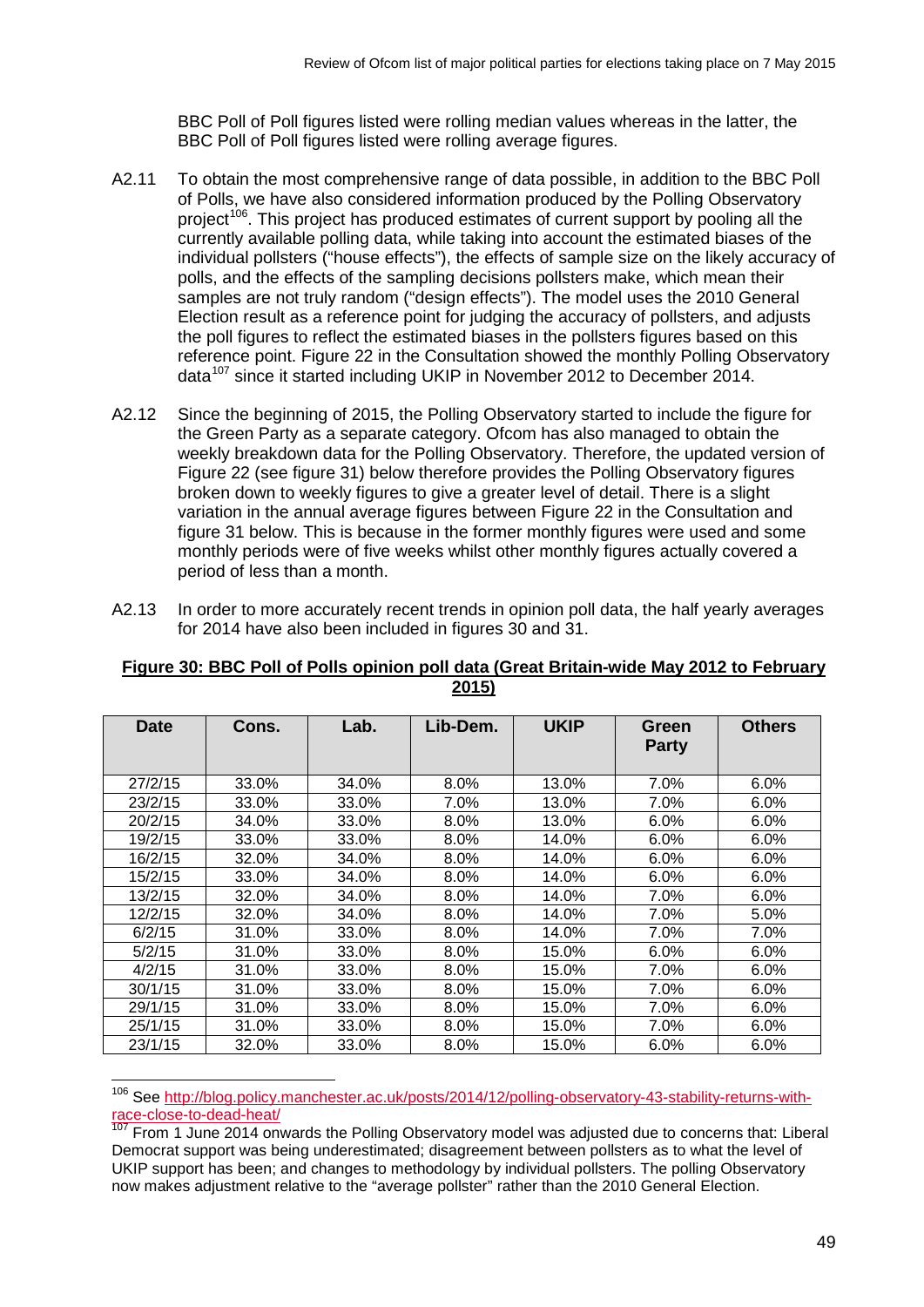| 19/1/15           | 32.0%          | 33.0%          | 8.0%         | 15.0%          | $6.0\%$      | 6.0%               |
|-------------------|----------------|----------------|--------------|----------------|--------------|--------------------|
| 18/1/15           | 31.0%          | 34.0%          | 8.0%         | 16.0%          | 6.0%         | 5.0%               |
| 16/1/15           | 31.0%          | 34.0%          | 8.0%         | 16.0%          | 6.0%         | 5.0%               |
| 15/1/15           | 31.0%          | 34.0%          | 8.0%         | 16.0%          | 6.0%         | 6.0%               |
| 13/1/15           | 31.0%          | 34.0%          | 8.0%         | 16.0%          | 6.0%         | 6.0%               |
| 11/1/15           | 31.0%          | 33.0%          | 8.0%         | 16.0%          | 6.0%         | 6.0%               |
| 8/1/15            | 31.0%          | 33.0%          | 8.0%         | 16.0%          | 6.0%         | 6.0%               |
| 2015<br>Average   | 31.2%          | 33.3%          | 8.0%         | 15.5%          | 6.3%         | 5.8%               |
| 19/12/14          | 31.0%          | 33.0%          | 8.0%         | 16.0%          | 6.0%         | 6.0%               |
| 18/12/14          | 31.0%          | 31.0%          | 8.0%         | 16.0%          | 6.0%         | 6.0%               |
| 16/12/14          | 31.0%          | 33.0%          | 8.0%         | 16.0%          | 6.0%         | 6.0%               |
| 15/12/14          | 31.0%          | 33.0%          | 8.0%         | 16.0%          | 6.0%         | 6.0%               |
| 12/12/14          | 32.0%          | 32.0%          | 8.0%         | 16.0%          | 5.0%         | 6.0%               |
| 11/12/14          | 31.0%          | 32.0%          | 8.0%         | 16.0%          | 6.0%         | 7.0%               |
| 5/12/14           | 31.0%          | 32.0%          | 8.0%         | 16.0%          | 6.0%         | 7.0%               |
| 4/12/14           | 31.0%          | 32.0%          | 8.0%         | 16.0%          | 6.0%         | 7.0%               |
| 2/12/14           | 31.0%          | 32.0%          | 8.0%         | 16.0%          | 6.0%         | 7.0%               |
| 30/11/14          | 31.0%          | 32.0%          | 9.0%         | 16.0%          | 6.0%         | 7.0%               |
| 28/11/14          | 32.0%          | 32.0%          | 8.0%         | 16.0%          | 5.0%         | $\overline{7}.0\%$ |
| 27/11/14          | 32.0%          | 32.0%          | 8.0%         | 16.0%          | 5.0%         | 6.0%               |
| 21/11/14          | 33.0%          | 32.0%          | 8.0%         | 17.0%          | 5.0%         | 7.0%               |
| 16/11/14          | 32.0%          | 32.0%          | 8.0%         | 17.0%          | 5.0%         | $\overline{7}.0\%$ |
| 14/11/14          | 32.0%          | 31.0%          | 8.0%         | 17.0%          | 5.0%         | $\overline{7}.0\%$ |
| 10/11/14          | 32.0%          | 31.0%          | 9.0%         | 17.0%          | 5.0%         | $\overline{7}.0\%$ |
| 9/11/14           | 32.0%          | 32.0%          | 8.0%         | 17.0%          | 5.0%         | $\overline{7}.0\%$ |
| 7/11/14           | 32.0%          | 32.0%          | 8.0%         | 17.0%          | 4.0%         | $\overline{7}.0\%$ |
| 6/11/14           | 31.0%          | 32.0%          | 8.0%         | 18.0%          | 4.0%         | 7.0%               |
| 4/11/14           | 31.0%          | 32.0%          | 8.0%         | 18.0%          | 4.0%         | 7.0%               |
| 31/10/14          | 31.0%          | 33.0%          | 8.0%         | 17.0%          | 4.0%         | 6.0%               |
| 30/10/14          | 32.0%          | 33.0%          | 8.0%         | 17.0%          | 4.0%         | 6.0%               |
| 26/10/14          | 31.0%          | 33.0%          | 8.0%         | 17.0%          | 4.0%         | 6.0%               |
| 24/10/14          | 31.0%          | 34.0%          | 9.0%         | 17.0%          | 4.0%         | 6.0%               |
| 23/10/14          | 31.0%          | 34.0%          | 9.0%         | 17.0%          | 4.0%         | 6.0%               |
| 14/10/14          | 31.0%          | 34.0%          | 9.0%         | 16.0%          | 4.0%         | 6.0%               |
| 13/10/14          | 32.0%          | 34.0%          | 9.0%         | 16.0%          | 4.0%         | 5.0%               |
| 12/10/14          | 32.0%          | 34.0%          | 9.0%         | 15.0%          | 5.0%         | 5.0%               |
| 7/10/14           | 32.0%          | 34.0%          | 8.0%         | 15.0%          | 5.0%         | 6.0%               |
| 5/10/14           | 32.0%          | 34.0%          | 8.0%         | 16.0%          | 5.0%         | 6.0%               |
| 28/9/14           | 32.0%          | 35.0%          | 8.0%         | 16.0%          | 5.0%         | 6.0%               |
| 26/9/14           | 32.0%          | 35.0%          | 8.0%         | 16.0%          | 5.0%         | 5.0%               |
| 21/9/14           | 32.0%          | 34.0%          | 8.0%         | 16.0%          | 5.0%         | 5.0%               |
| 19/9/14           | 32.0%          | 34.0%          | 8.0%         | 16.0%          | 5.0%         | 5.0%               |
| 16/9/14           | 32.0%          | 34.0%          | 8.0%         | 16.0%          | 5.0%         | 5.0%               |
| 14/9/14           | 32.0%          | 35.0%          | 8.0%         | 16.0%          | 4.0%         | 5.0%               |
| 12/9/14           | 32.0%          | 35.0%          | 8.0%         | 16.0%          | 4.0%         | 5.0%               |
| 9/9/14            | 32.0%          | 35.0%          | 8.0%         | 16.0%          | 4.0%         | 5.0%               |
| 7/9/14            | 31.0%          | 34.0%          | 8.0%         | 16.0%          | 5.0%         | 6.0%               |
| 5/9/14            | 31.0%          | 34.0%          | 8.0%         | 16.0%          | 5.0%         | 5.0%               |
| 2/9/14<br>31/8/14 | 32.0%<br>32.0% | 34.0%<br>34.0% | 8.0%<br>8.0% | 16.0%<br>16.0% | 5.0%<br>4.0% | 6.0%<br>6.0%       |
| 29/8/14           | 33.0%          | 34.0%          | 8.0%         | 16.0%          | 4.0%         | 5.0%               |
| 24/8/14           | 32.0%          | 34.0%          | 9.0%         | 16.0%          | 4.0%         | 5.0%               |
| 22/8/14           | 32.0%          | 35.0%          | 8.0%         | 15.0%          | 5.0%         | 6.0%               |
| 17/8/14           | 31.0%          | 34.0%          | 8.0%         | 16.0%          | 5.0%         | 6.0%               |
| 15/8/14           | 31.0%          | 34.0%          | 9.0%         | 16.0%          | 5.0%         | 6.0%               |
| 13/8/14           | 32.0%          | 34.0%          | 9.0%         | 15.0%          | 5.0%         | 6.0%               |
| 12/8/14           | 32.0%          | 33.0%          | 9.0%         | 15.0%          | 5.0%         | 7.0%               |
|                   |                |                |              |                |              |                    |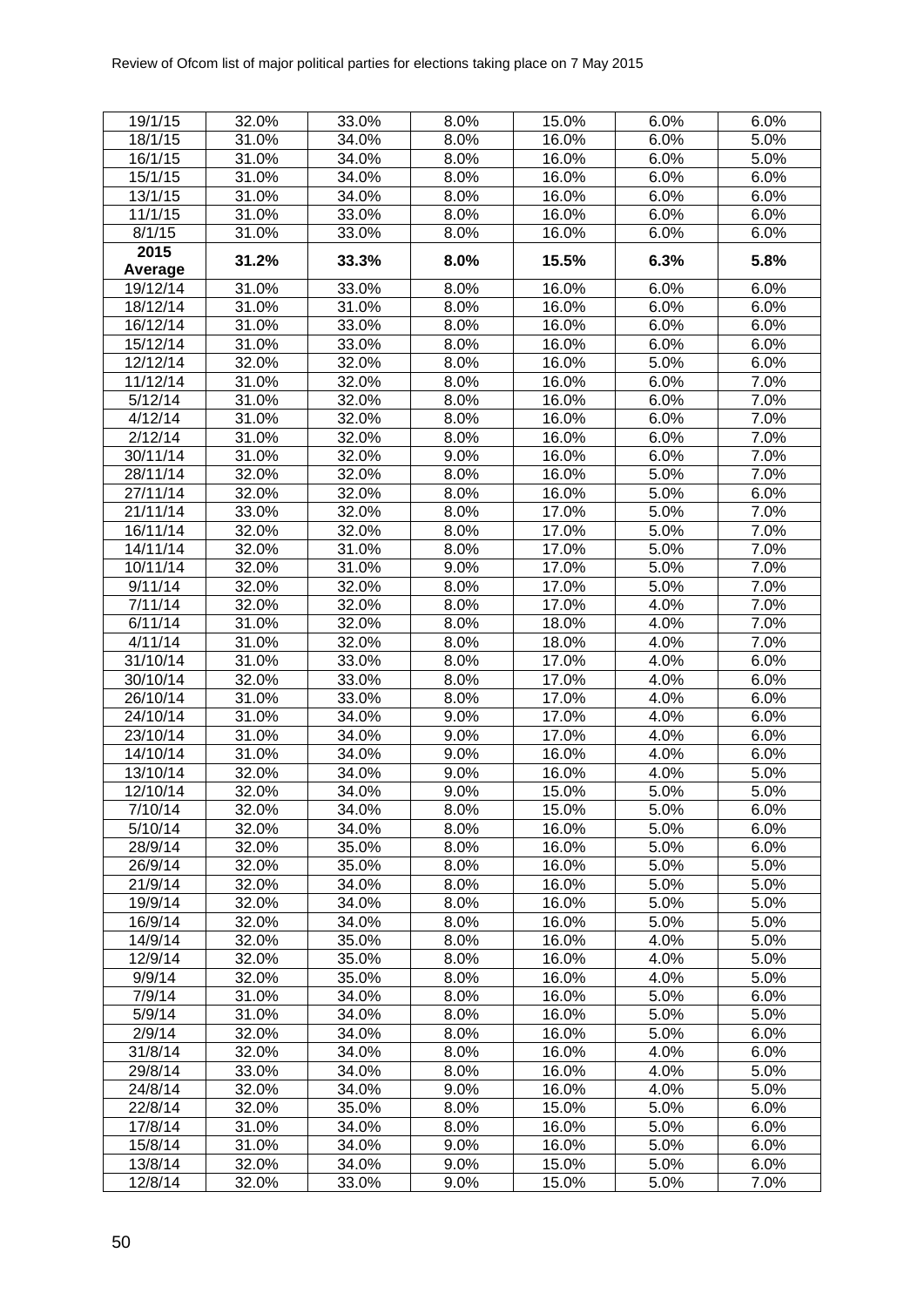| 11/8/14         | 32.0% | 34.0% | 8.0%    | 15.0% | 5.0%               | 7.0%    |
|-----------------|-------|-------|---------|-------|--------------------|---------|
| 10/8/14         | 32.0% | 34.0% | 8.0%    | 15.0% | $\overline{5.0\%}$ | 6.0%    |
| 8/8/14          | 33.0% | 34.0% | 8.0%    | 15.0% | 5.0%               | 6.0%    |
| 3/8/14          | 32.0% | 34.0% | 8.0%    | 15.0% | 5.0%               | 6.0%    |
| 31/7/14         | 32.0% | 34.0% | 8.0%    | 15.0% | 5.0%               | 6.0%    |
| 29/7/14         | 32.0% | 34.0% | 8.0%    | 14.0% | 5.0%               | 6.0%    |
| 27/7/14         | 33.0% | 34.0% | 8.0%    | 14.0% | 5.0%               | 6.0%    |
| 24/7/14         | 33.0% | 34.0% | 9.0%    | 14.0% | 5.0%               | 6.0%    |
| 20/7/14         | 33.0% | 34.0% | 8.0%    | 15.0% | 5.0%               | 6.0%    |
| 19/7/14         | 33.0% | 34.0% | 8.0%    | 15.0% | 4.0%               | 6.0%    |
| 17/7/14         | 33.0% | 34.0% | 8.0%    | 15.0% | 5.0%               | 6.0%    |
| 16/7/14         | 32.0% | 34.0% | 8.0%    | 15.0% | 5.0%               | 6.0%    |
| 13/7/14         | 31.0% | 34.0% | 8.0%    | 16.0% | 5.0%               | 7.0%    |
| 6/7/14          | 32.0% | 34.0% | 8.0%    | 17.0% | 5.0%               | 7.0%    |
| 1/7/14          | 32.0% | 34.0% | 8.0%    | 16.0% | 5.0%               | 7.0%    |
| July to         |       |       |         |       |                    |         |
| <b>December</b> |       |       |         |       |                    |         |
| 2014            | 31.8% | 33.4% | 8.2%    | 15.9% | 4.9%               | 6.1%    |
| Average         |       |       |         |       |                    |         |
| 30/6/14         | 32.0% | 34.0% | 8.0%    | 17.0% | 5.0%               | 7.0%    |
| 29/6/14         | 32.0% | 34.0% | 8.0%    | 17.0% | 5.0%               | 7.0%    |
| 22/6/14         | 32.0% | 34.0% | 8.0%    | 17.0% | 5.0%               | 7.0%    |
| 18/6/14         | 32.0% | 34.0% | 8.0%    | 17.0% | 5.0%               | 7.0%    |
| 17/6/14         | 32.0% | 34.0% | 8.0%    | 16.0% | 5.0%               | 6.0%    |
| 15/6/14         | 33.0% | 34.0% | 8.0%    | 16.0% | 5.0%               | 5.0%    |
| 14/6/14         | 33.0% | 34.0% | 8.0%    | 16.0% | 5.0%               | 5.0%    |
| 12/6/14         | 33.0% | 34.0% | 8.0%    | 16.0% | 5.0%               | 5.0%    |
| 8/6/14          | 32.0% | 34.0% | 9.0%    | 14.0% | 5.0%               | 5.0%    |
| 3/6/14          | 32.0% | 34.0% | 9.0%    | 14.0% | 5.0%               | 6.0%    |
| 1/6/14          | 32.0% | 34.0% | 10.0%   | 14.0% | 5.0%               | 6.0%    |
| 28/5/14         | 32.0% | 33.0% | 10.0%   | 14.0% | 5.0%               | 6.0%    |
| 26/5/14         | 32.0% | 33.0% | 10.0%   | 15.0% | 5.0%               | 5.0%    |
| 25/5/14         | 32.0% | 33.0% | 10.0%   | 15.0% | 5.0%               | 6.0%    |
| 19/5/14         | 32.0% | 33.0% | 10.0%   | 15.0% | 5.0%               | 6.0%    |
| 18/5/14         | 32.0% | 34.0% | 10.0%   | 14.0% | 5.0%               | 6.0%    |
| 13/5/14         | 31.0% | 34.0% | 10.0%   | 14.0% | 5.0%               | 6.0%    |
| 11/5/14         | 31.0% | 35.0% | 10.0%   | 14.0% | 4.0%               | 6.0%    |
| 6/5/14          | 32.0% | 35.0% | 10.0%   | 14.0% | 4.0%               | 6.0%    |
| 4/5/14          | 32.0% | 35.0% | 10.0%   | 14.0% | 3.0%               | 6.0%    |
| 28/4/14         | 31.0% | 35.0% | 10.0%   | 14.0% | 3.0%               | 6.0%    |
| 27/4/14         | 32.0% | 36.0% | 9.0%    | 14.0% | 3.0%               | 6.0%    |
| 15/4/14         | 32.0% | 36.0% | 10.0%   | 14.0% | 3.0%               | 6.0%    |
| 14/4/14         | 32.0% | 36.0% | 9.0%    | 14.0% | 3.0%               | 5.0%    |
| 13/4/14         | 32.0% | 36.0% | 9.0%    | 15.0% | 3.0%               | 5.0%    |
| 10/4/14         | 32.0% | 36.0% | 9.0%    | 14.0% | 3.0%               | 5.0%    |
| 8/4/14          | 33.0% | 36.0% | $9.0\%$ | 13.0% | 3.0%               | 5.0%    |
| 7/4/14          | 33.0% | 36.0% | 10.0%   | 13.0% | 3.0%               | 5.0%    |
| 6/4/14          | 33.0% | 36.0% | 11.0%   | 12.0% | 4.0%               | 5.0%    |
| 31/3/14         | 33.0% | 36.0% | 11.0%   | 12.0% | 4.0%               | 5.0%    |
| 25/3/14         | 33.0% | 35.0% | 11.0%   | 12.0% | 3.0%               | 5.0%    |
| 24/3/14         | 33.0% | 35.0% | 11.0%   | 13.0% | 3.0%               | 5.0%    |
| 23/3/14         | 33.0% | 35.0% | 11.0%   | 13.0% | 3.0%               | 5.0%    |
| 17/3/14         | 32.0% | 36.0% | 10.0%   | 13.0% | 3.0%               | 5.0%    |
| 16/3/14         | 33.0% | 35.0% | 10.0%   | 13.0% | 3.0%               | 5.0%    |
| 14/3/14         | 32.0% | 36.0% | 11.0%   | 12.0% | 3.0%               | 5.0%    |
| 13/3/14         | 32.0% | 36.0% | 11.0%   | 12.0% | 3.0%               | 5.0%    |
| 11/3/14         | 32.0% | 37.0% | 10.0%   | 12.0% | 3.0%               | 5.0%    |
| 10/3/14         | 32.0% | 37.0% | 10.0%   | 12.0% | 3.0%               | $6.0\%$ |
|                 |       |       |         |       |                    |         |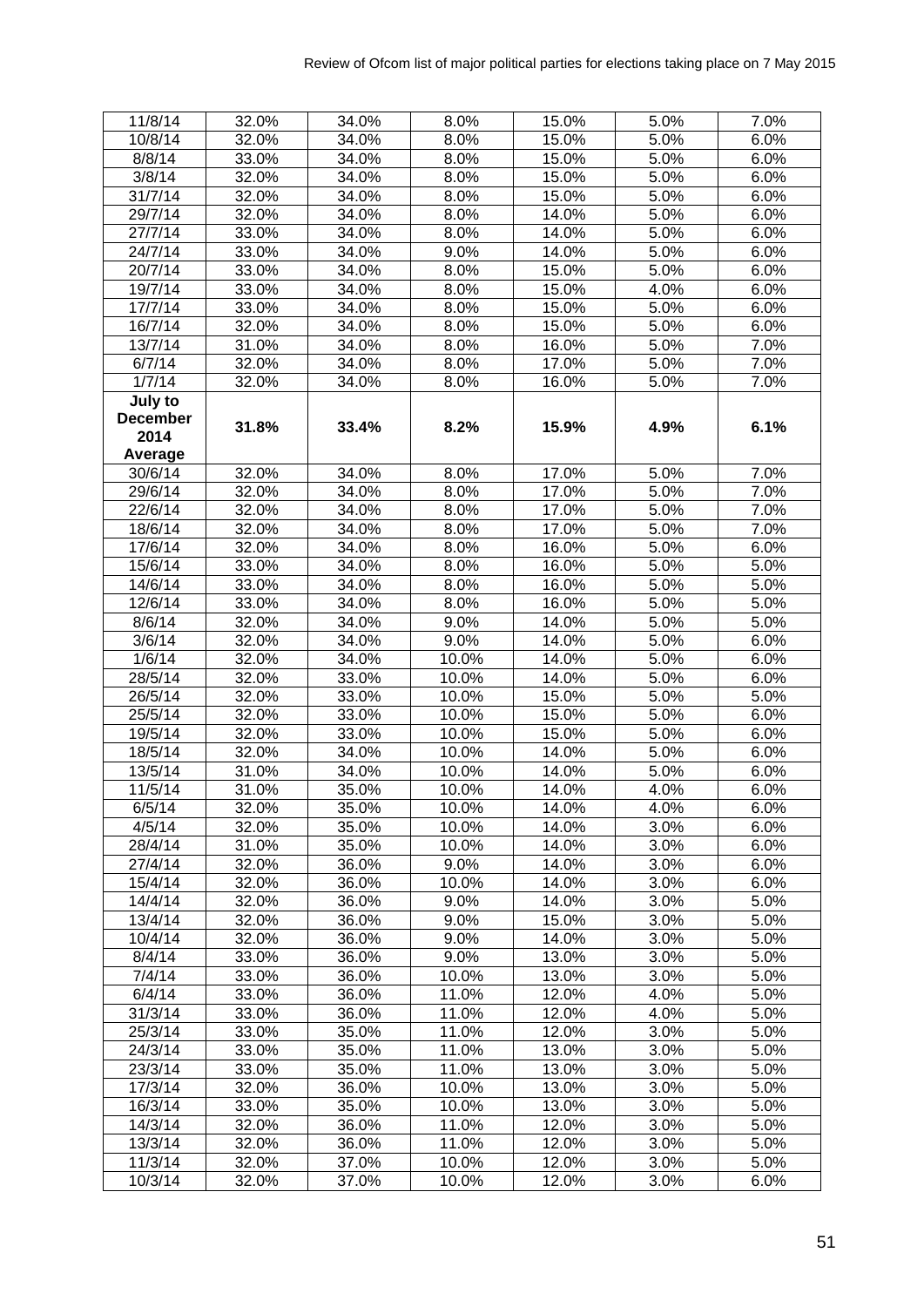| 9/3/14            | 32.0%          | 37.0%          | 10.0%          | 12.0%          | 3.0%         | 6.0%               |
|-------------------|----------------|----------------|----------------|----------------|--------------|--------------------|
| 3/3/14            | 32.0%          | 37.0%          | 10.0%          | 12.0%          | 3.0%         | 6.0%               |
| 2/3/14            | 32.0%          | 37.0%          | 10.0%          | 12.0%          | 3.0%         | 6.0%               |
| 28/2/14           | 32.0%          | 37.0%          | 10.0%          | 13.0%          | 3.0%         | 6.0%               |
| 24/2/14           | 32.0%          | 37.0%          | 10.0%          | 13.0%          | 3.0%         | 6.0%               |
| 23/2/14           | 32.0%          | 37.0%          | 10.0%          | 13.0%          | 3.0%         | 6.0%               |
| 21/2/14           | 32.0%          | 37.0%          | 10.0%          | 13.0%          | 3.0%         | 6.0%               |
| 17/2/14           | 32.0%          | 37.0%          | 10.0%          | 13.0%          | 3.0%         | 5.0%               |
| 16/2/14           | 32.0%          | 37.0%          | 10.0%          | 13.0%          | 3.0%         | 6.0%               |
| 14/2/14           | 32.0%          | 36.0%          | 10.0%          | 13.0%          | 3.0%         | 6.0%               |
| 12/2/14           | 32.0%          | 36.0%          | 10.0%          | 12.0%          | 3.0%         | 6.0%               |
| 11/2/14           | 32.0%          | 35.0%          | 11.0%          | 12.0%          | 3.0%         | 6.0%               |
| 10/2/14           | 32.0%          | 35.0%          | 11.0%          | 12.0%          | 3.0%         | 5.0%               |
| 9/2/14            | 32.0%          | 35.0%          | 10.0%          | 13.0%          | 3.0%         | 6.0%               |
| 7/2/14            | 32.0%          | 35.0%          | 10.0%          | 12.0%          | 3.0%         | 6.0%               |
| 6/2/14            | 32.0%          | 36.0%          | 10.0%          | 11.0%          | 3.0%         | 6.0%               |
| 3/2/14            | 32.0%          | 36.0%          | 11.0%          | 12.0%          | 3.0%         | 5.0%               |
| 2/2/14            | 32.0%          | 36.0%          | 11.0%          | 12.0%          | 3.0%         | 6.0%               |
| 28/1/14           | 32.0%          | 36.0%          | 11.0%          | 12.0%          | 3.0%         | 6.0%               |
| 27/1/14           | 31.0%          | 36.0%          | 11.0%          | 13.0%          | 3.0%         | 5.0%               |
| 23/1/14           | 31.0%          | 36.0%          | 11.0%          | 13.0%          | 3.0%         | 5.0%               |
| 20/1/14           | 31.0%          | 37.0%          | 10.0%          | 13.0%          | 3.0%         | 6.0%               |
| 17/1/14           | 31.0%          | 38.0%          | 10.0%          | 12.0%          | 3.0%         | 6.0%               |
| 14/1/14           | 32.0%          | 37.0%          | 10.0%          | 12.0%          | 3.0%         | 7.0%               |
| 12/1/14           | 32.0%          | 38.0%          | 10.0%          | 11.0%          | 4.0%         | 6.0%               |
| January to        |                |                |                |                |              |                    |
| <b>June 2014</b>  | 32.1%          | 35.5%          | 9.9%           | 13.4%          | 3.6%         | 5.7%               |
| Average           |                |                |                |                |              |                    |
| 2014              |                |                |                |                |              |                    |
|                   |                |                |                |                |              |                    |
| Average           | 32.0%          | 34.5%          | 9.1%           | 14.7%          | 4.3%         | 5.9%               |
| 22/12/13          | 32.0%          | 38.0%          | 10.0%          | 11.0%          | 4.0%         | 6.0%               |
| 20/12/13          | 32.0%          | 38.0%          | 10.0%          | 11.0%          | 4.0%         | $\overline{7}.0\%$ |
| 17/12/13          | 32.0%          | 37.0%          | 10.0%          | 11.0%          | 4.0%         | 7.0%               |
| 15/12/13          | 31.0%          | 37.0%          | 10.0%          | 12.0%          | 3.0%         | 6.0%               |
| 12/12/13          | 32.0%          | 38.0%          | 10.0%          | 11.0%          | 3.0%         | 6.0%               |
| 8/12/13           | 31.0%          | 38.0%          | 10.0%          | 11.0%          | 4.0%         | 7.0%               |
| 1/12/13           | 31.0%          | 38.0%          | 10.0%          | 11.0%          | 4.0%         | 7.0%               |
| 26/11/13          | 31.0%          | 38.0%          | 10.0%          | 11.0%          | 4.0%         | 7.0%               |
| 18/11/13          | 31.0%          | 38.0%          | 10.0%          | 12.0%          | 4.0%         | 6.0%               |
| 17/11/13          | 31.0%          | 38.0%          | 10.0%          | 12.0%          | 4.0%         | 6.0%               |
| 12/11/13          | 31.0%          | 38.0%          | 10.0%          | 11.0%          | 4.0%         | 7.0%               |
| 11/11/13          | 32.0%          | 37.0%          | 10.0%          | 11.0%          | 4.0%         | 7.0%               |
| 4/11/13           | 32.0%          | 37.0%          | 10.0%          | 12.0%          | 4.0%         | 7.0%               |
| 28/10/13          | 32.0%          | 37.0%          | 10.0%          | 11.0%          | 4.0%         | 6.0%               |
| 20/10/13          | 33.0%          | 37.0%          | 10.0%          | 11.0%          | 3.0%         | 6.0%               |
| 16/10/13          | 33.0%          | 37.0%          | 10.0%          | 11.0%          | 3.0%         | 6.0%               |
| 14/10/13          | 33.0%          | 37.0%          | 10.0%          | 11.0%          | 3.0%         | 6.0%               |
| 7/10/13           | 32.0%          | 38.0%          | 10.0%          | 12.0%          | 3.0%         | 6.0%               |
| 1/10/13           | 32.0%          | 38.0%          | 11.0%          | 12.0%          | 3.0%         | 5.0%               |
| 29/9/13           | 31.0%          | 38.0%          | 10.0%          | 13.0%          | 3.0%         | 5.0%               |
| 23/9/13           | 31.0%          | 37.0%          | 11.0%          | 13.0%          | 3.0%         | 5.0%               |
| 22/9/13           | 31.0%          | 37.0%          | 11.0%          | 12.0%          | 4.0%         | 6.0%               |
| 18/9/13           | 32.0%          | 37.0%          | 11.0%          | 12.0%          | 4.0%         | 6.0%               |
| 10/9/13           | 32.0%          | 37.0%          | 11.0%          | 11.0%          | 3.0%         | 6.0%               |
| 6/9/13            | 31.0%          | 38.0%          | 11.0%          | 11.0%          | 4.0%         | 6.0%               |
| 3/9/13            | 31.0%          | 38.0%          | 11.0%          | 12.0%          | 4.0%         | 6.0%               |
| 1/9/13<br>27/8/13 | 31.0%<br>31.0% | 38.0%<br>37.0% | 10.0%<br>10.0% | 13.0%<br>13.0% | 3.0%<br>3.0% | 5.0%<br>5.0%       |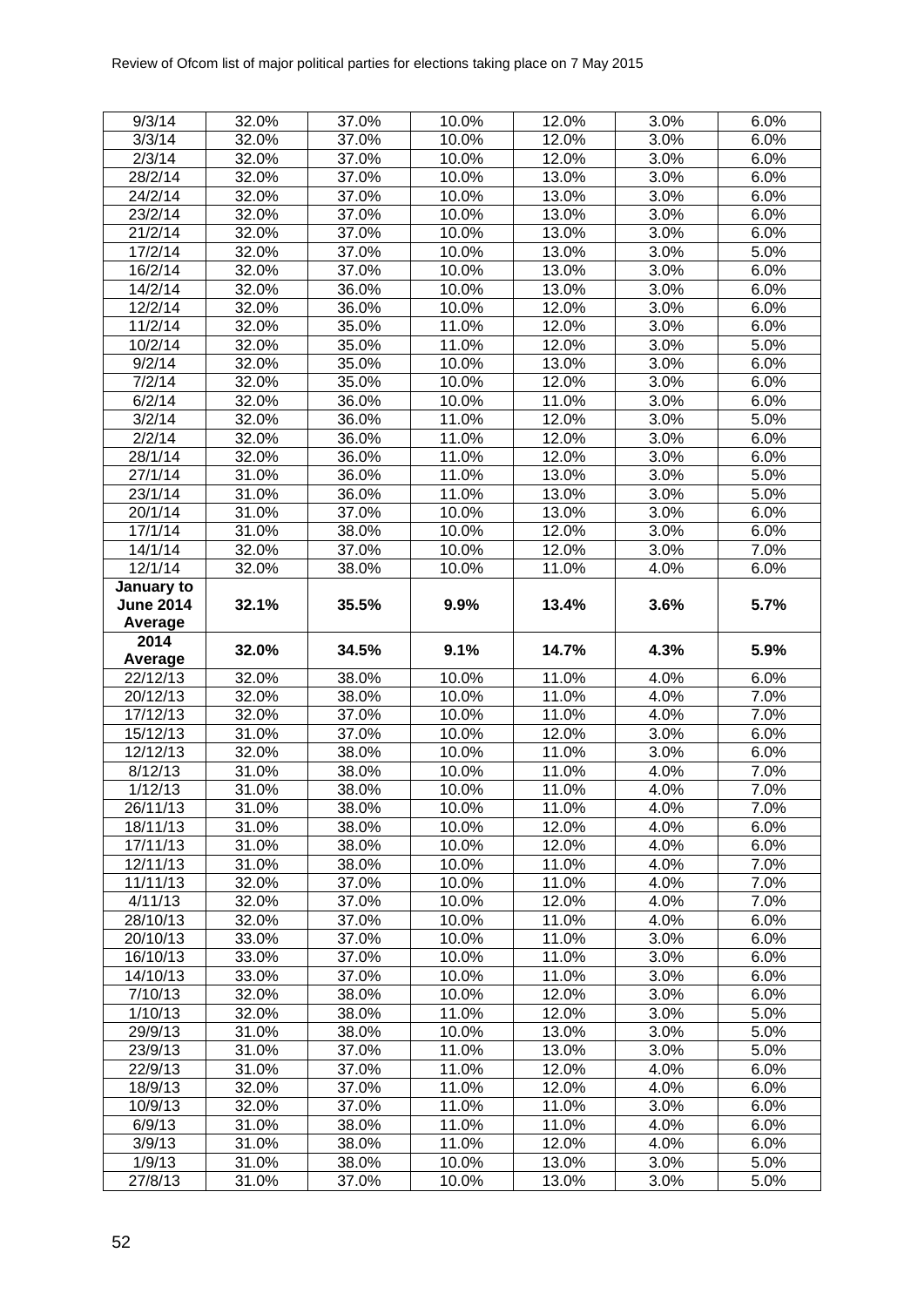| 19/8/13         | 31.0% | 38.0% | 10.0% | 13.0% | 4.0% | 5.0%               |
|-----------------|-------|-------|-------|-------|------|--------------------|
| 16/8/13         | 32.0% | 38.0% | 10.0% | 12.0% | 4.0% | $\overline{5.0\%}$ |
| 11/8/13         | 32.0% | 37.0% | 10.0% | 12.0% | 4.0% | 6.0%               |
| 7/8/13          | 32.0% | 37.0% | 10.0% | 12.0% | 4.0% | 6.0%               |
| 4/8/13          | 32.0% | 37.0% | 10.0% | 13.0% | 4.0% | 6.0%               |
| 30/7/13         | 32.0% | 37.0% | 10.0% | 12.0% | 4.0% | 6.0%               |
| 28/7/13         | 31.0% | 37.0% | 10.0% | 13.0% | 4.0% | 6.0%               |
| 23/7/13         | 32.0% | 37.0% | 10.0% | 12.0% | 4.0% | 6.0%               |
| 15/7/13         | 30.0% | 37.0% | 10.0% | 14.0% | 4.0% | 6.0%               |
| 7/7/13          | 29.0% | 37.0% | 10.0% | 14.0% | 4.0% | 7.0%               |
| 30/6/13         | 29.0% | 37.0% | 10.0% | 14.0% | 4.0% | 7.0%               |
| 25/6/13         | 29.0% | 37.0% | 10.0% | 15.0% | 4.0% | 7.0%               |
| 16/6/13         | 28.0% | 37.0% | 10.0% | 15.0% | 3.0% | 7.0%               |
| 12/6/13         | 29.0% | 37.0% | 10.0% | 15.0% | 3.0% | 7.0%               |
| 9/6/13          | 29.0% | 37.0% | 10.0% | 14.0% | 3.0% | 6.0%               |
| 3/6/13          | 29.0% | 37.0% | 10.0% | 15.0% | 3.0% | 6.0%               |
| 29/5/13         | 29.0% | 38.0% | 10.0% | 14.0% | 3.0% | 6.0%               |
| 26/5/13         | 29.0% | 38.0% | 10.0% | 14.0% | 4.0% | 6.0%               |
| 19/5/13         | 29.0% | 38.0% | 10.0% | 14.0% | 4.0% | 6.0%               |
| 15/5/13         | 29.0% | 38.0% | 10.0% | 13.0% | 4.0% | 6.0%               |
| 12/5/13         | 29.0% | 39.0% | 10.0% | 13.0% | 3.0% | 6.0%               |
| 5/5/13          | 29.0% | 39.0% | 11.0% | 13.0% | 3.0% | 6.0%               |
| 29/4/13         | 29.0% | 39.0% | 11.0% | 13.0% | 3.0% | 6.0%               |
| 21/4/13         | 29.0% | 39.0% | 10.0% | 13.0% | 3.0% | 6.0%               |
| 15/4/13         | 29.0% | 39.0% | 11.0% | 13.0% | 3.0% | 6.0%               |
| 12/4/13         | 29.0% | 39.0% | 11.0% | 13.0% | 3.0% | 6.0%               |
| 8/4/13          | 28.0% | 39.0% | 11.0% | 13.0% | 3.0% | 6.0%               |
| 2/4/13          | 29.0% | 39.0% | 11.0% | 13.0% | 3.0% | 6.0%               |
| 25/3/13         | 28.0% | 39.0% | 11.0% | 13.0% | 3.0% | 6.0%               |
| 24/3/13         | 28.0% | 39.0% | 12.0% | 12.0% | 3.0% | 6.0%               |
| 21/3/13         | 28.0% | 39.0% | 11.0% | 13.0% | 3.0% | 6.0%               |
| 18/3/13         | 28.0% | 40.0% | 11.0% | 13.0% | 3.0% | 6.0%               |
| 14/3/13         | 28.0% | 39.0% | 11.0% | 13.0% | 3.0% | 6.0%               |
| 11/3/13         | 28.0% | 40.0% | 11.0% | 12.0% | 3.0% | 6.0%               |
| 5/3/13          | 29.0% | 41.0% | 10.0% | 11.0% | 3.0% | 6.0%               |
| 24/2/13         | 30.0% | 41.0% | 10.0% | 10.0% | 3.0% | 6.0%               |
| 18/2/13         | 30.0% | 40.0% | 10.0% | 11.0% | 3.0% | $\overline{7.0\%}$ |
| 15/2/13         | 30.0% | 40.0% | 10.0% | 11.0% | 3.0% | 7.0%               |
| 11/2/13         | 31.0% | 40.0% | 10.0% | 10.0% | 3.0% | 6.0%               |
| 5/2/13          | 31.0% | 40.0% | 11.0% | 10.0% | 3.0% | 6.0%               |
| 3/2/13          | 31.0% | 40.0% | 10.0% | 10.0% | 3.0% | 6.0%               |
| 27/1/13         | 32.0% | 40.0% | 10.0% | 10.0% | 3.0% | 6.0%               |
| 21/1/13         | 31.0% | 40.0% | 10.0% | 10.0% | 3.0% | 7.0%               |
| 15/1/13         | 31.0% | 41.0% | 10.0% | 10.0% | 3.0% | 6.0%               |
| 8/1/13          | 31.0% | 41.0% | 10.0% | 10.0% | 3.0% | 5.0%               |
| 6/1/13          | 31.0% | 41.0% | 10.0% | 10.0% | 3.0% | 6.0%               |
| 2/1/13          | 31.0% | 41.0% | 10.0% | 10.0% | 3.0% | 6.0%               |
| 2013<br>Average | 30.5% | 38.3% | 10.3% | 12.1% | 3.4% | 6.1%               |
| 23/12/12        | 31.0% | 41.0% | 10.0% | 10.0% | 3.0% | 6.0%               |
| 17/12/12        | 31.0% | 41.0% | 10.0% | 10.0% | 3.0% | 6.0%               |
| 14/12/12        | 31.0% | 41.0% | 9.0%  | 10.0% | 3.0% | 6.0%               |
| 11/12/12        | 32.0% | 41.0% | 10.0% | 9.0%  | 3.0% | 6.0%               |
| 9/12/12         | 32.0% | 41.0% | 10.0% | 8.0%  | 3.0% | 6.0%               |
| 3/12/12         | 32.0% | 42.0% | 10.0% | 7.0%  | 3.0% | 6.0%               |
| 26/11/12        | 33.0% | 42.0% | 9.0%  | 7.0%  | 3.0% | 6.0%               |
| 20/11/12        | 32.0% | 42.0% | 10.0% | 7.0%  | 3.0% | 7.0%               |
| 16/11/12        | 32.0% | 42.0% | 10.0% | 7.0%  | 3.0% | 7.0%               |
|                 |       |       |       |       |      |                    |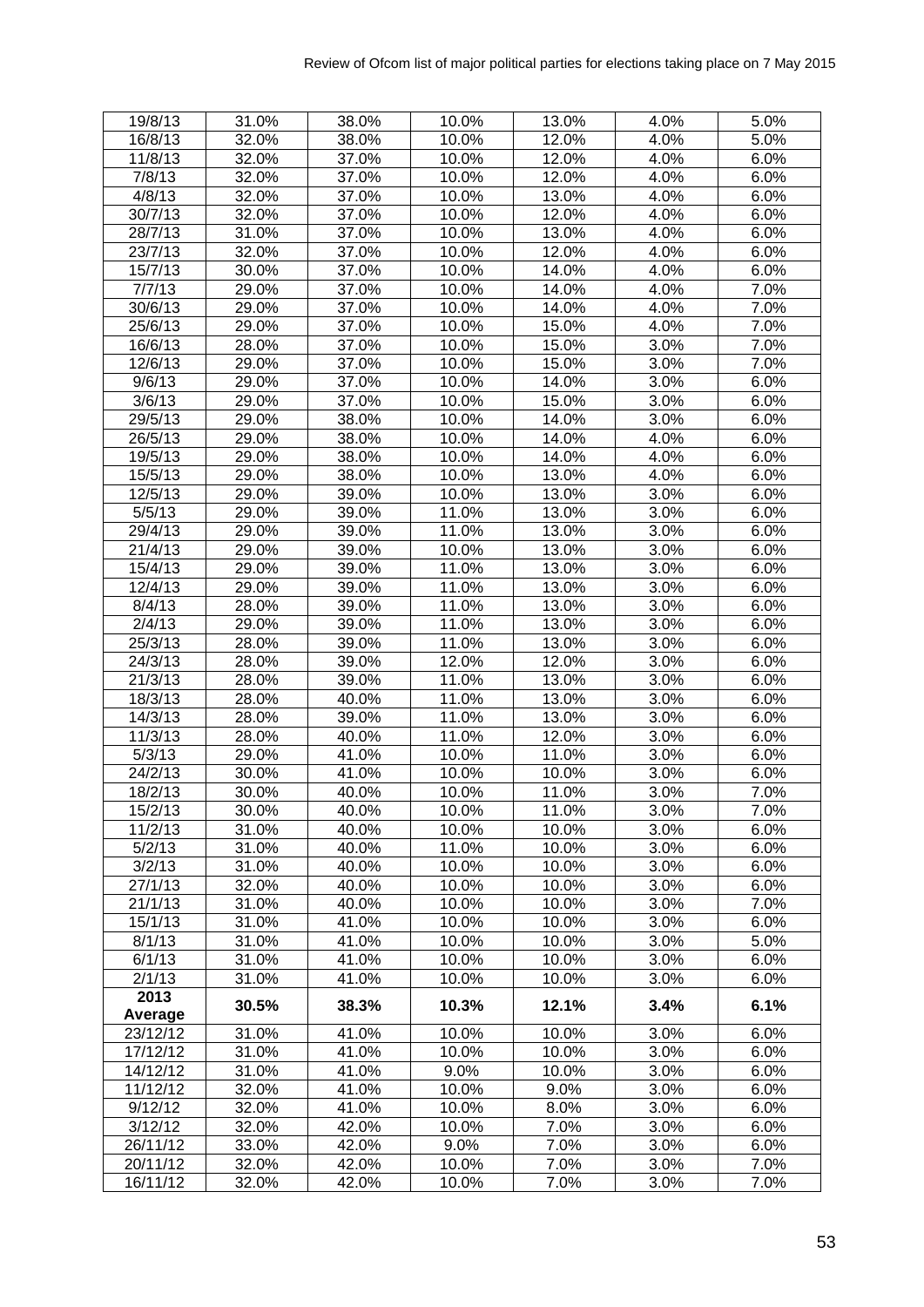| Average  | 31.6% | 37.0% | 9.4%  | 12.1% | 4.3% | 6.0% |
|----------|-------|-------|-------|-------|------|------|
| Overall  |       |       |       |       |      |      |
| Average  | 32.2% | 41.7% | 10.2% | 6.8%  | 3.3% | 6.3% |
| 2012     |       |       |       |       |      |      |
| 15/5/12  | 32.0% | 42.0% | 11.0% | 7.0%  | 3.0% | 6.0% |
| 19/5/12  | 32.0% | 42.0% | 11.0% | 6.0%  | 3.0% | 6.0% |
| 20/5/12  | 32.0% | 42.0% | 9.0%  | 7.0%  | 3.0% | 6.0% |
| 27/5/12  | 32.0% | 42.0% | 9.0%  | 6.0%  | 3.0% | 6.0% |
| 3/6/12   | 33.0% | 42.0% | 9.0%  | 6.0%  | 3.0% | 6.0% |
| 10/6/12  | 33.0% | 42.0% | 9.0%  | 6.0%  | 3.0% | 6.0% |
| 11/6/12  | 33.0% | 42.0% | 9.0%  | 6.0%  | 4.0% | 6.0% |
| 16/6/12  | 32.0% | 42.0% | 9.0%  | 7.0%  | 4.0% | 6.0% |
| 17/6/12  | 32.0% | 42.0% | 9.0%  | 7.0%  | 4.0% | 8.0% |
| 24/6/12  | 32.0% | 41.0% | 10.0% | 7.0%  | 3.0% | 7.0% |
| 1/7/12   | 32.0% | 41.0% | 10.0% | 7.0%  | 3.0% | 8.0% |
| 8/7/12   | 32.0% | 41.0% | 10.0% | 7.0%  | 4.0% | 8.0% |
| 16/7/12  | 32.0% | 42.0% | 11.0% | 6.0%  | 3.0% | 6.0% |
| 22/7/12  | 32.0% | 41.0% | 11.0% | 7.0%  | 3.0% | 5.0% |
| 26/7/12  | 32.0% | 42.0% | 11.0% | 7.0%  | 3.0% | 6.0% |
| 29/7/12  | 32.0% | 41.0% | 11.0% | 7.0%  | 3.0% | 6.0% |
| 31/7/12  | 32.0% | 42.0% | 11.0% | 6.0%  | 3.0% | 6.0% |
| 7/8/12   | 32.0% | 42.0% | 11.0% | 6.0%  | 3.0% | 6.0% |
| 12/8/12  | 32.0% | 42.0% | 11.0% | 6.0%  | 3.0% | 6.0% |
| 29/8/12  | 32.0% | 42.0% | 11.0% | 6.0%  | 3.0% | 7.0% |
| 2/9/12   | 33.0% | 42.0% | 11.0% | 6.0%  | 3.0% | 7.0% |
| 10/9/12  | 33.0% | 42.0% | 11.0% | 6.0%  | 3.0% | 6.0% |
| 17/9/12  | 33.0% | 41.0% | 11.0% | 6.0%  | 4.0% | 6.0% |
| 23/9/12  | 33.0% | 42.0% | 11.0% | 5.0%  | 3.0% | 6.0% |
| 26/9/12  | 32.0% | 41.0% | 11.0% | 6.0%  | 4.0% | 6.0% |
| 2/10/12  | 32.0% | 41.0% | 11.0% | 6.0%  | 4.0% | 6.0% |
| 7/10/12  | 32.0% | 42.0% | 11.0% | 6.0%  | 4.0% | 6.0% |
| 14/10/12 | 32.0% | 42.0% | 11.0% | 6.0%  | 4.0% | 6.0% |
| 15/10/12 | 32.0% | 41.0% | 11.0% | 6.0%  | 4.0% | 6.0% |
| 21/10/12 | 32.0% | 41.0% | 10.0% | 7.0%  | 4.0% | 6.0% |
| 24/10/12 | 32.0% | 42.0% | 10.0% | 7.0%  | 3.0% | 7.0% |
| 29/10/12 | 33.0% | 42.0% | 10.0% | 7.0%  | 3.0% | 6.0% |
| 5/11/12  | 33.0% | 42.0% | 10.0% | 7.0%  | 3.0% | 6.0% |
| 11/11/12 | 32.0% | 42.0% | 10.0% | 7.0%  | 3.0% | 6.0% |
| 13/11/12 | 32.0% | 42.0% | 10.0% | 7.0%  | 3.0% | 6.0% |

**Source: BBC**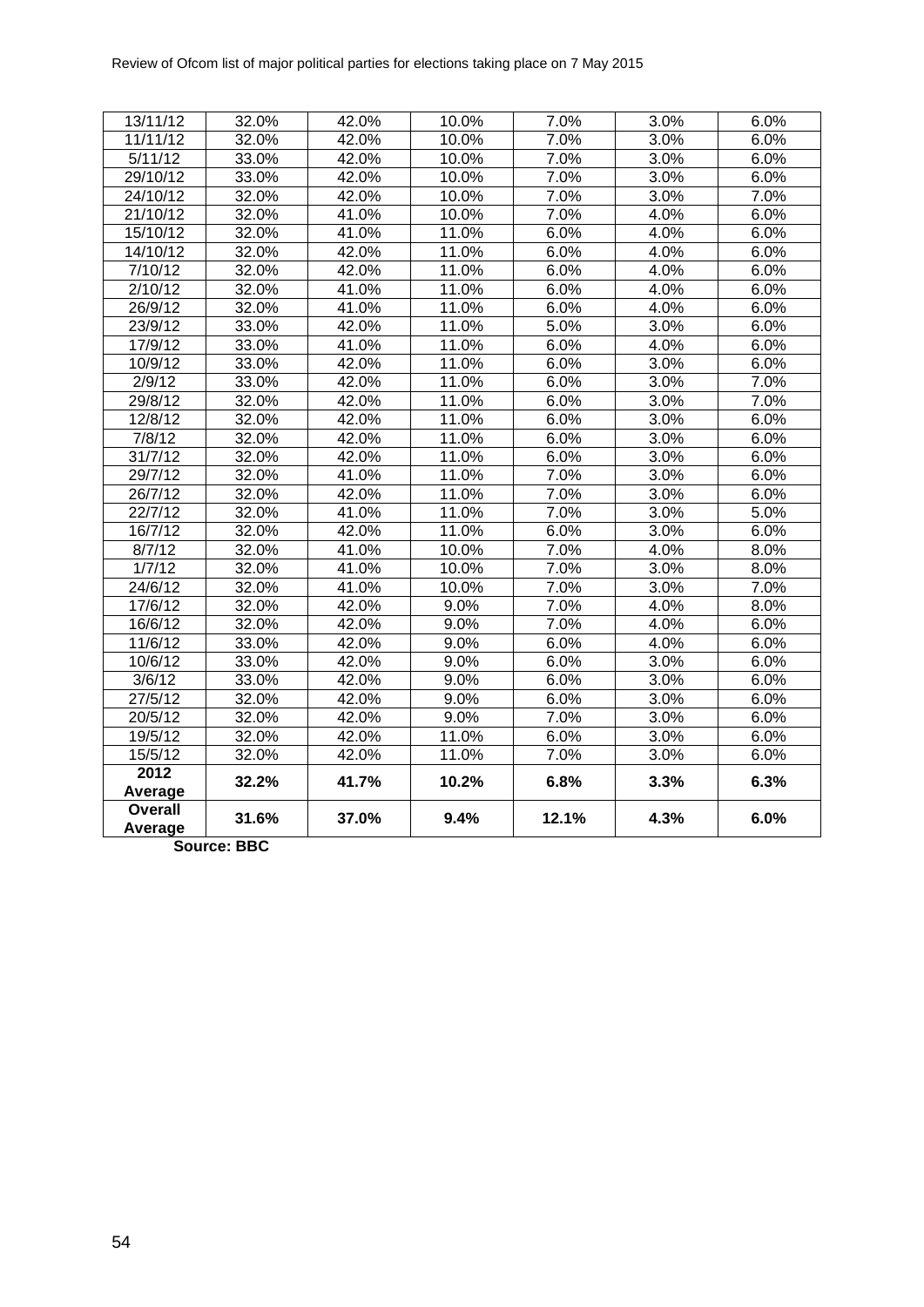#### **Figure 31: Polling Observatory opinion poll data (Great Britain-wide) November 2012 to February 2015**

| <b>Date</b>     | Cons. | Lab.  | Lib-Dem. | <b>UKIP</b> | <b>Green</b><br><b>Party</b> | <b>Others</b> |
|-----------------|-------|-------|----------|-------------|------------------------------|---------------|
| 26/2/15         | 31.5% | 32.3% | 8.4%     | 14.8%       | 6.4%                         | 6.6%          |
| 19/2/15         | 31.5% | 32.3% | 8.3%     | 14.8%       | 6.4%                         | 6.7%          |
| 12/2/15         | 31.2% | 32.3% | 8.1%     | 15.0%       | 6.4%                         | 7.0%          |
| 5/2/15          | 31.3% | 32.4% | 8.0%     | 15.0%       | 6.4%                         | 6.9%          |
| 29/1/15         | 31.1% | 32.3% | 7.8%     | 15.2%       | 6.4%                         | 7.2%          |
| 22/1/15         | 31.3% | 32.0% | 7.7%     | 15.4%       | 6.3%                         | 7.3%          |
| 15/1/15         | 30.0% | 31.9% | 7.9%     | 15.5%       | 6.3%                         | 8.4%          |
| 8/1/15          | 30.8% | 32.1% | 8.0%     | 15.5%       | 6.2%                         | 7.4%          |
| 1/1/15          | 31.0% | 32.3% | 8.1%     | 15.4%       | 6.1%                         | 7.1%          |
| 2015            |       |       |          |             |                              |               |
| Average         | 31.1% | 32.2% | 8.0%     | 15.2%       | 6.3%                         | 7.2%          |
| 25/12/14        | 31.0% | 32.5% | 8.1%     | 15.5%       | 6.0%                         | 6.9%          |
| 18/12/14        | 30.9% | 32.7% | 7.9%     | 15.6%       | 5.8%                         | 7.1%          |
| 11/12/14        | 30.7% | 32.4% | 8.0%     | 15.8%       | 5.8%                         | 7.3%          |
| 4/12/14         | 30.7% | 32.0% | 7.8%     | 16.0%       | 5.7%                         | 7.8%          |
| 27/11/14        | 30.5% | 31.9% | 8.0%     | 16.1%       | 5.7%                         | 7.8%          |
| 20/11/14        | 30.6% | 32.0% | 8.0%     | 16.2%       | 5.6%                         | 7.6%          |
| 13/11/14        | 31.0% | 32.2% | 8.0%     | 16.1%       | 5.5%                         | 7.2%          |
| 6/11/14         | 30.9% | 32.2% | 8.1%     | 16.2%       | 5.4%                         | 7.2%          |
| 30/10/14        | 30.6% | 31.8% | 8.9%     | 16.4%       | 5.3%                         | 7.0%          |
| 23/10/14        | 30.8% | 32.0% | 8.0%     | 16.5%       | 5.1%                         | 7.6%          |
| 16/10/14        | 30.7% | 32.4% | 8.1%     | 16.5%       | 5.0%                         | 7.3%          |
| 9/10/14         | 30.6% | 32.9% | 8.4%     | 16.3%       | 4.8%                         | 7.0%          |
| 2/10/14         | 30.9% | 33.4% | 8.2%     | 15.8%       | 4.7%                         | 7.0%          |
| 25/9/14         | 30.6% | 34.2% | 7.9%     | 15.6%       | 4.7%                         | 7.0%          |
| 18/9/14         | 30.6% | 34.4% | 8.1%     | 15.4%       | 4.7%                         | 6.8%          |
| 11/9/14         | 30.9% | 34.6% | 8.1%     | 15.3%       | 4.6%                         | 6.5%          |
| 4/9/14          | 30.6% | 34.6% | 8.2%     | 15.2%       | 4.6%                         | 6.8%          |
| 28/8/14         | 30.9% | 34.5% | 8.2%     | 15.0%       | 4.5%                         | 6.9%          |
| 21/8/14         | 31.4% | 34.7% | 8.4%     | 14.5%       | 4.5%                         | 6.5%          |
| 14/8/14         | 31.6% | 35.0% | 8.8%     | 14.0%       | 4.4%                         | 6.2%          |
| 7/8/14          | 31.8% | 35.0% | 8.9%     | 13.7%       | 4.4%                         | 6.2%          |
| 31/7/14         | 32.1% | 35.2% | 8.6%     | 13.6%       | 4.4%                         | 6.1%          |
| 24/7/14         | 32.0% | 35.1% | 8.7%     | 13.5%       | 4.5%                         | 6.2%          |
| 17/7/14         | 31.7% | 35.2% | 8.8%     | 13.6%       | 4.6%                         | 6.1%          |
| 10/7/14         | 31.7% | 35.2% | 8.8%     | 13.6%       | 4.6%                         | 6.1%          |
| 3/7/14          | 31.3% | 35.0% | 9.0%     | 13.9%       | 4.6%                         | 6.2%          |
| July to         |       |       |          |             |                              |               |
| <b>December</b> | 31.0% | 33.6% | 8.3%     | 15.2%       | 5.0%                         | 6.9%          |
| 2014<br>Average |       |       |          |             |                              |               |
| 26/6/14         | 31.4% | 34.9% | 8.7%     | 14.1%       | 4.7%                         | 6.2%          |
| 19/6/14         | 31.1% | 34.8% | 8.6%     | 14.5%       | 4.6%                         | 6.4%          |
| 12/6/14         | 31.2% | 34.8% | 8.5%     | 14.7%       | 4.6%                         | 6.2%          |
| 5/6/14          | 31.1% | 34.6% | 8.3%     | 14.8%       | 4.6%                         | 6.6%          |
| 29/5/14         | 30.8% | 34.4% | 8.5%     | 15.0%       | 4.5%                         | 6.8%          |
| 22/5/14         | 31.1% | 34.0% | 8.9%     | 15.0%       | 4.4%                         | 6.6%          |
| 15/5/14         | 31.4% | 34.0% | 9.3%     | 14.7%       | 4.2%                         | 6.4%          |
| 8/5/14          | 31.5% | 33.9% | 9.3%     | 14.8%       | 4.0%                         | 6.5%          |
| 1/5/14          | 31.4% | 34.1% | 9.3%     | 14.9%       | 3.7%                         | 6.6%          |
| 24/4/14         | 31.1% | 34.4% | 9.6%     | 14.9%       | 3.5%                         | 6.5%          |
| 17/4/14         | 31.3% | 34.7% | 9.8%     | 14.6%       | 3.3%                         | 6.3%          |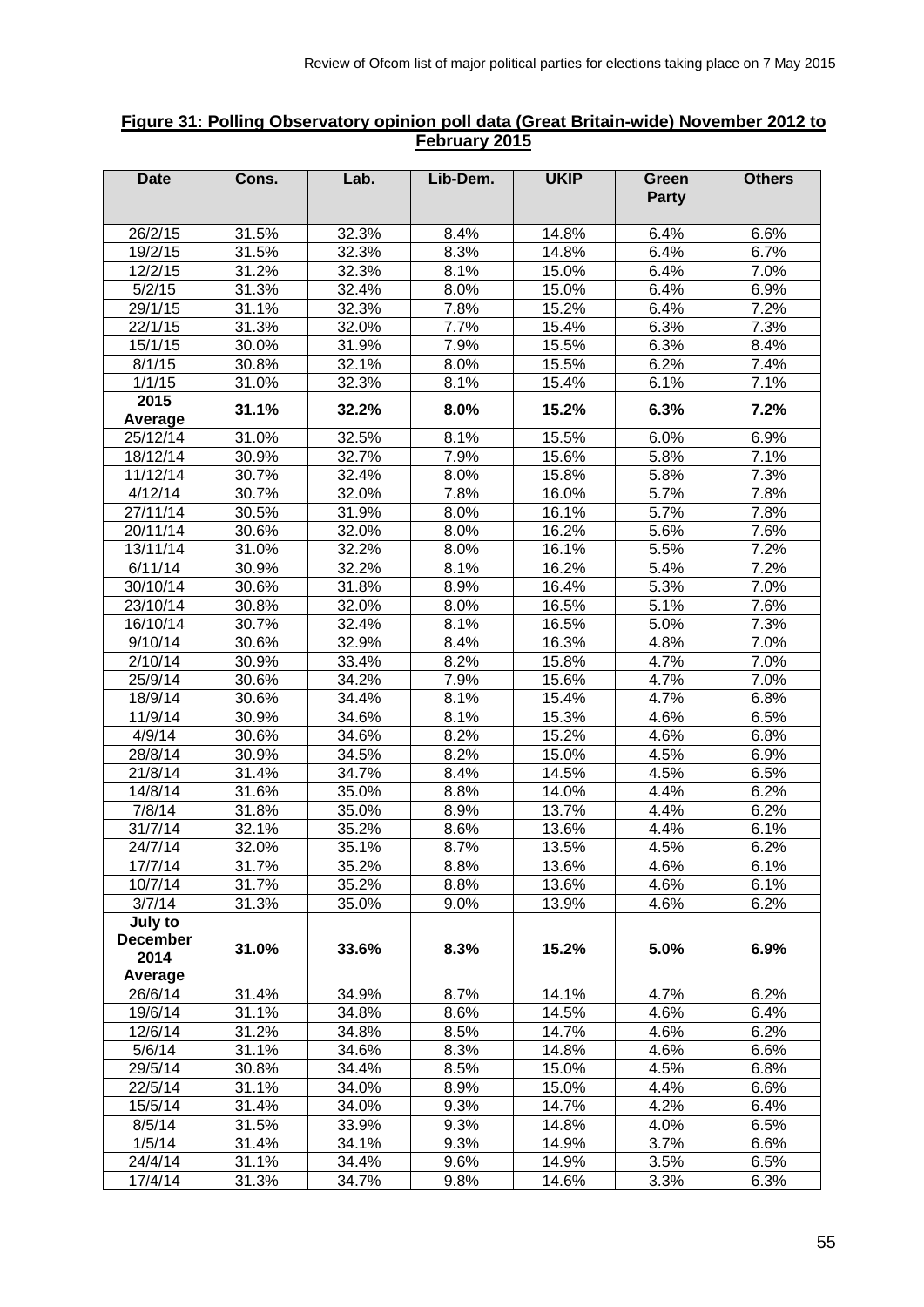| 10/4/14          | 31.3% | 35.0% | 9.7%  | 14.3% | 3.1%    | 6.6% |
|------------------|-------|-------|-------|-------|---------|------|
| 3/4/14           | 31.5% | 35.2% | 9.8%  | 14.1% | 3.0%    | 6.4% |
| 27/3/14          | 31.8% | 35.4% | 10.0% | 13.5% | 2.9%    | 6.4% |
| 20/3/14          | 32.3% | 35.6% | 10.1% | 13.0% | 2.8%    | 6.2% |
| 13/3/14          | 31.8% | 36.0% | 10.1% | 13.0% | 2.9%    | 6.2% |
| 6/3/14           | 31.6% | 36.2% | 10.0% | 13.2% | 2.9%    | 6.1% |
| 27/2/14          | 31.5% | 36.4% | 9.8%  | 13.2% | 2.9%    | 6.2% |
| 20/2/14          | 31.4% | 36.6% | 9.9%  | 13.2% | 2.9%    | 6.0% |
| 13/2/14          | 31.2% | 36.7% | 9.8%  | 13.2% | 2.9%    | 6.2% |
| 6/2/14           | 31.3% | 36.6% | 9.9%  | 13.2% | 2.8%    | 6.2% |
| 30/1/14          | 31.2% | 36.8% | 9.9%  | 12.9% | 2.8%    | 6.4% |
| 23/1/14          | 31.3% | 36.8% | 10.0% | 12.7% | 2.8%    | 6.4% |
| 16/1/14          | 31.1% | 36.9% | 10.2% | 12.6% | 2.8%    | 6.4% |
| 9/1/14           | 31.0% | 36.8% | 10.5% | 12.6% | 2.8%    | 6.3% |
| 2/1/14           | 31.0% | 36.8% | 10.4% | 12.5% | 2.8%    | 6.5% |
| January to       |       |       |       |       |         |      |
| <b>June 2014</b> | 31.3% | 35.5% | 9.6%  | 13.8% | 3.4%    | 6.4% |
| Average          |       |       |       |       |         |      |
|                  |       |       |       |       |         |      |
| 2014             | 31.2% | 34.6% | 9.0%  | 14.5% | 4.2%    | 6.7% |
| Average          |       |       |       |       |         |      |
| 26/12/13         | 31.2% | 37.0% | 10.4% | 12.3% | 2.8%    | 6.3% |
| 19/12/13         | 31.4% | 37.0% | 10.4% | 12.1% | 2.8%    | 6.3% |
| 12/12/13         | 31.4% | 37.1% | 10.3% | 12.0% | 2.8%    | 6.4% |
| 5/12/13          | 31.2% | 37.2% | 10.3% | 12.0% | 2.8%    | 6.5% |
| 28/11/13         | 30.9% | 37.2% | 10.4% | 12.1% | 2.8%    | 6.6% |
| 21/11/13         | 30.8% | 37.2% | 10.5% | 12.0% | 2.8%    | 6.7% |
| 14/11/13         | 30.6% | 37.4% | 10.4% | 12.1% | 2.9%    | 6.6% |
| 7/11/13          | 30.7% | 37.6% | 10.2% | 12.0% | 2.9%    | 6.6% |
| 31/10/13         | 31.2% | 37.6% | 10.2% | 11.8% | 3.0%    | 6.2% |
| 24/10/13         | 31.3% | 37.3% | 10.5% | 11.8% | 3.0%    | 6.1% |
| 17/10/13         | 31.3% | 37.2% | 10.6% | 11.8% | 3.0%    | 6.1% |
| 10/10/13         | 31.7% | 37.2% | 10.4% | 11.7% | 3.0%    | 6.0% |
| 3/10/13          | 31.6% | 37.1% | 10.5% | 11.8% | 3.0%    | 6.0% |
| 26/9/13          | 31.5% | 37.2% | 10.4% | 11.8% | 3.0%    | 6.1% |
| 19/9/13          | 31.8% | 36.9% | 10.6% | 11.8% | 3.0%    | 5.9% |
| 12/9/13          | 31.4% | 36.5% | 10.4% | 12.0% | 3.0%    | 6.7% |
| 5/9/13           | 31.3% | 36.5% | 10.5% | 12.0% | 3.0%    | 6.7% |
| 29/8/13          | 31.1% | 36.6% | 10.7% | 12.1% | 2.9%    | 6.6% |
| 22/8/13          | 30.9% | 36.5% | 10.8% | 12.3% | 2.9%    | 6.6% |
| 15/8/13          | 30.8% | 36.6% | 10.6% | 12.5% | 2.9%    | 6.6% |
| 8/8/13           | 31.0% | 36.9% | 10.6% | 12.4% | 2.8%    | 6.3% |
| 1/8/13           | 30.8% | 37.0% | 10.9% | 12.4% | 2.8%    | 6.1% |
| 25/7/13          | 30.9% | 37.2% | 10.8% | 12.3% | 2.8%    | 6.0% |
| 18/7/13          | 30.6% | 37.1% | 10.9% | 12.3% | 2.8%    | 6.3% |
| 11/7/13          | 30.0% | 37.1% | 10.7% | 12.6% | 2.9%    | 6.7% |
| 4/7/13           | 30.0% | 37.1% | 10.7% | 12.9% | 2.8%    | 6.5% |
| 27/6/13          | 29.8% | 37.2% | 10.5% | 13.2% | 2.8%    | 6.5% |
| 20/6/13          | 29.5% | 37.3% | 10.6% | 13.5% | 2.8%    | 6.3% |
| 13/6/13          | 29.0% | 37.0% | 10.6% | 13.9% | $2.7\%$ | 6.8% |
| 6/6/13           | 28.5% | 37.0% | 10.5% | 14.3% | 2.6%    | 7.1% |
| 30/5/13          | 28.3% | 37.1% | 10.4% | 14.6% | 2.5%    | 7.1% |
| 23/5/13          | 28.1% | 37.0% | 10.5% | 14.8% | 2.3%    | 7.3% |
| 16/5/13          | 28.0% | 37.1% | 10.5% | 14.8% | 2.1%    | 7.5% |
| 9/5/13           | 28.4% | 37.2% | 10.4% | 14.6% | 2.3%    | 7.1% |
| 2/5/13           | 28.6% | 37.4% | 10.8% | 14.1% | 2.4%    | 6.7% |
| 25/4/13          | 29.4% | 37.7% | 11.0% | 13.5% | 2.5%    | 5.9% |
| 18/4/13          | 29.7% | 37.9% | 11.0% | 13.0% | 2.5%    | 5.9% |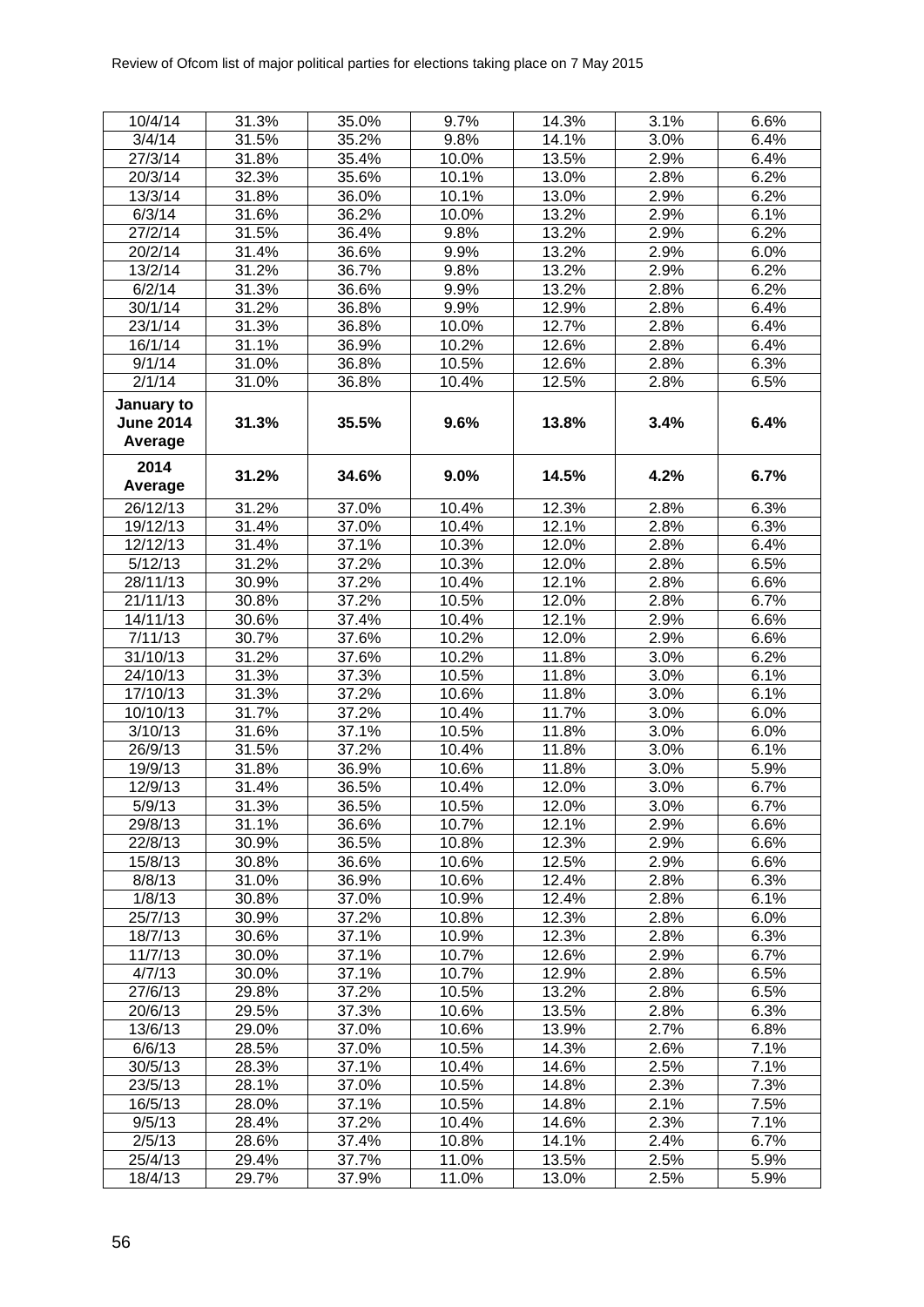| 11/4/13  | 29.6% | 38.4% | 10.9% | 12.7% | 2.4%               | 6.0%  |
|----------|-------|-------|-------|-------|--------------------|-------|
| 4/4/13   | 29.2% | 38.8% | 11.2% | 12.5% | $\overline{2.4\%}$ | 5.9%  |
| 28/3/13  | 29.1% | 39.0% | 11.4% | 12.3% | 2.4%               | 5.8%  |
| 21/3/13  | 28.9% | 38.9% | 11.9% | 12.2% | 2.3%               | 5.8%  |
| 14/3/13  | 28.9% | 39.1% | 11.8% | 11.9% | 2.2%               | 6.1%  |
| 7/3/13   | 29.1% | 39.4% | 11.7% | 11.6% | 2.2%               | 6.0%  |
| 28/2/13  | 29.2% | 39.8% | 11.6% | 11.2% | 2.2%               | 6.0%  |
| 21/2/13  | 29.7% | 40.4% | 11.4% | 10.6% | 2.2%               | 5.7%  |
| 14/2/13  | 29.9% | 40.4% | 11.2% | 10.3% | 2.2%               | 6.0%  |
| 7/2/13   | 30.2% | 40.2% | 11.1% | 10.0% | 2.3%               | 6.2%  |
| 31/1/13  | 30.5% | 40.3% | 11.3% | 9.7%  | 2.3%               | 5.9%  |
| 24/1/13  | 31.1% | 40.2% | 11.1% | 9.6%  | 2.3%               | 5.7%  |
| 17/1/13  | 30.8% | 40.4% | 11.1% | 9.7%  | 2.3%               | 5.7%  |
| 10/1/13  | 30.6% | 40.7% | 11.0% | 9.7%  | 2.3%               | 5.7%  |
| 3/1/13   | 30.5% | 40.6% | 10.9% | 9.9%  | 2.3%               | 5.8%  |
| 2013     |       |       |       |       |                    |       |
| Average  | 30.2% | 37.9% | 10.8% | 12.2% | 2.6%               | 6.3%  |
| 27/12/12 | 30.3% | 40.7% | 10.8% | 10.0% | 2.3%               | 5.9%  |
| 20/12/12 | 30.3% | 40.6% | 10.5% | 10.1% | $\overline{2.4\%}$ | 6.1%  |
| 13/12/12 | 30.0% | 40.7% | 10.3% | 10.2% | 2.4%               | 6.4%  |
| 6/12/12  | 30.1% | 40.8% | 10.6% | 10.0% | 2.4%               | 6.1%  |
| 29/11/12 | 30.2% | 41.0% | 10.6% | 9.8%  | 2.4%               | 6.0%  |
| 22/11/12 | 30.8% | 41.0% | 10.4% | 9.4%  | 2.4%               | 6.0%  |
| 15/11/12 | 31.3% | 40.9% | 10.2% | 8.8%  | 2.5%               | 6.3%  |
| 8/11/12  | 31.8% | 41.0% | 9.9%  | 8.4%  | 2.5%               | 6.4%  |
| 1/11/12  | 32.0% | 41.3% | 9.9%  | 8.0%  | 2.5%               | 6.3%  |
| 25/10/12 | 31.8% | 41.4% | 10.0% | 8.0%  | 2.6%               | 6.2%  |
| 18/10/12 | 31.8% | 41.4% | 9.8%  | 8.0%  | 2.6%               | 6.4%  |
| 11/10/12 | 31.8% | 41.2% | 9.8%  | 7.9%  | 2.7%               | 6.6%  |
| 4/10/12  | 31.7% | 41.3% | 9.8%  | 7.9%  | 2.8%               | 6.5%  |
| 27/9/12  | 31.5% | 41.1% | 10.3% | 7.8%  | 2.8%               | 6.5%  |
| 20/9/12  | 31.3% | 41.2% | 10.2% | 7.7%  | 2.8%               | 6.8%  |
| 13/9/12  | 31.4% | 41.5% | 10.2% | 7.5%  | 2.8%               | 6.6%  |
| 6/9/12   | 31.4% | 41.3% | 10.4% | 7.5%  | 2.8%               | 6.6%  |
| 30/8/12  | 31.7% | 41.2% | 10.2% | 7.4%  | 2.7%               | 6.8%  |
| 23/8/12  | 31.7% | 41.2% | 10.4% | 7.3%  | 2.7%               | 6.7%  |
| 16/8/12  | 31.8% | 41.3% | 10.3% | 7.4%  | 2.7%               | 6.5%  |
| 9/8/12   | 32.0% | 41.2% | 10.3% | 7.5%  | 2.6%               | 6.4%  |
| 2/8/12   | 31.7% | 41.3% | 10.5% | 7.6%  | 2.6%               | 6.3%  |
| 26/7/12  | 31.7% | 41.3% | 10.3% | 7.6%  | 2.7%               | 6.4%  |
| 19/7/12  | 31.8% | 41.2% | 10.3% | 7.6%  | 2.7%               | 6.4%  |
| 12/7/12  | 32.0% | 41.2% | 10.0% | 7.5%  | 2.7%               | 6.6%  |
| 5/7/12   | 32.0% | 41.1% | 9.9%  | 7.4%  | 2.8%               | 6.8%  |
| 28/6/12  | 31.8% | 41.2% | 10.1% | 7.2%  | 2.7%               | 7.0%  |
| 21/6/12  | 31.5% | 41.2% | 10.2% | 7.2%  | 2.7%               | 7.2%  |
| 14/6/12  | 31.5% | 41.3% | 9.6%  | 7.3%  | 2.8%               | 7.5%  |
| 7/6/12   | 31.2% | 41.5% | 9.5%  | 7.6%  | 3.0%               | 7.2%  |
| 31/5/12  | 31.2% | 41.6% | 9.4%  | 7.7%  | 3.0%               | 7.1%  |
| 24/5/12  | 31.0% | 41.7% | 9.3%  | 7.8%  | 3.0%               | 7.2%  |
| 17/5/12  | 31.0% | 41.4% | 9.4%  | 7.9%  | 3.1%               | 7.2%  |
| 10/5/12  | 30.8% | 41.5% | 9.5%  | 7.9%  | 3.0%               | 7.3%  |
| 2012     |       |       |       |       |                    |       |
| Average  | 31.4% | 41.2% | 10.1% | 8.1%  | 2.7%               | 6.6%  |
| Overall  |       |       |       |       |                    |       |
| Average  | 31.0% | 36.5% | 9.5%  | 12.5% | 4.0%               | 26.8% |

**Source: Polling Observatory**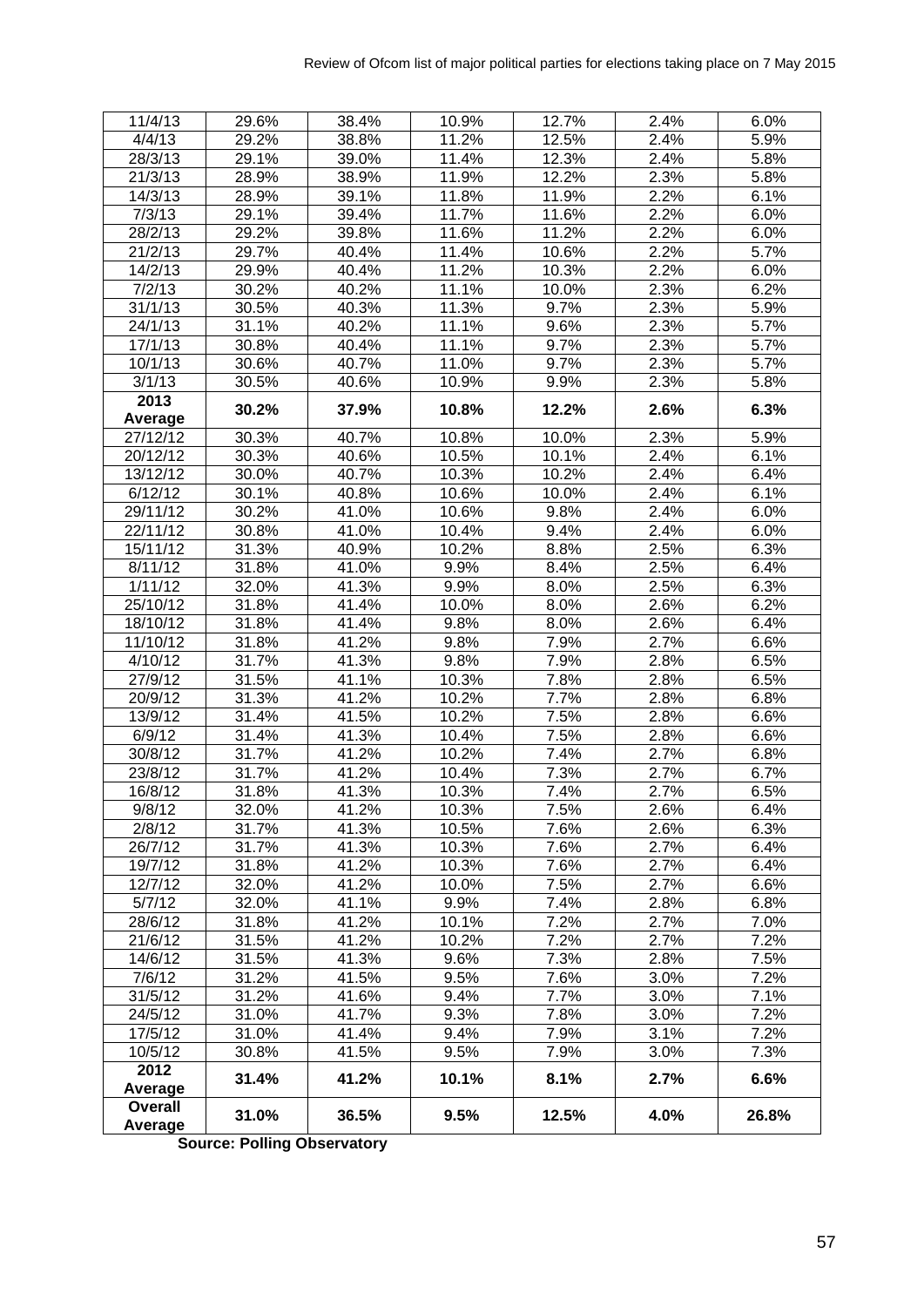A2.14 In the Consultation, we noted that the various Great Britain-wide opinion polls typically included support for the Green Party in the "Others" category. We therefore included figure 23, which separately laid out the average Great Britain-wide opinion poll rating for the Green Party, from January 2013 to December 2014, from the following companies: ComRes; ICM; Ipsos-Mori; Opinium; Populus; Survation; TNS-BMRB; and YouGov. Due to the fact that both the BBC Poll of Polls and the Polling Observatory figures (in Figures 30 and 31 respectively above) contain the Green Party as a separate category, we have not reproduced figure 23 of the Consultation in this annex.

#### *Wales*

A2.15 It is Ofcom's understanding that very few opinion polls have been carried out in relation to Wales only. Figure 32 overleaf sets out indicative levels of current support for the period from February 2013 to February 2015 in Wales only, as suggested by polls carried out by YouGov (with three polls conducted by ICM). This is therefore an updated version of figure 24 in the Consultation.

| <b>Date</b>               | Cons.                             | Lab.  | Lib-Dem. | <b>Plaid</b> | <b>UKIP</b> | Green        | <b>Others</b> |
|---------------------------|-----------------------------------|-------|----------|--------------|-------------|--------------|---------------|
|                           |                                   |       |          | Cymru        |             | <b>Party</b> |               |
| *Jan. 2015                | 21.0%                             | 38.0% | 7.0%     | 12.0%        | 13.0%       | 6.0%         | 3.0%          |
| Jan. 2015                 | 23.0%                             | 37.0% | 6.0%     | 10.0%        | 16.0%       | 8.0%         | 1.0%          |
| 2015<br>Average           | 22.0%                             | 37.5% | 6.5%     | 11.0%        | 14.5%       | 7.0%         | 2.0%          |
| Dec. 2014                 | 23.0%                             | 36.0% | 5.0%     | 11.0%        | 18.0%       | 5.0%         | 2.0%          |
| *Sep.2014                 | 23.0%                             | 38.0% | 7.0%     | 13.0%        | 14.0%       | 1.0%         | 4.0%          |
| Sep. 2014                 | 23.0%                             | 38.0% | 6.0%     | 11.0%        | 17.0%       | 5.0%         | 0.0%          |
| <b>July 2014</b>          | 25.0%                             | 41.0% | 5.0%     | 11.0%        | 14.0%       | 3.0%         | 1.0%          |
| May 2014                  | 22.0%                             | 43.0% | 7.0%     | 11.0%        | 13.0%       | 3.0%         | 1.0%          |
| April 2014                | 24.0%                             | 45.0% | 7.0%     | 11.0%        | 10.0%       | 1.0%         | 2.0%          |
| *Feb.2014                 | 24.0%                             | 42.0% | 9.0%     | 14.0%        | 7.0%        | 2.0%         | 2.0%          |
| Feb. 2014                 | 22.0%                             | 47.0% | 7.0%     | 11.0%        | $9.0\%$     | 2.0%         | 3.0%          |
| 2014                      | 23.3%                             | 41.3% | 6.6%     | 11.6%        | 12.8%       | 2.8%         | 1.9%          |
| Average                   |                                   |       |          |              |             |              |               |
| Dec. 2013                 | 21.0%                             | 46.0% | 8.0%     | 12.0%        | 10.0%       | 2.0%         | 1.0%          |
| <b>July 2013</b>          | 23.0%                             | 48.0% | 8.0%     | 9.0%         | 8.0%        | 2.0%         | 2.0%          |
| Feb. 2013                 | 22.0%                             | 51.0% | 9.0%     | 10.0%        | 7.0%        | 1.0%         | 0.0%          |
| 2013                      | 22.0%                             | 48.3% | 8.3%     | 10.3%        | 8.3%        | 1.7%         | 1.0%          |
| Average                   |                                   |       |          |              |             |              |               |
| <b>Overall</b><br>Average | 22.4%<br>Causan VauCau (and tiCM) | 42.4% | 7.1%     | 11.0%        | 35.6%       | 3.8%         | 1.6%          |

#### **Figure 32: Opinion poll data (Wales only) February 2013 to February 2015**

**Source: YouGov (and \*ICM)**

A2.16 It is also Ofcom's understanding that relatively few opinion polls have been carried out in relation to Scotland only. Figure 33 indicates levels of current opinion poll support for the period from October 2012 to February 2015 in Scotland only, according to aggregated opinion polls carried out by YouGov (with polls carried out by Populus, Ipsos-Mori, Survation and ICM). This is therefore an updated version of figure 25 in the Consultation.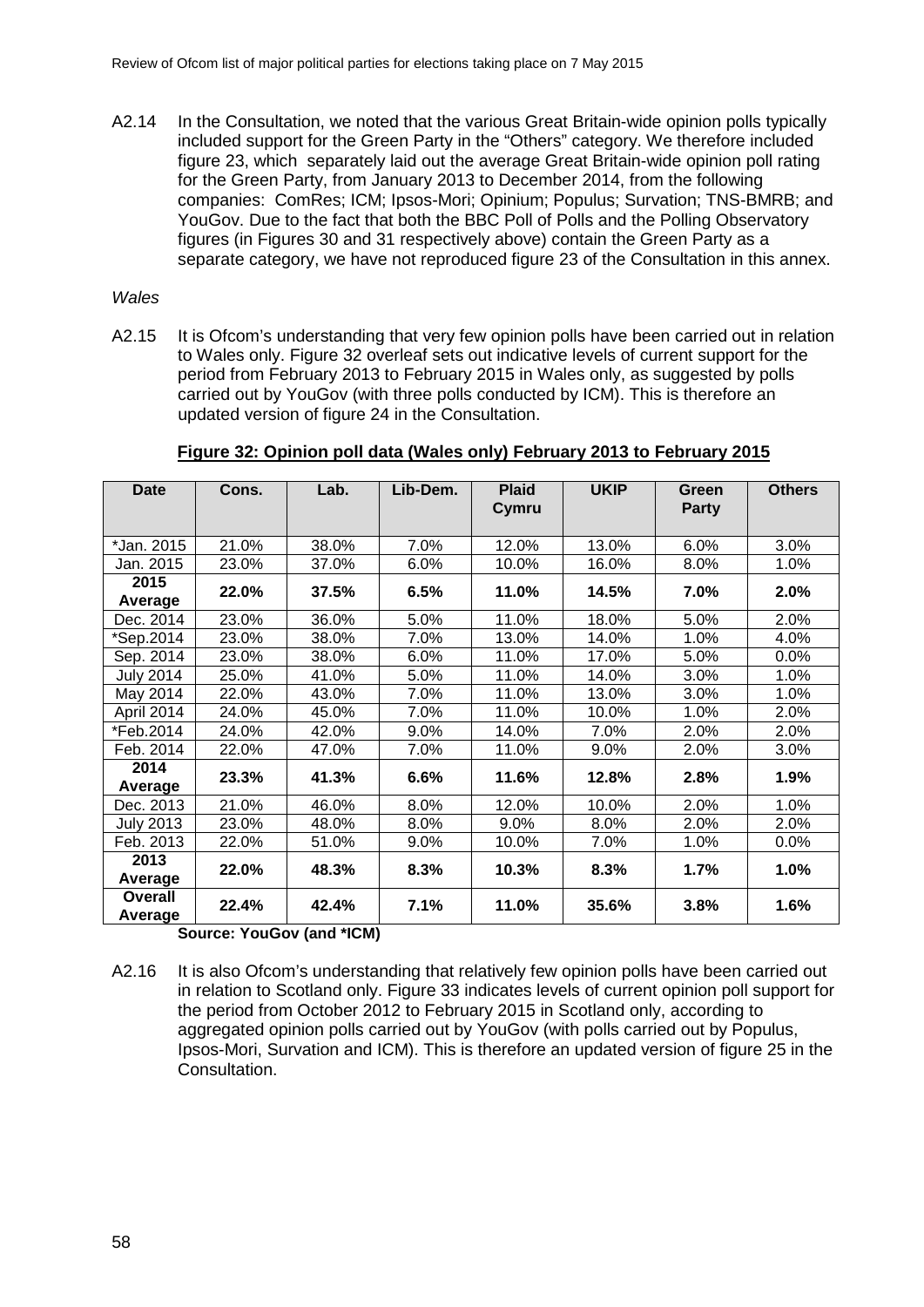# **Figure 33: Opinion poll data (Scotland only) March 2012 to February 2015**

| <b>Date</b>      | Cons. | Lab.  | Lib-Dem. | <b>SNP</b> | <b>UKIP</b>        | <b>Scottish</b><br>Green<br><b>Party</b> | <b>Others</b>                               |
|------------------|-------|-------|----------|------------|--------------------|------------------------------------------|---------------------------------------------|
| Feb. 2015        | 19.0% | 26.0% | 5.0%     | 41.0%      | 4.0%               | 4.0%                                     | 1.0%                                        |
| (f) Feb. 2015    | 14.0% | 30.0% | 3.0%     | 46.0%      | 3.0%               | 4.0%                                     | 0.0%                                        |
| (c) Feb. 2015    | 15.0% | 28.0% | 5.0%     | 45.0%      | 3.0%               | 3.0%                                     | 1.0%                                        |
| Feb. 2015        | 15.0% | 27.0% | 4.0%     | 48.0%      | 4.0%               | 3.0%                                     | 0.0%                                        |
| $(f)$ Feb. 2015  | 16.0% | 31.0% | 4.0%     | 41.0%      | 2.0%               | 6.0%                                     | 0.0%                                        |
| Jan. 2015        | 17.0% | 27.0% | 5.0%     | 42.0%      | 5.0%               | 3.0%                                     | 1.0%                                        |
| (b) Jan. 2015    | 12.0% | 24.0% | 4.0%     | 52.0%      | 1.0%               | 4.0%                                     | 3.0%                                        |
| (c) Jan. 2015    | 14.0% | 26.0% | 7.0%     | 46.0%      | 4.0%               | 3.0%                                     | 0.0%                                        |
| (e) Jan. 2015    | 14.0% | 31.0% | 3.0%     | 41.0%      | 7.0%               | 2.0%                                     | 2.0%                                        |
| 2015             |       |       |          |            |                    |                                          |                                             |
| Average          | 15.1% | 27.8% | 4.4%     | 44.7%      | 3.7%               | 3.6%                                     | 0.9%                                        |
| Dec. 2014        | 17.0% | 25.0% | 6.0%     | 43.0%      | 5.0%               | 3.0%                                     | 1.0%                                        |
| (d) Dec.2014     | 13.0% | 26.0% | 6.0%     | 43.0%      | 7.0%               | 4.0%                                     | 1.0%                                        |
| (c) Dec. 2014    | 16.0% | 24.0% | 5.0%     | 48.0%      | 4.0%               | 1.0%                                     | 2.0%                                        |
| Nov. 2014        | 17.0% | 27.0% | 5.0%     | 42.0%      | 4.0%               | 4.0%                                     | 1.0%                                        |
| (c) Oct. 2014    | 18.0% | 32.0% | 5.0%     | 34.0%      | 5.0%               | (In 'Others')                            | 6.0%                                        |
| Oct. 2014        | 18.0% | 28.0% | 6.0%     | 40.0%      | 4.0%               | 3.0%                                     | 1.0%                                        |
| Oct. 2014        | 15.0% | 27.0% | 4.0%     | 43.0%      | 6.0%               | 4.0%                                     | 1.0%                                        |
| (b) Oct. 2014    | 10.0% | 23.0% | 6.0%     | 52.0%      | 2.0%               | 6.0%                                     | 1.0%                                        |
| Sep. 2014        | 19.0% | 31.0% | 6.0%     | 34.0%      | 4.0%               | (In 'Others')                            | 6.0%                                        |
| Sep. 2014        | 20.0% | 31.0% | 6.0%     | 33.0%      | 4.0%               | $($ In 'Others')                         | 6.0%                                        |
| Aug. 2014        | 18.0% | 36.0% | 7.0%     | 28.0%      | 4.0%               | (In 'Others')                            | 7.0%                                        |
| Jul. 2014        | 22.0% | 36.0% | 7.0%     | 26.0%      | 4.0%               | (In 'Others')                            | 5.0%                                        |
| Jun. 2014        | 19.0% | 37.0% | 7.0%     | 27.0%      | 5.0%               | (In 'Others')                            | 4.0%                                        |
| May 2014         | 19.0% | 36.0% | 6.0%     | 28.0%      | $\overline{5.0\%}$ | (In 'Others')                            | 5.0%                                        |
| (a) Apr. 2014    | 19.0% | 32.0% | 7.0%     | 34.0%      | 4.0%               | (In 'Others')                            | 4.0%                                        |
| Apr. 2014        | 19.0% | 36.0% | 8.0%     | 29.0%      | 4.0%               | (In 'Others')                            | 4.0%                                        |
| (a) Mar. 2014    | 18.0% | 34.0% | 7.0%     | 34.0%      | 3.0%               | (In 'Others')                            | 4.0%                                        |
| Mar. 2014        | 20.0% | 40.0% | 7.0%     | 27.0%      | 2.0%               | $($ In 'Others')                         | 5.0%                                        |
| Feb. 2014        | 19.0% | 38.0% | 8.0%     | 27.0%      | 3.0%               | (In 'Others')                            | 6.0%                                        |
| Jan. 2014        | 21.0% | 38.0% | 7.0%     | 25.0%      | 4.0%               | (In 'Others')                            | 5.0%                                        |
| 2014<br>Average  | 17.9% | 31.9% | 6.3%     | 34.9%      | 4.2%               | 3.6% (Oct-<br>Dec)                       | c.1.1%<br>(Oct-Dec)<br>5.1% (Jan<br>to Sep) |
| <b>Date</b>      | Cons. | Lab.  | Lib-Dem. | <b>SNP</b> | <b>UKIP</b>        | <b>Scottish</b><br>Green<br><b>Party</b> | <b>Others</b>                               |
| Dec. 2013        | 20.0% | 37.0% | 9.0%     | 25.0%      | 5.0%               | (In 'Others')                            | 4.0%                                        |
| Nov. 2013        | 19.0% | 38.0% | 10.0%    | 26.0%      | 3.0%               | (In 'Others')                            | 4.0%                                        |
| Oct. 2013        | 21.0% | 42.0% | 7.0%     | 23.0%      | 4.0%               | (In 'Others')                            | 3.0%                                        |
| Sep. 2013        | 20.0% | 39.0% | 7.0%     | 27.0%      | 4.0%               | (In 'Others')                            | 3.0%                                        |
| Aug. 2013        | 19.0% | 40.0% | 7.0%     | 26.0%      | 5.0%               | (In 'Others')                            | 3.0%                                        |
| <b>July 2013</b> | 20.0% | 41.0% | 8.0%     | 24.0%      | 4.0%               | (In 'Others')                            | 3.0%                                        |
| June 2013        | 18.0% | 40.0% | 8.0%     | 27.0%      | 4.0%               | (In 'Others')                            | 3.0%                                        |
| May 2013         | 19.0% | 42.0% | 9.0%     | 23.0%      | 5.0%               | (In 'Others')                            | 2.0%                                        |
| April 2013       | 17.0% | 42.0% | 9.0%     | 25.0%      | 4.0%               | (In 'Others')                            | 3.0%                                        |
| Mar. 2013        | 19.0% | 41.0% | 11.0%    | 21.0%      | 5.0%               | (In 'Others')                            | 3.0%                                        |
| Feb. 2013        | 19.0% | 43.0% | 10.0%    | 22.0%      | 3.0%               | (In 'Others')                            | 3.0%                                        |
| Jan. 2013        | 19.0% | 44.0% | 10.0%    | 23.0%      | 2.0%               | (In 'Others')                            | 2.0%                                        |
| 2013<br>Average  | 19.2% | 40.8% | 8.8%     | 24.3%      | 4.0%               | (In 'Others')                            | 3.0%                                        |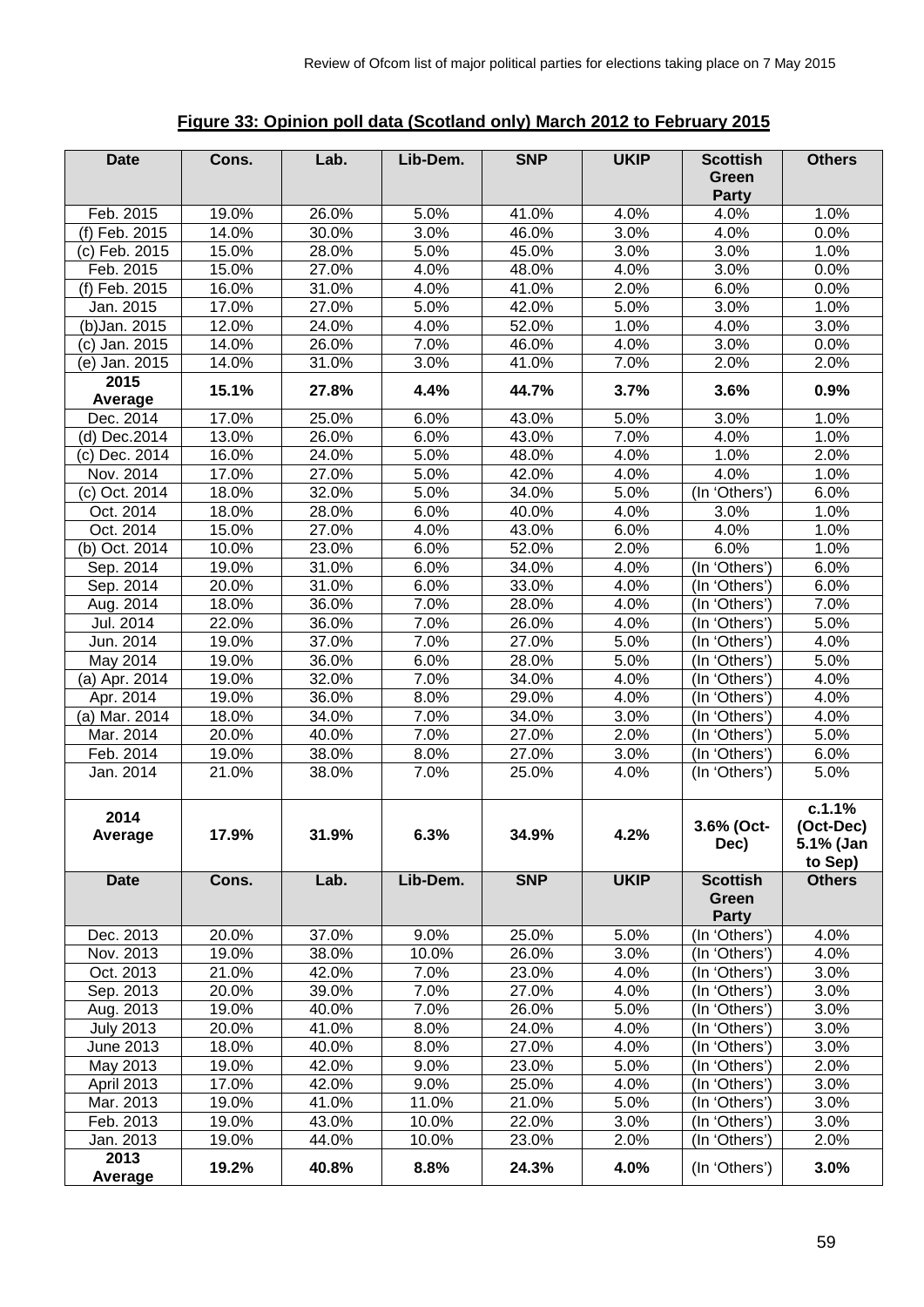| Dec. 2012          | 20.0% | 45.0% | 7.0%    | 21.0% | 4.0% | (In 'Others') | 3.0% |
|--------------------|-------|-------|---------|-------|------|---------------|------|
| Nov. 2012          | 21.0% | 42.0% | 7.0%    | 26.0% | 2.0% | (In 'Others') | 2.0% |
| Oct. 2012          | 19.0% | 42.0% | 7.0%    | 27.0% | 3.0% | (In 'Others') | 2.0% |
| Sep.2012           | 18.0% | 41.0% | $6.0\%$ | 30.0% | 3.0% | (In 'Others') | 2.0% |
| Aug. 2012          | 17.0% | 43.0% | 7.0%    | 27.0% | 3.0% | (In 'Others') | 3.0% |
| Jul.2012           | 17.0% | 40.0% | 6.0%    | 32.0% | 2.0% | (In 'Others') | 3.0% |
| Jun. 2012          | 19.0% | 39.0% | 7.0%    | 31.0% | 3.0% | (In 'Others') | 1.0% |
| May 2012           | 14.0% | 40.0% | 5.0%    | 35.0% | 2.0% | (In 'Others') | 4.0% |
| Apr. 2012          | 15.0% | 36.0% | 7.0%    | 35.0% | 3.0% | (In 'Others') | 4.0% |
| Mar. 2012          | 18.0% | 39.%  | 7.0%    | 33.0% | 2.0% | (In 'Others') | 1.0% |
| 2012<br>Average    | 17.8% | 40.7% | 6.6%    | 29.7% | 2.7% | (In 'Others') | 2.5% |
| Overall<br>Average | 17.5% | 35.3% | 6.3%    | 33.4% | 3.7% | N/A           | N/A  |

. **Source: YouGov (and (a) Populus, (b) Ipsos-Mori, (c) Survation (d) ICM (e) Panelbase and (f) TNS BMRB)**

#### *Northern Ireland*

A2.17 Hardly any opinion polls have been carried out in relation to Northern Ireland only and no Northern Ireland-only opinion polls have been published in 2015 of which Ofcom is aware. Figure 34 below lays out indicative evidence of levels of current support for the period from May 2012 to February 2015 in Northern Ireland only, according to opinion polls carried out by Lucidtalk (with one poll carried out by Ipsos-Mori and one poll as part of the Northern Ireland Life and Times Survey). This is therefore an updated version of figure 26 in the Consultation.

|  |  | Figure 26: Opinion poll data (Northern Ireland only) May 2012 to February 2015 |
|--|--|--------------------------------------------------------------------------------|
|--|--|--------------------------------------------------------------------------------|

| Date               | <b>DUP</b> | <b>Sinn</b><br>Fein | <b>SDLP</b> | <b>UUP</b> | <b>Alliance</b> | TUV    | Green  | <b>Others</b> |
|--------------------|------------|---------------------|-------------|------------|-----------------|--------|--------|---------------|
| Oct.<br>2014       | 25.9%      | 24.0%               | 15.1%       | 11.8%      | 6.2%            | 5.2%   | 0.5%   | 11.3%         |
| Sep.<br>2013       | 29.3%      | 26.1%               | 13.8%       | 10.8%      | 10.2%           | 2.2%   | 1.3%   | 6.3%          |
| Jan.<br>2013*      | 24.3%      | 23.6%               | 19.3%       | 12.8%      | 10.0%           | 2.9%   |        | 7.1%          |
| Jan.<br>2013**     | 26.9%      | 19.0%               | 20.6%       | 15.9%      | 12.7%           |        | 4.9%   |               |
| Dec.<br>2012       | 30.0%      | 26.4%               | 13.5%       | 11.4%      | 11.6%           |        | 7.1%   |               |
| May<br>2012        | 30.7%      | 28.0%               | 12.5%       | 11.0%      | 10.9%           | 3.2%   | 3.7%   | 0%            |
| Overall<br>Average | 27.9%      | 24.5%               | 15.8%       | 12.3%      | 10.3%           | c.2.9% | c.2.2% | c.4.2%        |

**Source: Lucidtalk (and \*Ipsos-Mori and \*\*NI Life and Times Survey)**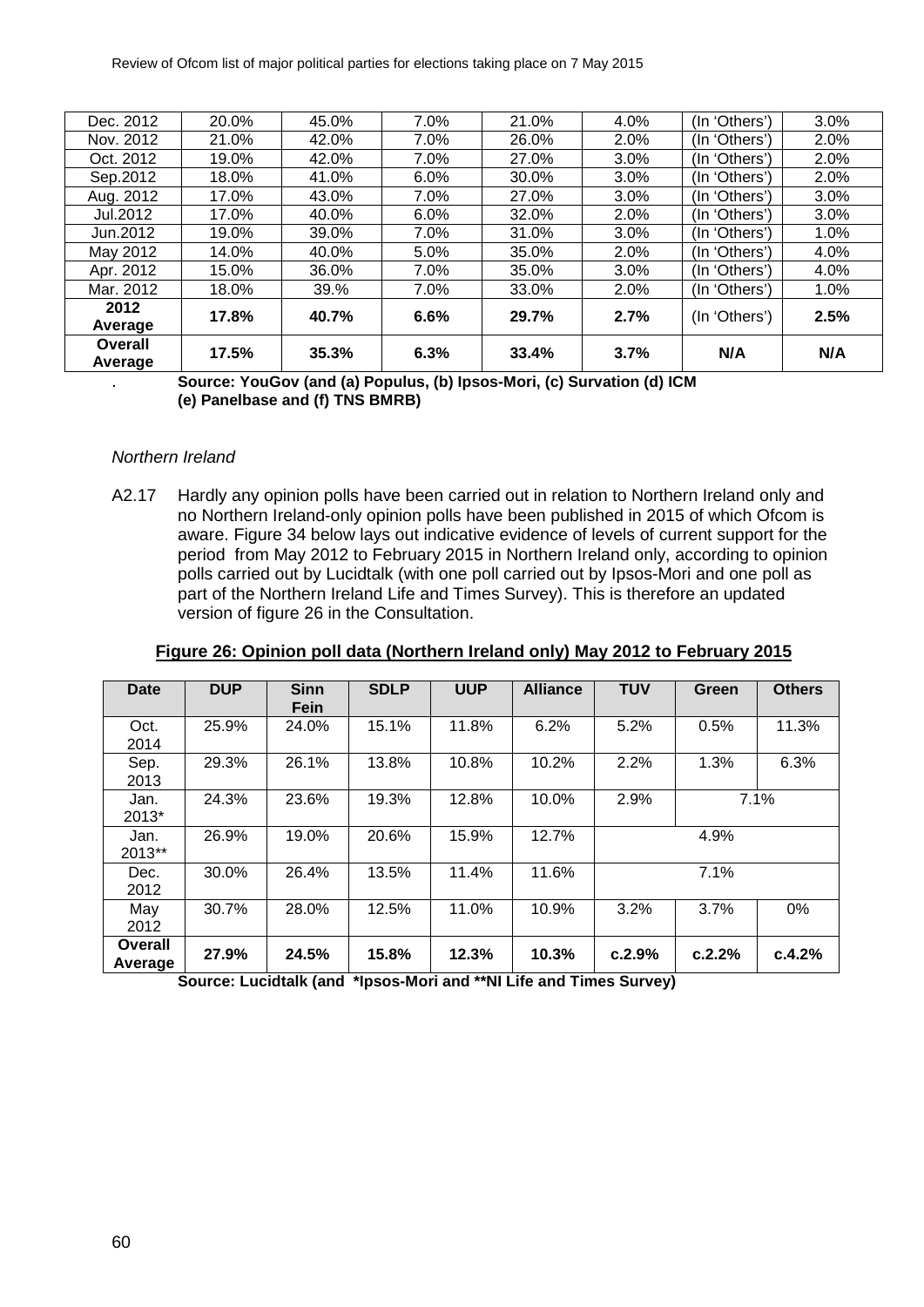# **Annex 3**

# 3 Finalised Ofcom procedures for determination of disputes under Ofcom's rules on Party Political and Referendum **Broadcasts**

- A3.1 This document outlines the procedures which apply to Ofcom's determination of unresolved disputes between political parties and broadcast licensees under Ofcom's Rules on Party Political and Referendum Broadcasts ("Ofcom's PPRB Rules"):<http://stakeholders.ofcom.org.uk/binaries/broadcast/guidance/ppbrules.pdf>
- A3.2 Such disputes will be determined by Ofcom's Election Committee ("the Committee") applying Ofcom's PPRB Rules, in accordance with section 333 of the Communications Act 2003 ("the Act") which requires Ofcom to ensure that party political broadcasts (including party election broadcasts) and referendum broadcasts are included in the services of every "licensed public service channel" and "national (i.e. UK-wide, commercial) radio service" ("the Licensee").
- A3.3 Under Ofcom's PPRB Rules, decisions as to the precise length, frequency, allocation and/or scheduling of broadcasts offered to political parties/designated organisations are the responsibility of the Licensee in the first place. When Licensees make the decision, they should notify the relevant political party/designated organisation ("the Party") promptly in writing, setting out the basis of the relevant decision. If the Party wishes to dispute any element of the Licensee's decision, it should first make representations direct to the Licensee to enable the Licensee to reconsider its decision.
- A3.4 If any dispute remains unresolved between any Licensee and any Party, as to the length, frequency, allocation and/or scheduling of broadcasts ("the dispute"), it may be referred by the Party or the Licensee to Ofcom for determination under Ofcom's PPRB Rules using these procedures.
- A3.5 These procedures contemplate a dispute being referred to Ofcom in the first place by a political party/designated organisation under Ofcom's PPRB Rules, and will be appropriately modified where a dispute is first referred by a Licensee.

# **Initial Referral of Disputes**

- A3.6 If the Party considers it appropriate to refer the dispute to Ofcom under Ofcom's PPRB Rules, it should do so in writing by email to the Committee ("the Referral Letter") as soon as reasonably practicable. The letter should be addressed to the Secretary to the Corporation at Ofcom: [graham.howell@ofcom.org.uk](mailto:graham.howell@ofcom.org.uk)
- A3.7 The Party's Referral Letter should set out the details of the dispute and the Licensee in relation to which the dispute is referred, together with the Party's grounds for disputing a Licensee's decision.
- A3.8 The Referral Letter should also enclose any correspondence relevant to the disputed decision, and provide any other relevant evidence or background information. For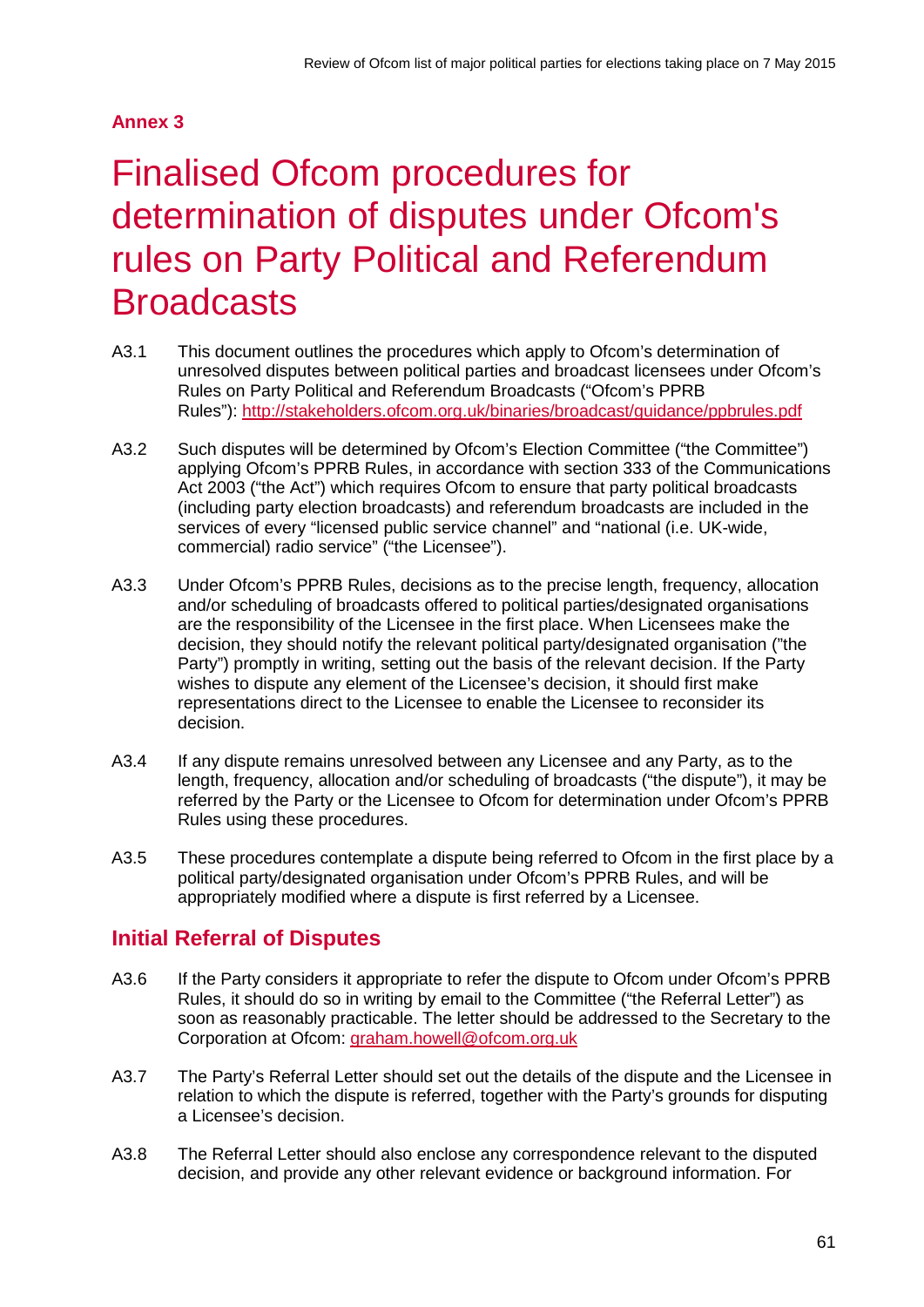example, if the Party's dispute concerns the number of party election broadcasts allocated to the Party by a Licensee during an election period, the Party should provide correspondence from the Licensee notifying the Party and setting out the basis of its decision, together with any relevant supplementary information about the Party (e.g. its size, support, number of candidates at the election).

## **Acceptance of Dispute**

- A3.9 On receipt of a Party's Referral Letter, Ofcom will assess the Referral Letter and, if appropriate, write to the Party requesting any relevant further information. If, after consulting the Chair of the Committee, in Ofcom's view**:**
	- the Party wishing to refer a dispute to the Committee has not set out a sustainable case for the Committee to determine that dispute; and/or
	- there has been undue delay in the Party sending the Referral Letter to the Committee,

Ofcom will write to the Party stating that the Committee will take no further action and providing an explanation of that decision. Otherwise, the Committee will write to the Party confirming that it has accepted the dispute ("the Acceptance Letter"). The Acceptance Letter will set out an appropriate timetable under which the dispute will be determined (including the date when the Committee intends to meet), having regard to the need to determine disputes promptly and fairly. For practical reasons, to enable Licensees to schedule all PEBs before polling day, both the Party and the Licensee must be prepared to respond very rapidly to requests from Ofcom in furtherance of its considerations of a dispute, and all correspondence will be expected by email.

- A3.10 The Committee will also forward the Referral Letter (and any other documentation provided by the Party) to the Licensee, giving the Licensee an opportunity to respond to the dispute with any comments, representations and additional evidence. The Committee will state a deadline by which the Licensee should respond.
- A3.11 On receiving the Licensee's response, the Committee will write to the Party again, giving it a final opportunity to reply to the contents of the Licensee's response, and stating the deadline for doing so. Any further response from the Party will be forwarded to the Licensee, together with any other relevant documentation, to give it a final opportunity to respond, with a deadline for doing so.

## **Resolution of the Dispute**

A3.12 Prior to determination of the dispute by the Committee, if the Licensee and the Party are able to resolve the dispute, the Party should notify the Committee that it wishes to withdraw the dispute from the Committee. In such circumstances, the Committee will take no further action.

# **Determination of the Dispute**

A3.13 If the dispute remains unresolved, the Committee will meet at an arranged time to determine the dispute under Ofcom's PPRB Rules, considering all the written representations and evidence provided by the Party and the Licensee.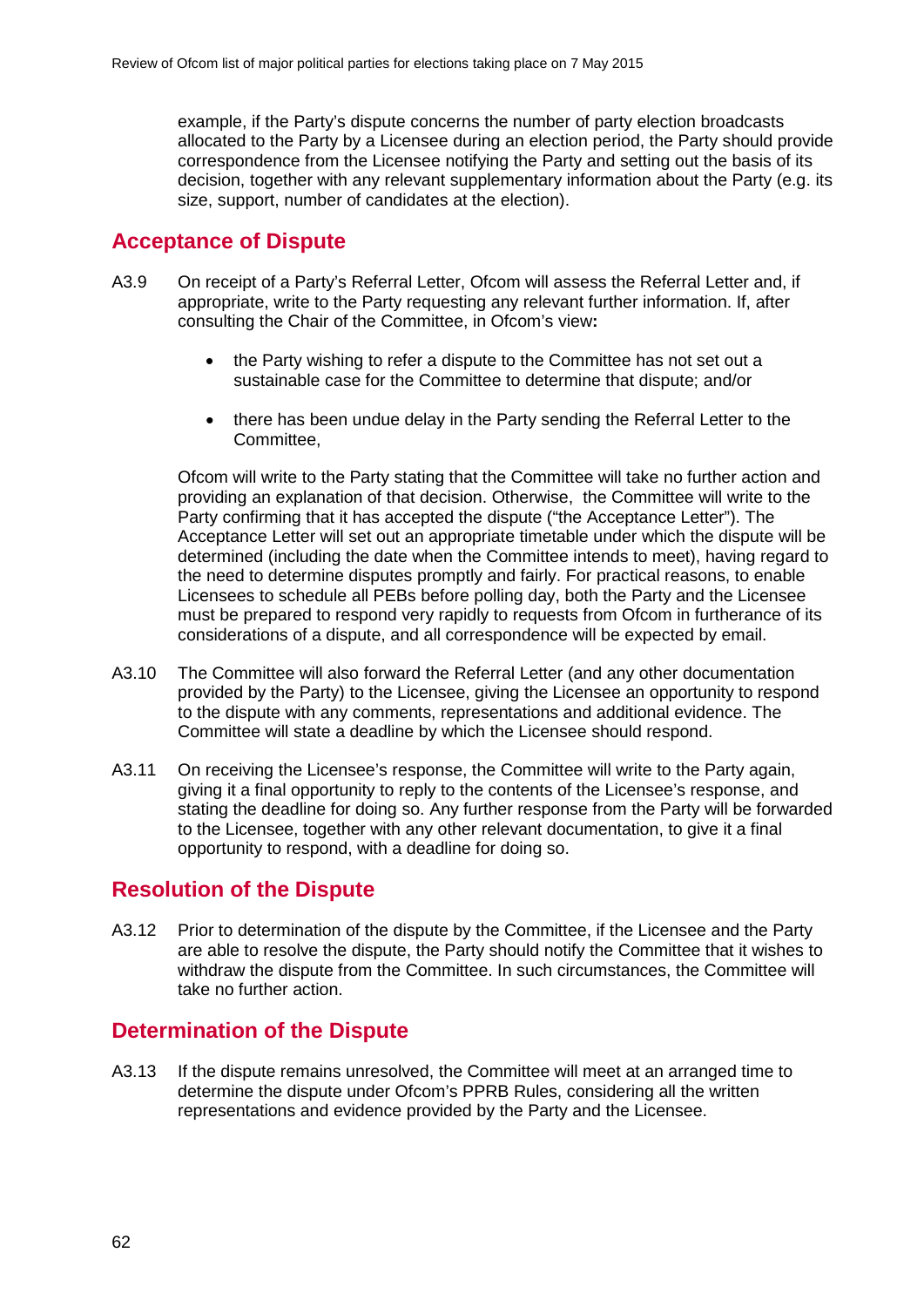- A3.14 The Committee will not normally hold an oral hearing. However, the Committee may consider it appropriate to do so in exceptional circumstances, in which case both the Party and the Licensee will be invited to attend.
- A3.15 The Committee may also consult any relevant third parties (e.g. the Electoral Commission) in order to obtain or confirm any factual or contextual information relevant to determining the dispute. Where appropriate, the Committee will give the Party and/or Licensee the opportunity to respond to such information.

# **Decision Letter**

- A3.16 Once the Committee has determined the dispute, the Committee will write to the Party and the Licensee informing them of its decision, and setting out its reasoning.
- A3.17 The Committee will publish its decision on the Ofcom website in accordance with its normal process and the principles of transparency and best regulatory practice under section 3(3) of the Act.
- A3.18 The Committee's decision is final and not subject to internal appeal.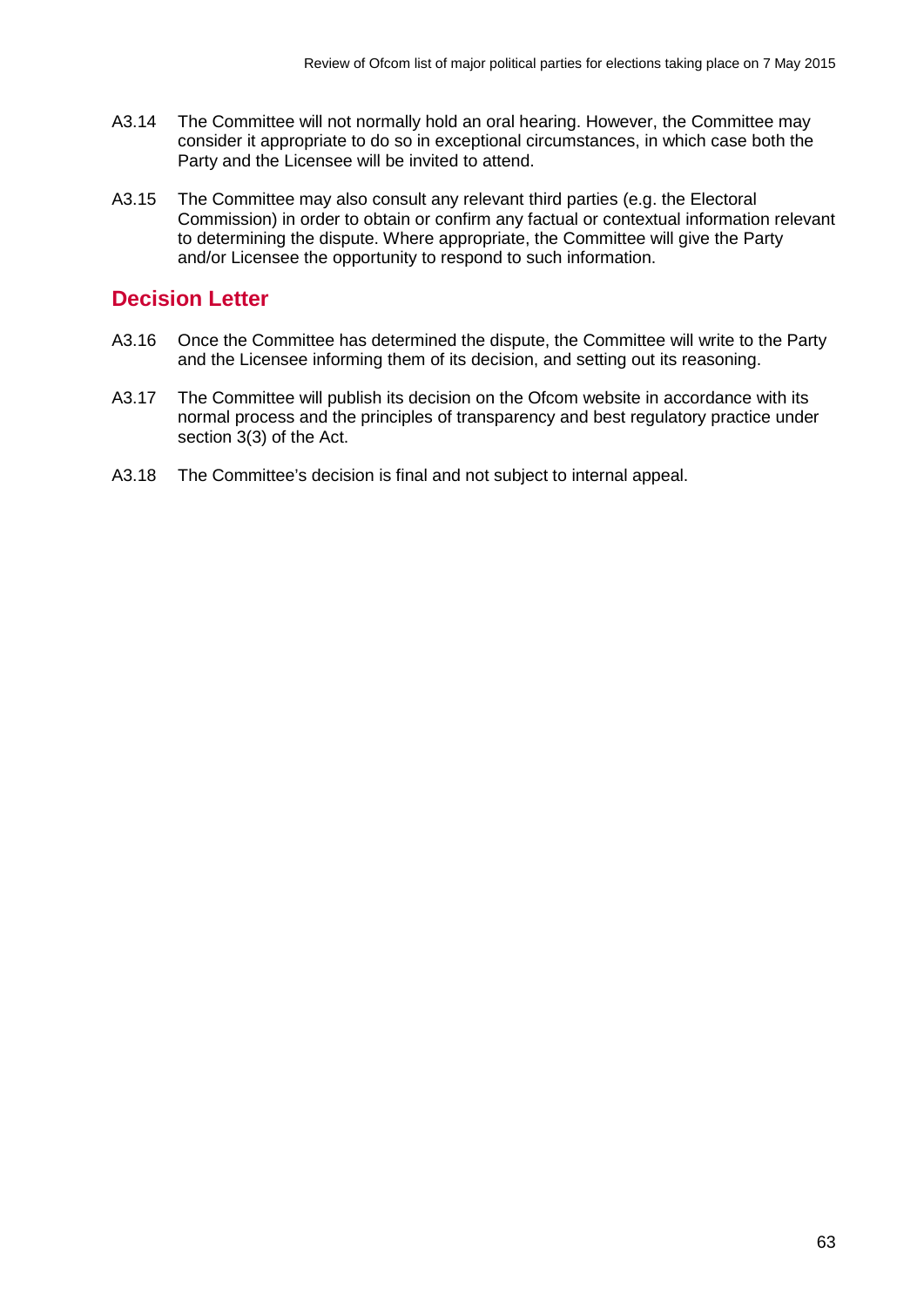# **Annex 4**

# **Respondents' views on our Consultation** proposals

A4.1 In this Annex we set out a summary of respondents views on the proposals made in our Consultation. Our views on those submissions in set out in Sections 2 and 3.

# **The nature of the evidence relied upon by Ofcom in the 2015 Review**

- A4.2 The following stakeholders responded to this aspect of the Consultation: the Electoral Commission; the English Democrats; the Green Party; Plaid Cymru; the Scottish National Party ("SNP"); Molly Scott Cato MEP, Bristol for Democracy; a Welsh political organisation who had responded confidentially; the Combined Broadcaster Response<sup>[108](#page-66-0)</sup>; the UEA academics. In addition, approximately a quarter of the 7,420 responses that we received were from individuals who responded to this aspect of the Consultation. In large part these individual respondents echoed points made by the named respondents. However, where individual respondents made substantive points not covered by other responses, we deal with these below.
- A4.3 The Electoral Commission stated its belief that Ofcom had identified "the relevant factors that need to be taken into account" in relation to reviewing the list of major parties It added, however, that it did not express a view on "how the criteria have been applied".
- A4.4 The Combined Broadcaster Response agreed with Ofcom that decisions about the list of major parties should be based on separate analyses in each of the four nations of the UK. In addition, such analyses should consider: "past performance in comparable elections, with reference to relevant data for electoral performance in other types of election since the last comparable elections" and opinion poll data. In summary, this respondent said that: "Ofcom has assembled all the relevant evidence both of past election results and of current support in Annex 2 of its consultation document".
- A4.5 The Green Party said that evidence of current support laid out in the Consultation was "inadequate" for three reasons:
	- As opinion poll support for the Green Party in Great Britain-wide opinion polls was not displayed separately<sup>[109](#page-66-1)</sup> from data for the other parties, this did not "permit a robust comparison";
	- the existence of other measures of current support; and
	- the evidence presented as an indication of "current support" gave undue weight to historic support. The Green Party said that more weight should be attached to recent data than to data from two or three years prior to the election because this will provide a better indication of which parties the public wish to learn about. This respondent requested that Ofcom weight the analysis to primarily reflect current support over older levels of support.

A4.6 The Green Party provided specific data to support the above points:

<span id="page-66-0"></span><sup>&</sup>lt;sup>108</sup> Channel 4, Channel 5, ITV plc and UTV Television.<br><sup>109</sup> In figure 23 of the Consultation.  $\overline{a}$ 

<span id="page-66-1"></span>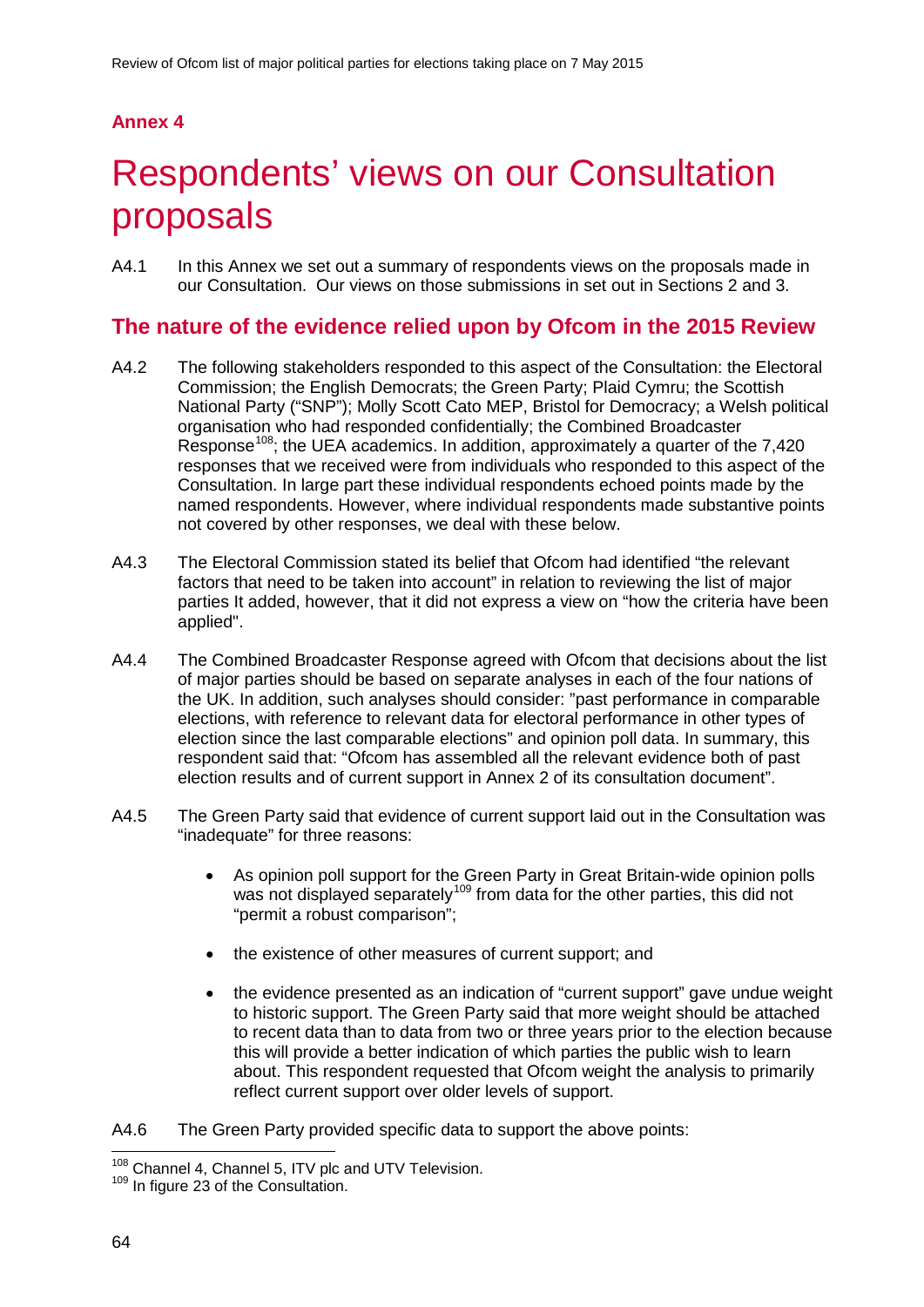- Party membership: The Green Party stated that: "The decision to join a political party represents a significant commitment and we find it a striking omission that this has not been considered in the review". It added that at the beginning of February 2015, Green Party membership across the UK was 61,035 (52,223 in England and Wales, 8,490 in Scotland, and 322 in Northern Ireland) i.e. a total of 61,035 for the UK. According to this respondent: "This is higher than the membership of the Liberal Democrats or UKIP as last reported";
- Data on public support for policies: The Green Party cited data provided from the website [www.voteforpolicies.org.uk,](http://www.voteforpolicies.org.uk/) which "provides data from 514,064 completed surveys of the views of members of the public on the policy positions of different parties". This respondent said that this website put "support for the policies of each party at: Green Party 27.36%, Labour 20.07%, Liberal Democrats 16.74%, Conservatives 14.04%, UKIP 11.91%, BNP 9.98%". The Green Party added that YouGov had "polled levels of support for three core Green Party policies which are distinct from those of other parties and results show that: 66% support bringing the railway back into public hands, 66% support the building of more social housing, and 64% of respondents support a mandatory living wage";
- Data on the level of interest among the public in a party receiving public exposure: The Green Party also cited the "high level of support among the general public for the inclusion of the Green Party in the TV leaders' debates" which it said "reflects a high level of interest in greater exposure to our policies and candidates". In this regard, the Green Party said that: "Over 79% of the public believe the Green Party leader should be invited to participate in TV debates according to an ICM poll and over 280,000 people have signed a petition to this end"; and
- January 2015 opinion polls: The Green Party also requested that Ofcom take into account three opinion polls<sup>[110](#page-67-0)</sup> from January 2015.
- A4.7 The Green Party, a Green Party MEP Molly Scott Cato, and an individual respondent, Mr Shadrack, all stressed their view that it was important for Ofcom to take particular account of young voters in gauging current support.
- A4.8 The SNP also made reference to party membership numbers as factor, noting that the SNP is "now the UK's third largest political party with over 93,000 members". This respondent also brought Ofcom's attention to three Scottish opinion polls<sup>111</sup>.
- A4.9 Plaid Cymru noted the reference to the fact that UKIP had won two Westminster byelections in 2014. In this context, it said that Ofcom should take account of "the only major by-election to have taken place in Wales since 2010, which was the Ynys Mon Assembly by-election in 2013…Plaid Cymru won this by-election with a majority of 9,166 taking 58.2% of the vote".

<span id="page-67-1"></span><sup>111</sup> These were: a January 2015 Survation poll showing voting intentions across Scotland [\(http://survation.com/new-scottish-voting-intentions-for-daily-record-shows-desire-for-snp-in](http://survation.com/new-scottish-voting-intentions-for-daily-record-shows-desire-for-snp-in-government/)[government/\)](http://survation.com/new-scottish-voting-intentions-for-daily-record-shows-desire-for-snp-in-government/); a January 2015 Ipsos Mori poll [\(https://www.ipsos](https://www.ipsos-mori.com/researchpublications/researcharchive/3514/SNP-remains-in-dominant-position-as-election-approaches.aspx)[mori.com/researchpublications/researcharchive/3514/SNP-remains-in-dominant-position-as-election](https://www.ipsos-mori.com/researchpublications/researcharchive/3514/SNP-remains-in-dominant-position-as-election-approaches.aspx)[approaches.aspx\)](https://www.ipsos-mori.com/researchpublications/researcharchive/3514/SNP-remains-in-dominant-position-as-election-approaches.aspx); and the February 2015 Lord Ashcroft poll in 16 Scottish constituencies.

<span id="page-67-0"></span><sup>&</sup>lt;sup>110</sup> The Green Party cited: a Lord Ashcroft national poll, showing Green Party support at 11%; a Guardian/ICM poll showing Green Party support at 9%; and a YouGov poll showing: Green Party support at 8% "ahead of the Liberal Democrats who are on 7% and in tied second place at 22% among<br>18-24 year olds".  $\overline{a}$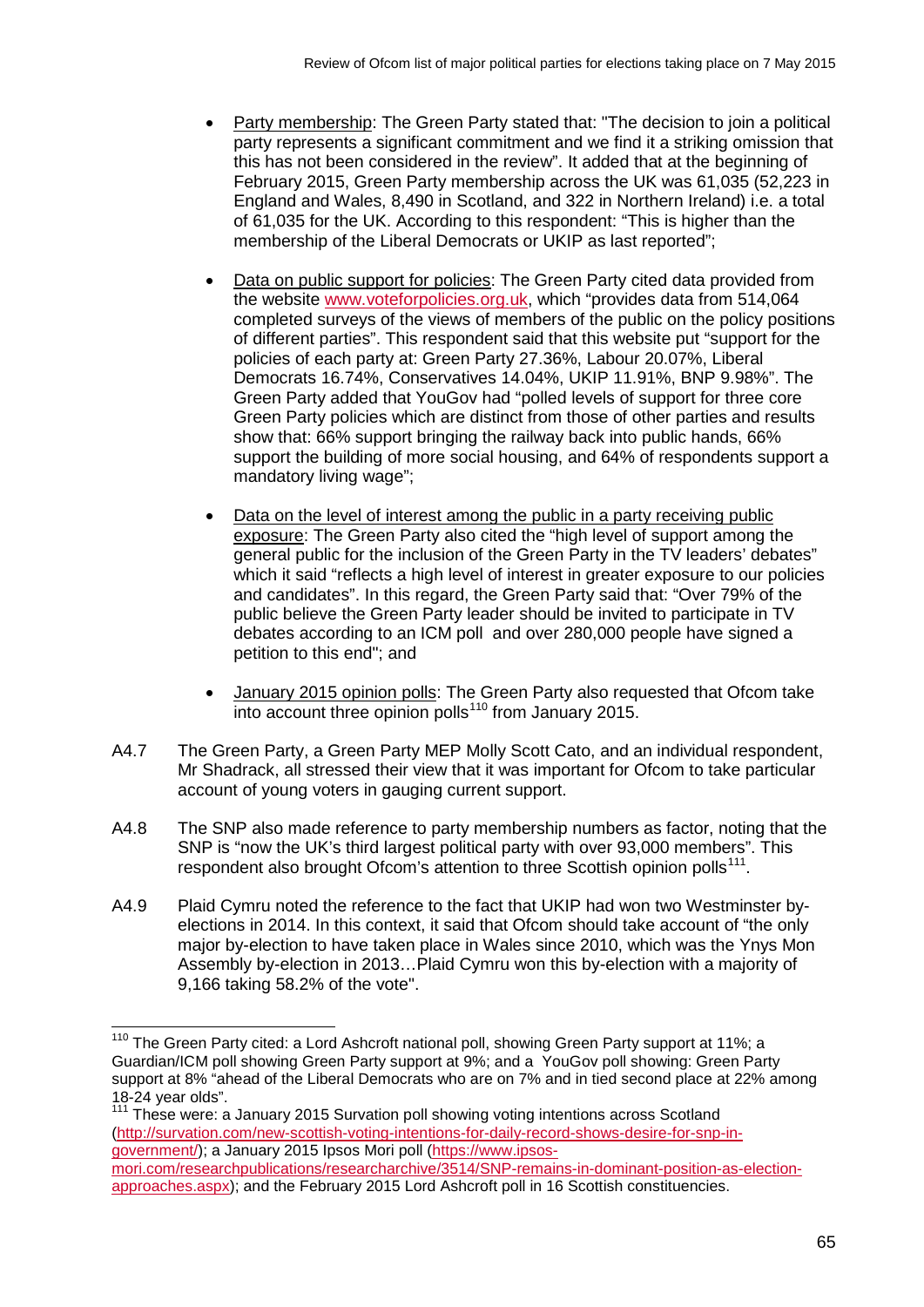- A4.10 In its response, the English Democrats disputed that for England: "it is right to use statistics that are for the whole of Great Britain whereas for Scotland and Wales [Ofcom has used] information specific to those nations".
- A4.11 The confidential response we received from a Welsh political organisation said that "Wales-specific opinion polling and psephology is very much in its infancy" and major party status should not be based solely on opinion poll data.
- A4.12 Bristol for Democracy objected to Ofcom using as evidence opinion poll data based on the 'First Past the Post' ("FPTP") voting system because, in this respondent's view, this electoral system "grossly misrepresents the preferences of the electorate". It therefore said that Ofcom should give more weighting to any polls<sup>[112](#page-68-0)</sup> that allowed for "split" voting"<sup>113</sup>. This respondent also suggested that 18 months of historic opinion poll data should be assessed to allow for "short-term influences" but with "more weighting given to more recent polls".
- A4.13 The UEA academics noted that the opinion polls that Ofcom had relied on to gauge support in England were Great Britain-wide polls. These respondents said that they had developed a "forecasting model"<sup>[114](#page-68-2)</sup> to gauge "levels of support in England only". These respondents said that: "Our estimates<sup>115</sup>... suggest that the same parties identified by [Ofcom] as major parties in Great Britain are also the four largest parties in England".
- A4.14 A minority of the individual responses we received on this aspect of the Consultation said that the evidence of current support that Ofcom had used was acceptable. The majority of individual respondents said that Ofcom should take into account other indicators of current support suggested by respondents above. Individuals also variously suggested that Ofcom should take account of: the trajectory of recent opinion polls; levels of social media support for the parties; the number of candidates being fielded at the General Election; and the fact that some smaller parties receive much less media coverage than other parties. Some respondents also argued that minor parties, such as the Green Party, will see their support under measured in opinion polls, because polling organisations will not list the Green Party with the existing major parties when questioning individuals over voting intention<sup>[116](#page-68-4)</sup>.

# **Proposed assessment of the evidence for the purposes of the May 2015 elections**

A4.15 The following stakeholders responded to this aspect of the Consultation: the Electoral Commission; the English Democrats; the Green Party; the Liberal Democrats; Mebyon Kernow; Plaid Cymru; the Scottish Green Party; the Scottish National Party ("SNP"); Jonathan Edwards MP; Molly Scott Cato MEP; Bristol for Democracy; a Welsh political

<span id="page-68-0"></span><sup>&</sup>lt;sup>112</sup> Bristol for Democracy cited a November 2014 YouGov poll which asked respondents: "If candidates from the following parties were standing in your constituency and had a chance of winning, how likely would you be to vote for them?"  $\overline{a}$ 

<span id="page-68-1"></span><sup>&</sup>lt;sup>113</sup> Bristol for Democracy described "split voting" as when "people who might like to vote for one of the smaller parties often feel compelled to vote for a larger party in order for their vote to make a difference". <sup>114</sup> See [www.electionforecast.co.uk](http://www.electionforecast.co.uk/) This model used: data from several polling organisations (YouGov,

<span id="page-68-2"></span>Survation and Lord Ashcroft) "to estimate parties' vote share in each constituency"; and a projection of vote shares "in the light of what we know about pre-election polling trends from 1979 onwards".  $115$  The electionforcecast.co.uk estimates of share for England were: Conservative: 31.8%; Labour:

<span id="page-68-3"></span><sup>31.5%;</sup> Liberal Democrats: 10.4%; Green Party: 6.3%; and UKIP: 18.6%

<span id="page-68-4"></span><sup>&</sup>lt;sup>116</sup> These respondents said that opinion polls will typically ask individuals if they will vote for one of the named major parties or an "other" party. Individuals will only be able to indicate support for the Green Party in a follow-up question.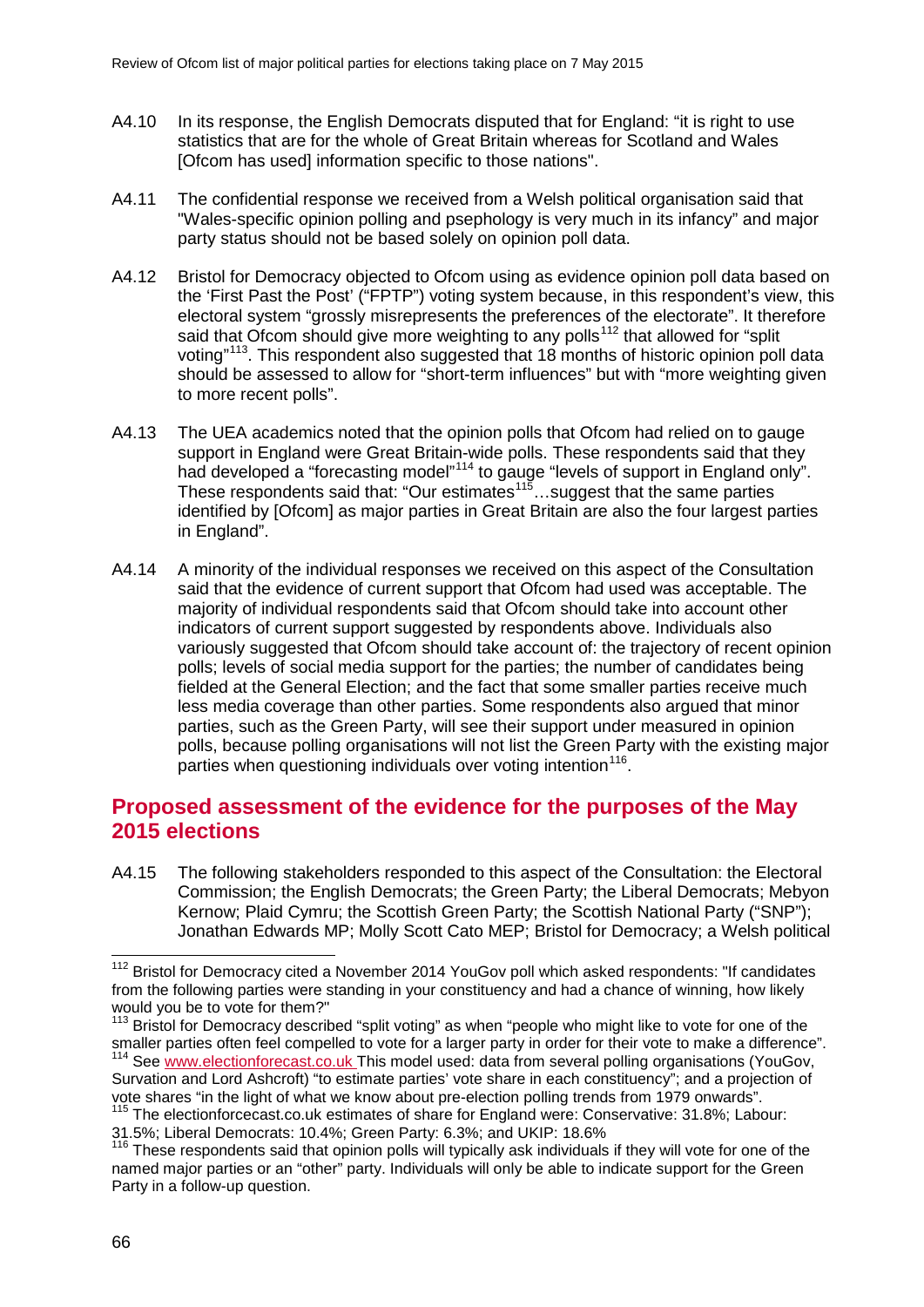organisation who had responded confidentially; the Combined Broadcaster Response<sup>[117](#page-69-0)</sup>; Nick Anstead of the London School of Economics and Political Science. In addition, a large number of the 7,420 responses that we received from individuals responded to this aspect of the Consultation. In large part these individual respondents echoed points made by the named respondents. However, where individual respondents made substantive points not otherwise covered, we deal with these below.

- A4.16 The Combined Broadcaster Response said that having considered the evidence in detail "Ofcom's conclusions about which parties should be classified as major parties are correct".
- A4.17 The Green Party accepted Ofcom's assessment of the existing major parties. However, it argued that it should be added to the list of major parties because it had:
	- been "polling at up to 11%" (having gone up from 2.1% in January 2013) and "at 22% (joint second place with the Conservatives) among young people aged 18-24";
	- "the fourth largest" number of party members in the UK, exceeding UKIP and the Liberal Democrats;
	- its policies were "more popular than those of any other party according to" the website [www.voteforpolicies.org.uk;](http://www.voteforpolicies.org.uk/)
	- had an MP since 2010 whereas UKIP had "won its two seats in by-elections when already popular MPs defected to the party, so these victories are as likely to reflect confidence in these individuals as an endorsement of the UKIP platform";
	- outperformed the Liberal Democrats and UKIP in the 2012 London Mayoral and Assembly elections", and had outperformed the Liberal Democrats in the 2014 European Parliamentary elections;
	- $\bullet$  a "strong public desire"<sup>[118](#page-69-1)</sup> for it "to be given equal opportunity to that given UKIP to present its policies and commitments publically through broadcast media". In this regard, the Green Party said that "Ofcom has a legal duty to 'further the interests of citizens'" which this respondent believed "is best delivered by ensuring that broadcast coverage in election periods responds to high levels of public interest in particular voices being heard…particularly when a party is engaging young people in the political process".
- A4.18 The Green Party also stated its belief that UKIP "should be awarded major party status provided the Green Party is too", given the comparison of several of the various factors listed in paragraph A4.17 above.

<sup>&</sup>lt;sup>117</sup> Channel 4, Channel 5, ITV plc and UTV Television.

<span id="page-69-1"></span><span id="page-69-0"></span><sup>118</sup> The Green Party cited an ICM poll [\(http://www.icmunlimited.com/data/media/pdf/OmGreens-](http://www.icmunlimited.com/data/media/pdf/OmGreens-ITV%20debate.pdf)[ITV%20debate.pdf\)](http://www.icmunlimited.com/data/media/pdf/OmGreens-ITV%20debate.pdf) which the Green Party said showed: "Over 79% of the public believes the Green Party leader should be invited to participate in TV debates". This respondent also cited a petition [\(https://www.change.org/p/bbc-itv-channel-4-sky-include-the-green-party-in-the-tv-leaders-debates](https://www.change.org/p/bbc-itv-channel-4-sky-include-the-green-party-in-the-tv-leaders-debates-ahead-of-the-2015-general-election)[ahead-of-the-2015-general-election\)](https://www.change.org/p/bbc-itv-channel-4-sky-include-the-green-party-in-the-tv-leaders-debates-ahead-of-the-2015-general-election) which it said showed 280,000 also supporting the Green Party's inclusion in any broadcast leaders' debates.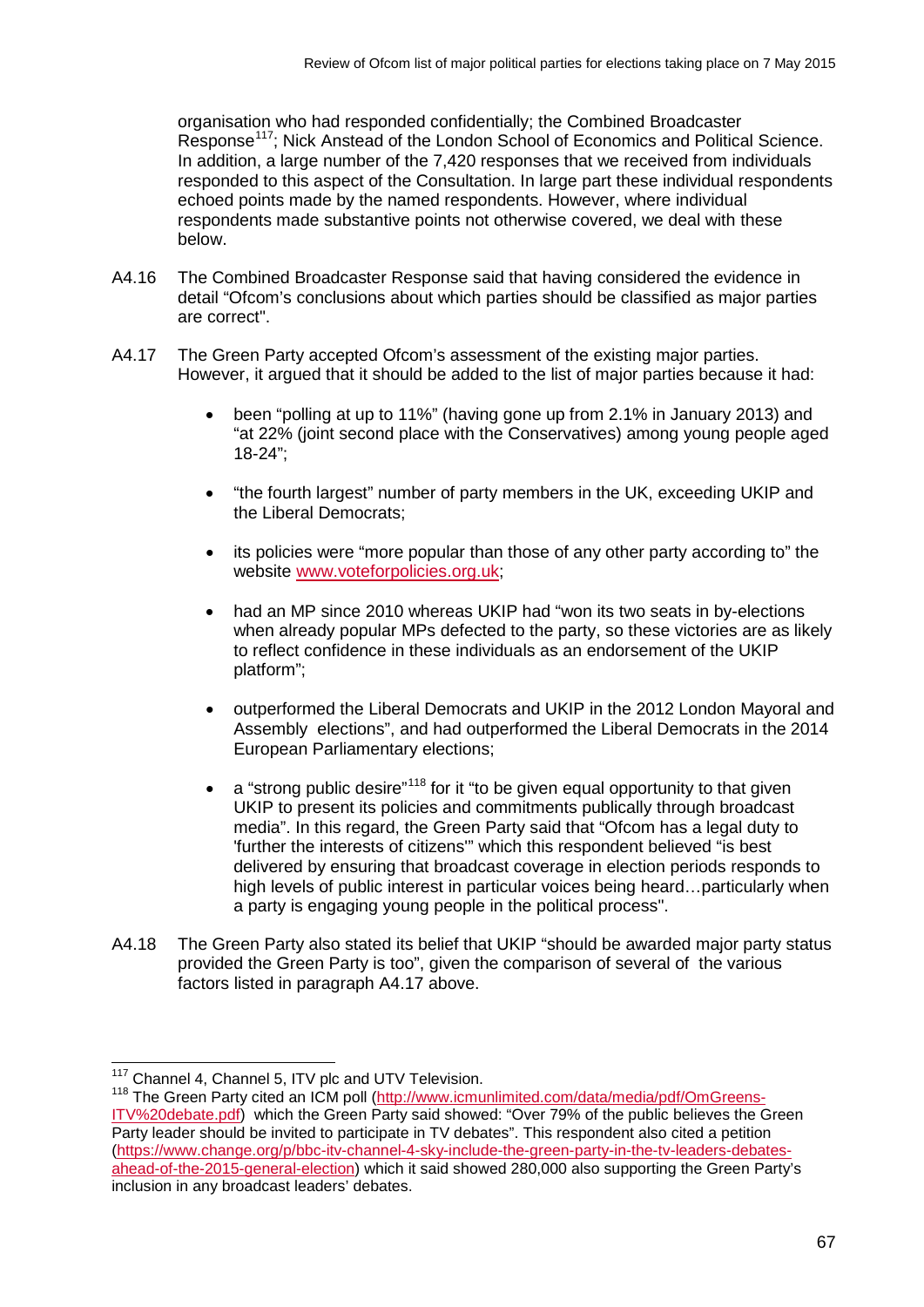- A4.19 The Scottish Green Party made similar arguments to the Green Party in arguing that it should be designated as a major party in Scotland. This respondent pointed to: Scottish opinion polls showing the Scottish Green Party equal with or ahead of the Liberal Democrats; its performance in the 2012 Scottish Parliamentary elections and 2014 European Parliamentary elections; and, the fact it now had 8,500 members<sup>119</sup>. This respondent also said that it had "played a prominent role" in the Scottish Independence Referendum campaign "appearing regularly in televised debates and discussions".
- A4.20 Molly Scott Cato MEP echoed many of the Green Party's arguments. In particular, this respondent said that:
	- Green Party "support is automatically undervalued by polls which ask people how they would vote in a general election based on a voting system which makes it extremely difficult for us to gain seats";
	- Whilst she "would not suggest making a particular concession to young voters, it is important to note that their commitment to representative democracy is less strong than that of older groups and it would be reprehensible if Ofcom were to undermine their commitment further by excluding the party they choose to support from the majority of media coverage";
	- The Green Party was "part of a global movement of green parties and hence our significance should not be based entirely on our support in one country"; and
	- The Green Party represented a political position not represented by any of the other parties.
- A4.21 An individual respondent, Mr Shadrack, in a detailed response, made a number of points similar to the Green Party, the Scottish Green Party and Molly Scott Cato MEP. In particular, this respondent argued that the Green Party (and Scottish Green Party) should be designated as a major party across the UK, on a comparison with, in particular, the Liberal Democrats. In addition, he questioned whether the Liberal Democrats merited being designated as a major party in particular in Wales and Scotland.
- A4.22 In particular, in addition to echoing points made by other respondents above, Mr. Shadrack stressed the following:
	- Green Party performance in a range of elections, as mentioned above, but also English local elections<sup>[120](#page-70-1)</sup> and the 2014 London Borough election;
	- the decline in Liberal Democrat performance in: the 2014 European Parliamentary elections; English local elections; Scottish Parliamentary and Scottish local elections; Welsh Assembly elections;

<span id="page-70-0"></span><sup>&</sup>lt;sup>119</sup> The Scottish Green Party said that its 8,500 membership total was "close to the Scottish Conservatives' published membership of 11,000 and that of Scottish Labour (understood to be between 8,000 and 13,500) and far outstripping the Scottish Libdems whose most recent published figures suggest a membership of 2,831".  $\overline{a}$ 

<span id="page-70-1"></span><sup>&</sup>lt;sup>120</sup> This respondent pointed to the Green Party controlling Brighton and Hove Council and participating in government "among the 32 councils where no party has overall control".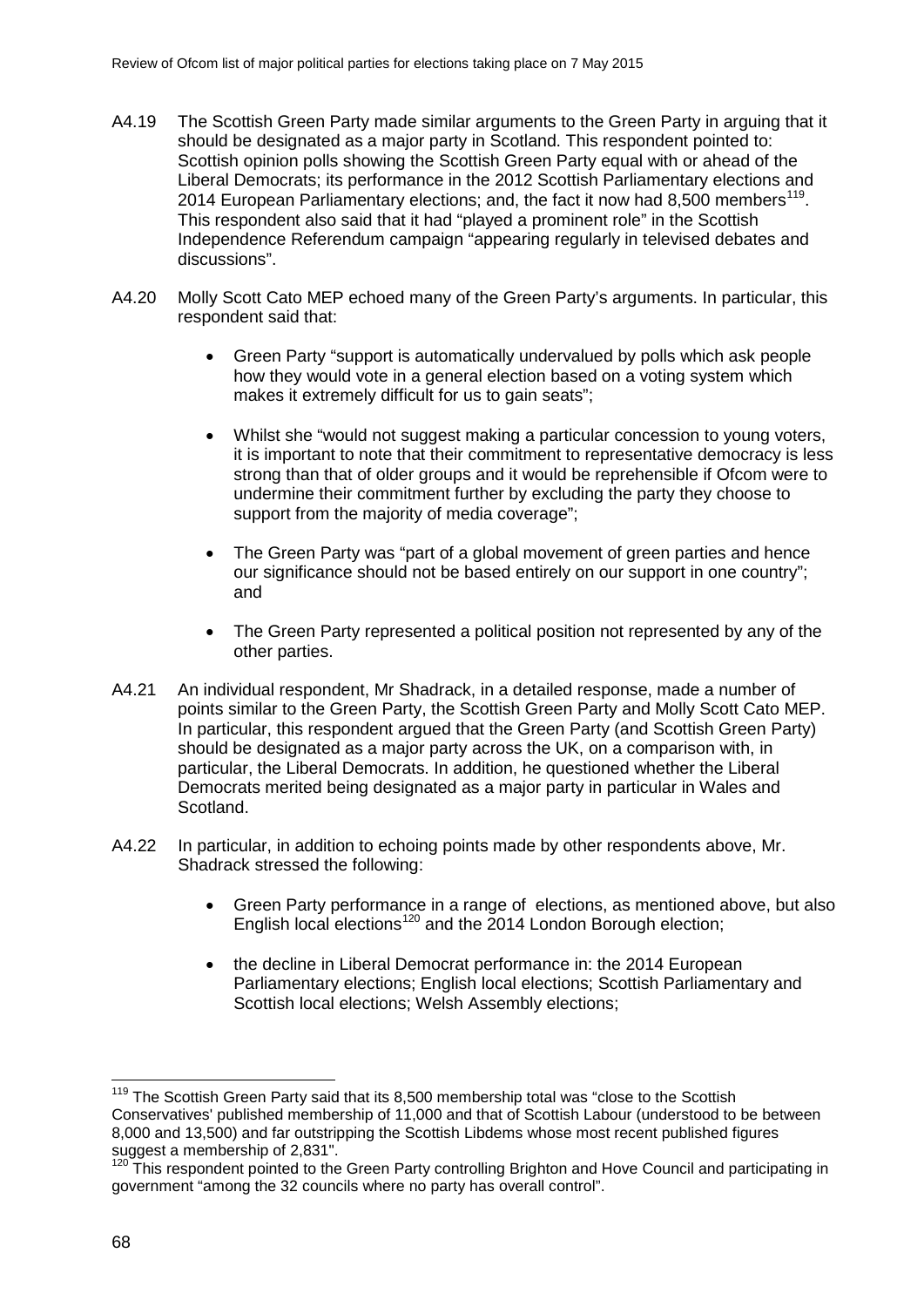- opinion polls in Wales and Scotland showing Liberal Democrat and Green Party (or Scottish Green Party) support being "within the margin of error for a statistical tie";
- in Northern Ireland the Green Party obtained more votes and seats than the Conservative Party;
- "the Daily Telegraph, The Guardian and YouTube have now invited the Green Party to join the Conservatives, Labour, Liberal Democrats and UKIP in a five party [online] debate";
- the Green Party was likely to field candidates in 75% of English seats for the 2015 General Election";
- given that Ofcom had taken into account "the relationship between the Liberal Democrats and the Conservatives in Westminster" the respondent said that similar account should be taken of "the relationships that exist between the Scottish Nationalists and the Scottish Green Party in the Scottish Assembly, and between the Scottish and Welsh Nationalists and the Green Party representatives in the European Parliament";
- the Scottish Green Party should be designated as a major party in Scotland "since UKIP, the Liberal Democrats and the Scottish Green Party are all currently polling at roughly the same level"; and
- Green Party performance in recent elections in Australia, Canada and Germany to show how the Green parties in those countries had grown in support. In addition, he pointed to declining support for centrist parties in Australia and German, whilst in his view, Ofcom "pretends that all is well with Liberal Democrat support when it clearly is not".
- A4.23 Mr Shadrack agreed with the proposal to designate UKIP as a major party in England "but not without the Green Party being given the same status". However, he questioned Ofcom's proposal not to designate UKIP as a major party in Scotland, compared with the Liberal Democrats when UKIP won "a seat in the 2014 European election and continue to poll above" the Liberal Democrats in Scotland.
- A4.24 In addition to the above, the English Democrats also said that the Green Party should be designated as a major party.
- A4.25 The Liberal Democrats said that Ofcom's proposals were "broadly correct". In particular, it said that the Liberal Democrats should be considered to be a major party due to: its performance at the 2005 and 2010 General Elections; it fielding candidates in all constituencies in Great Britain in the 2015 General Election; and holding the post of deputy Prime Minister, five cabinet ministers and 24 ministers. This respondent also argued that it should receive an equal number of PEBs to the Conservative Party and the Labour Party.
- A4.26 A confidential response from a Welsh political organisation agreed with Ofcom's proposals in relating to the list of major parties in Wales with the exception of UKIP, because of UKIP's previous performance at General Elections in Wales and in the only Westminster by-election<sup>[121](#page-71-0)</sup> to have taken place in Wales since 2010. This respondent said that past election results for UKIP meant that "a high support level in 2014's

<span id="page-71-0"></span> $121$  Cardiff South and Penarth, where UKIP achieved 6.1% of the vote and finished in fifth place.  $\overline{a}$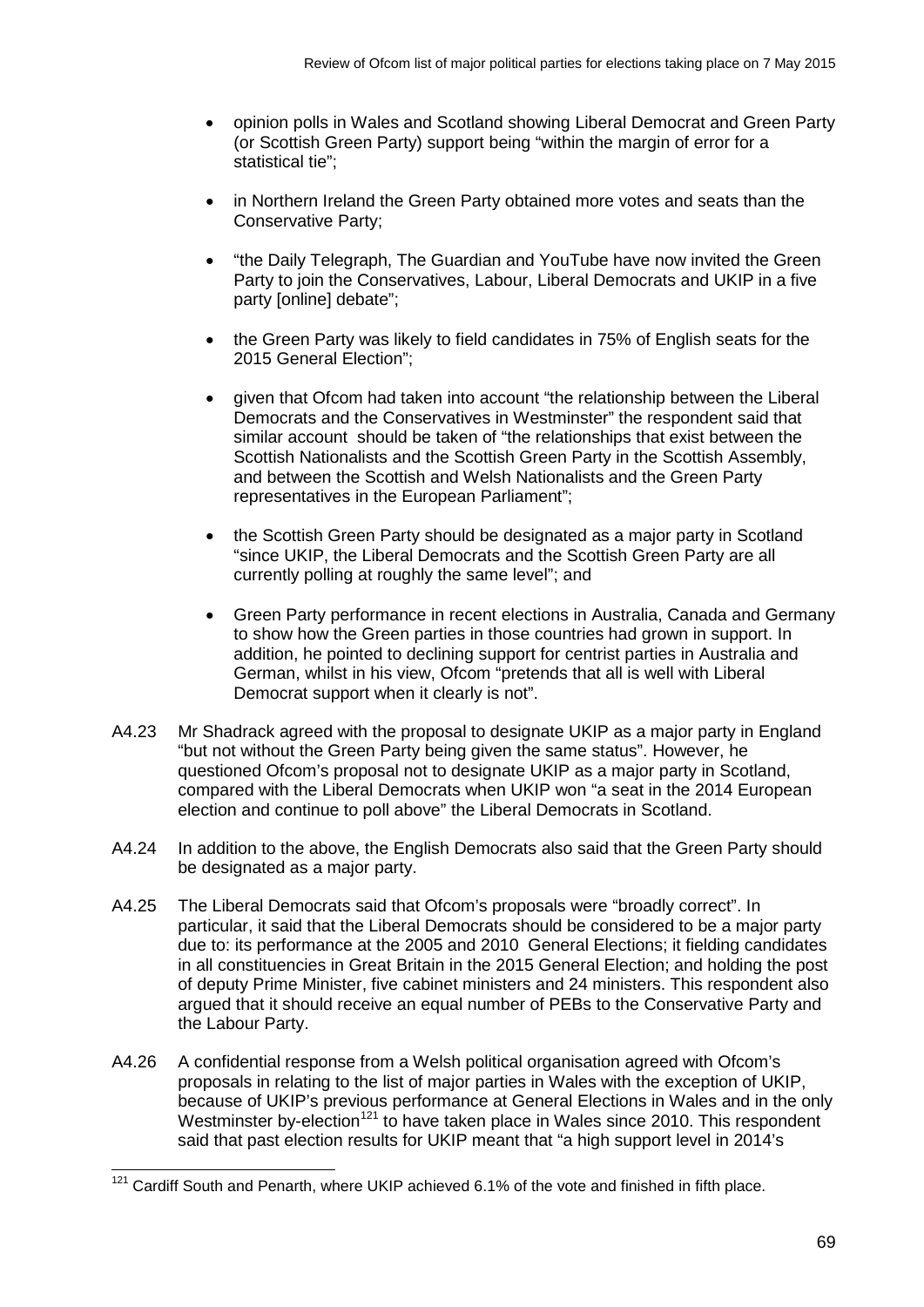European elections should not be taken as proof that the party will receive a significant level in the 2015 General Election<sup>[122](#page-72-0)</sup>".

- A4.27 The large majority of responses we received from individuals on this aspect of the Consultation stated their objection to Ofcom not proposing to designate the Green Party (and the Scottish Green Party) as a major party across the UK. However, many of these respondents linked their objection to what they perceived to be Ofcom's decision to exclude the Green Party from any broadcast leaders' debates that might take place before the 2015 General Election. In voicing support for the Green Party's inclusion on the list of major parties, individuals echoed the arguments made by other stakeholders above. In particular, individuals variously said that Ofcom should: put less weight on evidence of past electoral support or not take that evidence into account at all; and/or put more weight on opinion polls. A range of other suggestions were put forward to justify the Green Party's inclusion as a major party including: the fact that it has an MP, MEPs and elected councillors; that all parties with opinion poll ratings of over 5% should be considered to be a major party; that unlike the existing list of proposed major parties in England, the Green Party was the only party putting an alternative left-wing viewpoint across; and, broadcast coverage was important to the Green Party to get its message across.
- A4.28 A minority of individual respondents commented on Ofcom's proposal to retain all existing parties on the list of major parties. Of these, the large majority agreed with Ofcom's proposals, with a small number objecting to the Liberal Democrats continuing to be designated as a major party, due to factors such as its recent opinion poll ratings and performance in some recent elections.
- A4.29 A minority of individual respondents commented on Ofcom's proposal to designate UKIP as a major party in England and Wales, with a majority of this group opposing Ofcom's proposal. Arguments put forward for opposing UKIP's designation included that UKIP: was a single-issue party of protest; was extreme and too right wing; was less established than other parties such as the Green Party; and had received a disproportionate amount of media coverage.
- A4.30 A small minority of respondents commented on Ofcom's proposal not to designate TUV as a major party in Northern Ireland, but with a clear majority supporting Ofcom's proposal. A number of respondents who favoured TUV's designation as a major party noted TUV's relatively strong performance in the 2014 European Parliamentary elections.
- A4.31 In relation to other political parties, the SNP said that it should be designated as a major party across Great Britain (not just Scotland). This respondent said that it was: the "third largest political party" in the UK; "the only political party In the UK to hold a majority government", and pointed to polling evidence "all indicating the significance of the SNP and our potential vote on a UK-wide basis". In addition, it noted that since the publication of the Consultation the relevant broadcasters had "accepted that the SNP, along with other political parties previously excluded, should be included on an equal basis in their televised election debates". The SNP therefore argued that it would be "appropriate for Ofcom to redefine its list of 'major parties' on a GB basis accordingly". We received a small minority of responses who also considered that the SNP should be designated as a major party across Great Britain, citing the SNP having the third

<span id="page-72-0"></span><sup>&</sup>lt;sup>122</sup> This respondent said that: "A 12.8% share of the Welsh vote in the 2009 European elections for UKIP was followed by only 2.4% in Wales at the 2010 General Election. In 2004's European elections, UKIP received 10.5% in Wales; in the 2005 General Election, this was much lower at 1.5%".  $\overline{a}$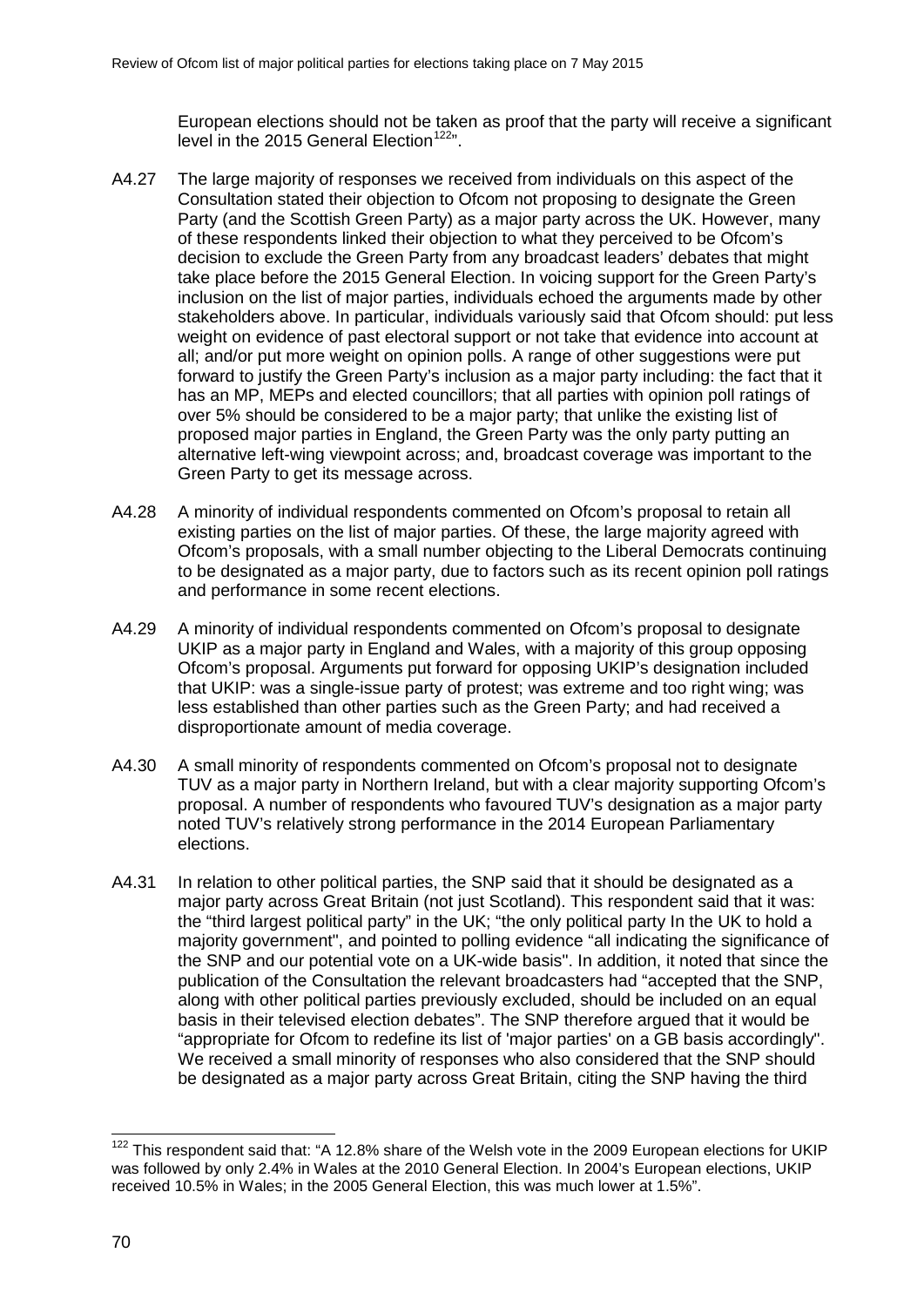largest number of party members of a UK party, and the predictions by some that the SNP might have the third highest number of MPs after the 2015 General Election.

A4.32 Plaid Cymru said that that it should retain its status as a major party because it had demonstrated: significant past electoral support in both General Elections and Welsh elections, and significant current support in Wales-only opinion polls. It added that viewers across the UK should have the opportunity to scrutinise the policies of parties such as Plaid Cymru, the SNP and the Green Party "in the eventuality of a hung parliament. A very small number of individual respondents argued that Plaid Cymru should be designated as a major party across Great Britain.

## Other issues

- A4.33 Respondents also raised other issues not covered above.
- A4.34 As mentioned above, a large number of respondents<sup>[123](#page-73-0)</sup> perceived the Consultation to relate to the composition and format of any broadcast leader's debates that might take place before the 2015 General Election. These respondents: either perceived Ofcom's proposal not to proposing to designate the Green Party (and the Scottish Green Party) as a major across the UK, as Ofcom excluding the Green Party from any possible broadcast leaders' debates that might take place in the 2015 General Election; or made other points relating to these proposed debates. Some respondents also perceived Ofcom's proposals to be a decision: to prevent the Green Party from being allocated any PEBs; or exclude the Green Party from election coverage in general.
- A4.35 Nick Anstead, an academic from the London School of Economics, provided a submission setting out findings from his research into televised leadership debates in different countries. He suggested that the "decisions about debate inclusion and party status…made in other parliamentary democracies can be useful for framing a discussion around major party status in the UK". In particular, he commented that Ofcom does not have "a formalised set of criteria for judging major party status" and it is not clear "what line would the Green Party need to cross in terms of its support to be reclassified as a major party". This respondent, like the Electoral Commission, suggested that following the 2015 General Election, it might be worth ascertaining whether "the major-minor party distinction is a useful tool for organising elections" due to the "fragmentation of the party system coupled with the UK's multiple electoral systems.
- A4.36 The Electoral Commission welcomed Ofcom's review of the list of major parties and added that "whilst the list remains in its current form, it should be reviewed in advance of every set of major elections to ensure that the particular circumstances of each are considered". However, this respondent expressed its view that "the list of major parties creates an unnecessarily inflexible approach to regulating broadcasting at elections and would encourage that Ofcom reconsiders the appropriateness of this after the General Election".
- A4.37 A small minority of individual respondents queried the concept of major parties, which some felt favoured the status quo and militated against smaller parties. Some of these respondents argued that all political parties standing for election should have equal access to broadcast coverage. In addition, some questioned Ofcom having a role in elections, and said that Ofcom's proposals in the Consultation were political and

<span id="page-73-0"></span><sup>&</sup>lt;sup>123</sup> For example, the English Democrats, Jonathan Edwards MP, and Bristol for Democracy, as well as a substantial minority of the individual responses we received, all referred to the issue of broadcast leaders' debates.  $\overline{a}$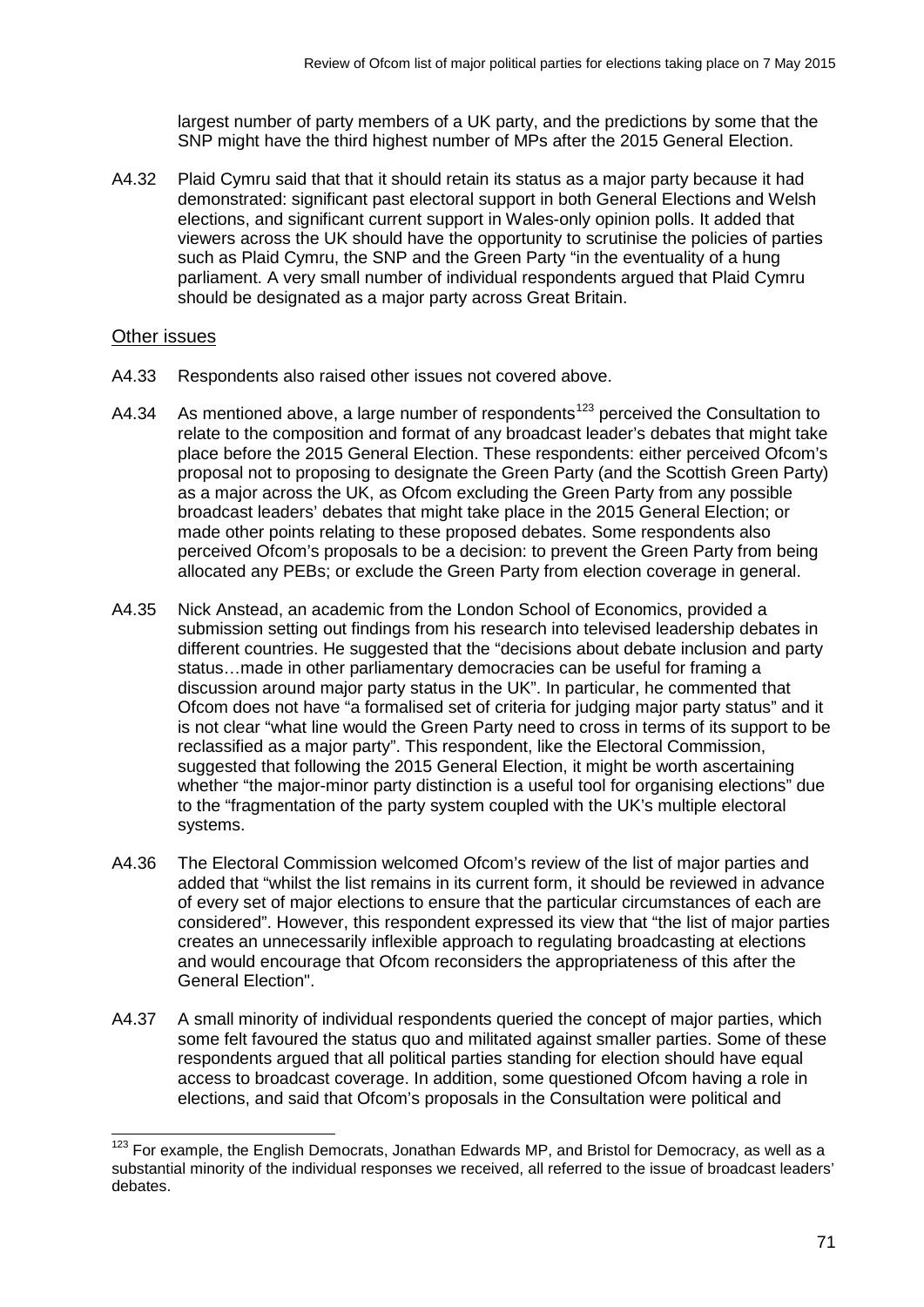undemocratic, and acted to limit discussion of key issues during elections. This point was echoed by Mr. Shadrack, who said that Ofcom's proposals, to designate the Liberal Democrats as a major party and to designate UKIP as major party but not the Green Party, "shows a terrible bias by a supposedly neutral public body" and was "tantamount to Ofcom pre-selecting the outcome of the 2015 UK Parliamentary election in England before it has actually occurred".

A4.38 Mebyon Kernow objected to it being unable to qualify for any PEBs under Ofcom's PPRB Rules. It said that as the "Party for Cornwall" it will stand candidates in all six Cornish Parliamentary seats at the General Election. However, this party said it cannot qualify for a PEB because it does not field candidates in at least one sixth  $124$  of the seats being contested in England. It added that: "In April 2014, the UK Government recognised the Cornish people as a national minority through the Council of Europe's Framework Convention for the Protection of National Minorities (FCPNM)". As such it said it should be treated "with parity with the parties in Northern Ireland, Scotland and Wales" and be allocated a PEB.

## **Stakeholder responses on the proposed amendments to the PPRB Procedures**

- A4.39 The following stakeholders responded to this aspect of the Consultation: Plaid Cymru; the Combined Broadcaster Response, and an individual respondent, Andy Shadrack. In addition, a minority of the 7,420 responses that we received from individuals responded to this aspect of the Consultation.
- A4.40 Plaid Cymru agreed with, and the Combined Broadcaster Response "strongly" supported, the proposed amendment. The latter response said that: "it is important in a democratic system for any party to have the right to appeal to Ofcom if it believes it has been treated unfairly" in the allocation of PEBs. However, the Combined Broadcaster Response added that "current arrangements require both Ofcom and the broadcaster(s) involved in any dispute to engage in detailed correspondence about allocation decisions within a short timescale during the busy election period, whether or not there is any clear merit in a party's representations". It further added that the proposed amendment "should ensure that meritorious complaints are entertained and properly considered; and that frivolous or unsubstantiated complaints do not take up time and resources".
- A4.41 Mr Shadrack disagreed with the proposed amendment, stating that it "gives Ofcom too much discretionary power, when simply specifying a certain number of working days for a written response to a decision would do perfectly well instead".
- A4.42 A majority of the individual responses we received to this aspect of the Consultation disagreed with the proposed amendment, although a number of these respondents appeared to base their opposition to the amendment on Ofcom's separate proposal not to designate the Green Party (and Scottish Green Party) as a major party. A number of respondents expressed concern that the proposed criteria would give too much discretion to Ofcom and the Chair of the Election Committee. The view was also expressed that given the importance of the democratic process, all complaints from parties should automatically be considered by the Election Committee as under the existing rules. Other viewpoints expressed were that Ofcom had not provided sufficient

<span id="page-74-0"></span> $124$  Rule 14 of the PPRB Rules states: "Other registered parties should qualify for a PEB if they are contesting one sixth or more of the seats up for election in the case of first-past-the-post, multiconstituency elections such as a General Election".  $\overline{a}$